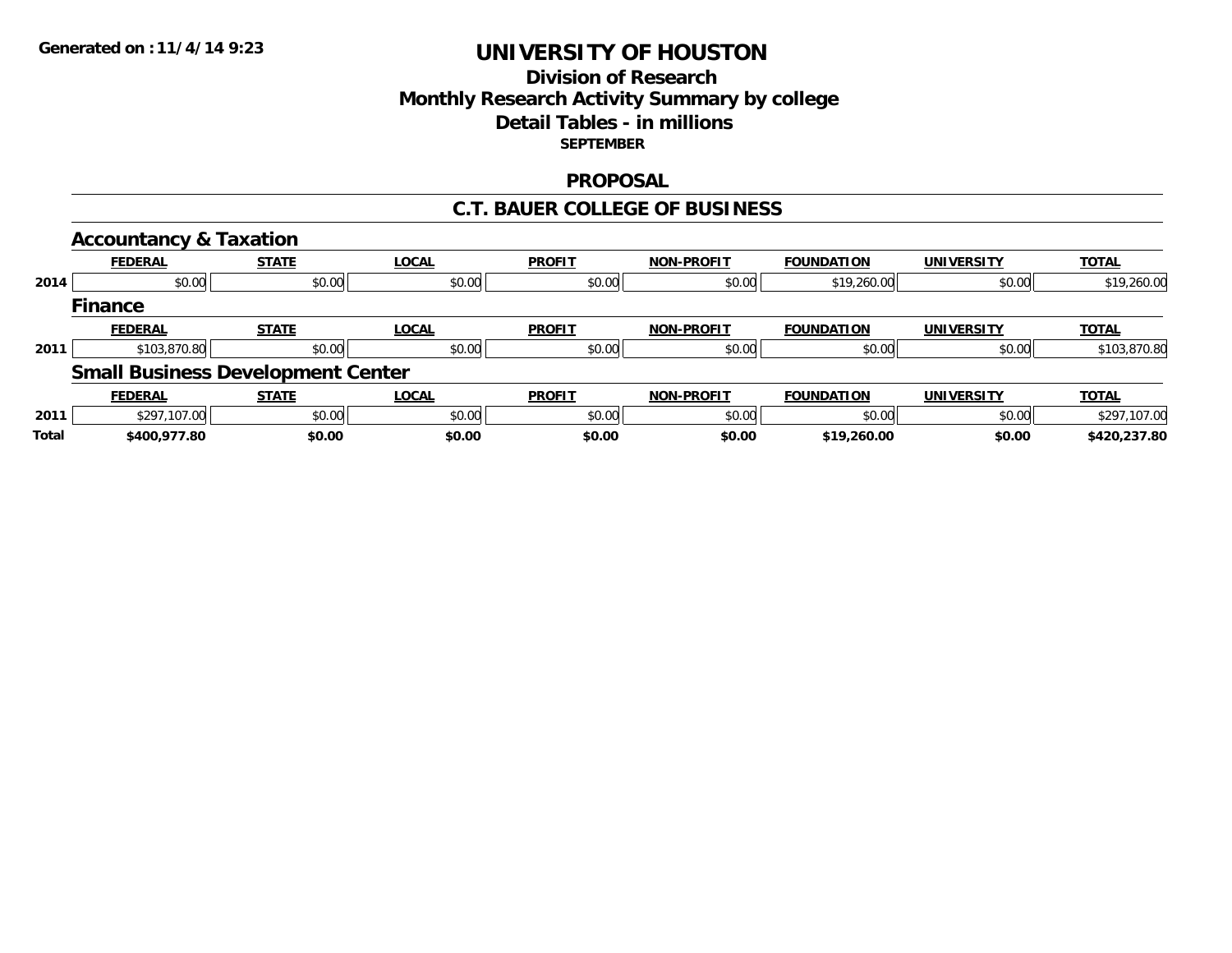## **Division of Research Monthly Research Activity Summary by college Detail Tables - in millions SEPTEMBER**

#### **PROPOSAL**

#### **COLLEGE OF ARCHITECTURE**

|              | <b>ntecture</b>         |              |        |               |            |                   |            |                          |  |  |  |  |
|--------------|-------------------------|--------------|--------|---------------|------------|-------------------|------------|--------------------------|--|--|--|--|
|              | <b>FEDERAL</b>          | <b>STATE</b> | _OCAL  | <b>PROFIT</b> | NON-PROFIT | <b>FOUNDATION</b> | UNIVERSITY | <b>TOTAL</b>             |  |  |  |  |
| 2011         | .096.30<br>047<br>اد،اد | \$0.00       | \$0.00 | \$0.00        | \$0.00     | \$0.00            | \$0.00     | <b>OOK 30</b><br>UYO. ƏU |  |  |  |  |
| <b>Total</b> | \$1,317,096.30          | \$0.00       | \$0.00 | \$0.00        | \$0.00     | \$0.00            | \$0.00     | \$1,317,096.30           |  |  |  |  |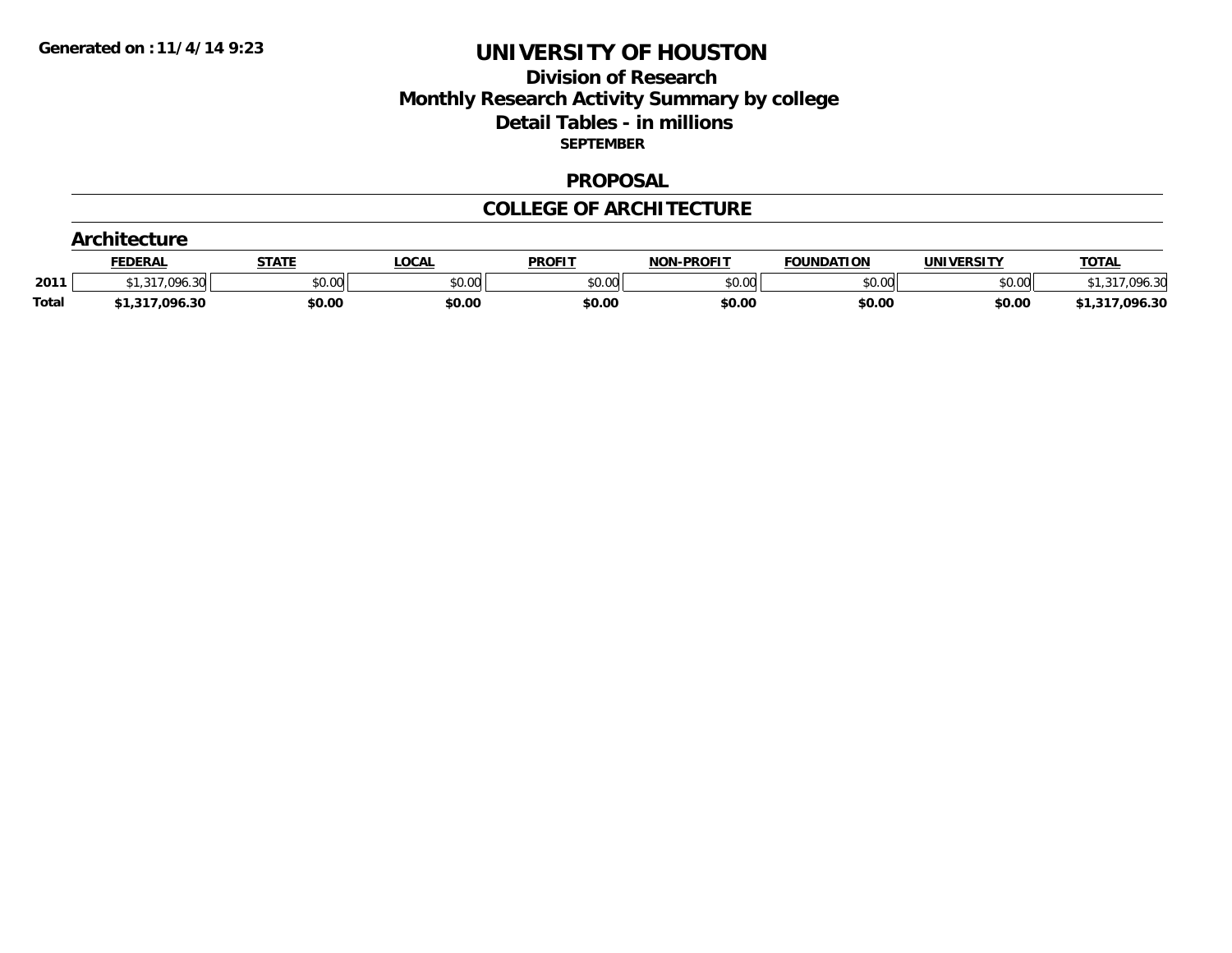## **Division of ResearchMonthly Research Activity Summary by college Detail Tables - in millions SEPTEMBER**

#### **PROPOSAL**

## **COLLEGE OF EDUCATION**

## **Consistency Mgmt and Coop Disc**

|      | <b>FEDERAL</b> | <b>STATE</b> | _OCAL                                               | <b>PROFIT</b> | <b>N-PROFIT</b><br><b>MARI</b> | <b>FOUNDATION</b> | <b>UNIVERSITY</b> | <b>TOTAL</b>    |
|------|----------------|--------------|-----------------------------------------------------|---------------|--------------------------------|-------------------|-------------------|-----------------|
| 2011 | \$0.00         | \$0.00       | 0.00<br>ง∪.∪บ                                       | \$0.00        | $\cdots$<br>\$106<br>. 154     | \$0.00            | \$0.00            | 54.00<br>\$106. |
| 2014 | \$0.00         | \$0.00       | $\sim$ 500.000 $\sim$<br><b>¢121</b><br>1 JJ.J7Z.UU | \$0.00        | \$0.00                         | \$0.00            | \$0.00            | \$135,592.00    |

#### **Curriculum and Instruction**

|      | <b>FEDERAI</b>     | C T A T C     | $\sim$<br>. Jur.   | <b>PROFIT</b>           | I DDAEIT<br><b>MONE</b> | <b>FOUNDATION</b><br>чок | <b>IINIVEDSITV</b>                                                                                    | <b>TAT</b> |
|------|--------------------|---------------|--------------------|-------------------------|-------------------------|--------------------------|-------------------------------------------------------------------------------------------------------|------------|
| 2014 | $\cdots$<br>JU.UU  | 0.00<br>JU.UU | $\sim$ 00<br>JU.UU | 0.00<br>JU.UU           | $\sim$ 00<br>70.OU      | $\sim$ 00<br>ט.ט         | $\begin{array}{c} \hline \text{A} & \text{A} & \text{A} & \text{B} & \text{A} & \text{B} \end{array}$ |            |
| 2015 | $\sim$ 00<br>JU.UU | .007          | $\sim$ 00<br>JU.UU | 0 <sub>n</sub><br>JU.UU | $\cdots$<br>ט.טע        | $\sim$ 00                | امہ مہ<br>JU.UU                                                                                       | o          |

# **Educational Psychology**

|       | <b>FEDERAL</b> | <b>STATE</b>   | <u>LOCAL</u> | <b>PROFIT</b> | <b>NON-PROFIT</b> | <b>FOUNDATION</b> | <b>UNIVERSITY</b> | <b>TOTAL</b>   |
|-------|----------------|----------------|--------------|---------------|-------------------|-------------------|-------------------|----------------|
| 2011  | \$996,175.60   | \$49,995.00    | \$0.00       | \$0.00        | \$0.00            | \$0.65            | \$0.00            | \$1,046,171.25 |
| 2012  | \$0.00         | \$1,544,564.00 | \$0.00       | \$0.00        | \$0.00            | \$0.00            | \$2,135,823.70    | \$3,680,387.70 |
| 2013  | \$0.00         | \$0.00         | \$0.00       | \$0.00        | \$0.00            | \$0.00            | \$437,848.00      | \$437,848.00   |
| 2014  | \$3,130,026.00 | \$0.00         | \$0.00       | \$0.00        | \$0.00            | \$0.00            | \$297,915.00      | \$3,427,941.00 |
| 2015  | \$0.00         | \$0.00         | \$0.00       | \$0.00        | \$0.00            | \$0.00            | \$157,500.00      | \$157,500.00   |
| Total | \$4,126,201.60 | \$2.014.556.20 | \$135,592.00 | \$0.00        | \$106,154.00      | \$0.65            | \$3,068,461.70    | \$9,450,966.15 |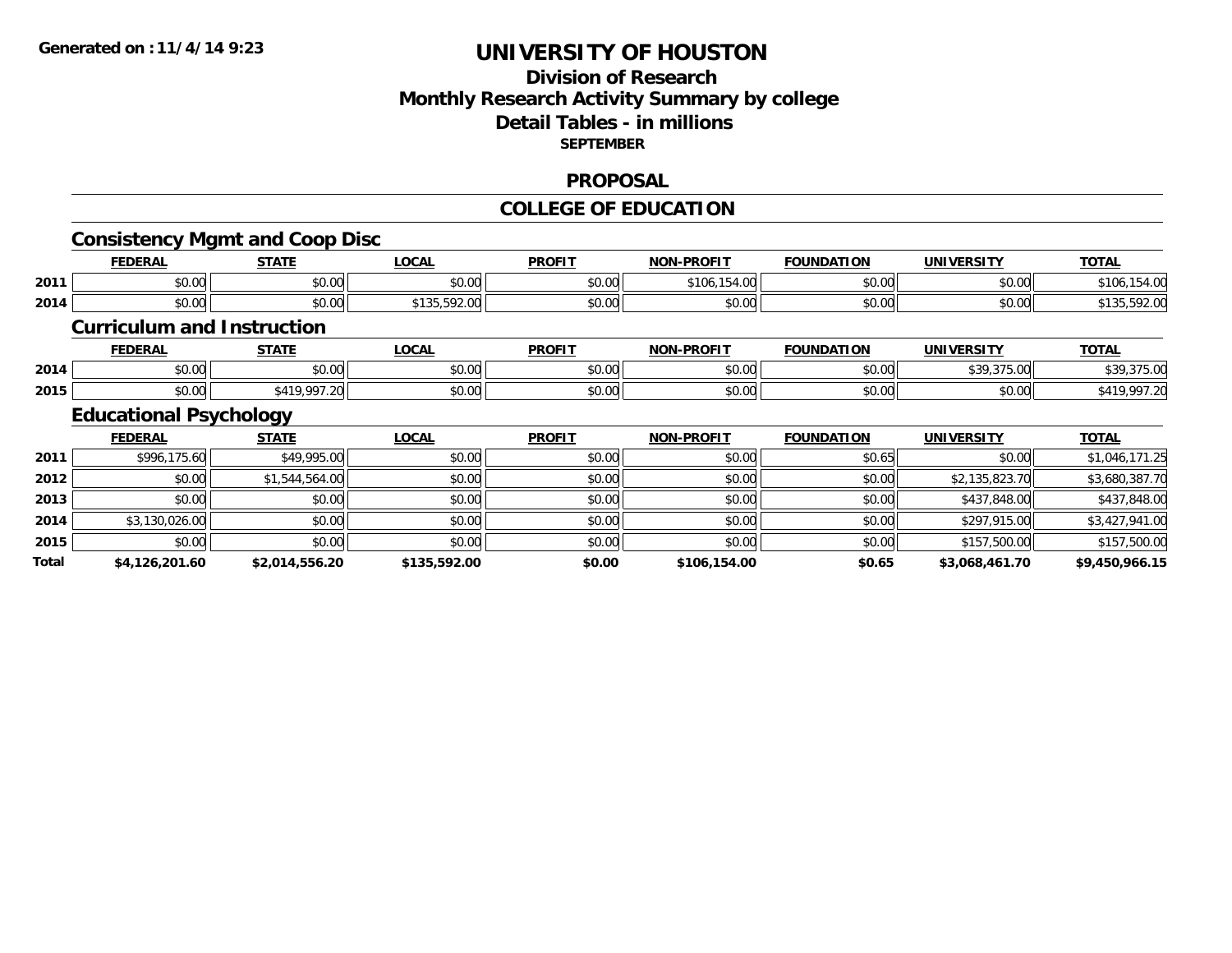# **Division of ResearchMonthly Research Activity Summary by college Detail Tables - in millions SEPTEMBER**

#### **PROPOSAL**

#### **COLLEGE OF LIBERAL ARTS AND SOCIAL SCIENCES**

|      | <b>African-American Studies</b>     |              |              |               |                   |                   |                   |                |
|------|-------------------------------------|--------------|--------------|---------------|-------------------|-------------------|-------------------|----------------|
|      | <b>FEDERAL</b>                      | <b>STATE</b> | <b>LOCAL</b> | <b>PROFIT</b> | <b>NON-PROFIT</b> | <b>FOUNDATION</b> | <b>UNIVERSITY</b> | <b>TOTAL</b>   |
| 2014 | \$0.00                              | \$0.00       | \$0.00       | \$0.00        | \$1,500.00        | \$0.00            | \$0.00            | \$1,500.00     |
|      | Art                                 |              |              |               |                   |                   |                   |                |
|      | <b>FEDERAL</b>                      | <b>STATE</b> | <b>LOCAL</b> | <b>PROFIT</b> | NON-PROFIT        | <b>FOUNDATION</b> | <b>UNIVERSITY</b> | <b>TOTAL</b>   |
| 2012 | \$199,887.00                        | \$0.00       | \$0.00       | \$0.00        | \$0.00            | \$0.00            | \$0.00            | \$199,887.00   |
|      | <b>Arte Publico Press</b>           |              |              |               |                   |                   |                   |                |
|      | <b>FEDERAL</b>                      | <b>STATE</b> | <b>LOCAL</b> | <b>PROFIT</b> | <b>NON-PROFIT</b> | <b>FOUNDATION</b> | <b>UNIVERSITY</b> | <b>TOTAL</b>   |
| 2012 | \$198,497.00                        | \$0.00       | \$0.00       | \$0.00        | \$0.00            | \$0.00            | \$0.00            | \$198,497.00   |
|      | <b>Blaffer Gallery</b>              |              |              |               |                   |                   |                   |                |
|      | <b>FEDERAL</b>                      | <b>STATE</b> | <b>LOCAL</b> | <b>PROFIT</b> | NON-PROFIT        | <b>FOUNDATION</b> | <b>UNIVERSITY</b> | <b>TOTAL</b>   |
| 2013 | \$0.00                              | \$0.00       | \$0.00       | \$0.00        | \$1,500.00        | \$0.00            | \$0.00            | \$1,500.00     |
|      | <b>Economics</b>                    |              |              |               |                   |                   |                   |                |
|      | <b>FEDERAL</b>                      | <b>STATE</b> | <b>LOCAL</b> | <b>PROFIT</b> | NON-PROFIT        | <b>FOUNDATION</b> | <b>UNIVERSITY</b> | <b>TOTAL</b>   |
| 2011 | \$0.00                              | \$0.00       | \$0.00       | \$0.00        | \$0.00            | \$35,000.00       | \$0.00            | \$35,000.00    |
| 2013 | \$133,160.00                        | \$0.00       | \$0.00       | \$0.00        | \$0.00            | \$0.00            | \$0.00            | \$133,160.00   |
| 2015 | \$4,968,261.00                      | \$0.00       | \$0.00       | \$0.00        | \$15,000.00       | \$0.00            | \$0.00            | \$4,983,261.00 |
|      | <b>Health and Human Performance</b> |              |              |               |                   |                   |                   |                |
|      | <b>FEDERAL</b>                      | <b>STATE</b> | <b>LOCAL</b> | <b>PROFIT</b> | <b>NON-PROFIT</b> | <b>FOUNDATION</b> | <b>UNIVERSITY</b> | <b>TOTAL</b>   |
| 2011 | \$0.00                              | \$0.00       | \$0.00       | \$21,925.00   | \$0.00            | \$150,500.30      | \$0.00            | \$172,425.30   |
| 2012 | \$0.00                              | \$302,818.00 | \$0.00       | \$0.00        | \$0.00            | \$0.00            | \$0.00            | \$302,818.00   |
| 2015 | \$0.00                              | \$0.00       | \$0.00       | \$0.00        | \$17,371.00       | \$0.00            | \$59,574.00       | \$76,945.00    |
|      | <b>History</b>                      |              |              |               |                   |                   |                   |                |
|      | <b>FEDERAL</b>                      | <b>STATE</b> | <b>LOCAL</b> | <b>PROFIT</b> | NON-PROFIT        | <b>FOUNDATION</b> | <b>UNIVERSITY</b> | <b>TOTAL</b>   |
| 2011 | \$0.00                              | \$0.00       | \$0.00       | \$0.00        | \$14,000.00       | \$0.00            | \$0.00            | \$14,000.00    |
|      | <b>Philosophy</b>                   |              |              |               |                   |                   |                   |                |
|      | <b>FEDERAL</b>                      | <b>STATE</b> | <b>LOCAL</b> | <b>PROFIT</b> | NON-PROFIT        | <b>FOUNDATION</b> | <b>UNIVERSITY</b> | <b>TOTAL</b>   |
| 2012 | \$23,229.00                         | \$0.00       | \$0.00       | \$0.00        | \$0.00            | \$0.00            | \$0.00            | \$23,229.00    |
| 2013 | \$24,897.00                         | \$0.00       | \$0.00       | \$0.00        | \$0.00            | \$0.00            | \$0.00            | \$24,897.00    |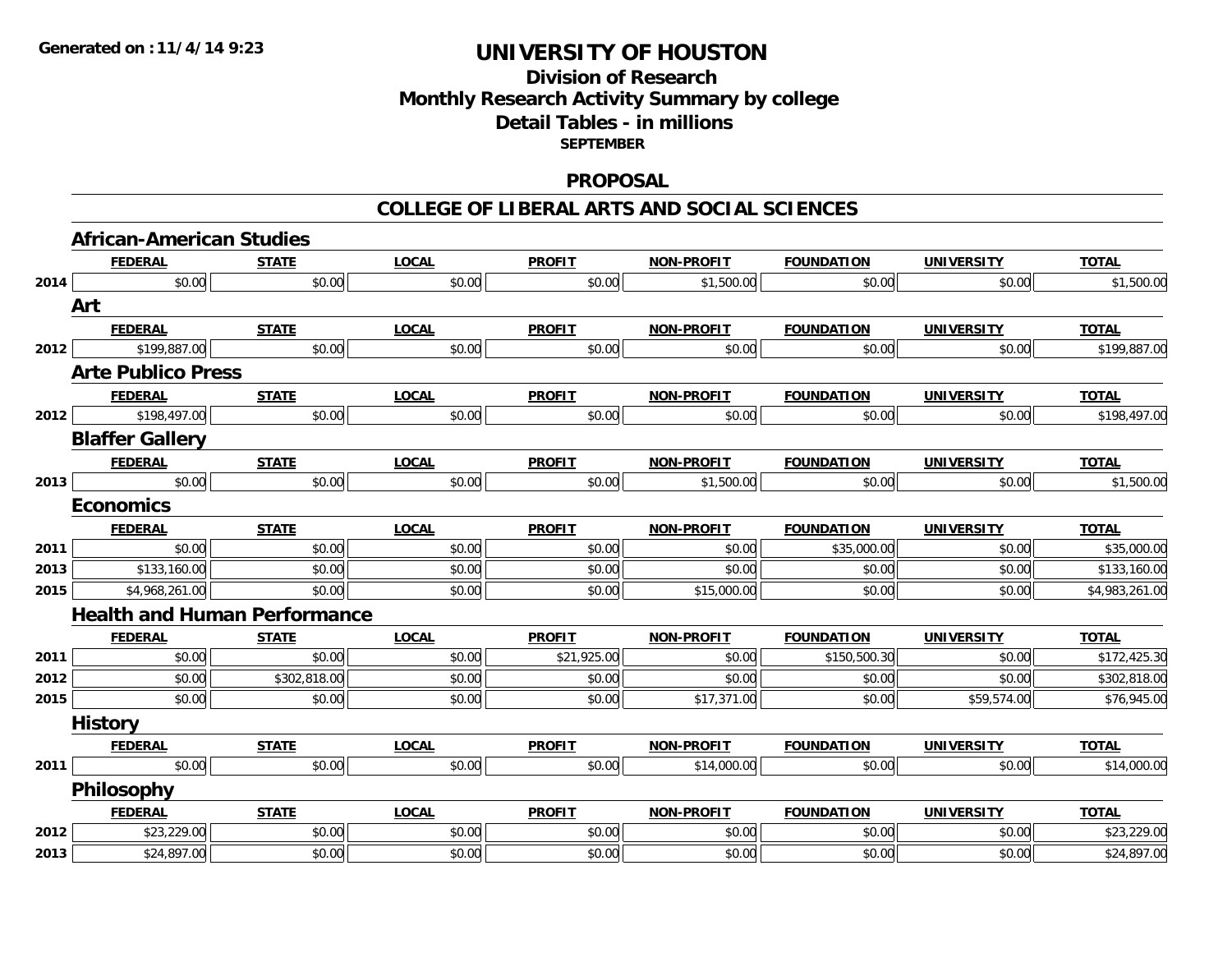# **Division of ResearchMonthly Research Activity Summary by college Detail Tables - in millions SEPTEMBER**

#### **PROPOSAL**

#### **COLLEGE OF LIBERAL ARTS AND SOCIAL SCIENCES**

|       | <b>Political Science</b>       |                |              |               |                   |                   |                   |                 |
|-------|--------------------------------|----------------|--------------|---------------|-------------------|-------------------|-------------------|-----------------|
|       | <b>FEDERAL</b>                 | <b>STATE</b>   | <b>LOCAL</b> | <b>PROFIT</b> | <b>NON-PROFIT</b> | <b>FOUNDATION</b> | <b>UNIVERSITY</b> | <b>TOTAL</b>    |
| 2012  | \$23,374.00                    | \$0.00         | \$0.00       | \$0.00        | \$0.00            | \$0.00            | \$0.00            | \$23,374.00     |
|       | <b>Psychology</b>              |                |              |               |                   |                   |                   |                 |
|       | <b>FEDERAL</b>                 | <b>STATE</b>   | <b>LOCAL</b> | <b>PROFIT</b> | <b>NON-PROFIT</b> | <b>FOUNDATION</b> | <b>UNIVERSITY</b> | <b>TOTAL</b>    |
| 2011  | \$6,225.00                     | \$1,798,034.00 | \$0.00       | \$0.00        | \$0.00            | \$100,000.00      | \$0.00            | \$1,904,259.00  |
| 2012  | \$0.00                         | \$0.00         | \$0.00       | \$69,793.00   | \$0.00            | \$0.00            | \$0.00            | \$69,793.00     |
| 2013  | \$104,670.00                   | \$0.00         | \$0.00       | \$30,240.00   | \$0.00            | \$0.00            | \$0.00            | \$134,910.00    |
| 2014  | \$407,500.00                   | \$0.00         | \$0.00       | \$0.00        | \$48,523.60       | \$0.00            | \$268,395.00      | \$724,418.60    |
| 2015  | \$1,178,216.00                 | \$300,000.00   | \$0.00       | \$0.00        | \$33,802.00       | \$0.00            | \$1,202,740.00    | \$2,714,758.00  |
|       | <b>School of Communication</b> |                |              |               |                   |                   |                   |                 |
|       | <b>FEDERAL</b>                 | <b>STATE</b>   | <b>LOCAL</b> | <b>PROFIT</b> | <b>NON-PROFIT</b> | <b>FOUNDATION</b> | <b>UNIVERSITY</b> | <b>TOTAL</b>    |
| 2014  | \$0.00                         | \$0.00         | \$0.00       | \$0.00        | \$0.00            | \$0.00            | \$9,591.00        | \$9,591.00      |
|       | <b>School of Music</b>         |                |              |               |                   |                   |                   |                 |
|       | <b>FEDERAL</b>                 | <b>STATE</b>   | <b>LOCAL</b> | <b>PROFIT</b> | <b>NON-PROFIT</b> | <b>FOUNDATION</b> | <b>UNIVERSITY</b> | <b>TOTAL</b>    |
| 2011  | \$0.00                         | \$1,500.00     | \$0.00       | \$0.00        | \$0.00            | \$0.00            | \$0.00            | \$1,500.00      |
|       | <b>Sociology</b>               |                |              |               |                   |                   |                   |                 |
|       | <b>FEDERAL</b>                 | <b>STATE</b>   | <b>LOCAL</b> | <b>PROFIT</b> | <b>NON-PROFIT</b> | <b>FOUNDATION</b> | <b>UNIVERSITY</b> | <b>TOTAL</b>    |
| 2012  | \$0.00                         | \$0.00         | \$0.00       | \$0.00        | \$0.00            | \$0.00            | \$508,467.30      | \$508,467.30    |
|       | <b>Theatre</b>                 |                |              |               |                   |                   |                   |                 |
|       | <b>FEDERAL</b>                 | <b>STATE</b>   | <b>LOCAL</b> | <b>PROFIT</b> | <b>NON-PROFIT</b> | <b>FOUNDATION</b> | <b>UNIVERSITY</b> | <b>TOTAL</b>    |
| 2013  | \$0.00                         | \$0.00         | \$0.00       | \$0.00        | \$100,027.00      | \$0.00            | \$0.00            | \$100,027.00    |
| Total | \$7,267,916.00                 | \$2,402,352.00 | \$0.00       | \$121,958.00  | \$231,723.60      | \$285,500.30      | \$2,048,767.30    | \$12,358,217.20 |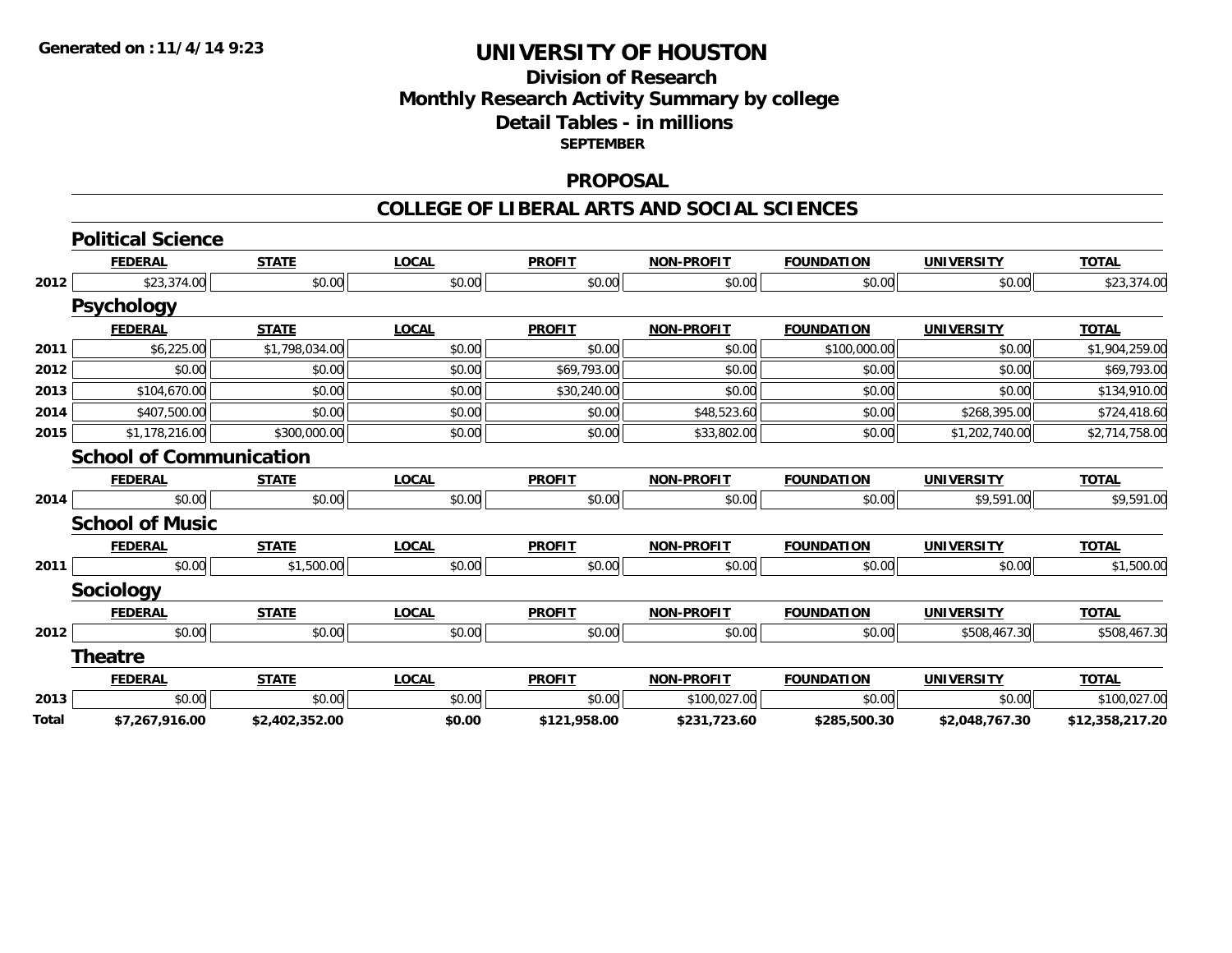# **Division of ResearchMonthly Research Activity Summary by college Detail Tables - in millions SEPTEMBER**

#### **PROPOSAL**

#### **COLLEGE OF NATURAL SCIENCES AND MATHEMATICS**

# **Biology/Biochemistry**

|      | <b>FEDERAL</b>                          | <b>STATE</b>                                           | <b>LOCAL</b> | <b>PROFIT</b> | <b>NON-PROFIT</b> | <b>FOUNDATION</b> | <b>UNIVERSITY</b> | <b>TOTAL</b>   |
|------|-----------------------------------------|--------------------------------------------------------|--------------|---------------|-------------------|-------------------|-------------------|----------------|
| 2011 | \$0.00                                  | \$0.00                                                 | \$0.00       | \$0.00        | \$60,056.00       | \$0.00            | \$0.00            | \$60,056.00    |
| 2012 | \$999,882.50                            | \$0.00                                                 | \$0.00       | \$0.00        | \$119,998.80      | \$0.00            | \$107,139.30      | \$1,227,020.60 |
| 2013 | \$0.00                                  | \$0.00                                                 | \$0.00       | \$0.00        | \$0.00            | \$20,000.00       | \$0.00            | \$20,000.00    |
| 2015 | \$277,500.00                            | \$251,706.00                                           | \$0.00       | \$80,000.00   | \$30,000.00       | \$65,000.00       | \$0.00            | \$704,206.00   |
|      |                                         | <b>Center for Nuclear Receptors and Cell Signaling</b> |              |               |                   |                   |                   |                |
|      | <b>FEDERAL</b>                          | <b>STATE</b>                                           | <b>LOCAL</b> | <b>PROFIT</b> | <b>NON-PROFIT</b> | <b>FOUNDATION</b> | <b>UNIVERSITY</b> | <b>TOTAL</b>   |
| 2011 | \$277,658.00                            | \$0.00                                                 | \$0.00       | \$0.00        | \$50,126.00       | \$0.00            | \$0.00            | \$327,784.00   |
| 2012 | \$1,918,240.00                          | \$0.00                                                 | \$0.00       | \$0.00        | \$0.00            | \$300,000.00      | \$0.00            | \$2,218,240.00 |
| 2013 | \$0.00                                  | \$0.00                                                 | \$0.00       | \$0.00        | \$0.00            | \$0.00            | \$0.00            | \$0.00         |
| 2015 | \$2,000,000.00                          | \$0.00                                                 | \$0.00       | \$0.00        | \$150,000.00      | \$0.00            | \$0.00            | \$2,150,000.00 |
|      | Chemistry                               |                                                        |              |               |                   |                   |                   |                |
|      | <b>FEDERAL</b>                          | <b>STATE</b>                                           | <b>LOCAL</b> | <b>PROFIT</b> | <b>NON-PROFIT</b> | <b>FOUNDATION</b> | <b>UNIVERSITY</b> | <b>TOTAL</b>   |
| 2011 | \$4,136,614.60                          | \$0.00                                                 | \$0.00       | \$50,000.00   | \$0.00            | \$0.00            | \$0.00            | \$4,186,614.60 |
| 2012 | \$928,430.50                            | \$0.00                                                 | \$0.00       | \$0.00        | \$81,930.00       | \$0.00            | \$0.00            | \$1,010,360.50 |
| 2013 | \$279,242.00                            | \$0.00                                                 | \$0.00       | \$0.00        | \$0.00            | \$0.00            | \$0.00            | \$279,242.00   |
| 2014 | \$0.00                                  | \$0.00                                                 | \$0.00       | \$0.00        | \$0.00            | \$50,000.00       | \$0.00            | \$50,000.00    |
| 2015 | \$0.00                                  | \$0.00                                                 | \$0.00       | \$100,000.00  | \$50,000.00       | \$25,000.00       | \$247,442.00      | \$422,442.00   |
|      | <b>Computer Science</b>                 |                                                        |              |               |                   |                   |                   |                |
|      | <b>FEDERAL</b>                          | <b>STATE</b>                                           | <b>LOCAL</b> | <b>PROFIT</b> | <b>NON-PROFIT</b> | <b>FOUNDATION</b> | <b>UNIVERSITY</b> | <b>TOTAL</b>   |
| 2011 | \$1,296,226.44                          | \$433,402.00                                           | \$0.00       | \$0.00        | \$20,054.00       | \$0.00            | \$0.00            | \$1,749,682.44 |
| 2012 | \$526,903.00                            | \$0.00                                                 | \$0.00       | \$0.00        | \$0.00            | \$0.00            | \$0.00            | \$526,903.00   |
| 2013 | \$0.00                                  | \$0.00                                                 | \$0.00       | \$0.00        | \$0.00            | \$0.00            | \$0.00            | \$0.00         |
| 2015 | \$848,454.00                            | \$1,566,640.00                                         | \$0.00       | \$0.00        | \$0.00            | \$0.00            | \$0.00            | \$2,415,094.00 |
|      |                                         | Dean, Natural Sciences and Mathematics                 |              |               |                   |                   |                   |                |
|      | <b>FEDERAL</b>                          | <b>STATE</b>                                           | <b>LOCAL</b> | <b>PROFIT</b> | <b>NON-PROFIT</b> | <b>FOUNDATION</b> | <b>UNIVERSITY</b> | <b>TOTAL</b>   |
| 2011 | \$1,795,698.00                          | \$0.00                                                 | \$0.00       | \$0.00        | \$0.00            | \$0.00            | \$0.00            | \$1,795,698.00 |
|      | <b>Earth &amp; Atmospheric Sciences</b> |                                                        |              |               |                   |                   |                   |                |
|      | <b>FEDERAL</b>                          | <b>STATE</b>                                           | <b>LOCAL</b> | <b>PROFIT</b> | <b>NON-PROFIT</b> | <b>FOUNDATION</b> | <b>UNIVERSITY</b> | <b>TOTAL</b>   |
| 2011 | \$158,224.00                            | \$77,571.00                                            | \$0.00       | \$0.00        | \$0.00            | \$0.00            | \$0.00            | \$235,795.00   |
| 2015 | \$504,996.00                            | \$0.00                                                 | \$0.00       | \$0.00        | \$0.00            | \$0.00            | \$522,069.00      | \$1,027,065.00 |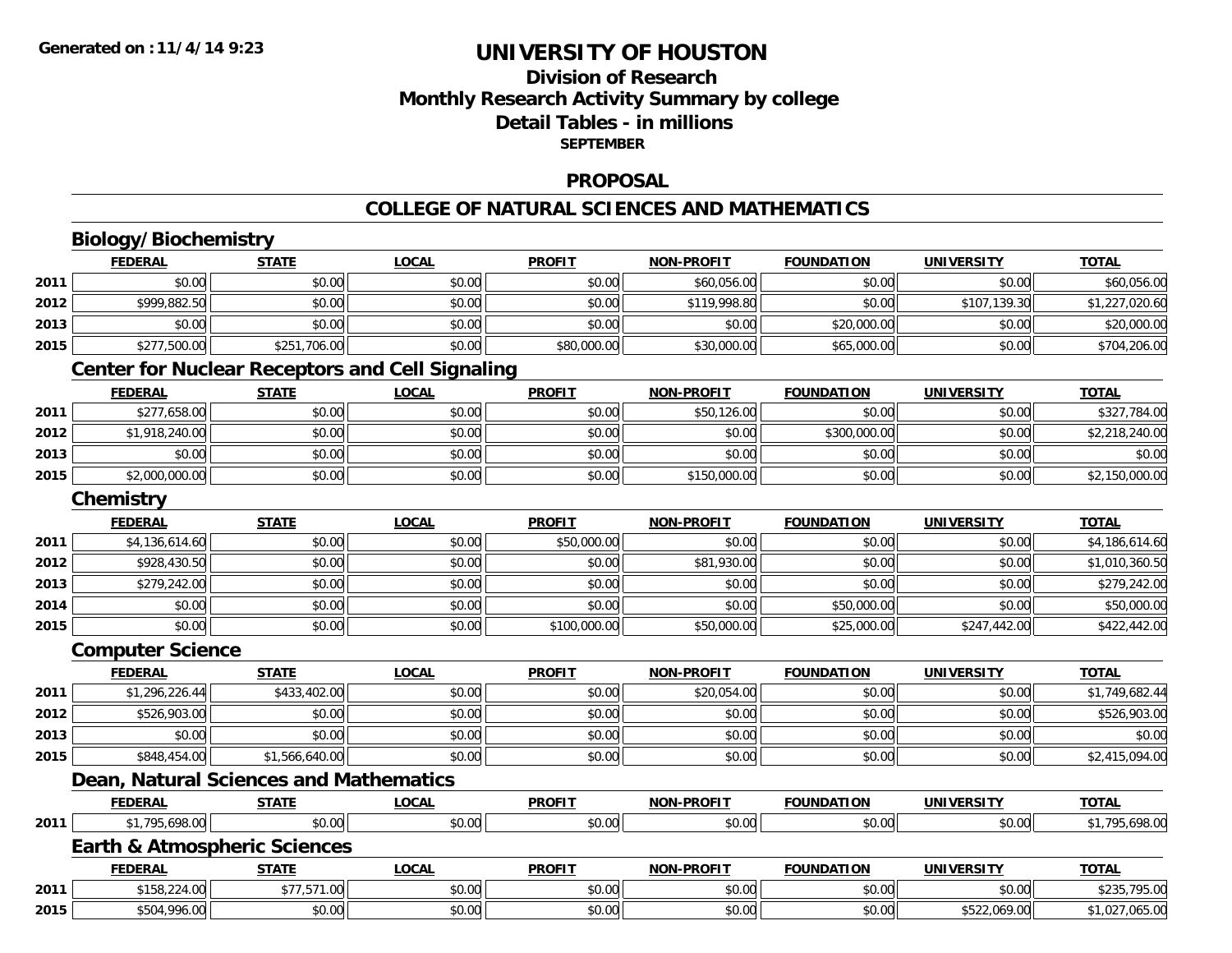## **Division of Research Monthly Research Activity Summary by college Detail Tables - in millions SEPTEMBER**

#### **PROPOSAL**

#### **COLLEGE OF NATURAL SCIENCES AND MATHEMATICS**

|       | <b>Mathematics</b> |                |              |               |                   |                   |                   |                 |
|-------|--------------------|----------------|--------------|---------------|-------------------|-------------------|-------------------|-----------------|
|       | <b>FEDERAL</b>     | <b>STATE</b>   | <b>LOCAL</b> | <b>PROFIT</b> | <b>NON-PROFIT</b> | <b>FOUNDATION</b> | <b>UNIVERSITY</b> | <b>TOTAL</b>    |
| 2011  | \$1,565,170.00     | \$0.00         | \$0.00       | \$0.00        | \$0.00            | \$0.00            | \$0.00            | \$1,565,170.00  |
| 2012  | \$547,573.00       | \$0.00         | \$0.00       | \$0.00        | \$0.00            | \$0.00            | \$75,000.00       | \$622,573.00    |
| 2013  | \$375,706.00       | \$0.00         | \$0.00       | \$0.00        | \$0.00            | \$0.00            | \$0.00            | \$375,706.00    |
| 2014  | \$293,889.36       | \$0.00         | \$0.00       | \$0.00        | \$0.00            | \$0.00            | \$0.00            | \$293,889.36    |
| 2015  | \$244,075.00       | \$0.00         | \$0.00       | \$0.00        | \$47,579.00       | \$79,840.00       | \$0.00            | \$371,494.00    |
|       | <b>Physics</b>     |                |              |               |                   |                   |                   |                 |
|       | <b>FEDERAL</b>     | <b>STATE</b>   | <b>LOCAL</b> | <b>PROFIT</b> | <b>NON-PROFIT</b> | <b>FOUNDATION</b> | <b>UNIVERSITY</b> | <b>TOTAL</b>    |
| 2011  | \$5,453,934.66     | \$0.00         | \$0.00       | \$50,000.00   | \$0.00            | \$0.00            | \$0.00            | \$5,503,934.66  |
| 2012  | \$0.00             | \$0.00         | \$0.00       | \$60,000.00   | \$0.00            | \$0.00            | \$0.00            | \$60,000.00     |
| 2013  | \$890,687.00       | \$0.00         | \$0.00       | \$0.00        | \$0.00            | \$0.00            | \$0.00            | \$890,687.00    |
| 2014  | \$2,116,978.00     | \$0.00         | \$0.00       | \$0.00        | \$0.00            | \$0.00            | \$0.00            | \$2,116,978.00  |
| 2015  | \$1,782,756.00     | \$179,998.80   | \$0.00       | \$0.00        | \$45,000.00       | \$0.00            | \$128,036.00      | \$2,135,790.80  |
| Total | \$29,218,838.06    | \$2,509,317.80 | \$0.00       | \$340,000.00  | \$654,743.80      | \$539,840.00      | \$1,079,686.30    | \$34,342,425.96 |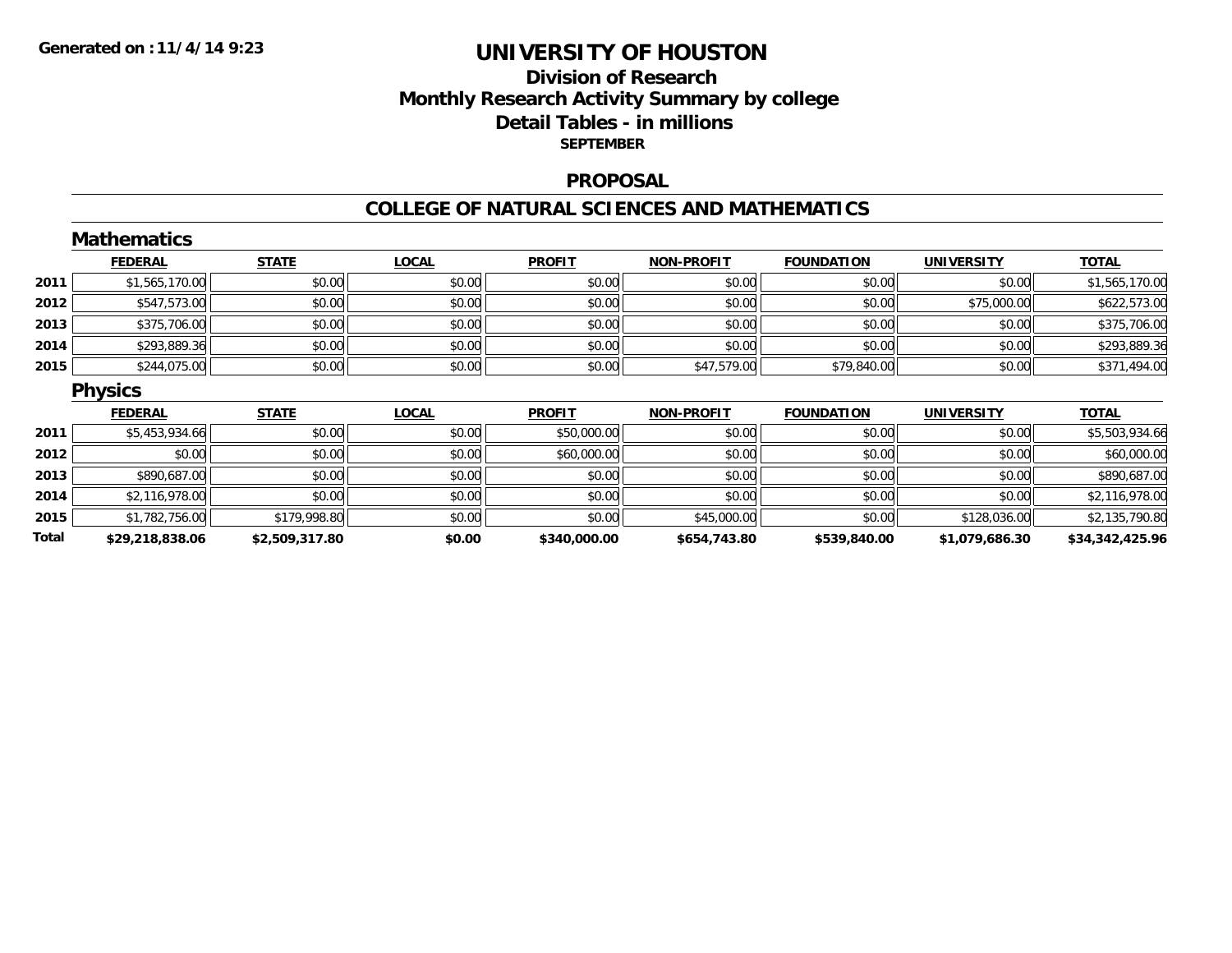## **Division of Research Monthly Research Activity Summary by college Detail Tables - in millions SEPTEMBER**

#### **PROPOSAL**

#### **COLLEGE OF OPTOMETRY**

# **Optometry, Community**

|       | <b>FEDERAL</b> | <b>STATE</b> | <b>LOCAL</b> | <b>PROFIT</b> | <b>NON-PROFIT</b> | <b>FOUNDATION</b> | <b>UNIVERSITY</b> | <b>TOTAL</b>   |
|-------|----------------|--------------|--------------|---------------|-------------------|-------------------|-------------------|----------------|
| 2011  | \$0.00         | \$0.00       | \$0.00       | \$0.00        | \$0.00            | \$80,000.00       | \$0.00            | \$80,000.00    |
| 2012  | \$3,888,461.00 | \$0.00       | \$0.00       | \$0.00        | \$0.00            | \$0.00            | \$0.00            | \$3,888,461.00 |
| 2013  | \$3,289,039.00 | \$0.00       | \$0.00       | \$9,960.00    | \$0.00            | \$0.00            | \$0.00            | \$3,298,999.00 |
| 2014  | \$661,132.00   | \$0.00       | \$0.00       | \$313,317.00  | \$0.00            | \$0.00            | \$0.00            | \$974,449.00   |
| 2015  | \$0.00         | \$0.00       | \$0.00       | \$100,000.00  | \$0.00            | \$0.00            | \$0.00            | \$100,000.00   |
| Total | \$7.838.632.00 | \$0.00       | \$0.00       | \$423,277.00  | \$0.00            | \$80,000.00       | \$0.00            | \$8,341,909.00 |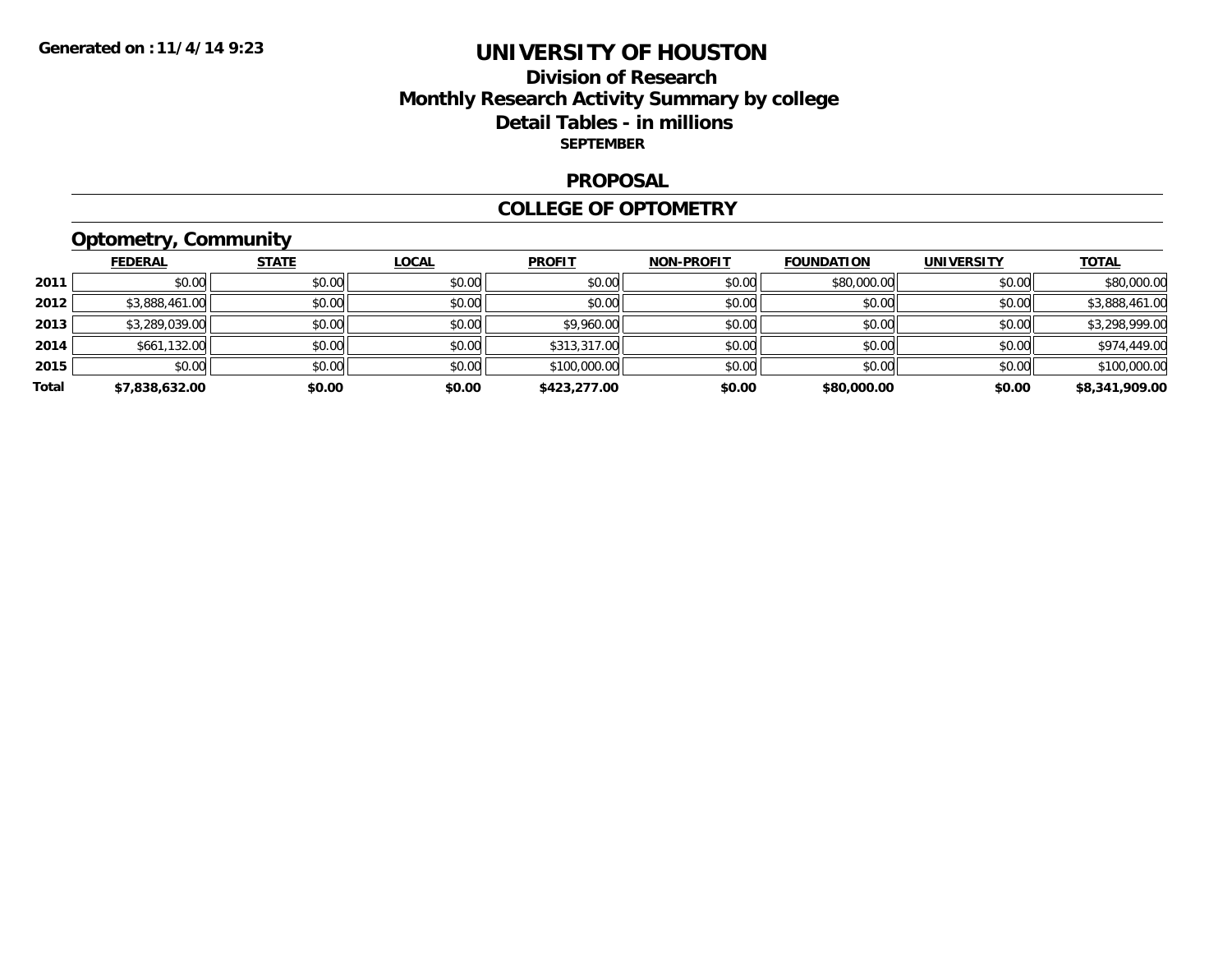# **Division of ResearchMonthly Research Activity Summary by college Detail Tables - in millions SEPTEMBER**

#### **PROPOSAL**

#### **COLLEGE OF PHARMACY**

|       |                | <b>Clinical Sciences and Administration</b>        |              |               |                   |                   |                   |                |
|-------|----------------|----------------------------------------------------|--------------|---------------|-------------------|-------------------|-------------------|----------------|
|       | <b>FEDERAL</b> | <b>STATE</b>                                       | <b>LOCAL</b> | <b>PROFIT</b> | <b>NON-PROFIT</b> | <b>FOUNDATION</b> | <b>UNIVERSITY</b> | <b>TOTAL</b>   |
| 2013  | \$0.00         | \$0.00                                             | \$0.00       | \$144,177.00  | \$70,000.00       | \$0.00            | \$0.00            | \$214,177.00   |
| 2014  | \$19,999.85    | \$0.00                                             | \$0.00       | \$0.00        | \$0.00            | \$0.00            | \$0.00            | \$19,999.85    |
| 2015  | \$0.00         | \$315,142.80                                       | \$0.00       | \$0.00        | \$0.00            | \$0.00            | \$0.00            | \$315,142.80   |
|       | Dean, Pharmacy |                                                    |              |               |                   |                   |                   |                |
|       | <b>FEDERAL</b> | <b>STATE</b>                                       | <b>LOCAL</b> | <b>PROFIT</b> | <b>NON-PROFIT</b> | <b>FOUNDATION</b> | <b>UNIVERSITY</b> | <b>TOTAL</b>   |
| 2011  | \$0.00         | \$0.00                                             | \$0.00       | \$0.00        | \$0.00            | \$0.00            | \$0.00            | \$0.00         |
|       |                | <b>Pharm Health Outcomes &amp; Policy</b>          |              |               |                   |                   |                   |                |
|       | <b>FEDERAL</b> | <b>STATE</b>                                       | <b>LOCAL</b> | <b>PROFIT</b> | <b>NON-PROFIT</b> | <b>FOUNDATION</b> | <b>UNIVERSITY</b> | <b>TOTAL</b>   |
| 2011  | \$2,547,618.00 | \$0.00                                             | \$0.00       | \$0.00        | \$0.00            | \$0.00            | \$0.00            | \$2,547,618.00 |
| 2013  | \$1,392,438.00 | \$0.00                                             | \$0.00       | \$0.00        | \$0.00            | \$0.00            | \$0.00            | \$1,392,438.00 |
| 2014  | \$379,997.15   | \$0.00                                             | \$0.00       | \$0.00        | \$20,000.00       | \$0.00            | \$0.00            | \$399,997.15   |
| 2015  | \$0.00         | \$15,927.20                                        | \$0.00       | \$0.00        | \$20,000.00       | \$47,398.00       | \$0.00            | \$83,325.20    |
|       |                | <b>Pharmacological and Pharmaceutical Sciences</b> |              |               |                   |                   |                   |                |
|       | <b>FEDERAL</b> | <b>STATE</b>                                       | <b>LOCAL</b> | <b>PROFIT</b> | <b>NON-PROFIT</b> | <b>FOUNDATION</b> | <b>UNIVERSITY</b> | <b>TOTAL</b>   |
| 2011  | \$2,285,771.00 | \$0.00                                             | \$0.00       | \$0.00        | \$0.00            | \$810,210.00      | \$0.00            | \$3,095,981.00 |
| 2012  | \$587,382.50   | \$172,389.00                                       | \$0.00       | \$0.00        | \$39,999.20       | \$0.00            | \$0.00            | \$799,770.70   |
| 2013  | \$429,993.00   | \$0.00                                             | \$0.00       | \$0.00        | \$0.00            | \$0.00            | \$0.00            | \$429,993.00   |
| 2015  | \$249,617.00   | \$0.00                                             | \$0.00       | \$0.00        | \$243,746.00      | \$0.00            | \$31,760.00       | \$525,123.00   |
| Total | \$7,892,816.50 | \$503,459.00                                       | \$0.00       | \$144,177.00  | \$393,745.20      | \$857,608.00      | \$31,760.00       | \$9,823,565.70 |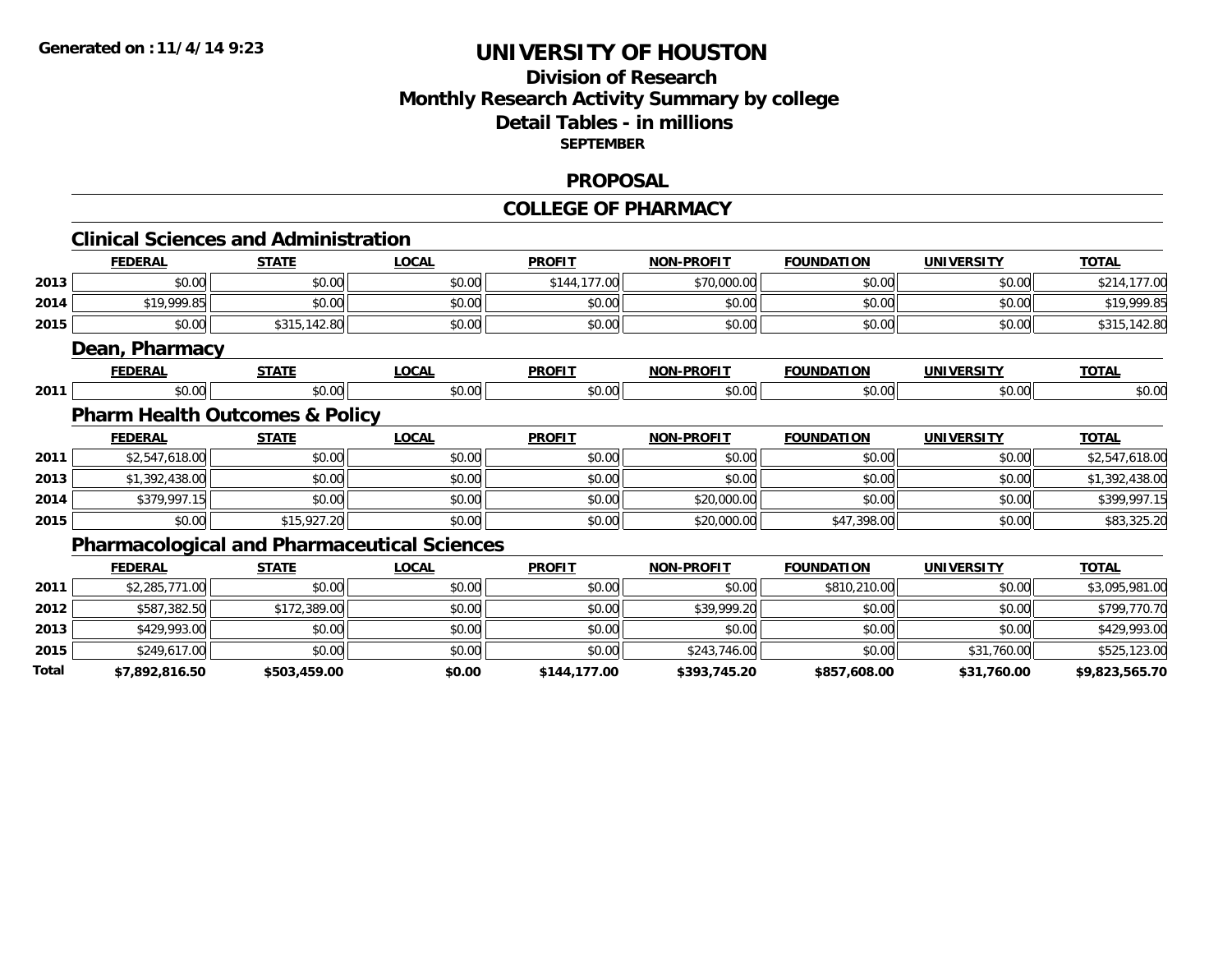## **Division of Research Monthly Research Activity Summary by college Detail Tables - in millions SEPTEMBER**

#### **PROPOSAL**

#### **COLLEGE OF TECHNOLOGY**

|                                                      | <b>Construction Management</b>                |                |              |               |                   |                   |                   |                |
|------------------------------------------------------|-----------------------------------------------|----------------|--------------|---------------|-------------------|-------------------|-------------------|----------------|
|                                                      | <b>FEDERAL</b>                                | <b>STATE</b>   | <b>LOCAL</b> | <b>PROFIT</b> | <b>NON-PROFIT</b> | <b>FOUNDATION</b> | <b>UNIVERSITY</b> | <b>TOTAL</b>   |
| 2015<br>2011<br>2012<br>2011<br>2013<br>2015<br>2012 | \$0.00                                        | \$178,349.00   | \$0.00       | \$0.00        | \$0.00            | \$0.00            | \$0.00            | \$178,349.00   |
|                                                      | Dean, Technology                              |                |              |               |                   |                   |                   |                |
|                                                      | <b>FEDERAL</b>                                | <b>STATE</b>   | <b>LOCAL</b> | <b>PROFIT</b> | <b>NON-PROFIT</b> | <b>FOUNDATION</b> | <b>UNIVERSITY</b> | <b>TOTAL</b>   |
|                                                      | \$0.00                                        | \$0.00         | \$0.00       | \$0.00        | \$0.00            | \$0.00            | \$31,415.00       | \$31,415.00    |
|                                                      | \$0.00                                        | \$0.00         | \$0.00       | \$0.00        | \$100,000.00      | \$0.00            | \$0.00            | \$100,000.00   |
|                                                      | <b>Engineering Technology</b>                 |                |              |               |                   |                   |                   |                |
|                                                      | <b>FEDERAL</b>                                | <b>STATE</b>   | <b>LOCAL</b> | <b>PROFIT</b> | <b>NON-PROFIT</b> | <b>FOUNDATION</b> | <b>UNIVERSITY</b> | <b>TOTAL</b>   |
|                                                      | \$0.00                                        | \$1,443,594.00 | \$0.00       | \$0.00        | \$0.00            | \$0.00            | \$0.00            | \$1,443,594.00 |
|                                                      | \$2,224,478.00                                | \$0.00         | \$0.00       | \$0.00        | \$0.00            | \$0.00            | \$0.00            | \$2,224,478.00 |
|                                                      | <b>Human Development and Consumer Science</b> |                |              |               |                   |                   |                   |                |
|                                                      | <b>FEDERAL</b>                                | <b>STATE</b>   | <b>LOCAL</b> | <b>PROFIT</b> | <b>NON-PROFIT</b> | <b>FOUNDATION</b> | <b>UNIVERSITY</b> | <b>TOTAL</b>   |
|                                                      | \$24,279.48                                   | \$0.00         | \$0.00       | \$0.00        | \$0.00            | \$0.00            | \$0.00            | \$24,279.48    |
|                                                      | <b>Information &amp; Logistics Technology</b> |                |              |               |                   |                   |                   |                |
|                                                      | <b>FEDERAL</b>                                | <b>STATE</b>   | <b>LOCAL</b> | <b>PROFIT</b> | <b>NON-PROFIT</b> | <b>FOUNDATION</b> | <b>UNIVERSITY</b> | <b>TOTAL</b>   |
|                                                      | \$0.00                                        | \$0.00         | \$0.00       | \$0.00        | \$0.00            | \$0.00            | \$5,000.00        | \$5,000.00     |
| 2013                                                 | \$0.00                                        | \$0.00         | \$0.00       | \$0.00        | \$50,000.00       | \$0.00            | \$0.00            | \$50,000.00    |
| Total                                                | \$2,248,757.48                                | \$1,621,943.00 | \$0.00       | \$0.00        | \$150,000.00      | \$0.00            | \$36,415.00       | \$4,057,115.48 |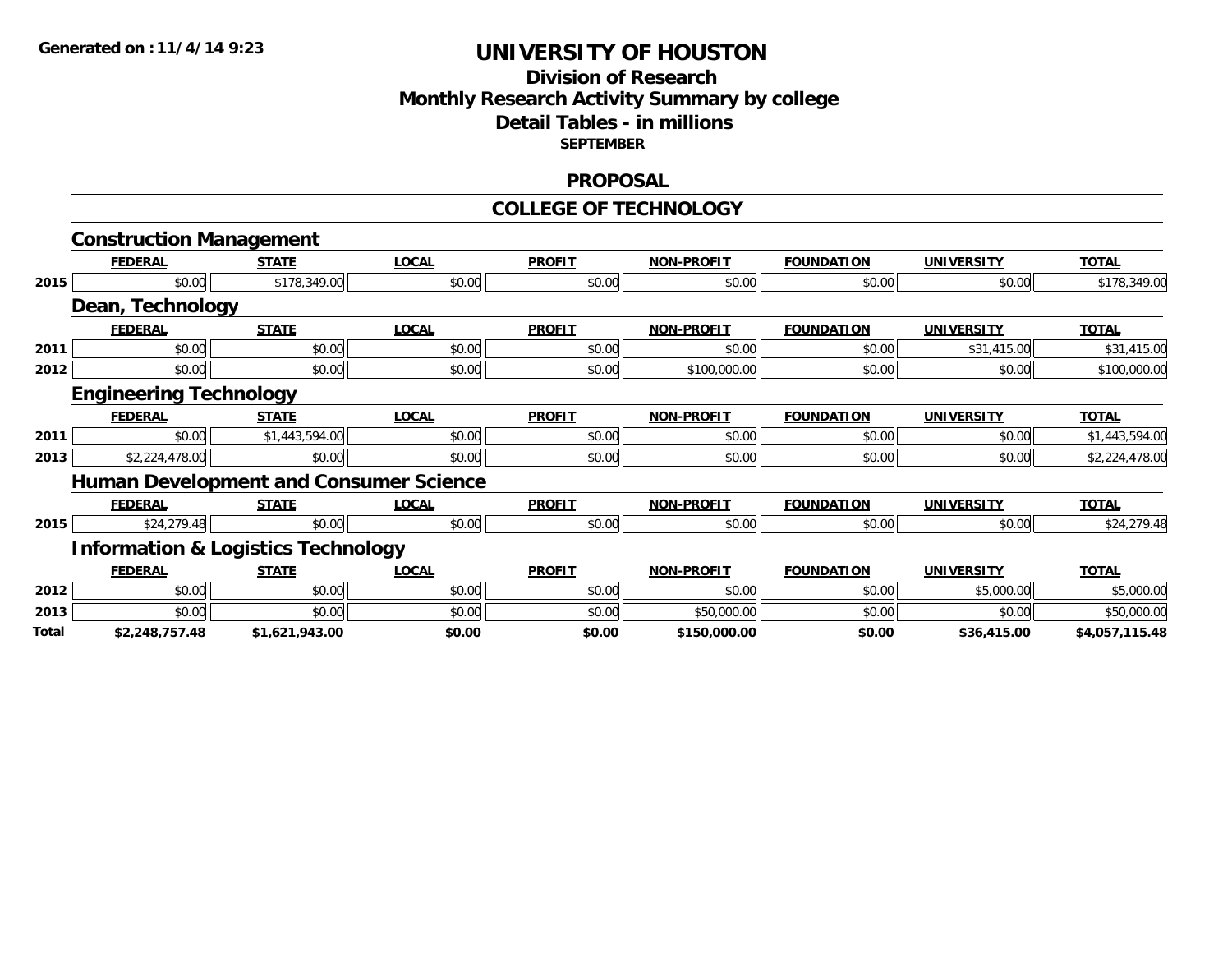**2014**

**2015**

# **UNIVERSITY OF HOUSTON**

# **Division of ResearchMonthly Research Activity Summary by college Detail Tables - in millions SEPTEMBER**

#### **PROPOSAL**

# **CULLEN COLLEGE OF ENGINEERING**

|                               | <b>Biomedical Engineering</b>                |              |              |               |                   |                   |                   |                 |
|-------------------------------|----------------------------------------------|--------------|--------------|---------------|-------------------|-------------------|-------------------|-----------------|
|                               | <b>FEDERAL</b>                               | <b>STATE</b> | <b>LOCAL</b> | <b>PROFIT</b> | <b>NON-PROFIT</b> | <b>FOUNDATION</b> | <b>UNIVERSITY</b> | <b>TOTAL</b>    |
| 2011                          | \$728,694.20                                 | \$0.00       | \$0.00       | \$0.00        | \$0.00            | \$0.00            | \$0.00            | \$728,694.20    |
| 2013                          | \$2,474,994.00                               | \$0.00       | \$0.00       | \$0.00        | \$0.00            | \$0.00            | \$562,500.00      | \$3,037,494.00  |
| 2015                          | \$0.00                                       | \$0.00       | \$0.00       | \$0.00        | \$1,000,000.00    | \$449,886.00      | \$0.00            | \$1,449,886.00  |
|                               | <b>Chemical Engineering</b>                  |              |              |               |                   |                   |                   |                 |
|                               | <b>FEDERAL</b>                               | <b>STATE</b> | <b>LOCAL</b> | <b>PROFIT</b> | <b>NON-PROFIT</b> | <b>FOUNDATION</b> | <b>UNIVERSITY</b> | <b>TOTAL</b>    |
| 2011                          | \$4,128,950.20                               | \$0.00       | \$0.00       | \$229,999.00  | \$768,921.00      | \$0.00            | \$0.00            | \$5,127,870.20  |
| 2012                          | \$645,292.50                                 | \$0.00       | \$0.00       | \$294,823.00  | \$0.00            | \$0.00            | \$0.00            | \$940,115.50    |
| 2013                          | \$1,300,505.71                               | \$26,500.00  | \$0.00       | \$0.00        | \$0.00            | \$0.00            | \$0.00            | \$1,327,005.71  |
| 2014                          | \$0.00                                       | \$0.00       | \$0.00       | \$140,000.00  | \$0.00            | \$0.00            | \$37,289.00       | \$177,289.00    |
| 2015                          | \$221,719.50                                 | \$0.00       | \$0.00       | \$0.00        | \$50,000.00       | \$100,000.00      | \$0.00            | \$371,719.50    |
|                               | <b>Civil Engineering</b>                     |              |              |               |                   |                   |                   |                 |
|                               | <b>FEDERAL</b>                               | <b>STATE</b> | <b>LOCAL</b> | <b>PROFIT</b> | <b>NON-PROFIT</b> | <b>FOUNDATION</b> | <b>UNIVERSITY</b> | <b>TOTAL</b>    |
| 2011                          | \$7,902,351.80                               | \$0.00       | \$0.00       | \$0.00        | \$0.00            | \$49,500.00       | \$0.00            | \$7,951,851.80  |
| 2012                          | \$0.00                                       | \$260,000.00 | \$0.00       | \$17,091.00   | \$0.00            | \$0.00            | \$285,916.00      | \$563,007.00    |
| 2013                          | \$122,606.50                                 | \$400,000.00 | \$0.00       | \$0.00        | \$0.00            | \$0.00            | \$0.00            | \$522,606.50    |
| 2014                          | \$916,629.00                                 | \$0.00       | \$0.00       | \$0.00        | \$0.00            | \$0.00            | \$110,008.00      | \$1,026,637.00  |
| 2015                          | \$15,423,064.80                              | \$115,437.00 | \$0.00       | \$0.00        | \$0.00            | \$0.00            | \$71,949.00       | \$15,610,450.80 |
|                               | <b>Electrical &amp; Computer Engineering</b> |              |              |               |                   |                   |                   |                 |
|                               | <b>FEDERAL</b>                               | <b>STATE</b> | <b>LOCAL</b> | <b>PROFIT</b> | <b>NON-PROFIT</b> | <b>FOUNDATION</b> | <b>UNIVERSITY</b> | <b>TOTAL</b>    |
| 2011                          | \$1,198,445.50                               | \$0.00       | \$0.00       | \$0.00        | \$0.00            | \$115,800.00      | \$0.00            | \$1,314,245.50  |
| 2012                          | \$0.00                                       | \$0.00       | \$0.00       | \$108,500.00  | \$0.00            | \$0.00            | \$0.00            | \$108,500.00    |
| 2013                          | \$1,453,320.79                               | \$0.00       | \$0.00       | \$0.00        | \$0.00            | \$0.00            | \$0.00            | \$1,453,320.79  |
| 2014                          | \$970,864.00                                 | \$0.00       | \$0.00       | \$60,000.00   | \$37,500.00       | \$0.00            | \$0.00            | \$1,068,364.00  |
| 2015                          | \$0.00                                       | \$150,500.00 | \$0.00       | \$0.00        | \$7,000.00        | \$0.00            | \$0.00            | \$157,500.00    |
| <b>Industrial Engineering</b> |                                              |              |              |               |                   |                   |                   |                 |
|                               | <b>FEDERAL</b>                               | <b>STATE</b> | <b>LOCAL</b> | <b>PROFIT</b> | <b>NON-PROFIT</b> | <b>FOUNDATION</b> | <b>UNIVERSITY</b> | <b>TOTAL</b>    |
| 2012                          | \$818,597.00                                 | \$0.00       | \$0.00       | \$0.00        | \$0.00            | \$0.00            | \$0.00            | \$818,597.00    |
| 2013                          | \$0.00                                       | \$16,971.00  | \$0.00       | \$0.00        | \$0.00            | \$0.00            | \$0.00            | \$16,971.00     |

4 \$132,655.00 \$0.00 \$0.00 \$0.00 \$0.00 \$0.00 \$0.00 \$0.00 \$0.00 \$0.00 \$0.00 \$0.00 \$132,655.00

\$0.00 \$0.00 \$0.00 \$22,184.00 \$0.00 \$0.00 \$0.00 \$22,184.00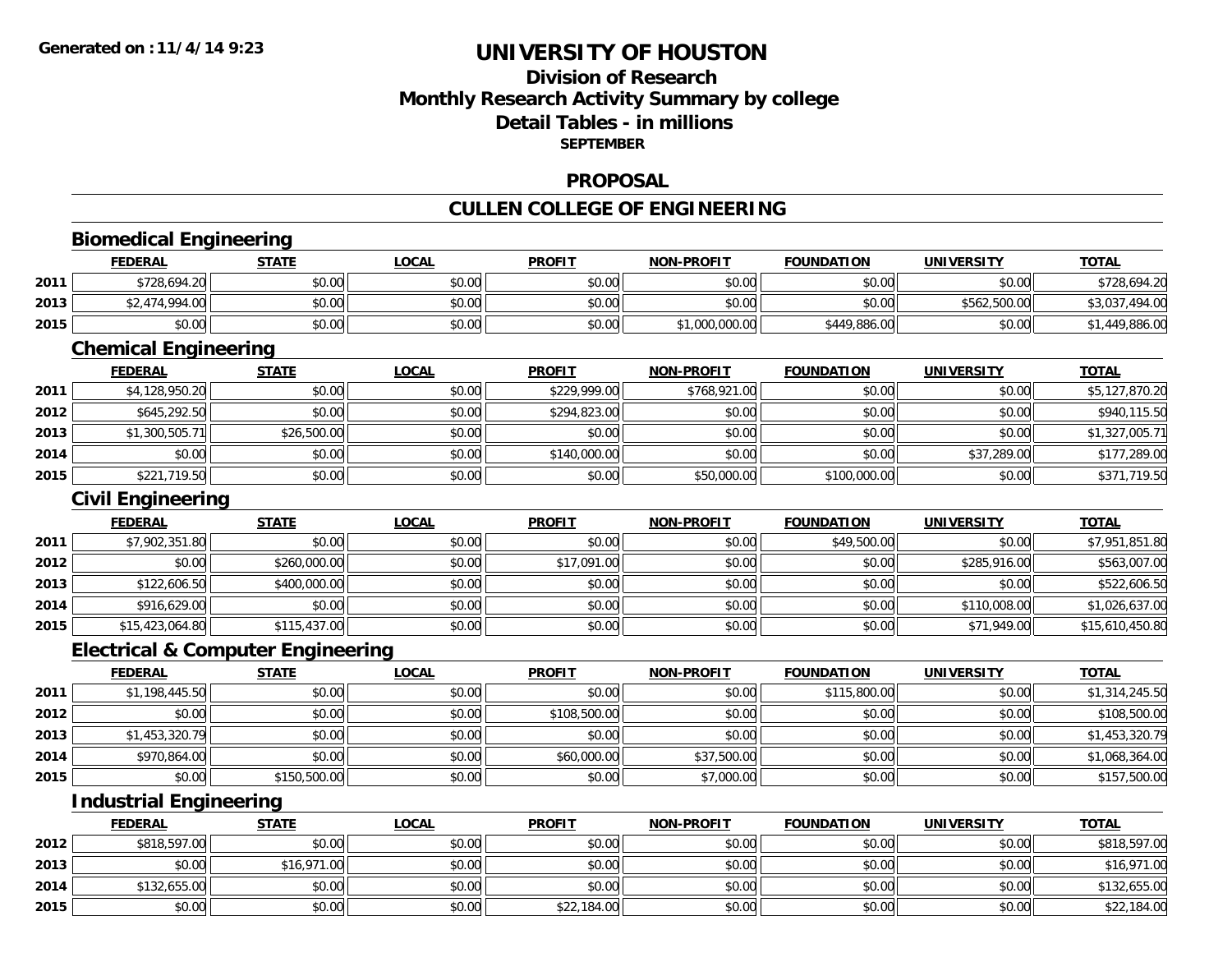## **Division of Research Monthly Research Activity Summary by college Detail Tables - in millions SEPTEMBER**

#### **PROPOSAL**

#### **CULLEN COLLEGE OF ENGINEERING**

# **Mechanical Engineering**

|       | <b>FEDERAL</b>  | <b>STATE</b>   | <u>LOCAL</u> | <b>PROFIT</b>  | <b>NON-PROFIT</b> | <b>FOUNDATION</b> | <b>UNIVERSITY</b> | <b>TOTAL</b>    |
|-------|-----------------|----------------|--------------|----------------|-------------------|-------------------|-------------------|-----------------|
| 2011  | \$7,119,787.50  | \$0.00         | \$0.00       | \$162,630.00   | \$0.00            | \$0.00            | \$0.00            | \$7,282,417.50  |
| 2012  | \$0.00          | \$0.00         | \$0.00       | \$0.00         | \$30,549.00       | \$0.00            | \$0.00            | \$30,549.00     |
| 2013  | \$0.00          | \$50,000.00    | \$0.00       | \$405,000.00   | \$0.00            | \$0.00            | \$227,394.00      | \$682,394.00    |
| 2014  | \$146,922.64    | \$0.00         | \$0.00       | \$36,000.00    | \$0.00            | \$0.00            | \$0.00            | \$182,922.64    |
| 2015  | \$809,318.70    | \$90,300.00    | \$0.00       | \$0.00         | \$0.00            | \$0.00            | \$0.00            | \$899,618.70    |
| Total | \$46,514,719.34 | \$1,109,708.00 | \$0.00       | \$1,476,227.00 | \$1,893,970.00    | \$715,186.00      | \$1,295,056.00    | \$53,004,866.34 |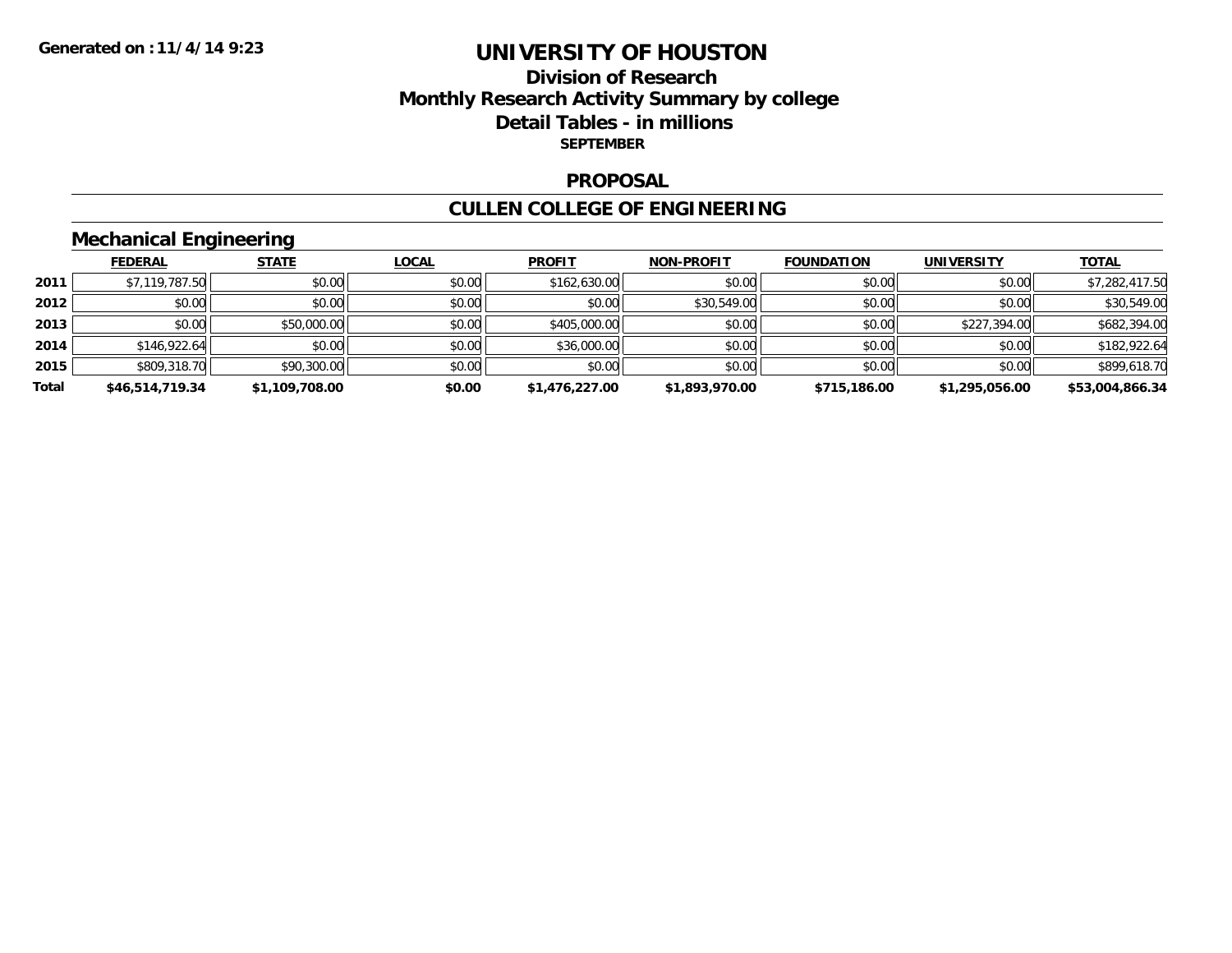## **Division of Research Monthly Research Activity Summary by college Detail Tables - in millions SEPTEMBER**

#### **PROPOSAL**

#### **DIVISION OF RESEARCH**

|       | <b>Center for Advanced Computing and Data Systems</b>     |              |              |               |                   |                   |                   |                 |
|-------|-----------------------------------------------------------|--------------|--------------|---------------|-------------------|-------------------|-------------------|-----------------|
|       | <b>FEDERAL</b>                                            | <b>STATE</b> | <b>LOCAL</b> | <b>PROFIT</b> | NON-PROFIT        | <b>FOUNDATION</b> | <b>UNIVERSITY</b> | <b>TOTAL</b>    |
| 2012  | \$0.00                                                    | \$0.00       | \$0.00       | \$0.00        | \$0.00            | \$0.00            | \$964,253.70      | \$964,253.70    |
|       | <b>Center for Biomedical &amp; Environmental Genomics</b> |              |              |               |                   |                   |                   |                 |
|       | <b>FEDERAL</b>                                            | <b>STATE</b> | <b>LOCAL</b> | <b>PROFIT</b> | <b>NON-PROFIT</b> | <b>FOUNDATION</b> | <b>UNIVERSITY</b> | <b>TOTAL</b>    |
| 2012  | \$0.00                                                    | \$0.00       | \$0.00       | \$0.00        | \$0.00            | \$0.00            | \$0.00            | \$0.00          |
| 2015  | \$0.00                                                    | \$0.00       | \$0.00       | \$0.00        | \$0.00            | \$0.00            | \$0.00            | \$0.00          |
|       | <b>Institute for Nanoenergy</b>                           |              |              |               |                   |                   |                   |                 |
|       | <b>FEDERAL</b>                                            | <b>STATE</b> | <b>LOCAL</b> | <b>PROFIT</b> | <b>NON-PROFIT</b> | <b>FOUNDATION</b> | <b>UNIVERSITY</b> | <b>TOTAL</b>    |
| 2011  | \$0.00                                                    | \$0.00       | \$0.00       | \$0.00        | \$0.00            | \$0.00            | \$0.00            | \$0.00          |
|       | <b>TcSUH</b>                                              |              |              |               |                   |                   |                   |                 |
|       | <b>FEDERAL</b>                                            | <b>STATE</b> | <b>LOCAL</b> | <b>PROFIT</b> | <b>NON-PROFIT</b> | <b>FOUNDATION</b> | <b>UNIVERSITY</b> | <b>TOTAL</b>    |
| 2011  | \$0.00                                                    | \$0.00       | \$0.00       | \$0.00        | \$0.00            | \$0.00            | \$0.00            | \$0.00          |
|       | <b>TIMES</b>                                              |              |              |               |                   |                   |                   |                 |
|       | <b>FEDERAL</b>                                            | <b>STATE</b> | <b>LOCAL</b> | <b>PROFIT</b> | <b>NON-PROFIT</b> | <b>FOUNDATION</b> | <b>UNIVERSITY</b> | <b>TOTAL</b>    |
| 2011  | \$1,981,244.40                                            | \$0.00       | \$0.00       | \$0.00        | \$0.00            | \$0.00            | \$0.00            | \$1,981,244.40  |
| 2014  | \$8,415,049.00                                            | \$0.00       | \$0.00       | \$0.00        | \$0.00            | \$0.00            | \$0.00            | \$8,415,049.00  |
| 2015  | \$357,758.00                                              | \$0.00       | \$0.00       | \$0.00        | \$76,188.00       | \$0.00            | \$0.00            | \$433,946.00    |
| Total | \$10,754,051.40                                           | \$0.00       | \$0.00       | \$0.00        | \$76,188.00       | \$0.00            | \$964,253.70      | \$11,794,493.10 |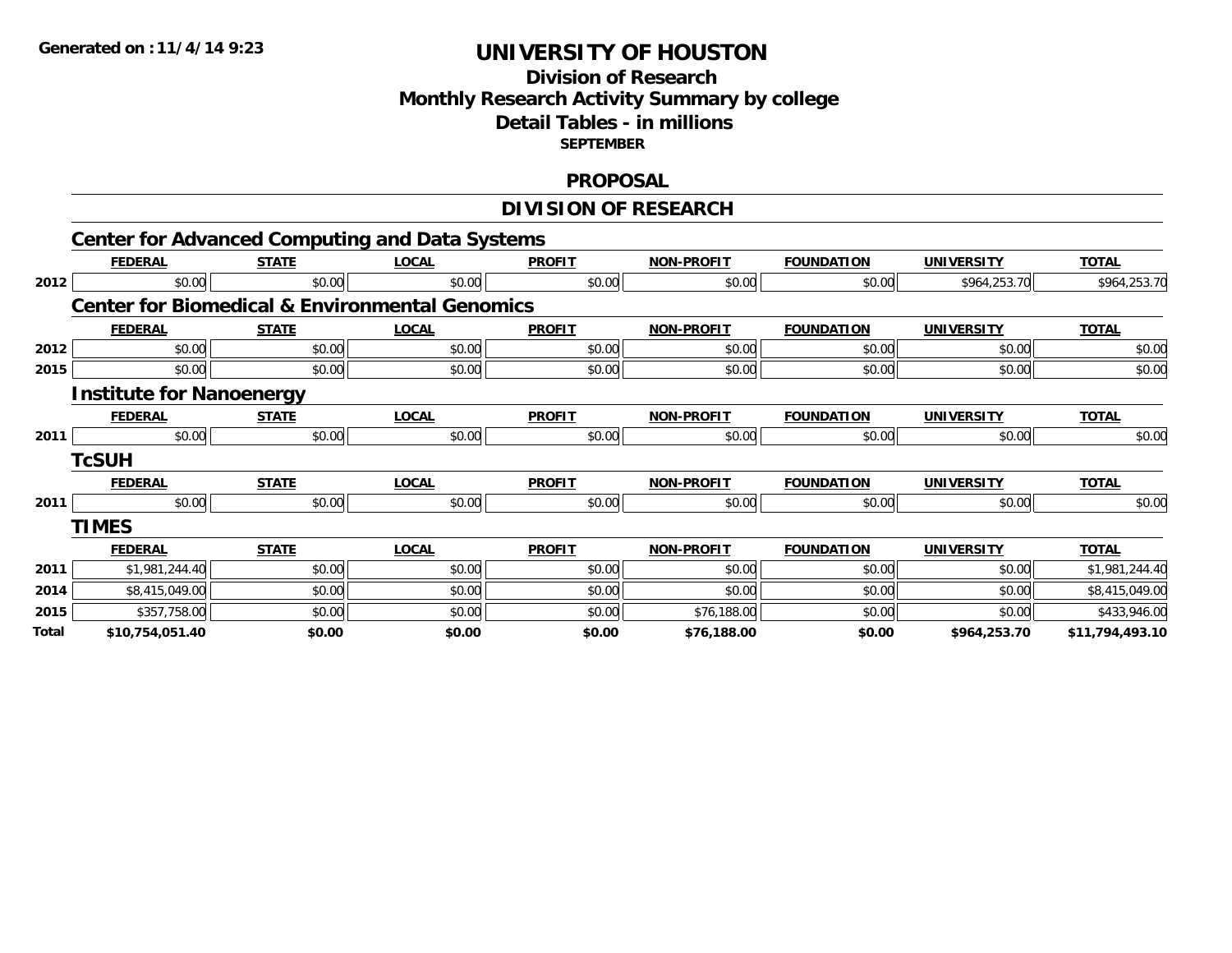# **Division of ResearchMonthly Research Activity Summary by college Detail Tables - in millions SEPTEMBER**

#### **PROPOSAL**

#### **GRADUATE COLLEGE OF SOCIAL WORK**

## **Child & Family for Innovative Research**

|      | <b>FEDERAL</b> | <b>STATE</b> | <u>_OCAL</u> | <b>PROFIT</b> | <b>NON-PROFIT</b> | <b>FOUNDATION</b> | <b>UNIVERSITY</b> | <b>TOTAL</b> |
|------|----------------|--------------|--------------|---------------|-------------------|-------------------|-------------------|--------------|
| 2011 | \$0.00         | \$0.00       | \$0.00       | \$100,982.00  | \$25,000.00       | \$0.05            | \$0.00            | \$125,982.05 |
| 2012 | \$0.00         | \$0.00       | \$0.00       | \$38,181.00   | \$0.00            | \$0.00            | \$0.00            | \$38,181.00  |
| 2014 | \$0.00         | \$66,936.00  | \$0.00       | \$0.00        | \$0.00            | \$0.00            | \$0.00            | \$66,936.00  |

#### **Dean, Social Work**

|       | <b>FEDERAL</b> | <b>STATE</b>  | <b>OCAL</b> | <b>PROFIT</b> | <b>NON-PROFIT</b> | <b>FOUNDATION</b> | UNIVERSITY | <b>TOTAL</b>        |
|-------|----------------|---------------|-------------|---------------|-------------------|-------------------|------------|---------------------|
| 2015  | 0000<br>50.UU  | 0000<br>JU.UU | \$0.00      | 0000<br>JU.UU | \$0.00            | \$4,500.00        | \$0.00     | 0000<br>94,300.00   |
| Total | \$0.00         | \$66,936.00   | \$0.00      | \$139,163.00  | \$25,000.00       | \$4,500.05        | \$0.00     | 235,599.05ء<br>よつつら |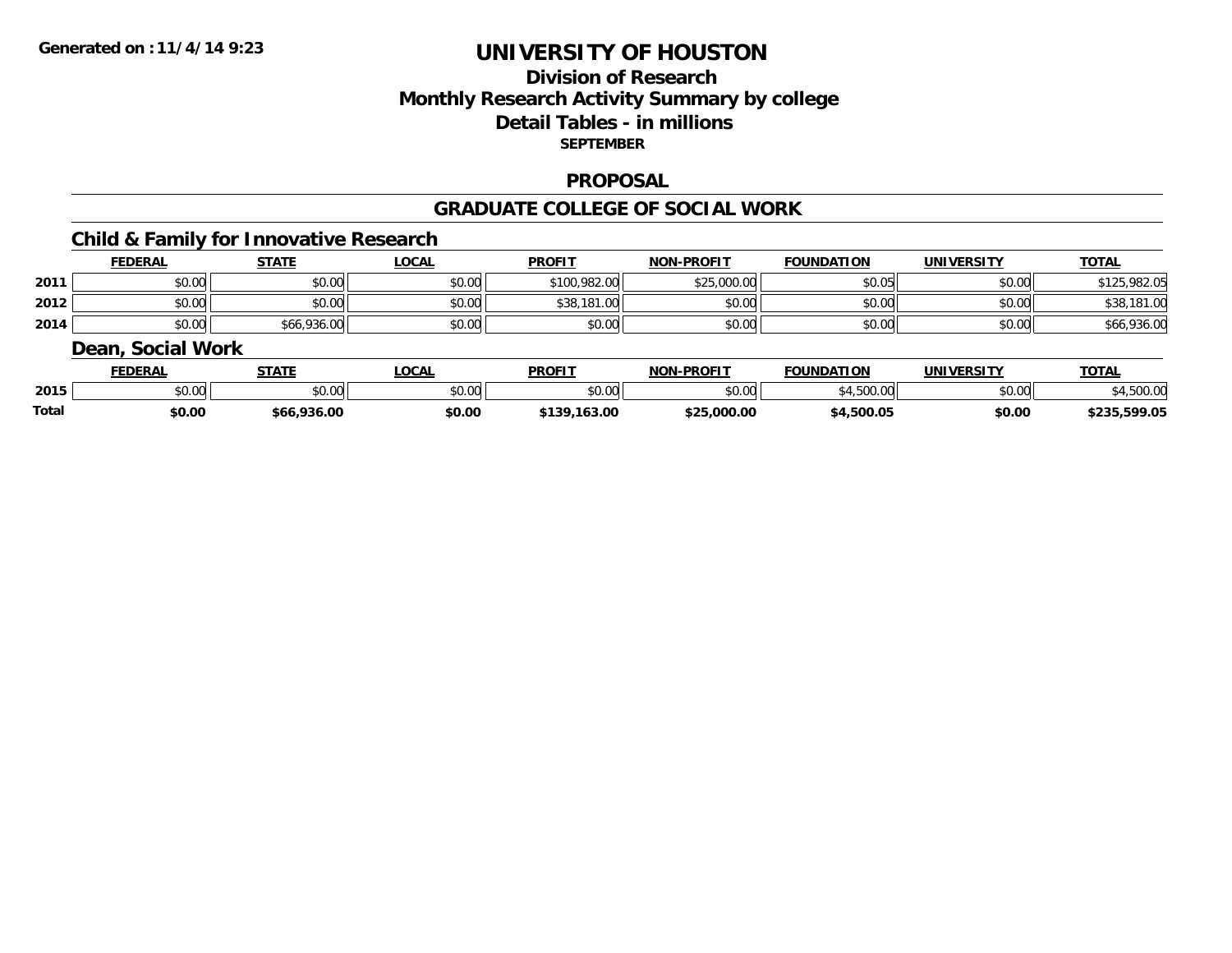# **Division of ResearchMonthly Research Activity Summary by college Detail Tables - in millions SEPTEMBER**

#### **PROPOSAL**

#### **HILTON COLLEGE OF HOTEL AND RESTAURANT MANAGEMENT**

## **Hotel and Restaurant Management**

|              | <u>FEDERAL</u> | <b>STATE</b>     | <b>LOCAL</b> | <b>PROFIT</b> | <b>NON-PROFIT</b> | <b>FOUNDATION</b> | UNIVERSITY | <b>TOTAL</b> |
|--------------|----------------|------------------|--------------|---------------|-------------------|-------------------|------------|--------------|
| 2012         | \$0.00         | .763.00<br>\$103 | \$0.00       | \$0.00        | \$0.00            | \$0.00            | \$0.00     | ، 63.u       |
| 2013         | \$0.00         | \$0.00           | \$0.00       | \$0.00        | \$0.00            | \$55,874.00       | \$0.00     |              |
| <b>Total</b> | \$0.00         | \$103,763.00     | \$0.00       | \$0.00        | \$0.00            | \$55,874.00       | \$0.00     | \$159,637.00 |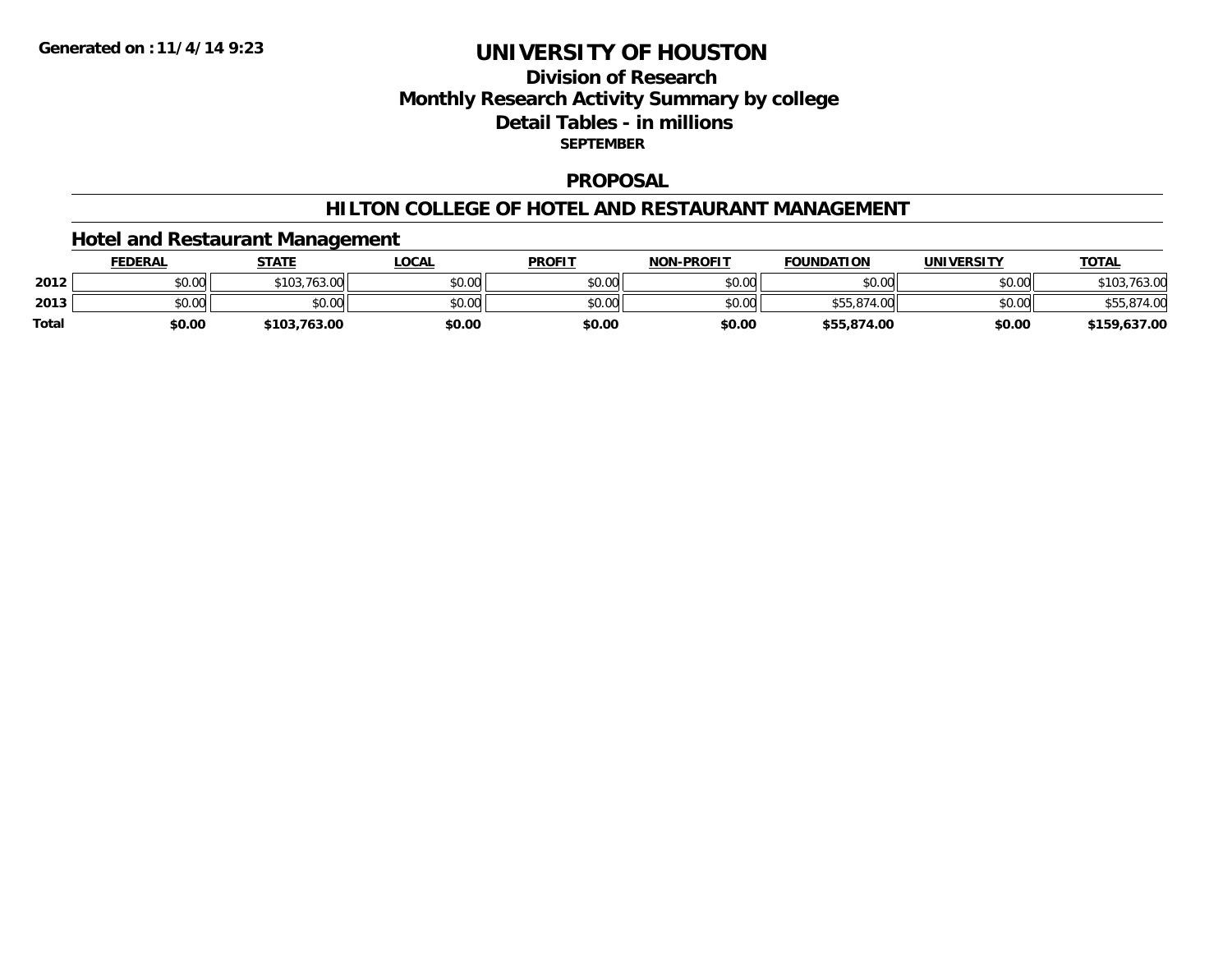## **Division of Research Monthly Research Activity Summary by college Detail Tables - in millions SEPTEMBER**

#### **PROPOSAL**

#### **SENIOR V.P. FOR ACADEMIC AFFAIRS AND PROVOST**

|              | <b>Undergraduate Scholars</b>               |              |              |               |                   |                   |                   |              |
|--------------|---------------------------------------------|--------------|--------------|---------------|-------------------|-------------------|-------------------|--------------|
|              | <b>FEDERAL</b>                              | <b>STATE</b> | <b>LOCAL</b> | <b>PROFIT</b> | <b>NON-PROFIT</b> | <b>FOUNDATION</b> | <b>UNIVERSITY</b> | <b>TOTAL</b> |
| 2011         | \$0.00                                      | \$29,456.00  | \$0.00       | \$0.00        | \$0.00            | \$0.00            | \$0.00            | \$29,456.00  |
|              | <b>Undergraduate Student Success</b>        |              |              |               |                   |                   |                   |              |
|              | <b>FEDERAL</b>                              | <b>STATE</b> | <b>LOCAL</b> | <b>PROFIT</b> | <b>NON-PROFIT</b> | <b>FOUNDATION</b> | <b>UNIVERSITY</b> | <b>TOTAL</b> |
| 2014         | \$0.00                                      | \$10,000.00  | \$0.00       | \$0.00        | \$0.00            | \$0.00            | \$0.00            | \$10,000.00  |
|              | <b>Undergraduate Student Success Center</b> |              |              |               |                   |                   |                   |              |
|              | <b>FEDERAL</b>                              | <b>STATE</b> | <b>LOCAL</b> | <b>PROFIT</b> | <b>NON-PROFIT</b> | <b>FOUNDATION</b> | <b>UNIVERSITY</b> | <b>TOTAL</b> |
| 2015         | \$0.00                                      | \$0.00       | \$0.00       | \$0.00        | \$78,500.00       | \$0.00            | \$0.00            | \$78,500.00  |
| <b>Total</b> | \$0.00                                      | \$39,456.00  | \$0.00       | \$0.00        | \$78,500.00       | \$0.00            | \$0.00            | \$117,956.00 |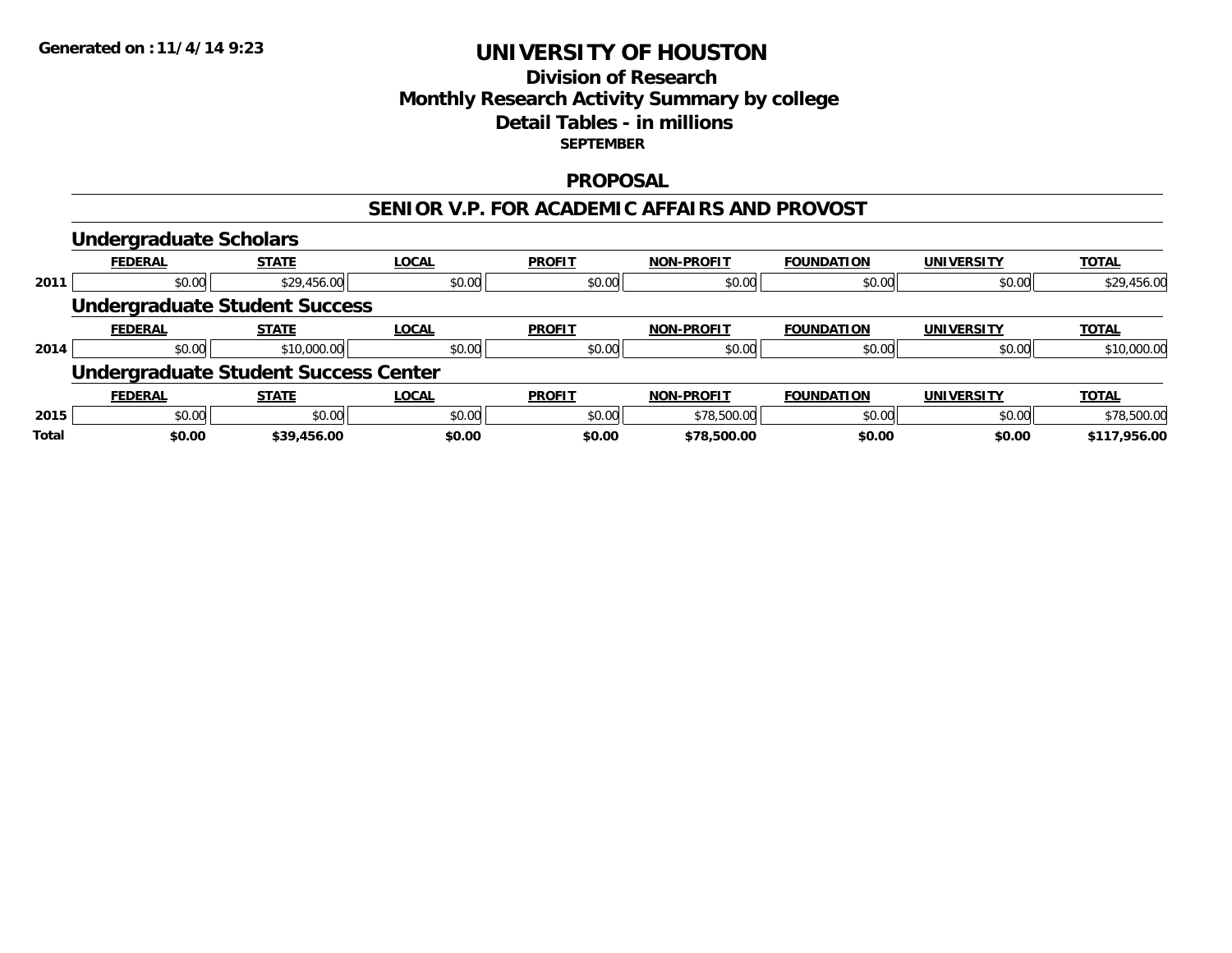# **Division of Research Monthly Research Activity Summary by college Detail Tables - in millions SEPTEMBER**

#### **PROPOSAL**

#### **UH LAW CENTER**

| .aw-UH       |                |              |              |               |                   |                   |            |              |
|--------------|----------------|--------------|--------------|---------------|-------------------|-------------------|------------|--------------|
|              | <b>FEDERAL</b> | <b>STATE</b> | <b>LOCAL</b> | <b>PROFIT</b> | <b>NON-PROFIT</b> | <b>FOUNDATION</b> | UNIVERSITY | <b>TOTAL</b> |
| 2012         | \$0.00         | \$160,000.00 | \$0.00       | \$0.00        | \$0.00            | \$0.00            | \$0.00     | \$160,000.00 |
| <b>Total</b> | \$0.00         | \$160,000.00 | \$0.00       | \$0.00        | \$0.00            | \$0.00            | \$0.00     | \$160,000.00 |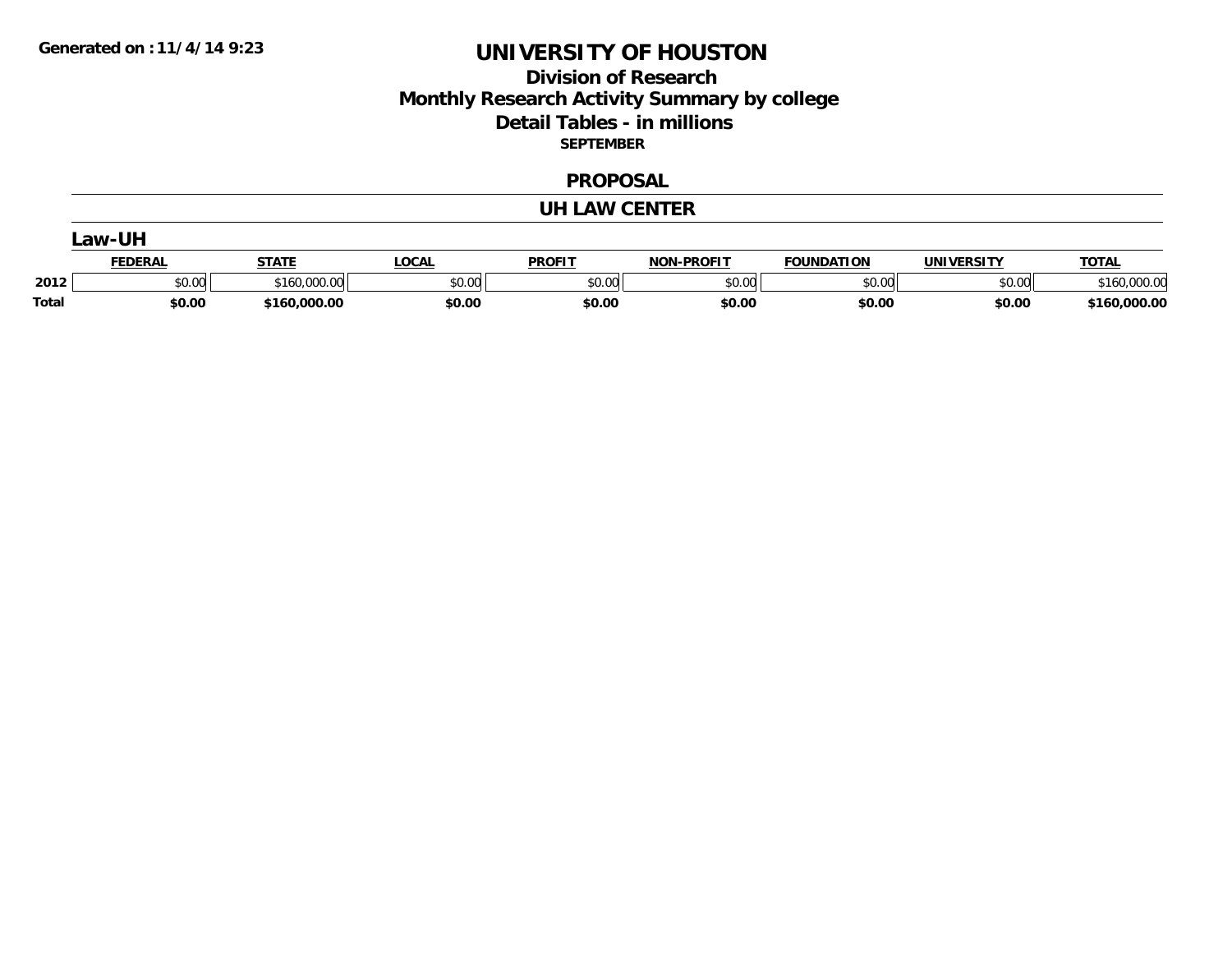## **Division of Research Monthly Research Activity Summary by college Detail Tables - in millions SEPTEMBER**

#### **PROPOSAL**

# **VICE PRESIDENT FOR ADMINISTRATION**

## **UH Police Department**

|              | <b>FEDERAL</b> | <b>STATE</b>                  | <b>LOCAL</b>  | <b>PROFIT</b> | <b>LPROFIT</b><br>NON | <b>FOUNDATION</b> | UNIVERSITY | <b>TOTAL</b>       |
|--------------|----------------|-------------------------------|---------------|---------------|-----------------------|-------------------|------------|--------------------|
| 2014         | vv.vv          | 62.000C <sup>2</sup><br>uuu.u | 0000<br>PO.OO | 0000<br>JU.UU | 0000<br>vu.uu -       | \$0.00            | \$0.00     | 00000<br>99,UUU.UU |
| <b>Total</b> | \$0.00         | 3.000.00                      | \$0.00        | \$0.00        | \$0.00                | \$0.00            | \$0.00     | 3,000.00           |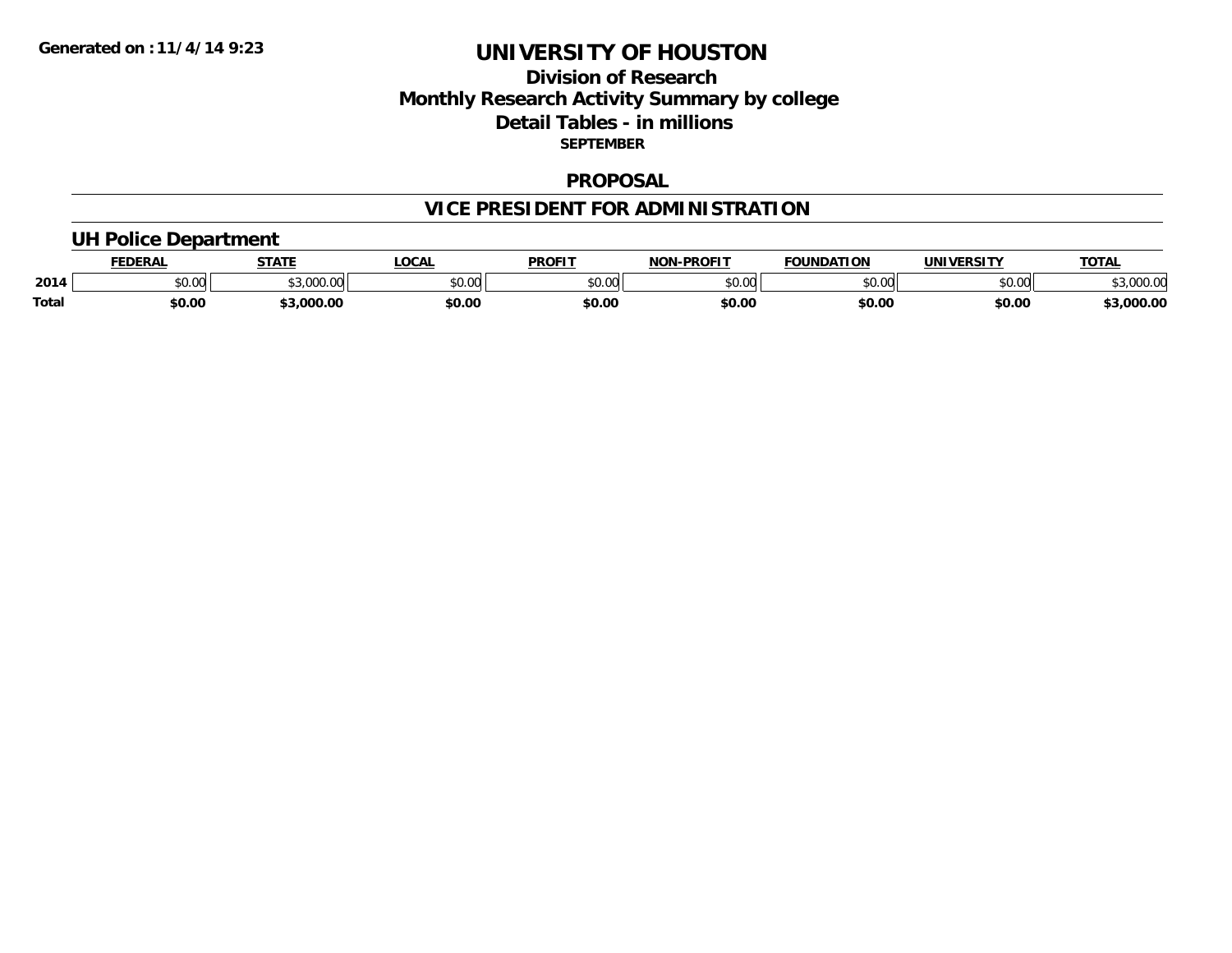## **Division of Research Monthly Research Activity Summary by college Detail Tables - in millions SEPTEMBER**

## **AWARD**

#### **C.T. BAUER COLLEGE OF BUSINESS**

|       | <b>Marketing</b> |                                          |              |               |                   |                   |                   |              |
|-------|------------------|------------------------------------------|--------------|---------------|-------------------|-------------------|-------------------|--------------|
|       | <b>FEDERAL</b>   | <b>STATE</b>                             | LOCAL        | <b>PROFIT</b> | <b>NON-PROFIT</b> | <b>FOUNDATION</b> | <b>UNIVERSITY</b> | <b>TOTAL</b> |
| 2012  | \$0.00           | \$0.00                                   | \$0.00       | \$0.00        | \$0.00            | \$0.00            | \$0.00            | \$0.00       |
|       |                  | <b>Small Business Development Center</b> |              |               |                   |                   |                   |              |
|       | <b>FEDERAL</b>   | <b>STATE</b>                             | <b>LOCAL</b> | <b>PROFIT</b> | <b>NON-PROFIT</b> | <b>FOUNDATION</b> | <b>UNIVERSITY</b> | <b>TOTAL</b> |
| 2012  | \$200,000.00     | \$0.00                                   | \$0.00       | \$0.00        | \$0.00            | \$0.00            | \$0.00            | \$200,000.00 |
| Total | \$200,000.00     | \$0.00                                   | \$0.00       | \$0.00        | \$0.00            | \$0.00            | \$0.00            | \$200,000.00 |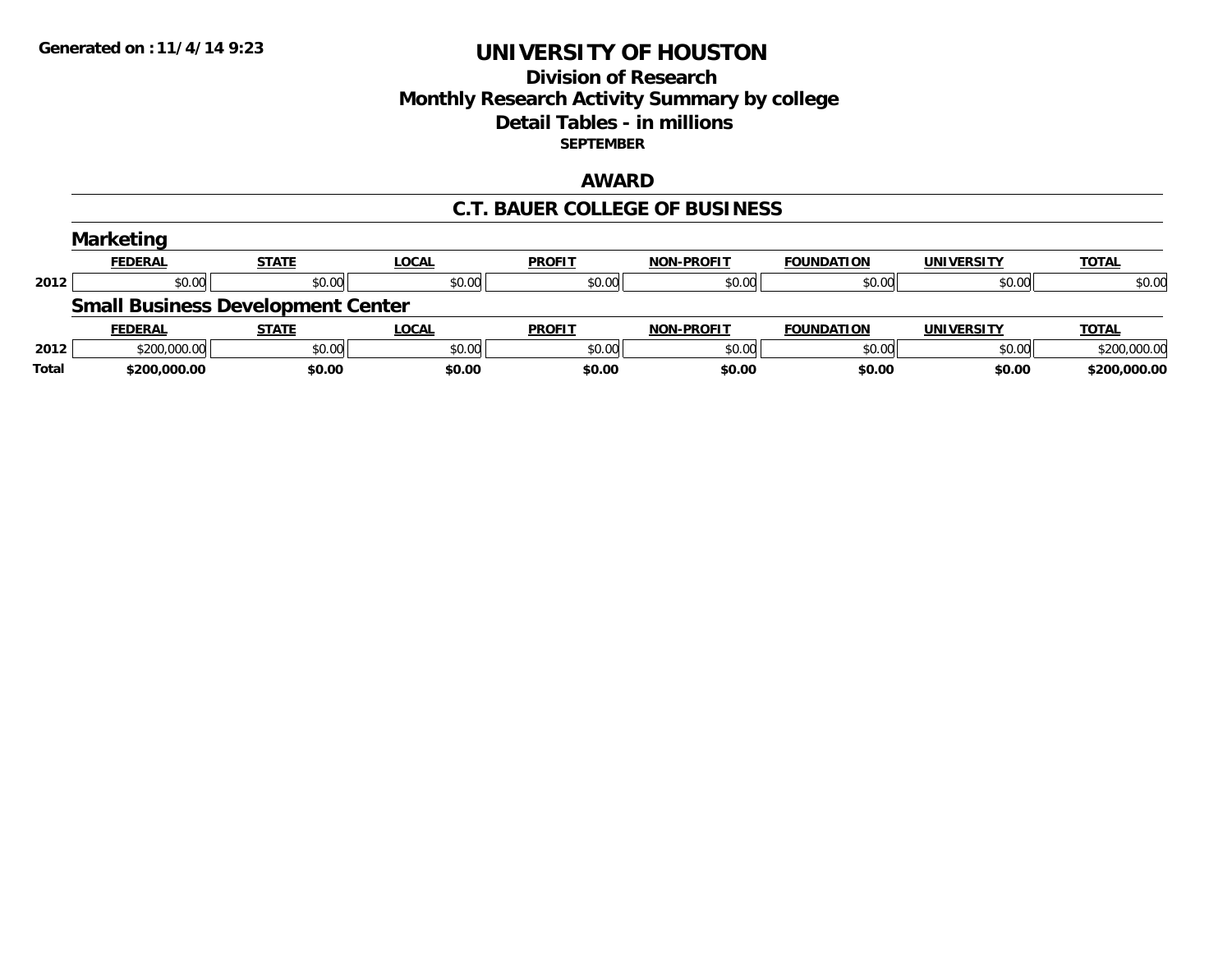# **Division of Research Monthly Research Activity Summary by college Detail Tables - in millions SEPTEMBER**

## **AWARD**

#### **COLLEGE OF ARCHITECTURE**

|       | <b>chitecture</b> |              |        |               |                   |                   |            |              |
|-------|-------------------|--------------|--------|---------------|-------------------|-------------------|------------|--------------|
|       | <b>FEDERAL</b>    | <b>STATE</b> | LOCAL  | <b>PROFIT</b> | <b>NON-PROFIT</b> | <b>FOUNDATION</b> | UNIVERSITY | <b>TOTAL</b> |
| 2011  | \$0.00            | \$0.00       | \$0.00 | 7,500.00      | \$0.00            | \$0.00            | \$0.00     | ,500.00      |
| Total | \$0.00            | \$0.00       | \$0.00 | \$7,500.00    | \$0.00            | \$0.00            | \$0.00     | \$7,500.00   |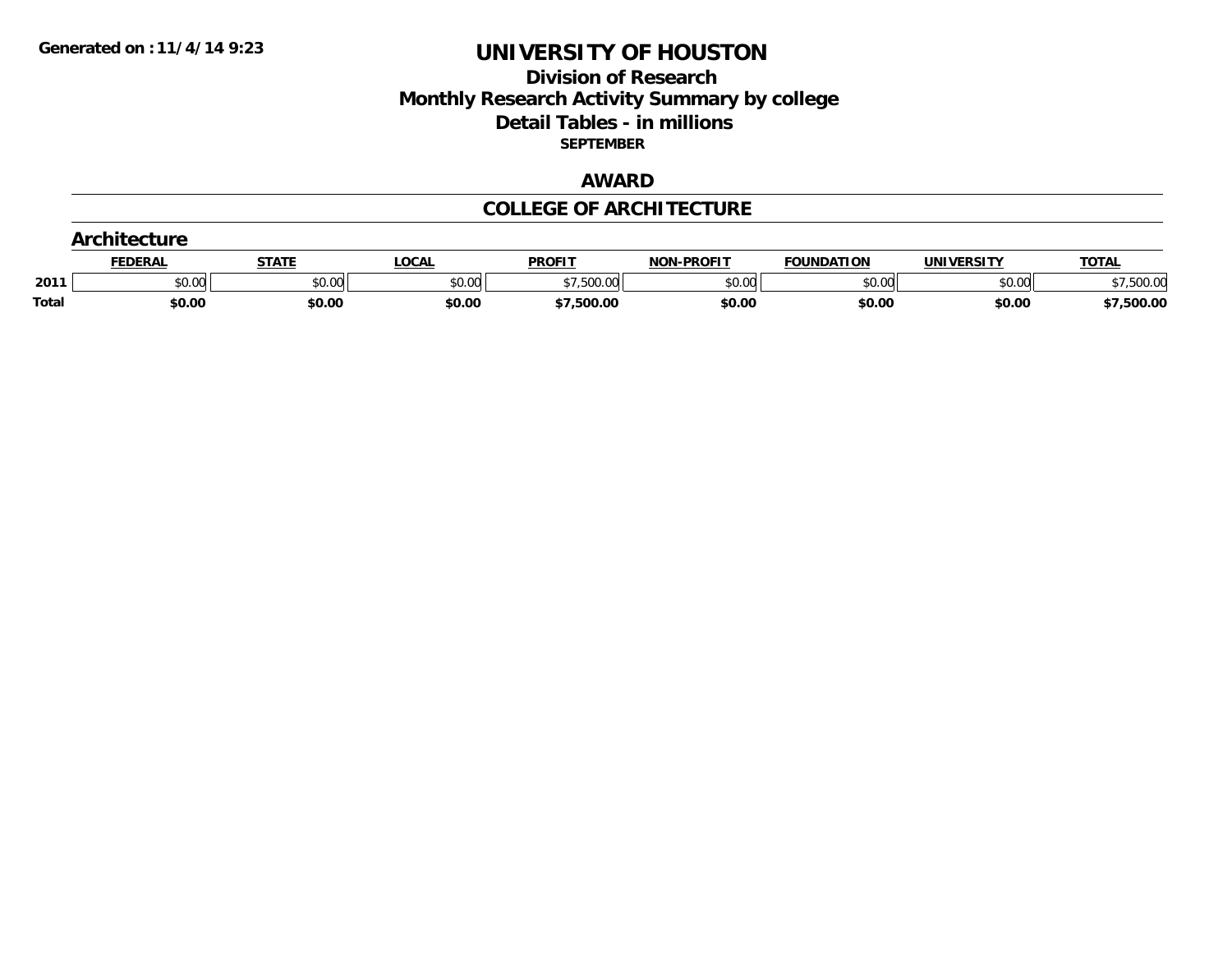## **Division of Research Monthly Research Activity Summary by college Detail Tables - in millions SEPTEMBER**

## **AWARD**

#### **COLLEGE OF EDUCATION**

|       |                                      | <b>Consistency Mgmt and Coop Disc</b> |              |               |                   |                   |                   |                |
|-------|--------------------------------------|---------------------------------------|--------------|---------------|-------------------|-------------------|-------------------|----------------|
|       | <b>FEDERAL</b>                       | <b>STATE</b>                          | <b>LOCAL</b> | <b>PROFIT</b> | <b>NON-PROFIT</b> | <b>FOUNDATION</b> | <b>UNIVERSITY</b> | <b>TOTAL</b>   |
| 2011  | \$0.00                               | \$0.00                                | \$0.00       | \$0.00        | \$106,154.00      | \$0.00            | \$0.00            | \$106,154.00   |
|       | <b>Curriculum and Instruction</b>    |                                       |              |               |                   |                   |                   |                |
|       | <b>FEDERAL</b>                       | <b>STATE</b>                          | <b>LOCAL</b> | <b>PROFIT</b> | <b>NON-PROFIT</b> | <b>FOUNDATION</b> | <b>UNIVERSITY</b> | <b>TOTAL</b>   |
| 2011  | \$198,336.00                         | \$50,000.00                           | \$0.00       | \$0.00        | \$0.00            | \$0.00            | \$0.00            | \$248,336.00   |
| 2013  | \$449,702.00                         | \$0.00                                | \$0.00       | \$0.00        | \$0.00            | \$0.00            | \$0.00            | \$449,702.00   |
|       | <b>Educational Psychology</b>        |                                       |              |               |                   |                   |                   |                |
|       | <b>FEDERAL</b>                       | <b>STATE</b>                          | <b>LOCAL</b> | <b>PROFIT</b> | <b>NON-PROFIT</b> | <b>FOUNDATION</b> | <b>UNIVERSITY</b> | <b>TOTAL</b>   |
| 2011  | \$0.00                               | \$0.00                                | \$0.00       | \$0.00        | \$0.00            | \$14,901.90       | \$0.00            | \$14,901.90    |
| 2013  | \$177,688.00                         | \$0.00                                | \$0.00       | \$0.00        | \$25,500.00       | \$0.00            | \$0.00            | \$203,188.00   |
| 2014  | \$248,996.00                         | \$0.00                                | \$0.00       | \$0.00        | \$25,193.00       | \$0.00            | \$0.00            | \$274,189.00   |
| 2015  | \$0.00                               | \$0.00                                | \$0.00       | \$0.00        | \$45,000.00       | \$0.00            | \$0.00            | \$45,000.00    |
|       | <b>Institute for Urban Education</b> |                                       |              |               |                   |                   |                   |                |
|       | <b>FEDERAL</b>                       | <b>STATE</b>                          | <b>LOCAL</b> | <b>PROFIT</b> | <b>NON-PROFIT</b> | <b>FOUNDATION</b> | <b>UNIVERSITY</b> | <b>TOTAL</b>   |
| 2011  | \$198,336.00                         | \$0.00                                | \$0.00       | \$0.00        | \$0.00            | \$0.00            | \$0.00            | \$198,336.00   |
|       | <b>UH Charter School</b>             |                                       |              |               |                   |                   |                   |                |
|       | <b>FEDERAL</b>                       | <b>STATE</b>                          | <b>LOCAL</b> | <b>PROFIT</b> | <b>NON-PROFIT</b> | <b>FOUNDATION</b> | <b>UNIVERSITY</b> | <b>TOTAL</b>   |
| 2012  | \$22,375.00                          | \$988,459.00                          | \$0.00       | \$0.00        | \$0.00            | \$0.00            | \$0.00            | \$1,010,834.00 |
| Total | \$1,295,433.00                       | \$1,038,459.00                        | \$0.00       | \$0.00        | \$201,847.00      | \$14,901.90       | \$0.00            | \$2,550,640.90 |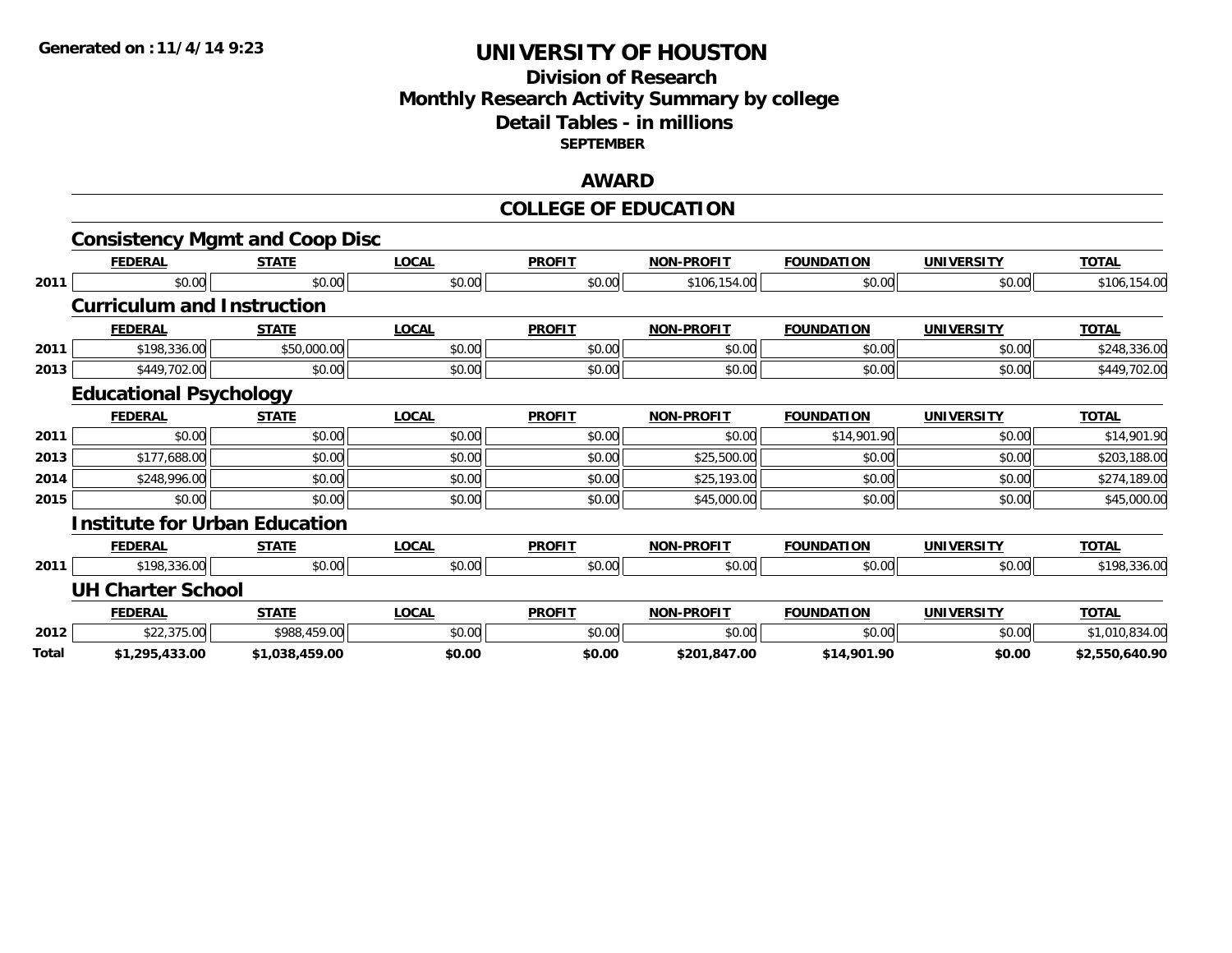# **Division of ResearchMonthly Research Activity Summary by college Detail Tables - in millions SEPTEMBER**

## **AWARD**

#### **COLLEGE OF LIBERAL ARTS AND SOCIAL SCIENCES**

|      | Art                                                                                                                                                                                                                                                                                                                 |              |              |               |                   |                   |                   |              |
|------|---------------------------------------------------------------------------------------------------------------------------------------------------------------------------------------------------------------------------------------------------------------------------------------------------------------------|--------------|--------------|---------------|-------------------|-------------------|-------------------|--------------|
|      | <b>FEDERAL</b>                                                                                                                                                                                                                                                                                                      | <b>STATE</b> | <b>LOCAL</b> | <b>PROFIT</b> | <b>NON-PROFIT</b> | <b>FOUNDATION</b> | <b>UNIVERSITY</b> | <b>TOTAL</b> |
| 2012 | \$14,979.30                                                                                                                                                                                                                                                                                                         | \$0.00       | \$0.00       | \$0.00        | \$0.00            | \$0.00            | \$0.00            | \$14,979.30  |
| 2014 | \$1,400.00                                                                                                                                                                                                                                                                                                          | \$0.00       | \$0.00       | \$0.00        | \$0.00            | \$0.00            | \$0.00            | \$1,400.00   |
|      | <b>Arte Publico Press</b>                                                                                                                                                                                                                                                                                           |              |              |               |                   |                   |                   |              |
|      | <b>FEDERAL</b>                                                                                                                                                                                                                                                                                                      | <b>STATE</b> | <b>LOCAL</b> | <b>PROFIT</b> | <b>NON-PROFIT</b> | <b>FOUNDATION</b> | <b>UNIVERSITY</b> | <b>TOTAL</b> |
| 2014 | \$0.00                                                                                                                                                                                                                                                                                                              | \$0.00       | \$0.00       | \$0.00        | \$0.00            | \$50,000.00       | \$0.00            | \$50,000.00  |
|      | <b>Blaffer Gallery</b>                                                                                                                                                                                                                                                                                              |              |              |               |                   |                   |                   |              |
|      | <b>FEDERAL</b>                                                                                                                                                                                                                                                                                                      | <b>STATE</b> | <b>LOCAL</b> | <b>PROFIT</b> | <b>NON-PROFIT</b> | <b>FOUNDATION</b> | <b>UNIVERSITY</b> | <b>TOTAL</b> |
| 2012 | \$20,000.00                                                                                                                                                                                                                                                                                                         | \$0.00       | \$0.00       | \$0.00        | \$0.00            | \$0.00            | \$0.00            | \$20,000.00  |
|      | <b>Center for Public History</b>                                                                                                                                                                                                                                                                                    |              |              |               |                   |                   |                   |              |
|      | <b>FEDERAL</b>                                                                                                                                                                                                                                                                                                      | <b>STATE</b> | <b>LOCAL</b> | <b>PROFIT</b> | NON-PROFIT        | <b>FOUNDATION</b> | <b>UNIVERSITY</b> | <b>TOTAL</b> |
| 2012 | \$100,000.00                                                                                                                                                                                                                                                                                                        | \$0.00       | \$0.00       | \$0.00        | \$0.00            | \$0.00            | \$0.00            | \$100,000.00 |
|      | <b>Communication Disorders</b>                                                                                                                                                                                                                                                                                      |              |              |               |                   |                   |                   |              |
|      | <b>FEDERAL</b>                                                                                                                                                                                                                                                                                                      | <b>STATE</b> | <b>LOCAL</b> | <b>PROFIT</b> | <b>NON-PROFIT</b> | <b>FOUNDATION</b> | <b>UNIVERSITY</b> | <b>TOTAL</b> |
| 2014 | $\frac{1}{2}$ $\frac{1}{2}$ $\frac{1}{2}$ $\frac{1}{2}$ $\frac{1}{2}$ $\frac{1}{2}$ $\frac{1}{2}$ $\frac{1}{2}$ $\frac{1}{2}$ $\frac{1}{2}$ $\frac{1}{2}$ $\frac{1}{2}$ $\frac{1}{2}$ $\frac{1}{2}$ $\frac{1}{2}$ $\frac{1}{2}$ $\frac{1}{2}$ $\frac{1}{2}$ $\frac{1}{2}$ $\frac{1}{2}$ $\frac{1}{2}$ $\frac{1}{2}$ | \$0.00       | \$0.00       | \$0.00        | \$18,752.98       | \$0.00            | \$0.00            | \$18,752.98  |
|      | <b>Cynthia Woods Mitchell Center for the Arts</b>                                                                                                                                                                                                                                                                   |              |              |               |                   |                   |                   |              |
|      | <b>FEDERAL</b>                                                                                                                                                                                                                                                                                                      | <b>STATE</b> | <b>LOCAL</b> | <b>PROFIT</b> | NON-PROFIT        | <b>FOUNDATION</b> | <b>UNIVERSITY</b> | <b>TOTAL</b> |
| 2014 | \$0.00                                                                                                                                                                                                                                                                                                              | \$0.00       | \$0.00       | \$5,000.00    | \$0.00            | \$0.00            | \$0.00            | \$5,000.00   |
|      | <b>Economics</b>                                                                                                                                                                                                                                                                                                    |              |              |               |                   |                   |                   |              |
|      | <b>FEDERAL</b>                                                                                                                                                                                                                                                                                                      | <b>STATE</b> | <b>LOCAL</b> | <b>PROFIT</b> | <b>NON-PROFIT</b> | <b>FOUNDATION</b> | <b>UNIVERSITY</b> | <b>TOTAL</b> |
| 2011 | \$0.00                                                                                                                                                                                                                                                                                                              | \$0.00       | \$0.00       | \$0.00        | \$55,000.00       | \$0.00            | \$0.00            | \$55,000.00  |
| 2012 | \$0.00                                                                                                                                                                                                                                                                                                              | \$0.00       | \$0.00       | \$0.00        | \$0.00            | \$28,500.00       | \$0.00            | \$28,500.00  |
| 2013 | \$0.00                                                                                                                                                                                                                                                                                                              | \$0.00       | \$0.00       | \$0.00        | \$0.00            | \$25,000.00       | \$0.00            | \$25,000.00  |
| 2014 | \$0.00                                                                                                                                                                                                                                                                                                              | \$0.00       | \$0.00       | \$0.00        | \$0.00            | \$13,354.00       | \$0.00            | \$13,354.00  |
|      | English                                                                                                                                                                                                                                                                                                             |              |              |               |                   |                   |                   |              |
|      | <b>FEDERAL</b>                                                                                                                                                                                                                                                                                                      | <b>STATE</b> | <b>LOCAL</b> | <b>PROFIT</b> | <b>NON-PROFIT</b> | <b>FOUNDATION</b> | <b>UNIVERSITY</b> | <b>TOTAL</b> |
| 2011 | \$0.00                                                                                                                                                                                                                                                                                                              | \$0.00       | \$0.00       | \$0.00        | \$0.00            | \$0.00            | \$0.00            | \$0.00       |
|      | <b>Health and Human Performance</b>                                                                                                                                                                                                                                                                                 |              |              |               |                   |                   |                   |              |
|      | <b>FEDERAL</b>                                                                                                                                                                                                                                                                                                      | <b>STATE</b> | <b>LOCAL</b> | <b>PROFIT</b> | NON-PROFIT        | <b>FOUNDATION</b> | <b>UNIVERSITY</b> | <b>TOTAL</b> |
| 2011 | \$27,060.00                                                                                                                                                                                                                                                                                                         | \$0.00       | \$0.00       | \$0.00        | \$0.00            | \$6,877.80        | \$0.00            | \$33,937.80  |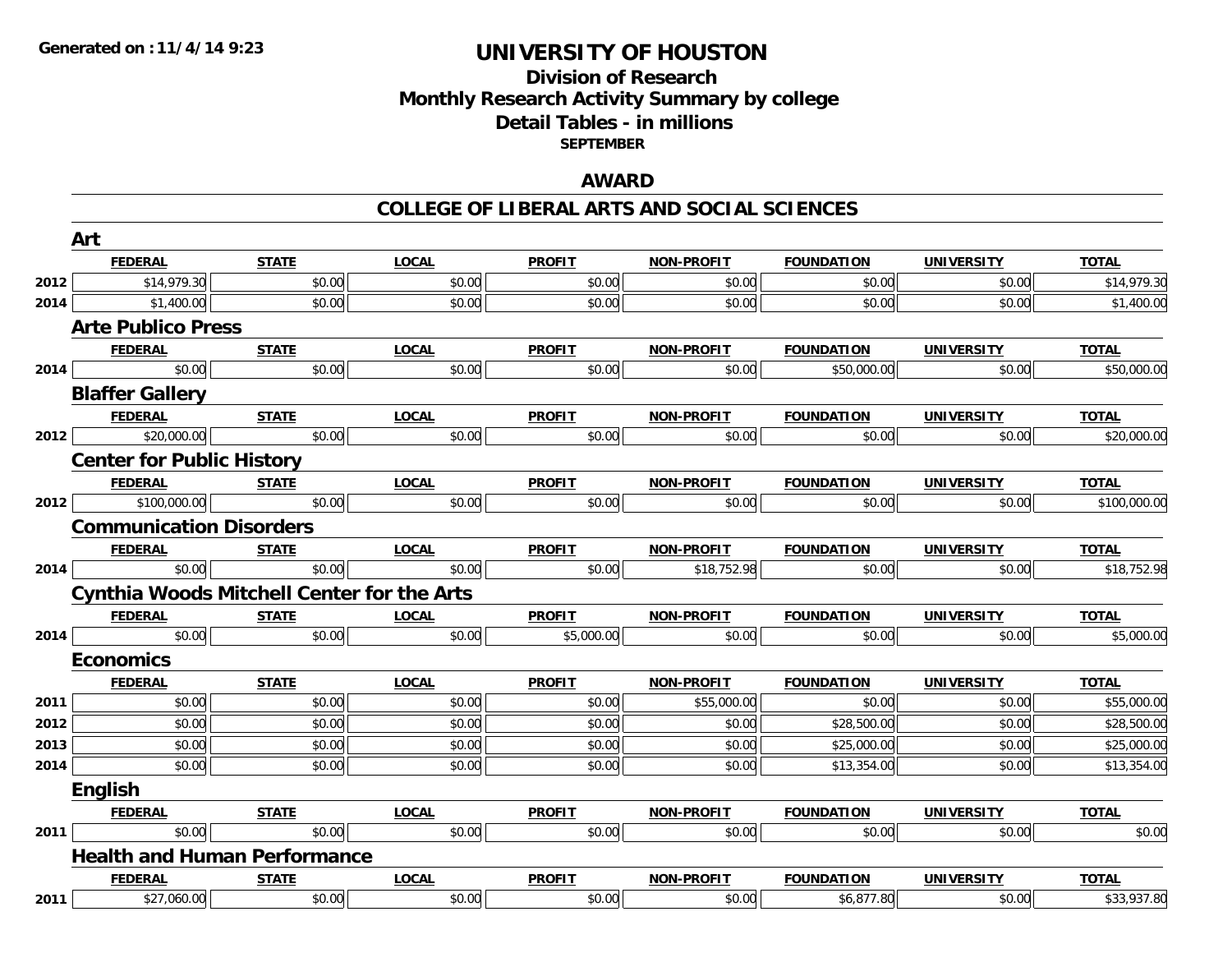**Total**

# **UNIVERSITY OF HOUSTON**

## **Division of ResearchMonthly Research Activity Summary by college Detail Tables - in millionsSEPTEMBER**

#### **AWARD**

#### **COLLEGE OF LIBERAL ARTS AND SOCIAL SCIENCES**

#### **Health and Human PerformanceFEDERAL STATE LOCAL PROFIT NON-PROFIT FOUNDATION UNIVERSITY TOTALTOTAL 2012**2 \$50,000.00 \$0.00 \$0.00 \$0.00 \$0.00 \$0.00 \$0.00 \$0.00 \$0.00 \$0.00 \$0.00 \$0.00 \$0.00 \$50,000.00 \$50,000.00 **2013** \$644,999.41 \$0.00 \$0.00 \$0.00 \$0.00 \$0.00 \$0.00 \$644,999.41 **2014**4 \$759,047.09 \$0.00 \$0.00 \$0.00 \$0.00 \$0.00 \$0.00 \$0.00 \$0.00 \$0.00 \$0.00 \$0.00 \$0.00 \$759,047.09 **2015** \$741,289.68 \$0.00 \$0.00 \$0.00 \$0.00 \$0.00 \$0.00 \$741,289.68 **Philosophy FEDERAL STATE LOCAL PROFIT NON-PROFIT FOUNDATION UNIVERSITY TOTALTOTAL 2012**2 \$29,932.50 \$0.00 \$0.00 \$0.00 \$0.00 \$0.00 \$0.00 \$0.00 \$0.00 \$0.00 \$0.00 \$1.00 \$0.00 \$1.00 \$29,932.50 **Political ScienceFEDERAL STATE LOCAL PROFIT NON-PROFIT FOUNDATION UNIVERSITY TOTAL2011**1 \$11,941.00 \$0.00 \$0.00 \$0.00 \$0.00 \$0.00 \$0.00 \$0.00 \$0.00 \$0.00 \$0.00 \$0.00 \$0.00 \$11,941.00 **Psychology FEDERAL STATE LOCAL PROFIT NON-PROFIT FOUNDATION UNIVERSITY TOTAL2011** \$17,215.00 \$17,215.00 \$0.00 \$34,430.00 \$17,215.00 \$17,000.00 \$0.00 \$103,075.00 **2012** \$655,634.00 \$17,447.00 \$0.00 \$0.00 \$71,894.00 \$0.00 \$0.00 \$744,975.00 **2013** \$93,219.00 \$0.00 \$0.00 \$0.00 \$0.00 \$0.00 \$0.00 \$93,219.00 **2014**4 \$16,299.20 \$19,559.00 \$19,559.00 \$0.00 \$0.00 \$17,923.92 \$0.00 \$0.00 \$0.00 \$0.00 \$0.00 \$53,782.12 **2015** \$40,356.05 \$20,215.00 \$0.00 \$21,507.00 \$48,170.00 \$0.00 \$0.00 \$130,248.05 **School of Communication FEDERAL STATE LOCAL PROFIT NON-PROFIT FOUNDATION UNIVERSITY TOTALTOTAL 2011** \$0.00 \$0.00 \$0.00 \$0.00 \$0.00 \$0.00 \$0.00 \$0.00 **2012**

2 | \$0.00 \$0.00 \$0.00 \$0.00 \$0.00 \$0.00 \$0.00 \$0.00 \$0.00 \$0.00 \$0.00 \$0.00 \$0.00 \$0.00 \$0.00 \$0.00 \$0.00 \$0.0

**\$3,223,372.22 \$74,436.00 \$0.00 \$78,860.92 \$211,031.98 \$140,731.80 \$0.00 \$3,728,432.92**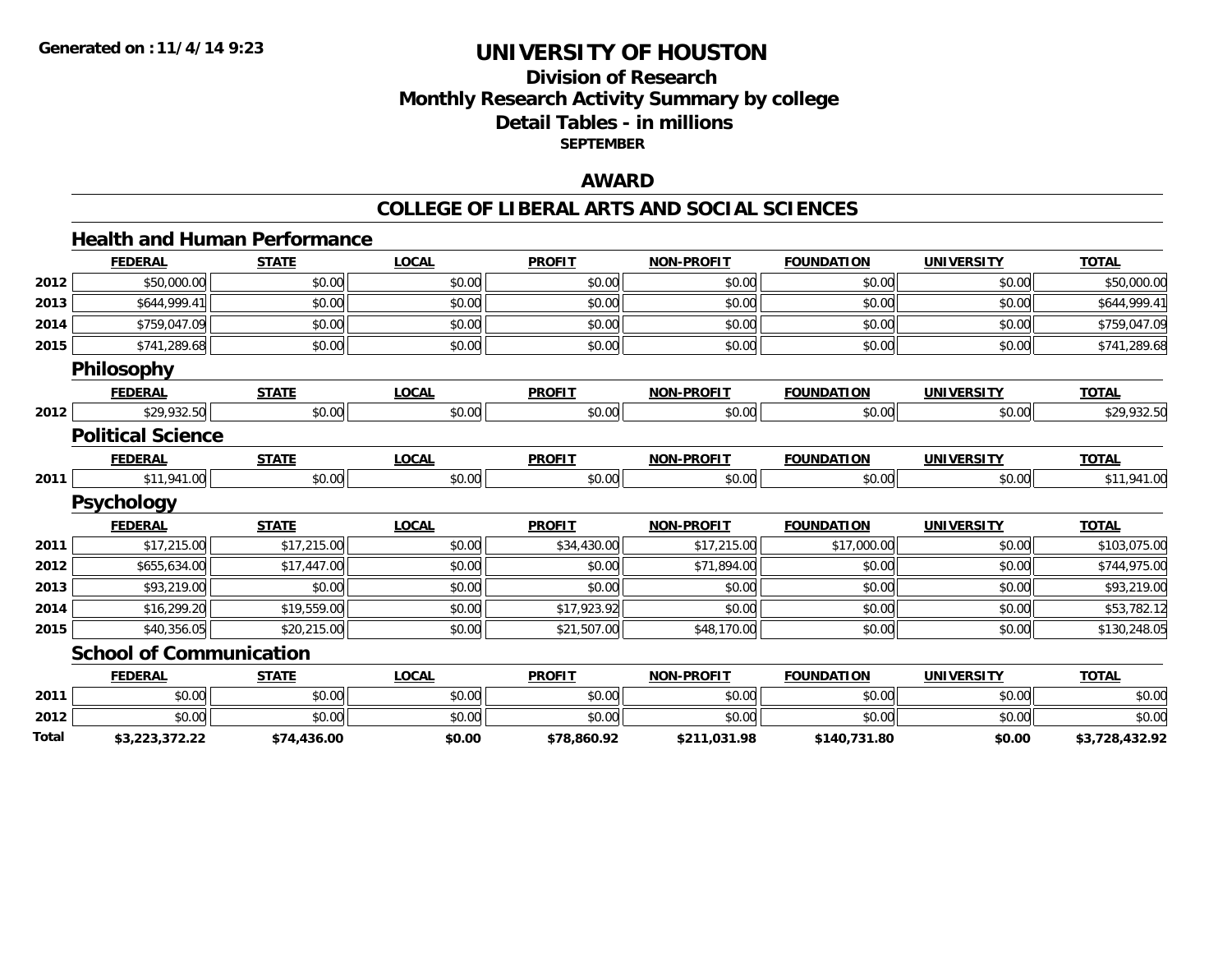# **Division of ResearchMonthly Research Activity Summary by college Detail Tables - in millions SEPTEMBER**

## **AWARD**

#### **COLLEGE OF NATURAL SCIENCES AND MATHEMATICS**

# **Biology/Biochemistry**

| \$628,463.00<br>\$0.00<br>\$0.00<br>\$0.00<br>2011<br>\$0.00<br>\$0.00<br>\$0.00<br>2012<br>\$236,406.00<br>\$0.00<br>\$0.00<br>\$70,000.00<br>\$0.00<br>\$0.00<br>\$0.00<br>\$462,412.00<br>\$261,451.00<br>\$0.00<br>\$0.00<br>\$0.00<br>2013<br>\$0.00<br>\$0.00<br>\$223.06<br>\$0.00<br>2014<br>\$15,000.00<br>\$0.00<br>\$0.00<br>\$0.00<br>\$0.00 | \$628,463.00   |
|----------------------------------------------------------------------------------------------------------------------------------------------------------------------------------------------------------------------------------------------------------------------------------------------------------------------------------------------------------|----------------|
|                                                                                                                                                                                                                                                                                                                                                          |                |
|                                                                                                                                                                                                                                                                                                                                                          | \$306,406.00   |
|                                                                                                                                                                                                                                                                                                                                                          | \$723,863.00   |
|                                                                                                                                                                                                                                                                                                                                                          | \$15,223.06    |
| 2015<br>\$1,582.50<br>\$0.00<br>\$0.00<br>\$90,000.00<br>\$150,000.00<br>\$0.00<br>\$0.00                                                                                                                                                                                                                                                                | \$241,582.50   |
| <b>Center for Nuclear Receptors and Cell Signaling</b>                                                                                                                                                                                                                                                                                                   |                |
| <b>NON-PROFIT</b><br><b>FOUNDATION</b><br><b>FEDERAL</b><br><b>STATE</b><br><b>LOCAL</b><br><b>PROFIT</b><br><b>UNIVERSITY</b>                                                                                                                                                                                                                           | <b>TOTAL</b>   |
| \$213,829.00<br>\$0.00<br>\$0.00<br>\$0.00<br>\$0.00<br>2011<br>\$0.00<br>\$0.00                                                                                                                                                                                                                                                                         | \$213,829.00   |
| 2012<br>\$0.00<br>\$30,000.00<br>\$0.00<br>\$0.00<br>\$0.00<br>\$0.00<br>\$0.00                                                                                                                                                                                                                                                                          | \$30,000.00    |
| 2014<br>\$0.00<br>\$0.00<br>\$244,596.00<br>\$0.00<br>\$0.00<br>\$0.00<br>\$0.00                                                                                                                                                                                                                                                                         | \$244,596.00   |
| \$0.00<br>\$1,582.50<br>\$0.00<br>\$0.00<br>\$0.00<br>\$0.00<br>2015<br>\$0.00                                                                                                                                                                                                                                                                           | \$1,582.50     |
| Chemistry                                                                                                                                                                                                                                                                                                                                                |                |
| <b>FEDERAL</b><br><b>STATE</b><br><b>LOCAL</b><br><b>PROFIT</b><br><b>FOUNDATION</b><br><b>NON-PROFIT</b><br><b>UNIVERSITY</b>                                                                                                                                                                                                                           | <b>TOTAL</b>   |
| \$1,578,442.50<br>\$0.00<br>\$0.00<br>2011<br>\$0.00<br>\$0.00<br>\$100,000.00<br>\$0.00                                                                                                                                                                                                                                                                 | \$1,678,442.50 |
|                                                                                                                                                                                                                                                                                                                                                          |                |
| \$0.00<br>2012<br>\$354,390.64<br>\$0.00<br>\$0.00<br>\$0.00<br>\$0.00<br>\$0.00                                                                                                                                                                                                                                                                         | \$354,390.64   |
| 2013<br>\$0.00<br>\$0.00<br>\$0.00<br>\$62,276.20<br>\$0.00<br>\$0.00<br>\$0.00                                                                                                                                                                                                                                                                          | \$62,276.20    |
| \$0.00<br>2014<br>\$0.00<br>\$0.00<br>\$0.00<br>\$405,000.00<br>\$0.00<br>\$0.00                                                                                                                                                                                                                                                                         | \$405,000.00   |
| \$0.00<br>\$0.00<br>\$0.00<br>2015<br>\$0.00<br>\$45,000.00<br>\$25,000.00<br>\$0.00                                                                                                                                                                                                                                                                     | \$70,000.00    |
| <b>Computer Science</b>                                                                                                                                                                                                                                                                                                                                  |                |
| <b>FEDERAL</b><br><b>STATE</b><br><b>LOCAL</b><br><b>PROFIT</b><br><b>NON-PROFIT</b><br><b>FOUNDATION</b><br><b>UNIVERSITY</b>                                                                                                                                                                                                                           | <b>TOTAL</b>   |
| \$9,392.00<br>\$213,576.00<br>2011<br>\$498,068.00<br>\$0.00<br>\$0.00<br>\$0.00<br>\$0.00                                                                                                                                                                                                                                                               | \$721,036.00   |
| 2012<br>\$545,796.58<br>\$0.00<br>\$0.00<br>\$60,000.00<br>\$0.00<br>\$0.00<br>\$0.00                                                                                                                                                                                                                                                                    | \$605,796.58   |
| 2013<br>\$894,955.00<br>\$0.00<br>\$0.00<br>\$0.00<br>\$0.00<br>\$0.00<br>\$0.00                                                                                                                                                                                                                                                                         | \$894,955.00   |
| \$20,010.00<br>2014<br>\$825,112.20<br>\$0.00<br>\$0.00<br>\$0.00<br>\$0.00<br>\$0.00                                                                                                                                                                                                                                                                    | \$845,122.20   |

# **Dean, Natural Sciences and Mathematics**

|      | <b>EENEDA</b><br>-175     | <b>STATE</b>       | 001<br>.OGA                                           | <b>PROFIT</b> | <b>M-PROFIT</b><br>יריי | $\sim$<br>רמרוחו ונ | <b>IINIWEDSI</b>   | TOTAL          |
|------|---------------------------|--------------------|-------------------------------------------------------|---------------|-------------------------|---------------------|--------------------|----------------|
| 2012 | $+110$<br>72000<br>730.OO | $\sim$ 00<br>JU.UU | $\mathsf{A} \cap \mathsf{A} \cap \mathsf{A}$<br>vv.vv | 0.00<br>JU.UU | 0.00<br>JU.UU           | \$0.00              | $\sim$ 00<br>vv.vv | 700.<br>' JU.L |
| 2013 |                           | $\sim$ 00<br>ט.ט   | 0000<br>ψυ.∪υ                                         | 0000<br>DU.UU | 0.00<br>PU.UU,          | 40.00<br>JU.UU      | $\sim$ 00<br>vv.vv |                |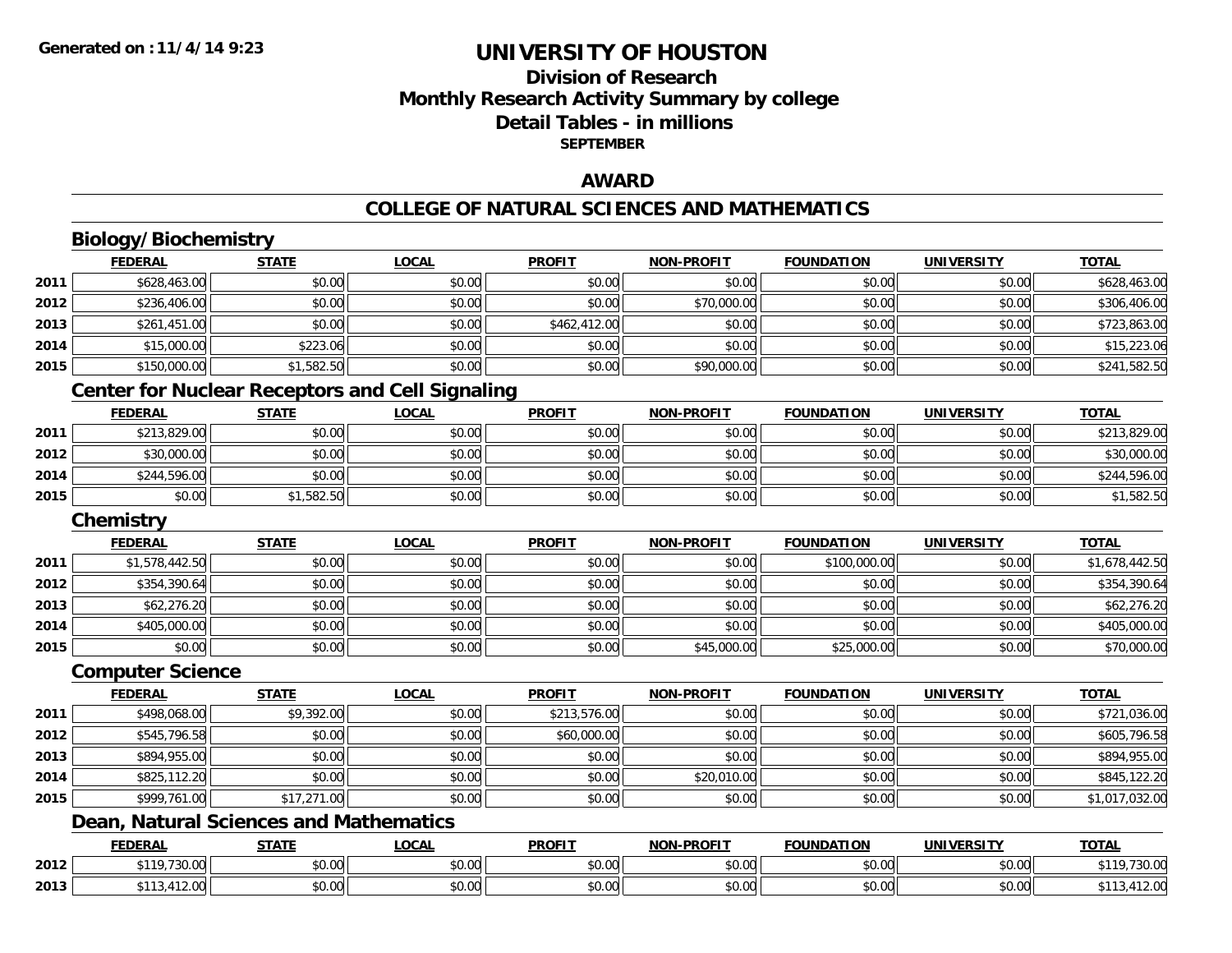# **Division of ResearchMonthly Research Activity Summary by college Detail Tables - in millions SEPTEMBER**

## **AWARD**

#### **COLLEGE OF NATURAL SCIENCES AND MATHEMATICS**

## **Earth & Atmospheric Sciences**

|      | <b>FEDERAL</b> | <b>STATE</b> | <u>LOCAL</u> | <b>PROFIT</b> | <b>NON-PROFIT</b> | <b>FOUNDATION</b> | <b>UNIVERSITY</b> | <b>TOTAL</b>   |
|------|----------------|--------------|--------------|---------------|-------------------|-------------------|-------------------|----------------|
| 2011 | \$935,557.00   | \$0.00       | \$0.00       | \$120,000.00  | \$0.00            | \$0.00            | \$0.00            | \$1,055,557.00 |
| 2012 | \$96,283.00    | \$0.00       | \$0.00       | \$629,287.15  | \$100,000.00      | \$0.00            | \$0.00            | \$825,570.15   |
| 2013 | \$0.00         | \$0.00       | \$0.00       | \$60,000.00   | \$0.00            | \$0.00            | \$0.00            | \$60,000.00    |
| 2014 | \$201,084.81   | \$0.00       | \$0.00       | \$240,000.00  | \$0.00            | \$0.00            | \$0.00            | \$441,084.81   |
| 2015 | \$144,999.00   | \$0.00       | \$0.00       | \$0.00        | \$41,119.00       | \$0.00            | \$0.00            | \$186,118.00   |

#### **Mathematics**

|      | <b>FEDERAL</b> | <b>STATE</b> | <u>LOCAL</u> | <b>PROFIT</b> | <b>NON-PROFIT</b> | <b>FOUNDATION</b> | <b>UNIVERSITY</b> | <b>TOTAL</b> |
|------|----------------|--------------|--------------|---------------|-------------------|-------------------|-------------------|--------------|
| 2011 | \$0.00         | \$100,036.00 | \$0.00       | \$0.00        | \$0.00            | \$0.00            | \$10,000.00       | \$110,036.00 |
| 2012 | \$563,400.92   | \$139,679.00 | \$0.00       | \$0.00        | \$49,616.00       | \$0.00            | \$10,000.00       | \$762,695.92 |
| 2013 | \$116,703.00   | \$0.00       | \$0.00       | \$0.00        | \$0.00            | \$14,000.00       | \$0.00            | \$130,703.00 |
| 2014 | \$184,937.00   | \$0.00       | \$0.00       | \$0.00        | \$0.00            | \$0.00            | \$0.00            | \$184,937.00 |
| 2015 | \$526,885.00   | \$0.00       | \$0.00       | \$0.00        | \$45,000.00       | \$0.00            | \$0.00            | \$571,885.00 |

## **Physics**

|       | <b>FEDERAL</b>  | <b>STATE</b> | <b>LOCAL</b> | <b>PROFIT</b>  | <b>NON-PROFIT</b> | <b>FOUNDATION</b> | <b>UNIVERSITY</b> | <b>TOTAL</b>    |
|-------|-----------------|--------------|--------------|----------------|-------------------|-------------------|-------------------|-----------------|
| 2011  | \$171,275.00    | \$0.00       | \$0.00       | \$74,700.00    | \$0.00            | \$0.00            | \$0.00            | \$245,975.00    |
| 2012  | \$214,003.50    | \$0.00       | \$0.00       | \$200,000.00   | \$49,225.00       | \$0.00            | \$0.00            | \$463,228.50    |
| 2013  | \$878,627.00    | \$0.00       | \$0.00       | \$0.00         | \$0.00            | \$0.00            | \$0.00            | \$878,627.00    |
| 2014  | \$750.790.82    | \$0.00       | \$0.00       | \$40,000.00    | \$0.00            | \$0.00            | \$0.00            | \$790,790.82    |
| 2015  | \$311,814.00    | \$0.00       | \$0.00       | \$0.00         | \$0.00            | \$0.00            | \$0.00            | \$311,814.00    |
| Total | \$13,273,049.17 | \$269,766.06 | \$0.00       | \$2,099,975.15 | \$509,970.00      | \$139,000.00      | \$20,000.00       | \$16,311,760.38 |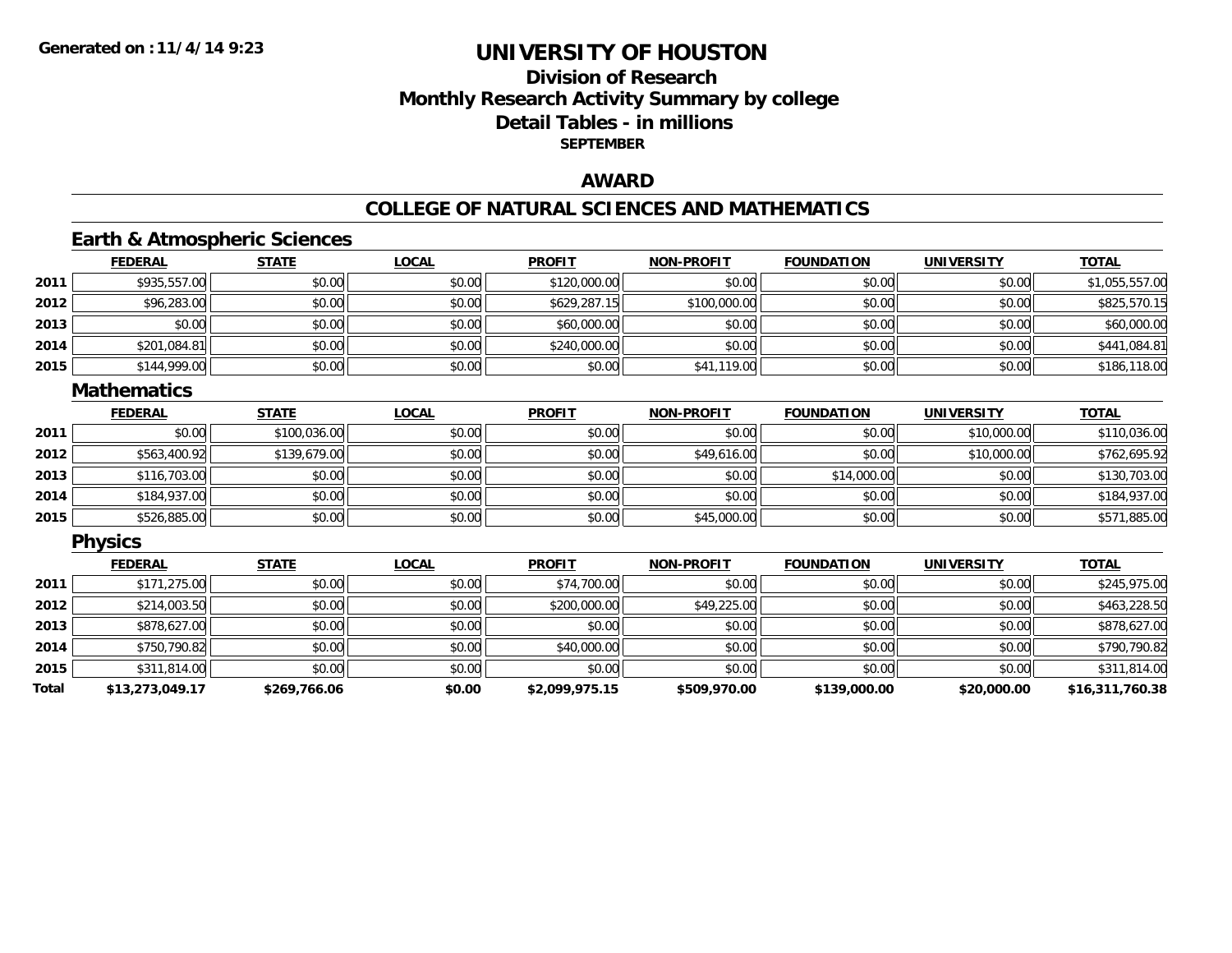## **Division of Research Monthly Research Activity Summary by college Detail Tables - in millions SEPTEMBER**

## **AWARD**

#### **COLLEGE OF OPTOMETRY**

# **Optometry, Community**

|       | <b>FEDERAL</b> | <b>STATE</b> | <b>LOCAL</b> | <b>PROFIT</b> | <b>NON-PROFIT</b> | <b>FOUNDATION</b> | <b>UNIVERSITY</b> | <b>TOTAL</b>   |
|-------|----------------|--------------|--------------|---------------|-------------------|-------------------|-------------------|----------------|
| 2011  | \$1,344,581.00 | \$0.00       | \$0.00       | \$0.00        | \$0.00            | \$0.00            | \$0.00            | \$1,344,581.00 |
| 2012  | \$1,482,409.80 | \$0.00       | \$0.00       | \$3,080.00    | \$0.00            | \$0.00            | \$0.00            | \$1,485,489.80 |
| 2013  | \$1,164,745.80 | \$0.00       | \$0.00       | \$72,000.00   | \$0.00            | \$0.00            | \$0.00            | \$1,236,745.80 |
| 2014  | \$1,911,143.00 | \$0.00       | \$0.00       | \$617.40      | \$0.00            | \$0.00            | \$0.00            | \$1,911,760.40 |
| 2015  | \$2,312,041.25 | \$0.00       | \$0.00       | \$52,000.00   | \$0.00            | \$0.00            | \$0.00            | \$2,364,041.25 |
| Total | \$8,214,920.85 | \$0.00       | \$0.00       | \$127,697.40  | \$0.00            | \$0.00            | \$0.00            | \$8,342,618.25 |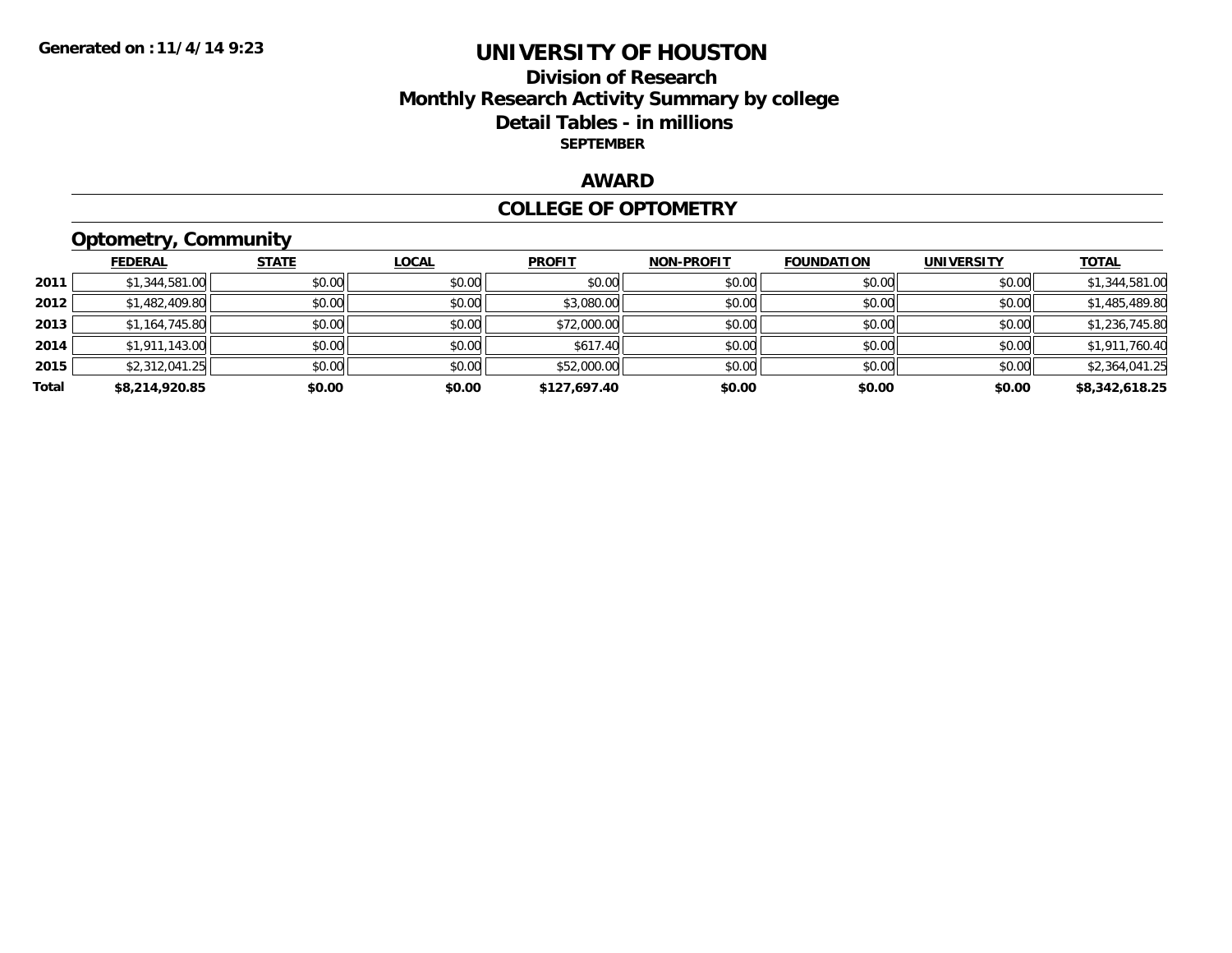**2012**

**2011**

**2012**

**2012**

**2014**

**2011**

# **UNIVERSITY OF HOUSTON**

## **Division of Research Monthly Research Activity Summary by college Detail Tables - in millions SEPTEMBER**

## **AWARD**

|                                                           |              |              | <b>COLLEGE OF PHARMACY</b> |                   |                     |                     |              |
|-----------------------------------------------------------|--------------|--------------|----------------------------|-------------------|---------------------|---------------------|--------------|
| <b>Center for Experimental Therapeutics and Pharmacoi</b> |              |              |                            |                   |                     |                     |              |
| <b>FEDERAL</b>                                            | <b>STATE</b> | <b>LOCAL</b> | <b>PROFIT</b>              | <b>NON-PROFIT</b> | <b>FOUNDATION</b>   | <b>UNIVERSITY</b>   | <b>TOTAL</b> |
| \$0.00                                                    | \$0.00       | \$0.00       | \$0.00                     | \$0.00            | \$0.00              | \$0.00              | \$0.00       |
| <b>Clinical Sciences and Administration</b>               |              |              |                            |                   |                     |                     |              |
| <b>FEDERAL</b>                                            | <b>STATE</b> | <b>LOCAL</b> | <b>PROFIT</b>              | <b>NON-PROFIT</b> | <b>FOUNDATION</b>   | <b>UNIVERSITY</b>   | <b>TOTAL</b> |
| \$12,660.00                                               | \$0.00       | \$0.00       | \$730.05                   | \$0.00            | \$0.00              | \$0.00              | \$13,390.05  |
| \$22,818.00                                               | \$0.00       | \$0.00       | \$0.00                     | \$6,500.00        | \$0.00              | \$0.00              | \$29,318.00  |
| Dean, Pharmacy                                            |              |              |                            |                   |                     |                     |              |
| <b>FEDERAL</b>                                            | <b>STATE</b> | <b>LOCAL</b> | <b>PROFIT</b>              | <b>NON-PROFIT</b> | <b>FOUNDATION</b>   | <b>UNIVERSITY</b>   | <b>TOTAL</b> |
| \$0.00                                                    | \$0.00       | \$0.00       | \$0.00                     | \$0.00            | \$0.00              | \$0.00              | \$0.00       |
| \$0.00                                                    | \$0.00       | \$0.00       | \$0.00                     | \$0.00            | \$0.00              | \$0.00              | \$0.00       |
| <b>Pharm Health Outcomes &amp; Policy</b>                 |              |              |                            |                   |                     |                     |              |
| <b>FEDERAL</b>                                            | <b>STATE</b> | <b>LOCAL</b> | <b>PROFIT</b>              | <b>NON-PROFIT</b> | <b>FOUNDATION</b>   | <b>UNIVERSITY</b>   | <b>TOTAL</b> |
| \$0.00                                                    | \$0.00       | \$0.00       | \$0.00                     | \$324,968.00      | \$0.00              | \$0.00              | \$324,968.00 |
| <b>Pharmacological and Pharmaceutical Sciences</b>        |              |              |                            |                   |                     |                     |              |
| EEDEDAL                                                   | <b>CTATE</b> | 1001         | <b>DDAEIT</b>              | MON DDOELT        | <b>EQUINIDATION</b> | <b>IINIIVEDCITV</b> | <b>TOTAL</b> |

|       | <b>FEDERAL</b> | <b>STATE</b> | <b>LOCAL</b> | <b>PROFIT</b> | <b>NON-PROFIT</b> | <b>FOUNDATION</b> | <b>UNIVERSITY</b> | <b>TOTAL</b>   |
|-------|----------------|--------------|--------------|---------------|-------------------|-------------------|-------------------|----------------|
| 2011  | \$664,432.00   | \$0.00       | \$0.00       | \$0.00        | \$0.00            | \$0.00            | \$0.00            | \$664,432.00   |
| 2012  | \$465,500.00   | \$0.00       | \$0.00       | \$0.00        | \$77,000.00       | \$0.00            | \$0.00            | \$542,500.00   |
| 2013  | \$0.00         | \$0.00       | \$0.00       | \$0.00        | \$0.00            | \$0.00            | \$0.00            | \$0.00         |
| 2014  | \$308,567.00   | \$0.00       | \$0.00       | \$0.00        | \$0.00            | \$0.00            | \$0.00            | \$308,567.00   |
| Total | \$1,473,977.00 | \$0.00       | \$0.00       | \$730.05      | \$408,468.00      | \$0.00            | \$0.00            | \$1,883,175.05 |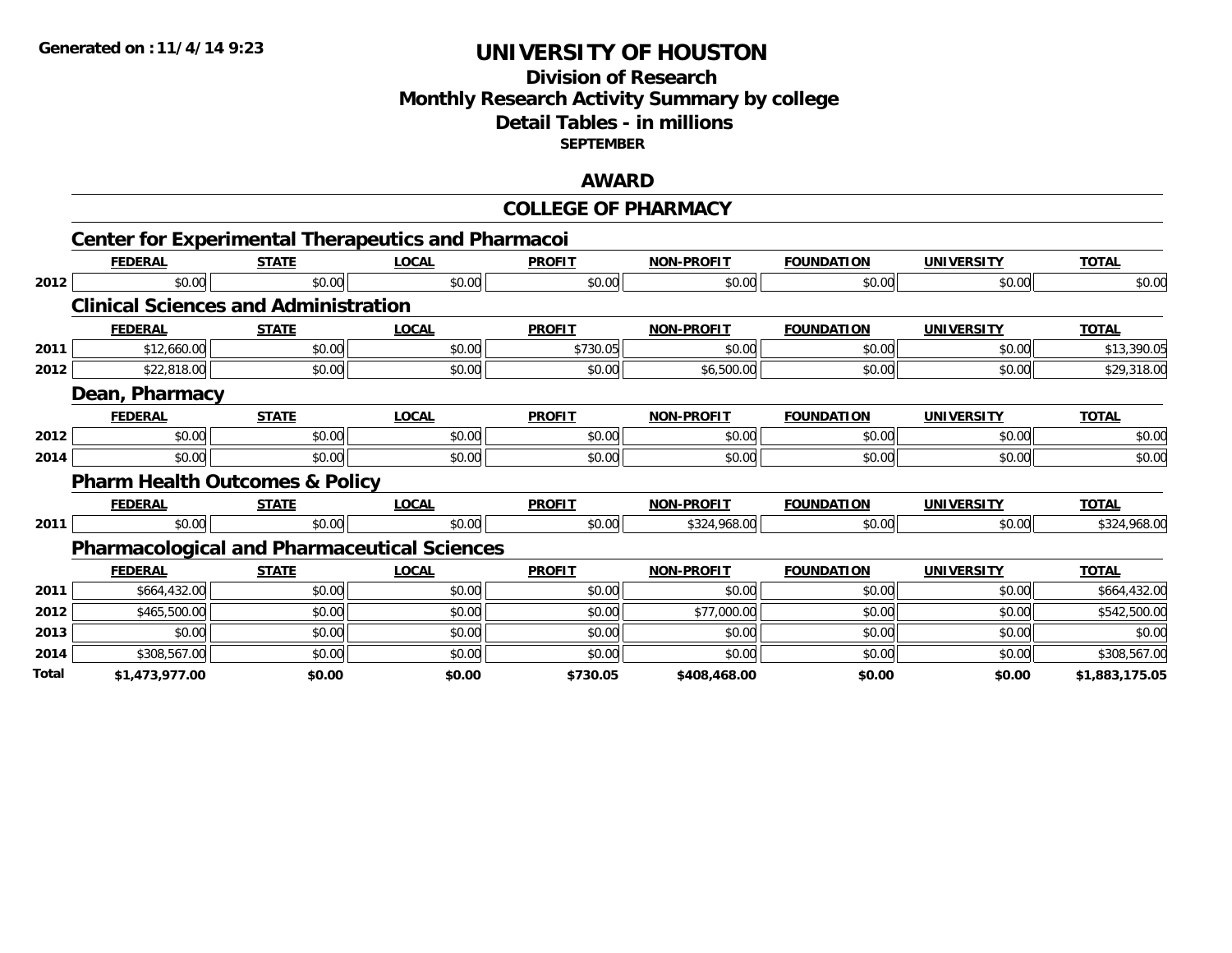## **Division of Research Monthly Research Activity Summary by college Detail Tables - in millions SEPTEMBER**

## **AWARD**

#### **COLLEGE OF TECHNOLOGY**

# **Information & Logistics Technology**

|       | <b>FEDERAL</b> | STATE  | LOCAL          | <b>PROFIT</b> | <b>NON-PROFIT</b> | <b>FOUNDATION</b> | UNIVERSITY | <b>TOTAL</b> |
|-------|----------------|--------|----------------|---------------|-------------------|-------------------|------------|--------------|
| 2011  | ስስ ስስ<br>DU.UU | \$0.00 | ≮N UU<br>JU.UU | \$0.00        | \$4,500.00        | \$0.00            | \$0.00     | 00.0         |
| 2012  | \$5,000.00     | \$0.00 | \$0.00         | \$0.00        | \$0.00            | \$0.00            | \$0.00     | nnn.         |
| Total | \$5,000.00     | \$0.00 | \$0.00         | \$0.00        | \$4,500.00        | \$0.00            | \$0.00     | \$9,500.00   |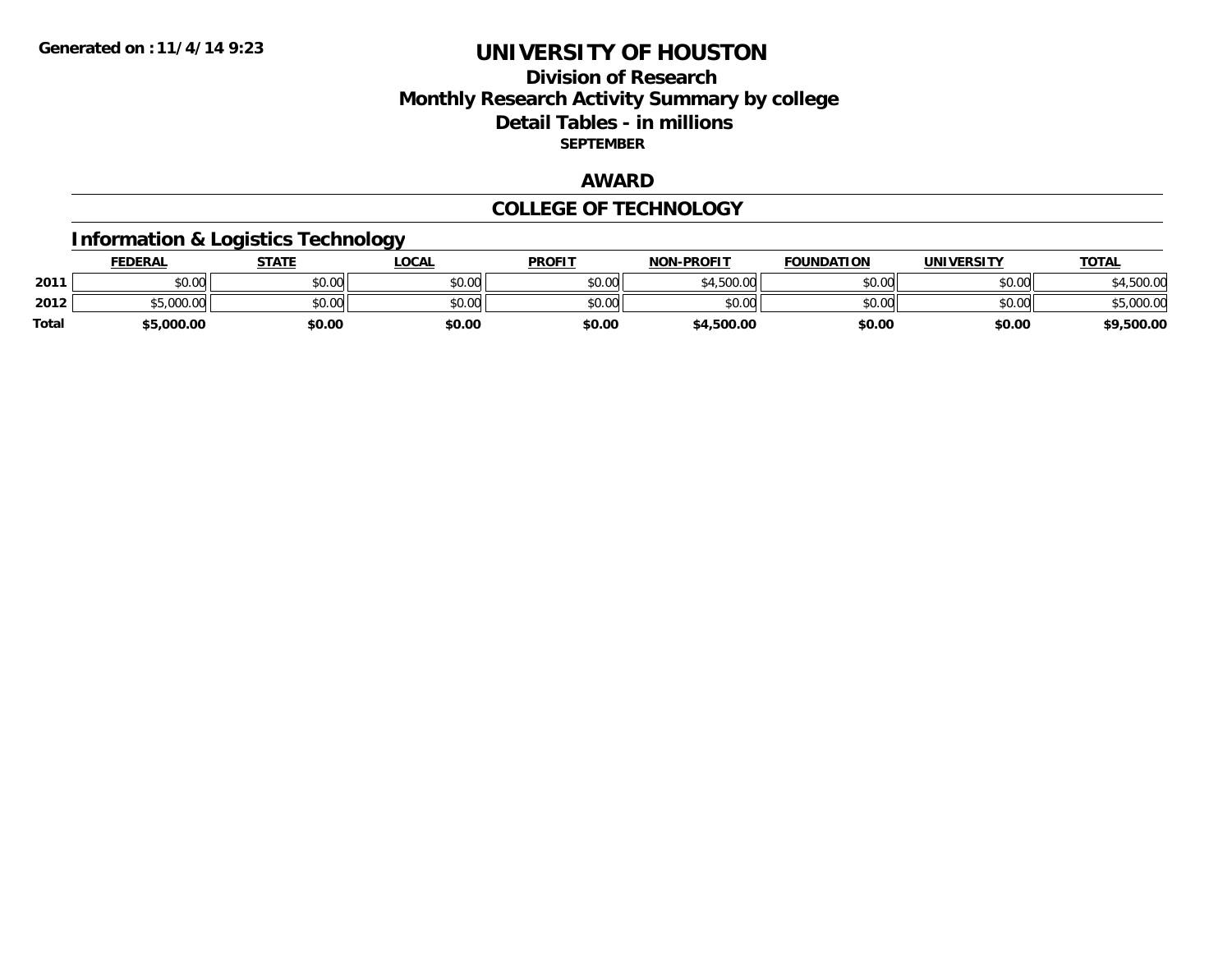## **Division of Research Monthly Research Activity Summary by college Detail Tables - in millions SEPTEMBER**

## **AWARD**

# **CULLEN COLLEGE OF ENGINEERING**

|      | <b>Biomedical Engineering</b>                |              |                                                          |               |                   |                   |                   |                |
|------|----------------------------------------------|--------------|----------------------------------------------------------|---------------|-------------------|-------------------|-------------------|----------------|
|      | <b>FEDERAL</b>                               | <b>STATE</b> | <b>LOCAL</b>                                             | <b>PROFIT</b> | <b>NON-PROFIT</b> | <b>FOUNDATION</b> | <b>UNIVERSITY</b> | <b>TOTAL</b>   |
| 2014 | \$280,003.00                                 | \$0.00       | \$0.00                                                   | \$0.00        | \$0.00            | \$0.00            | \$0.00            | \$280,003.00   |
|      |                                              |              | <b>Center for Innovative Grouting Materials and Tech</b> |               |                   |                   |                   |                |
|      | <b>FEDERAL</b>                               | <b>STATE</b> | <b>LOCAL</b>                                             | <b>PROFIT</b> | <b>NON-PROFIT</b> | <b>FOUNDATION</b> | <b>UNIVERSITY</b> | <b>TOTAL</b>   |
| 2012 | \$0.00                                       | \$0.00       | \$0.00                                                   | \$0.00        | \$0.00            | \$0.00            | \$0.00            | \$0.00         |
| 2014 | \$0.00                                       | \$0.00       | \$0.00                                                   | \$0.00        | \$0.00            | \$0.00            | \$0.00            | \$0.00         |
|      | <b>Chemical Engineering</b>                  |              |                                                          |               |                   |                   |                   |                |
|      | <b>FEDERAL</b>                               | <b>STATE</b> | <b>LOCAL</b>                                             | <b>PROFIT</b> | <b>NON-PROFIT</b> | <b>FOUNDATION</b> | <b>UNIVERSITY</b> | <b>TOTAL</b>   |
| 2011 | \$792,347.25                                 | \$0.00       | \$0.00                                                   | \$141,131.00  | \$0.00            | \$0.00            | \$0.00            | \$933,478.25   |
| 2012 | \$345,895.00                                 | \$0.00       | \$0.00                                                   | \$457,500.00  | \$0.00            | \$0.00            | \$0.00            | \$803,395.00   |
| 2013 | \$538,360.00                                 | \$0.00       | \$0.00                                                   | \$115,518.00  | \$200,000.00      | \$0.00            | \$0.00            | \$853,878.00   |
| 2014 | \$908,799.30                                 | \$0.00       | \$0.00                                                   | \$67,500.00   | \$0.00            | \$0.00            | \$0.00            | \$976,299.30   |
| 2015 | \$662,093.00                                 | \$100,000.00 | \$0.00                                                   | \$0.00        | \$0.00            | \$0.00            | \$0.00            | \$762,093.00   |
|      | <b>Civil Engineering</b>                     |              |                                                          |               |                   |                   |                   |                |
|      | <b>FEDERAL</b>                               | <b>STATE</b> | <b>LOCAL</b>                                             | <b>PROFIT</b> | <b>NON-PROFIT</b> | <b>FOUNDATION</b> | <b>UNIVERSITY</b> | <b>TOTAL</b>   |
| 2011 | \$0.00                                       | \$86,223.00  | \$0.00                                                   | \$0.00        | \$0.00            | \$0.00            | \$0.00            | \$86,223.00    |
| 2012 | \$991,976.00                                 | \$307,577.00 | \$0.00                                                   | \$0.00        | \$0.00            | \$66,667.00       | \$0.00            | \$1,366,220.00 |
| 2013 | \$494,999.91                                 | \$124,566.00 | \$0.00                                                   | \$0.00        | \$0.00            | \$0.00            | \$0.00            | \$619,565.91   |
| 2014 | \$274,563.71                                 | \$226,786.00 | \$0.00                                                   | \$0.00        | \$0.00            | \$0.00            | \$0.00            | \$501,349.71   |
| 2015 | \$201,222.18                                 | \$0.00       | \$0.00                                                   | \$0.00        | \$0.00            | \$0.00            | \$0.00            | \$201,222.18   |
|      | <b>Electrical &amp; Computer Engineering</b> |              |                                                          |               |                   |                   |                   |                |
|      | <b>FEDERAL</b>                               | <b>STATE</b> | <b>LOCAL</b>                                             | <b>PROFIT</b> | <b>NON-PROFIT</b> | <b>FOUNDATION</b> | <b>UNIVERSITY</b> | <b>TOTAL</b>   |
| 2011 | \$314,594.25                                 | \$10,000.00  | \$0.00                                                   | \$60,000.00   | \$0.00            | \$0.00            | \$0.00            | \$384,594.25   |
| 2012 | \$398,757.50                                 | \$10,000.00  | \$0.00                                                   | \$108,500.00  | \$0.00            | \$0.00            | \$0.00            | \$517,257.50   |
| 2013 | \$0.00                                       | \$10,000.00  | \$0.00                                                   | \$75,698.00   | \$0.00            | \$0.00            | \$0.00            | \$85,698.00    |
| 2014 | \$518,711.70                                 | \$0.00       | \$0.00                                                   | \$0.00        | \$0.00            | \$0.00            | \$0.00            | \$518,711.70   |
| 2015 | \$834,320.16                                 | \$0.00       | \$0.00                                                   | \$0.00        | \$0.00            | \$0.00            | \$0.00            | \$834,320.16   |
|      | <b>Industrial Engineering</b>                |              |                                                          |               |                   |                   |                   |                |
|      | <b>FEDERAL</b>                               | <b>STATE</b> | <b>LOCAL</b>                                             | <b>PROFIT</b> | <b>NON-PROFIT</b> | <b>FOUNDATION</b> | <b>UNIVERSITY</b> | <b>TOTAL</b>   |
| 2011 | \$0.00                                       | \$16,828.00  | \$0.00                                                   | \$0.00        | \$0.00            | \$0.00            | \$0.00            | \$16,828.00    |
| 2012 | \$0.00                                       | \$0.00       | \$0.00                                                   | \$0.00        | \$0.00            | \$0.00            | \$0.00            | \$0.00         |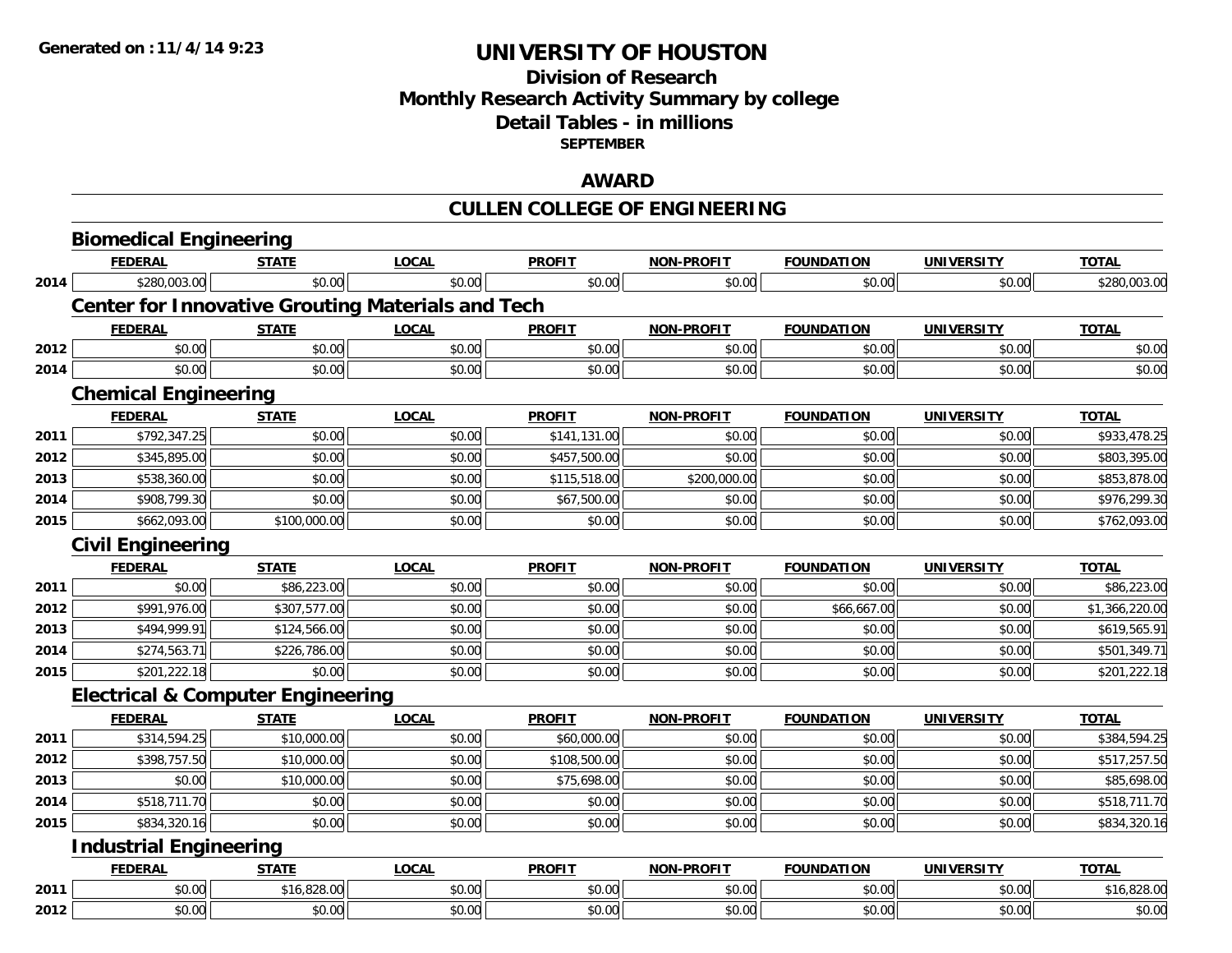## **Division of ResearchMonthly Research Activity Summary by college Detail Tables - in millionsSEPTEMBER**

#### **AWARD**

#### **CULLEN COLLEGE OF ENGINEERING**

#### **Industrial Engineering FEDERAL STATE LOCAL PROFIT NON-PROFIT FOUNDATION UNIVERSITY TOTALTOTAL 2015** \$40,179.84 \$0.00 \$0.00 \$0.00 \$0.00 \$0.00 \$0.00 \$40,179.84 **Mechanical Engineering FEDERAL STATE LOCAL PROFIT NON-PROFIT FOUNDATION UNIVERSITY TOTALTOTAL 2012**2 | \$611,744.00| \$0.00| \$0.00| \$0.00| \$0.00| \$42,000.00| \$0.00| \$0.00| \$0.00| \$0.00| \$0.00| \$653,744.00 **2015** \$546,605.00 \$0.00 \$0.00 \$0.00 \$75,000.00 \$0.00 \$0.00 \$621,605.00 **Total\$8,755,171.79 \$891,980.00 \$0.00 \$1,067,847.00 \$275,000.00 \$66,667.00 \$0.00 \$11,056,665.79**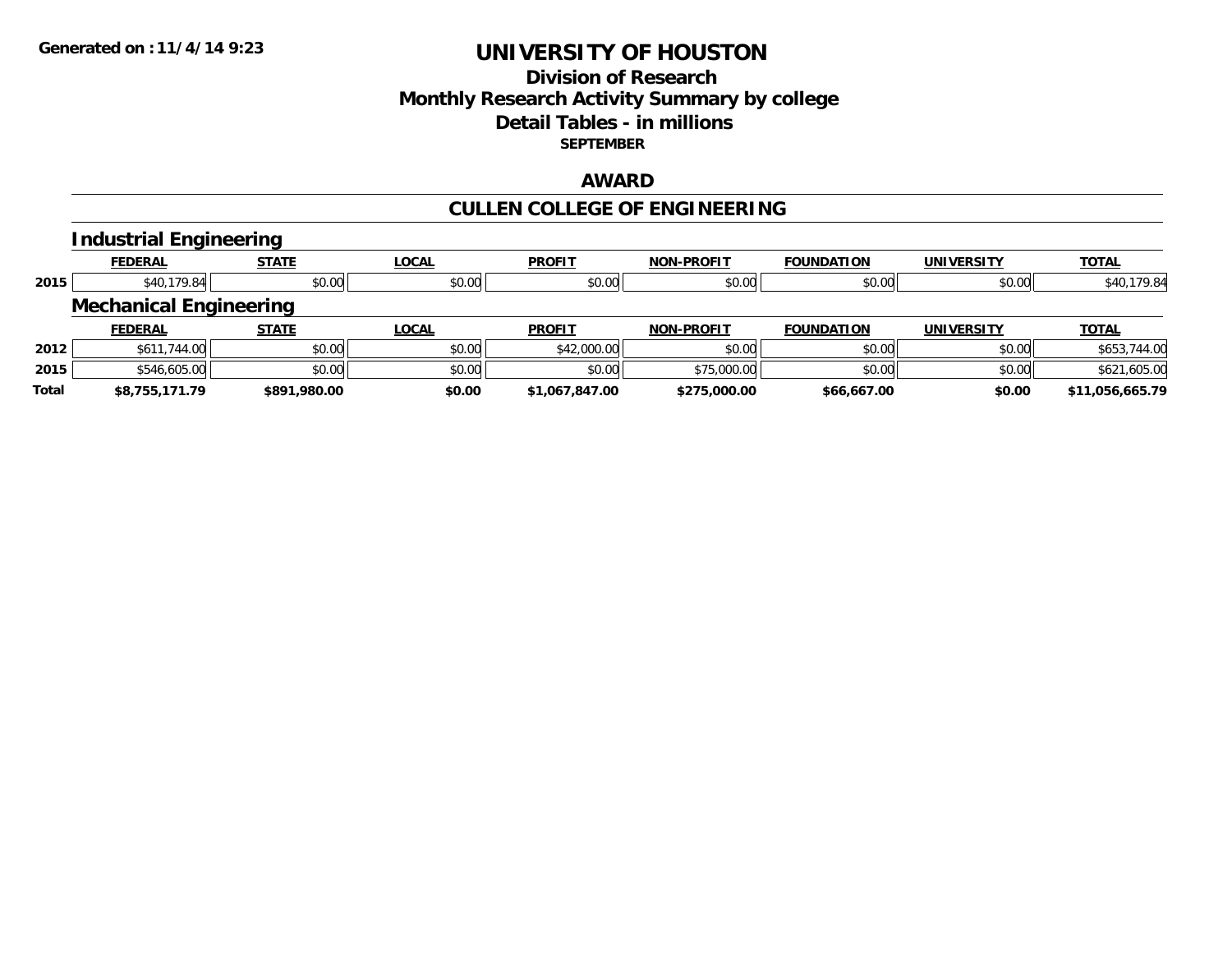# **Division of Research Monthly Research Activity Summary by college Detail Tables - in millions SEPTEMBER**

## **AWARD**

# **DIVISION OF RESEARCH**

|      |                                      |              | <b>Center for Advanced Computing and Data Systems</b>     |               |                   |                   |                   |              |
|------|--------------------------------------|--------------|-----------------------------------------------------------|---------------|-------------------|-------------------|-------------------|--------------|
|      | <b>FEDERAL</b>                       | <b>STATE</b> | <b>LOCAL</b>                                              | <b>PROFIT</b> | <b>NON-PROFIT</b> | <b>FOUNDATION</b> | <b>UNIVERSITY</b> | <b>TOTAL</b> |
| 2011 | \$0.00                               | \$0.00       | \$0.00                                                    | \$0.00        | \$0.00            | \$0.00            | \$0.00            | \$0.00       |
| 2012 | \$0.00                               | \$0.00       | \$0.00                                                    | \$0.00        | \$0.00            | \$0.00            | \$0.00            | \$0.00       |
| 2014 | \$7,475.00                           | \$0.00       | \$0.00                                                    | \$0.00        | \$0.00            | \$0.00            | \$0.00            | \$7,475.00   |
|      | <b>Center for Advanced Materials</b> |              |                                                           |               |                   |                   |                   |              |
|      | <b>FEDERAL</b>                       | <b>STATE</b> | <b>LOCAL</b>                                              | <b>PROFIT</b> | <b>NON-PROFIT</b> | <b>FOUNDATION</b> | <b>UNIVERSITY</b> | <b>TOTAL</b> |
| 2011 | \$0.00                               | \$0.00       | \$0.00                                                    | \$0.00        | \$0.00            | \$0.00            | \$0.00            | \$0.00       |
| 2012 | \$0.00                               | \$0.00       | \$0.00                                                    | \$0.00        | \$0.00            | \$0.00            | \$0.00            | \$0.00       |
|      |                                      |              | <b>Center for Biomedical &amp; Environmental Genomics</b> |               |                   |                   |                   |              |
|      | <b>FEDERAL</b>                       | <b>STATE</b> | <b>LOCAL</b>                                              | <b>PROFIT</b> | <b>NON-PROFIT</b> | <b>FOUNDATION</b> | <b>UNIVERSITY</b> | <b>TOTAL</b> |
| 2011 | \$0.00                               | \$0.00       | \$0.00                                                    | \$0.00        | \$0.00            | \$0.00            | \$0.00            | \$0.00       |
|      | <b>Division of Research</b>          |              |                                                           |               |                   |                   |                   |              |
|      | <b>FEDERAL</b>                       | <b>STATE</b> | <b>LOCAL</b>                                              | <b>PROFIT</b> | <b>NON-PROFIT</b> | <b>FOUNDATION</b> | <b>UNIVERSITY</b> | <b>TOTAL</b> |
| 2012 | \$0.00                               | \$0.00       | \$0.00                                                    | \$0.00        | \$0.00            | \$0.00            | \$0.00            | \$0.00       |
|      | <b>Institute for Nanoenergy</b>      |              |                                                           |               |                   |                   |                   |              |
|      | <b>FEDERAL</b>                       | <b>STATE</b> | <b>LOCAL</b>                                              | <b>PROFIT</b> | <b>NON-PROFIT</b> | <b>FOUNDATION</b> | <b>UNIVERSITY</b> | <b>TOTAL</b> |
| 2014 | \$0.00                               | \$0.00       | \$0.00                                                    | \$0.00        | \$0.00            | \$0.00            | \$0.00            | \$0.00       |
|      | <b>TcSUH</b>                         |              |                                                           |               |                   |                   |                   |              |
|      | <b>FEDERAL</b>                       | <b>STATE</b> | <b>LOCAL</b>                                              | <b>PROFIT</b> | <b>NON-PROFIT</b> | <b>FOUNDATION</b> | <b>UNIVERSITY</b> | <b>TOTAL</b> |
| 2013 | \$0.00                               | \$0.00       | \$0.00                                                    | \$0.00        | \$0.00            | \$0.00            | \$0.00            | \$0.00       |
| 2014 | \$0.00                               | \$0.00       | \$0.00                                                    | \$0.00        | \$0.00            | \$0.00            | \$0.00            | \$0.00       |
| 2015 | \$0.00                               | \$0.00       | \$0.00                                                    | \$0.00        | \$0.00            | \$0.00            | \$0.00            | \$0.00       |
|      | <b>Texas Obesity Research Center</b> |              |                                                           |               |                   |                   |                   |              |
|      | <b>FEDERAL</b>                       | <b>STATE</b> | <b>LOCAL</b>                                              | <b>PROFIT</b> | <b>NON-PROFIT</b> | <b>FOUNDATION</b> | <b>UNIVERSITY</b> | <b>TOTAL</b> |
| 2012 | \$0.00                               | \$0.00       | \$0.00                                                    | \$0.00        | \$0.00            | \$0.00            | \$0.00            | \$0.00       |
| 2013 | \$0.00                               | \$0.00       | \$0.00                                                    | \$0.00        | \$0.00            | \$0.00            | \$0.00            | \$0.00       |
| 2014 | \$0.00                               | \$0.00       | \$0.00                                                    | \$0.00        | \$0.00            | \$0.00            | \$0.00            | \$0.00       |
| 2015 | \$0.00                               | \$0.00       | \$0.00                                                    | \$0.00        | \$0.00            | \$0.00            | \$0.00            | \$0.00       |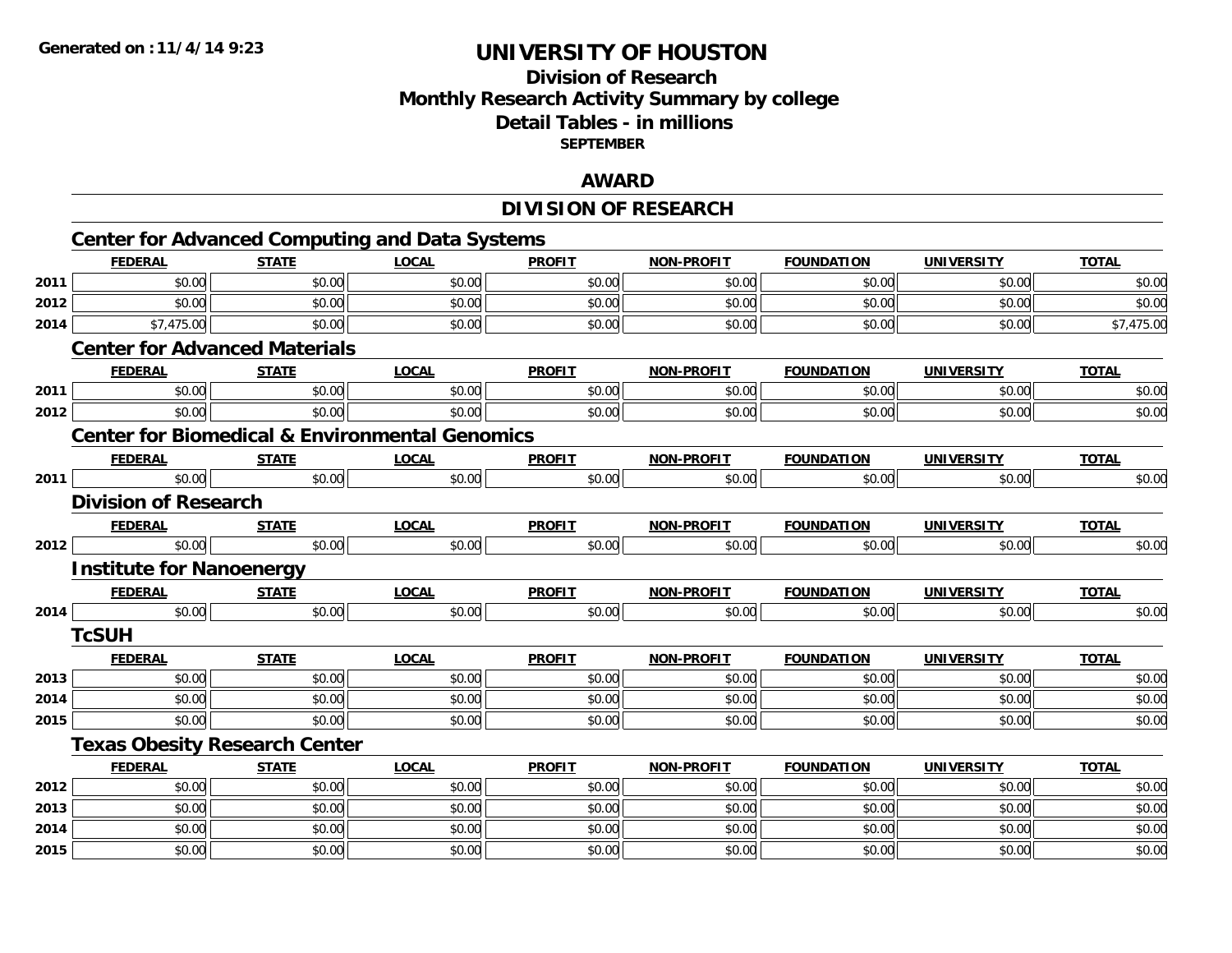# **Division of Research Monthly Research Activity Summary by college Detail Tables - in millions SEPTEMBER**

# **AWARD**

# **DIVISION OF RESEARCH**

| <b>TIMES</b> |                |              |              |               |                   |                   |                   |                |  |
|--------------|----------------|--------------|--------------|---------------|-------------------|-------------------|-------------------|----------------|--|
|              | <b>FEDERAL</b> | <b>STATE</b> | <b>LOCAL</b> | <b>PROFIT</b> | <b>NON-PROFIT</b> | <b>FOUNDATION</b> | <b>UNIVERSITY</b> | <b>TOTAL</b>   |  |
| 2012         | \$101,289.11   | \$0.00       | \$0.00       | \$0.00        | \$0.00            | \$0.00            | \$0.00            | \$101.289.11   |  |
| 2013         | \$299,999.70   | \$0.00       | \$0.00       | \$0.00        | \$0.00            | \$0.00            | \$0.00            | \$299,999.70   |  |
| 2014         | \$525,421.70   | \$0.00       | \$0.00       | \$0.00        | \$0.00            | \$0.00            | \$0.00            | \$525,421.70   |  |
| 2015         | \$389,428.25   | \$0.00       | \$0.00       | \$0.00        | \$0.00            | \$0.00            | \$0.00            | \$389,428.25   |  |
| Total        | \$1,323,613.76 | \$0.00       | \$0.00       | \$0.00        | \$0.00            | \$0.00            | \$0.00            | \$1,323,613.76 |  |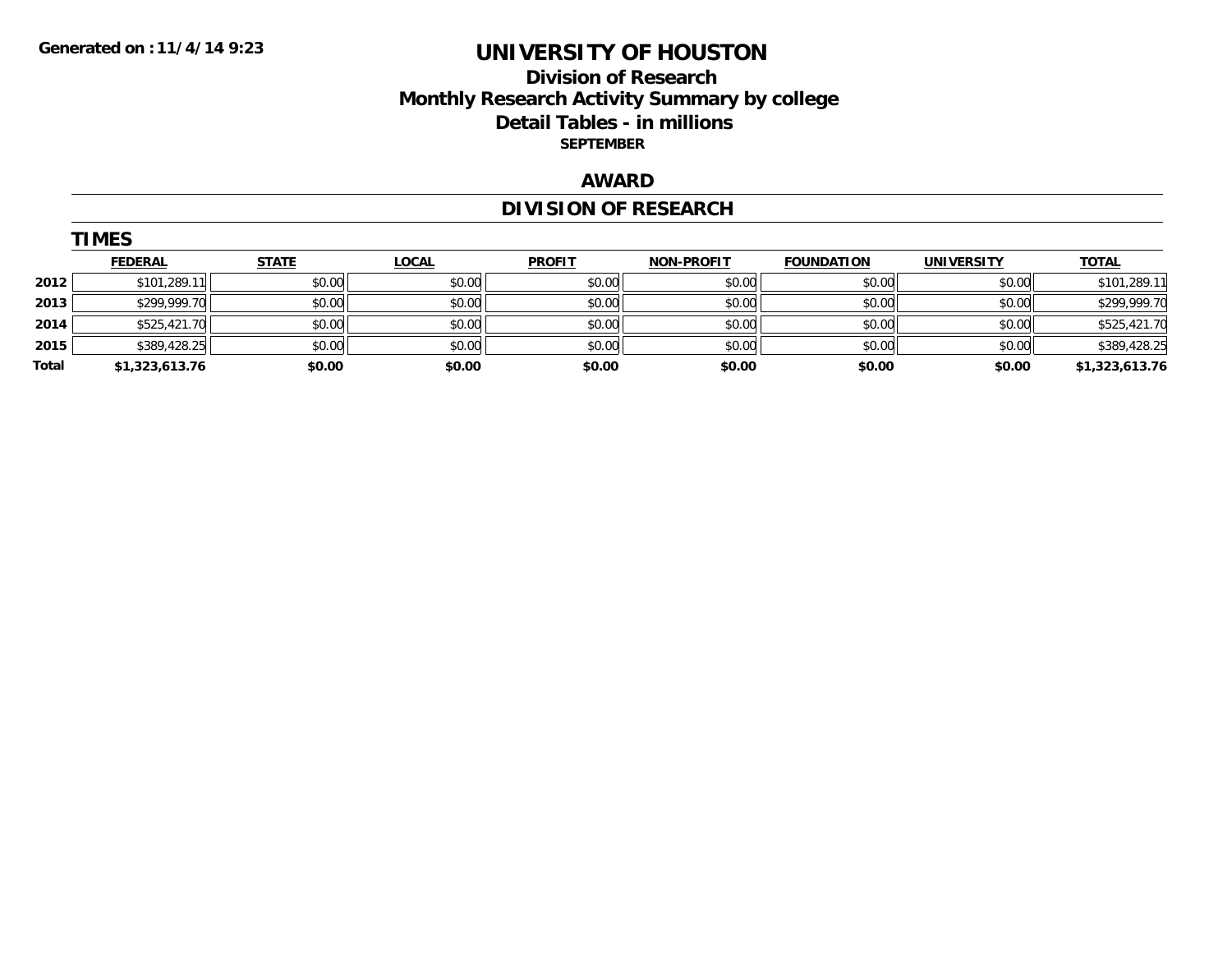# **Division of ResearchMonthly Research Activity Summary by college Detail Tables - in millions SEPTEMBER**

## **AWARD**

#### **GRADUATE COLLEGE OF SOCIAL WORK**

# **Center for Health Equities & Evaluation Research**

|      | <b>FEDERAL</b> | <b>STATE</b> | _OCAL  | <b>PROFIT</b> | <b>NON-PROFIT</b> | <b>FOUNDATION</b> | <b>UNIVERSITY</b> | <b>TOTAL</b> |
|------|----------------|--------------|--------|---------------|-------------------|-------------------|-------------------|--------------|
| 2012 | \$151.349.55   | \$0.00       | \$0.00 | \$0.00        | \$0.00            | \$0.00            | \$0.00            | \$151,349.55 |
| 2013 | \$150,359.00   | \$0.00       | \$0.00 | \$0.00        | \$0.00            | \$0.00            | \$0.00            | \$150,359.00 |
| 2014 | \$150,070.00   | \$0.00       | \$0.00 | \$0.00        | \$0.00            | \$0.00            | \$0.00            | \$150,070.00 |

# **Child & Family for Innovative Research**

|      | <b>FEDERAL</b> | <b>STATE</b> | <b>LOCAL</b> | <b>PROFIT</b> | <b>NON-PROFIT</b> | <b>FOUNDATION</b> | <b>UNIVERSITY</b> | <b>TOTAL</b> |
|------|----------------|--------------|--------------|---------------|-------------------|-------------------|-------------------|--------------|
| 2011 | \$25,000.00    | \$0.00       | \$0.00       | \$0.00        | \$0.00            | \$1,146.30        | \$0.00            | \$26,146.30  |
| 2012 | \$22,000.00    | \$0.00       | \$0.00       | \$0.00        | \$0.00            | \$0.00            | \$0.00            | \$22,000.00  |
| 2013 | \$9,999.99     | \$0.00       | \$0.00       | \$0.00        | \$0.00            | \$0.00            | \$0.00            | \$9,999.99   |
| 2014 | \$9,999.99     | \$0.00       | \$0.00       | \$0.00        | \$0.00            | \$0.00            | \$0.00            | \$9,999.99   |
| 2015 | \$12,458.65    | \$0.00       | \$0.00       | \$0.00        | \$0.00            | \$0.00            | \$0.00            | \$12,458.65  |

#### **Dean, Social Work**

|       | <b>FEDERAL</b> | <u>STATE</u> | <b>LOCAL</b> | <b>PROFIT</b> | <b>NON-PROFIT</b> | <b>FOUNDATION</b> | <b>UNIVERSITY</b> | <b>TOTAL</b> |
|-------|----------------|--------------|--------------|---------------|-------------------|-------------------|-------------------|--------------|
| 2012  | \$0.00         | \$0.00       | \$0.00       | \$0.00        | \$0.00            | \$0.00            | \$0.00            | \$0.00       |
| 2013  | \$0.00         | \$0.00       | \$0.00       | \$0.00        | \$0.00            | \$0.00            | \$0.00            | \$0.00       |
| 2014  | \$0.00         | \$0.00       | \$0.00       | \$0.00        | \$0.00            | \$0.00            | \$0.00            | \$0.00       |
| Total | \$531,237.18   | \$0.00       | \$0.00       | \$0.00        | \$0.00            | \$1,146.30        | \$0.00            | \$532,383.48 |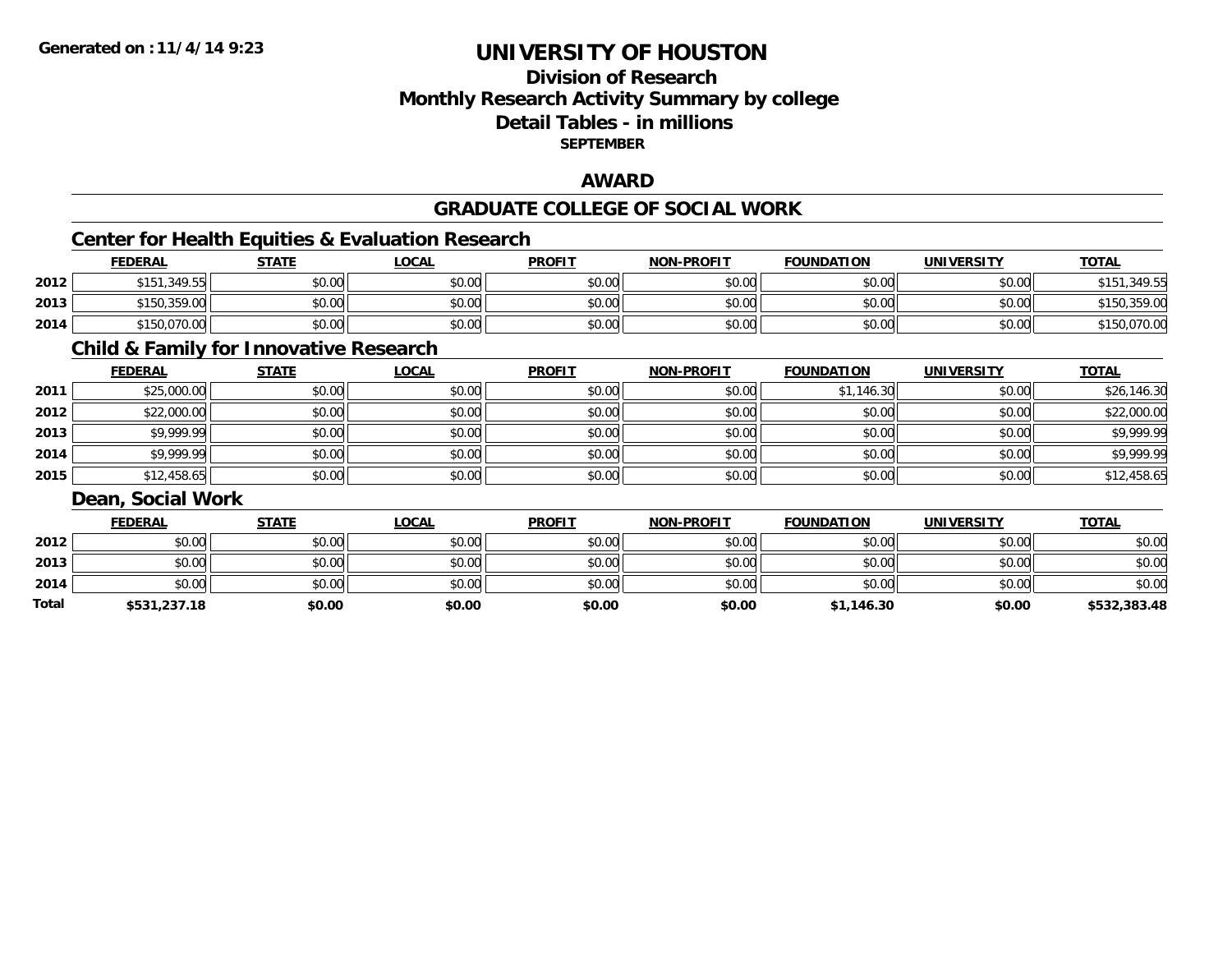## **Division of ResearchMonthly Research Activity Summary by college Detail Tables - in millions SEPTEMBER**

## **AWARD**

#### **HILTON COLLEGE OF HOTEL AND RESTAURANT MANAGEMENT**

## **Hotel and Restaurant Management**

|       | <b>FEDERAI</b> | <b>STATE</b>  | <b>LOCAL</b>             | <b>PROFIT</b> | NAN BRAFIT     | <b>FOLINDATION</b><br>10B | IINIIVEDCITV                         | <b>TOTAL</b> |
|-------|----------------|---------------|--------------------------|---------------|----------------|---------------------------|--------------------------------------|--------------|
| 2014  | 0000<br>PU.UU  | 0.00<br>וטטוע | $n \cap \Omega$<br>DU.UU | \$0.00        | ልስ ሀህ<br>pu.uu | nn<br>ນວດ                 | $*$ $\circ$ $\circ$ $\circ$<br>vv.vv | 70Z.V        |
| Total | \$0.00         | \$0.00        | \$0.00                   | \$0.00        | \$0.00         | \$58.902.00               | \$0.00                               | \$58,902.00  |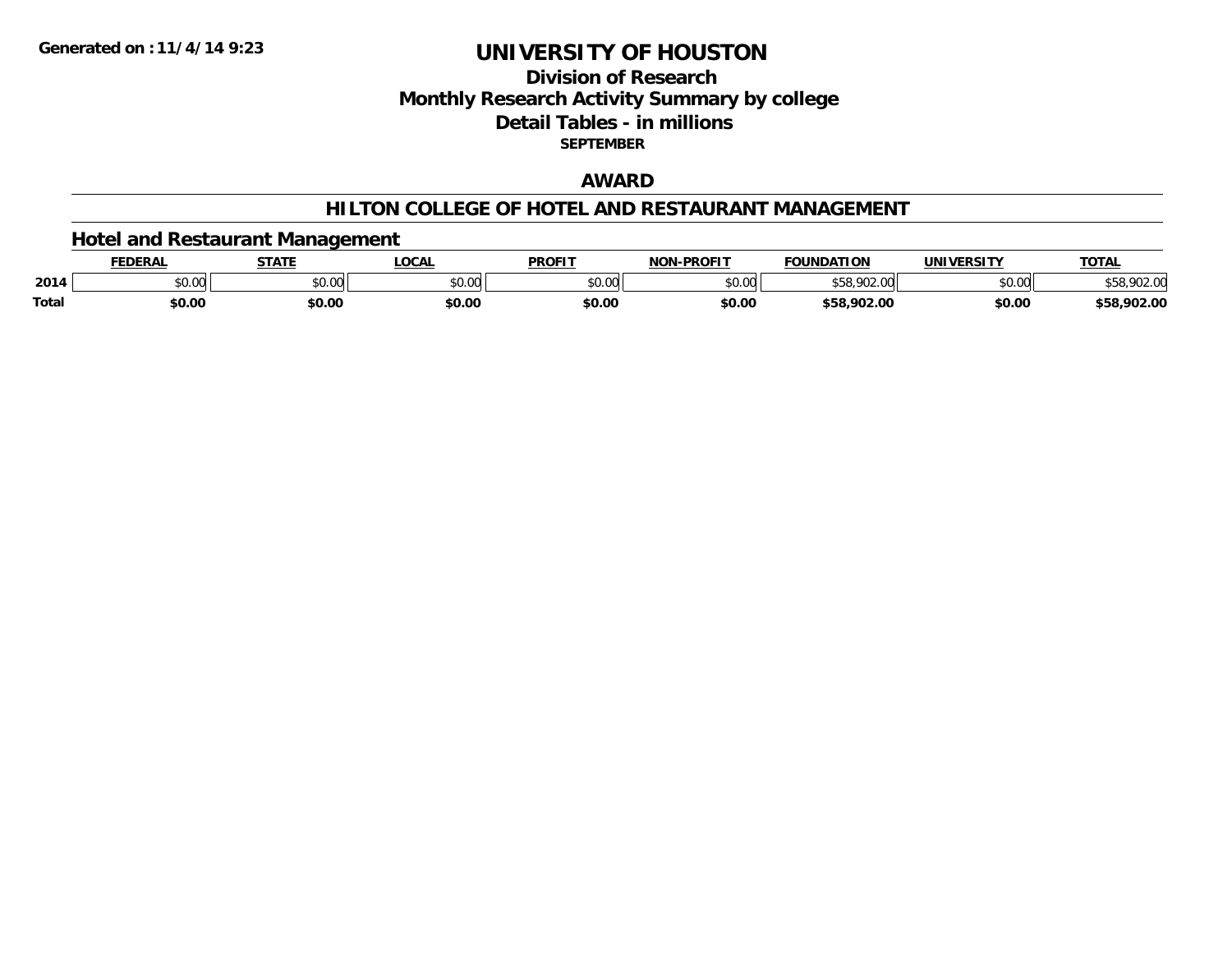## **Division of Research Monthly Research Activity Summary by college Detail Tables - in millions SEPTEMBER**

## **AWARD**

#### **HONORS COLLEGE**

# **Dean, Honors College**

|       | <b>FEDERAL</b> | <b>STATE</b> | <b>OCAL</b>   | <b>PROFIT</b> | <b>NON-PROFIT</b> | <b>FOUNDATION</b> | UNIVERSITY | <b>TOTAL</b>    |
|-------|----------------|--------------|---------------|---------------|-------------------|-------------------|------------|-----------------|
| 2012  | 4 O.E.1<br>.70 | \$0.00       | 0000<br>vv.vv | \$0.00        | ልስ ለሰ<br>PU.UU    | \$0.00            | \$0.00     | \$34,951<br>-70 |
| Total | \$34,951.70    | \$0.00       | \$0.00        | \$0.00        | \$0.00            | \$0.00            | \$0.00     | \$34,951.70     |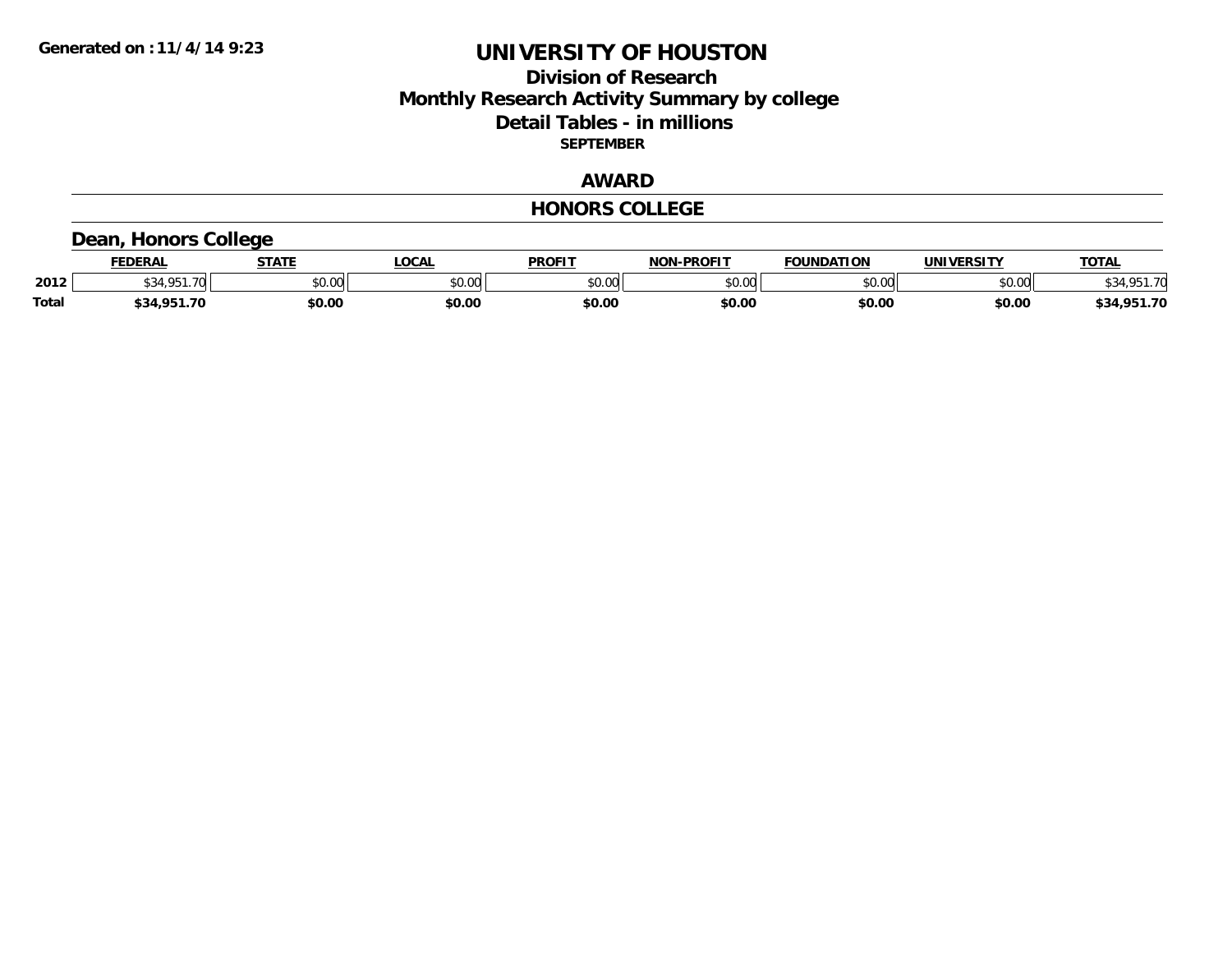## **Division of Research Monthly Research Activity Summary by college Detail Tables - in millions SEPTEMBER**

## **AWARD**

#### **OTHER OUTSIDE ORGANIZATIONS USED FOR CPHS LOGINS**

|       | $\rightarrow$ olth $\sim$<br>Center |        |        |               |                   |                   |            |              |
|-------|-------------------------------------|--------|--------|---------------|-------------------|-------------------|------------|--------------|
|       | FEDERAI                             | STATE  | LOCAI  | <b>PROFIT</b> | <b>NON-PROFIT</b> | <b>FOUNDATION</b> | UNIVERSITY | <b>TOTAL</b> |
| 2014  | \$0.00                              | \$0.00 | \$0.00 | \$0.00        | \$0.00            | \$0.00            | \$0.00     | \$0.00       |
| Total | \$0.00                              | \$0.00 | \$0.00 | \$0.00        | \$0.00            | \$0.00            | \$0.00     | \$0.00       |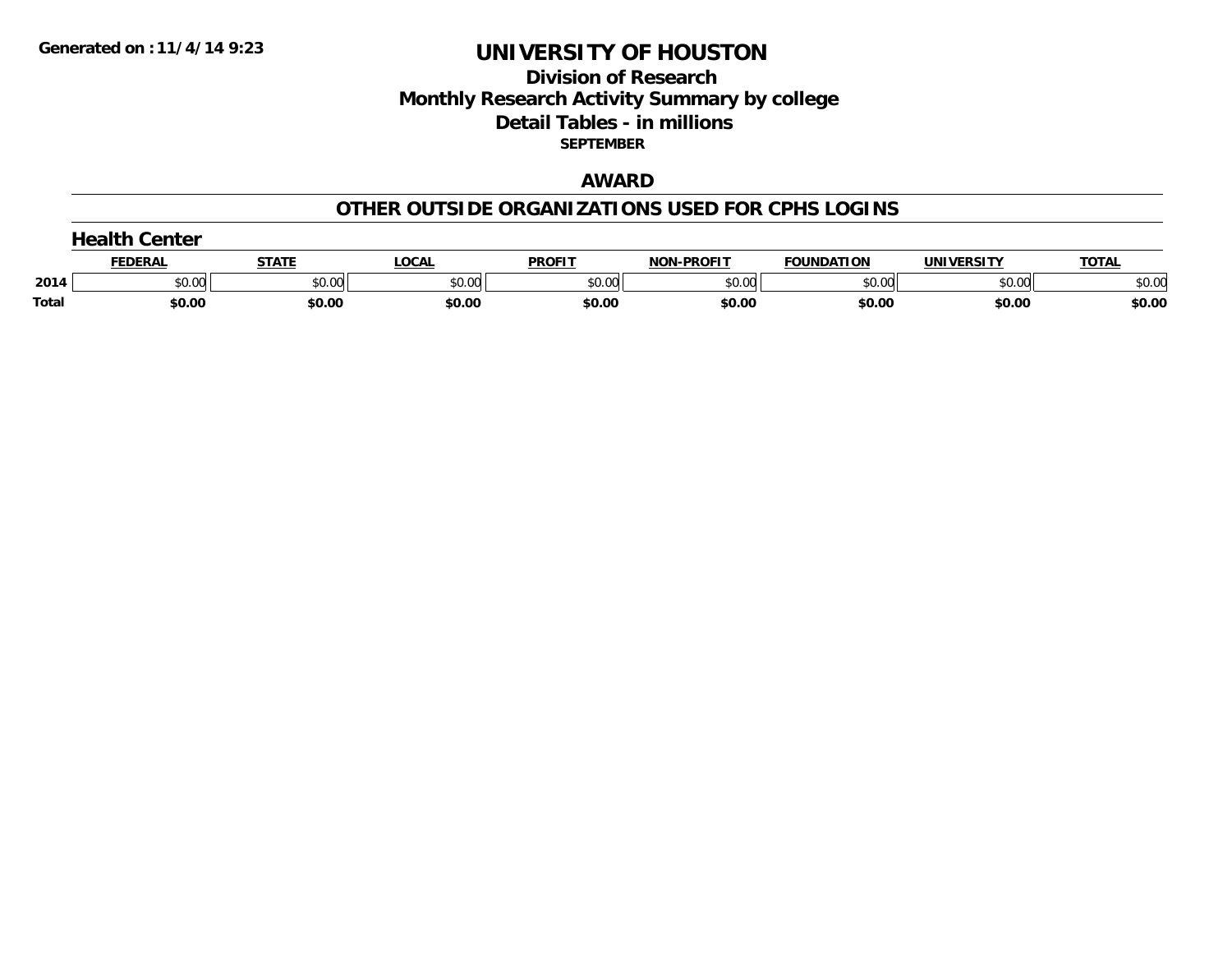### **Division of Research Monthly Research Activity Summary by college Detail Tables - in millions SEPTEMBER**

### **AWARD**

### **SENIOR V.P. FOR ACADEMIC AFFAIRS AND PROVOST**

|       | <b>Learning Support Services</b> |                                             |              |               |                   |                   |                   |                |
|-------|----------------------------------|---------------------------------------------|--------------|---------------|-------------------|-------------------|-------------------|----------------|
|       | <b>FEDERAL</b>                   | <b>STATE</b>                                | <b>LOCAL</b> | <b>PROFIT</b> | <b>NON-PROFIT</b> | <b>FOUNDATION</b> | <b>UNIVERSITY</b> | <b>TOTAL</b>   |
| 2012  | \$0.00                           | \$0.00                                      | \$0.00       | \$0.00        | \$0.00            | \$0.00            | \$0.00            | \$0.00         |
|       | <b>Undergraduate Scholars</b>    |                                             |              |               |                   |                   |                   |                |
|       | <b>FEDERAL</b>                   | <b>STATE</b>                                | <b>LOCAL</b> | <b>PROFIT</b> | <b>NON-PROFIT</b> | <b>FOUNDATION</b> | <b>UNIVERSITY</b> | <b>TOTAL</b>   |
| 2013  | \$0.00                           | \$19,050.00                                 | \$0.00       | \$0.00        | \$0.00            | \$0.00            | \$0.00            | \$19,050.00    |
|       |                                  | <b>Undergraduate Student Success Center</b> |              |               |                   |                   |                   |                |
|       | <b>FEDERAL</b>                   | <b>STATE</b>                                | <b>LOCAL</b> | <b>PROFIT</b> | <b>NON-PROFIT</b> | <b>FOUNDATION</b> | <b>UNIVERSITY</b> | <b>TOTAL</b>   |
| 2011  | \$311,018.00                     | \$0.00                                      | \$0.00       | \$0.00        | \$67,500.00       | \$0.00            | \$0.00            | \$378,518.00   |
| 2012  | \$301,376.00                     | \$130,000.00                                | \$0.00       | \$0.00        | \$0.00            | \$0.00            | \$0.00            | \$431,376.00   |
| 2013  | \$301,376.00                     | \$0.00                                      | \$0.00       | \$0.00        | \$0.00            | \$0.00            | \$0.00            | \$301,376.00   |
| 2014  | \$364,114.00                     | \$134,767.00                                | \$0.00       | \$0.00        | \$0.00            | \$0.00            | \$0.00            | \$498,881.00   |
| 2015  | \$301,376.00                     | \$0.00                                      | \$0.00       | \$0.00        | \$0.00            | \$0.00            | \$0.00            | \$301,376.00   |
| Total | \$1,579,260.00                   | \$283,817.00                                | \$0.00       | \$0.00        | \$67,500.00       | \$0.00            | \$0.00            | \$1,930,577.00 |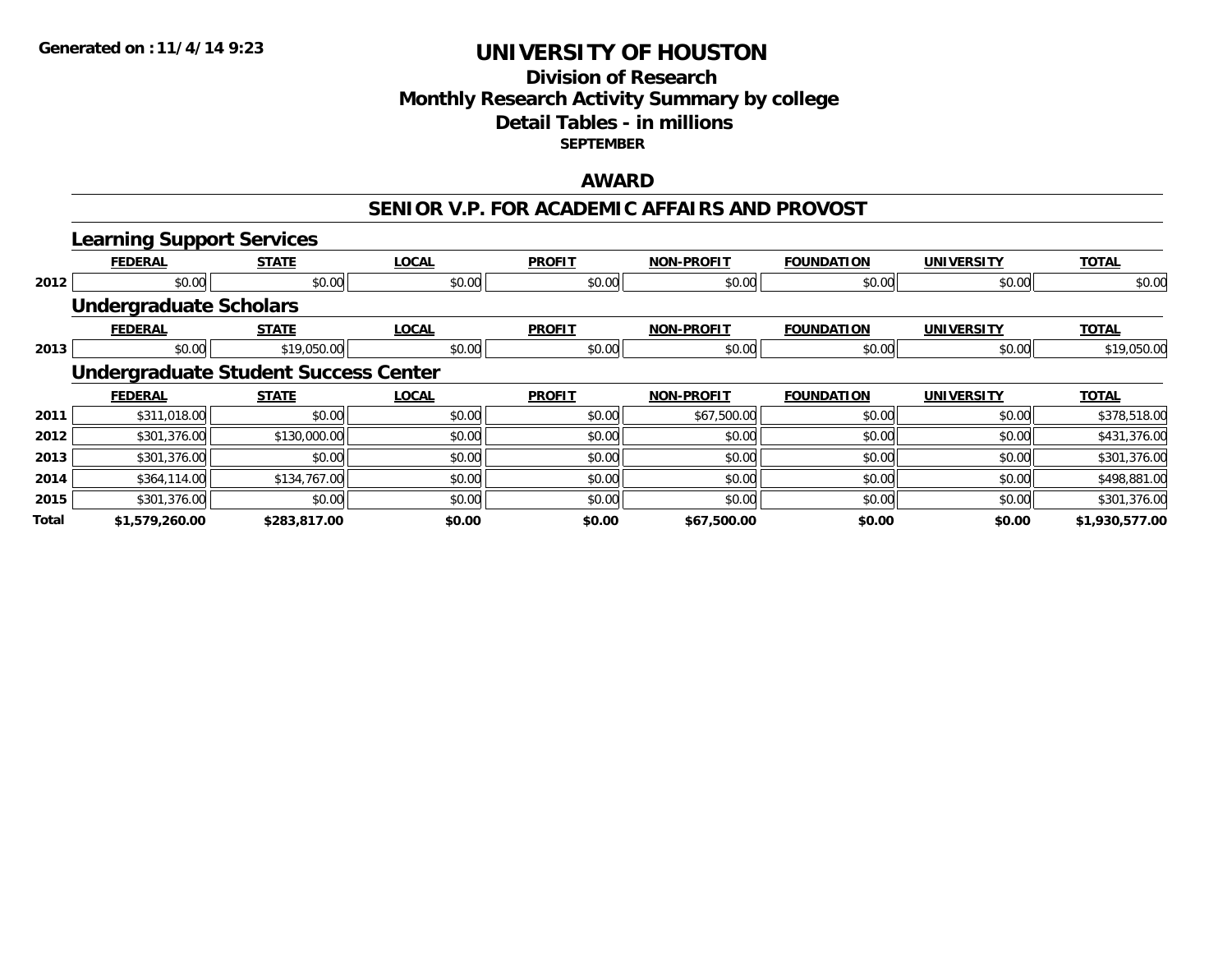### **Division of Research Monthly Research Activity Summary by college Detail Tables - in millions SEPTEMBER**

### **AWARD**

#### **UH LAW CENTER**

|       | _aw-UH                             |                       |        |               |                   |                   |            |                 |  |  |
|-------|------------------------------------|-----------------------|--------|---------------|-------------------|-------------------|------------|-----------------|--|--|
|       | <b>FEDERAL</b>                     | <b>STATE</b><br>SIAIE | LOCAL  | <b>PROFIT</b> | <b>NON-PROFIT</b> | <b>FOUNDATION</b> | UNIVERSITY | <b>TOTAL</b>    |  |  |
| 2011  | $\overline{\phantom{a}}$<br>$\sim$ | \$0.00                | \$0.00 | \$0.00        | \$0.00            | \$0.00            | \$0.00     | .137.00         |  |  |
| Total | \$14,137.00                        | \$0.00                | \$0.00 | \$0.00        | \$0.00            | \$0.00            | \$0.00     | 137.00<br>\$14. |  |  |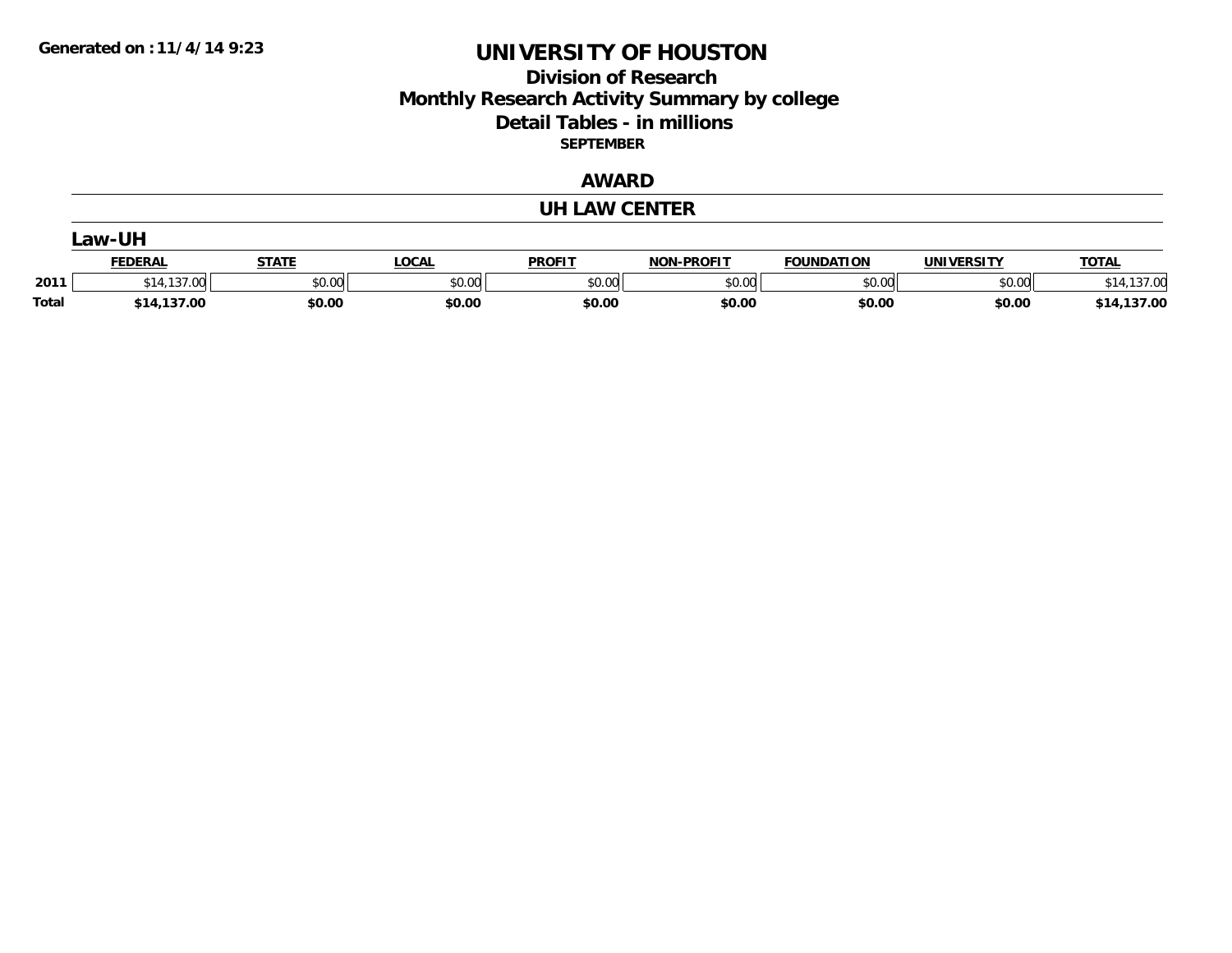### **Division of Research Monthly Research Activity Summary by college Detail Tables - in millions SEPTEMBER**

### **AWARD**

#### **UKNOWN COLLEGE**

|              | Unknown Department                       |              |              |               |                   |                   |            |              |
|--------------|------------------------------------------|--------------|--------------|---------------|-------------------|-------------------|------------|--------------|
|              | <b>FEDERAL</b>                           | <b>STATE</b> | <b>LOCAL</b> | <b>PROFIT</b> | <b>NON-PROFIT</b> | <b>FOUNDATION</b> | UNIVERSITY | <b>TOTAL</b> |
| 2014         | \$0.00                                   | \$0.00       | \$0.00       | \$0.00        | \$0.00            | \$0.00            | \$0.00     | \$0.00       |
|              | Wrong Department - Please Dont Select It |              |              |               |                   |                   |            |              |
|              | <b>FEDERAL</b>                           | <b>STATE</b> | <b>LOCAL</b> | <b>PROFIT</b> | <b>NON-PROFIT</b> | <b>FOUNDATION</b> | UNIVERSITY | <b>TOTAL</b> |
| 2014         | \$0.00                                   | \$0.00       | \$0.00       | \$0.00        | \$0.00            | \$0.00            | \$0.00     | \$0.00       |
| <b>Total</b> | \$0.00                                   | \$0.00       | \$0.00       | \$0.00        | \$0.00            | \$0.00            | \$0.00     | \$0.00       |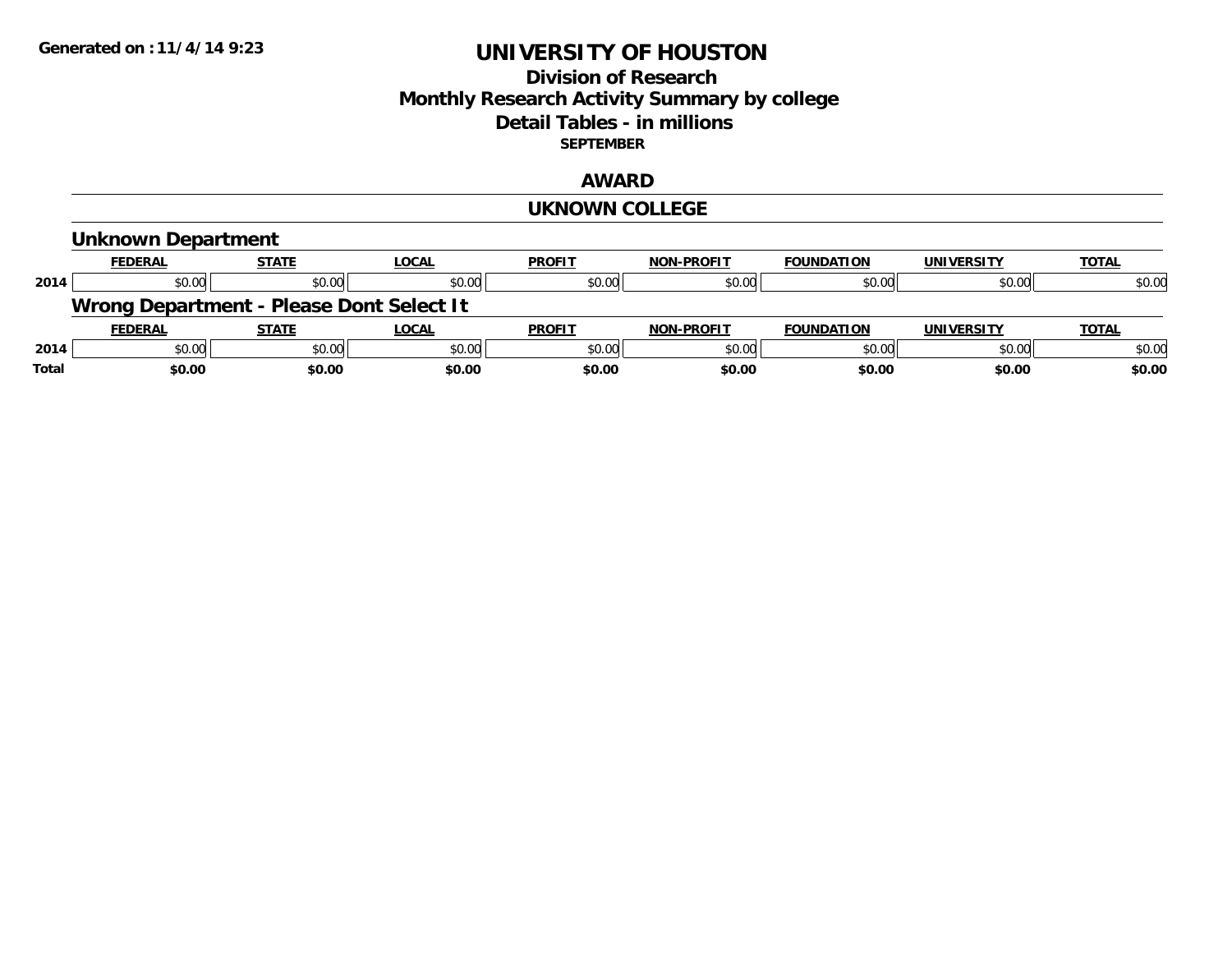### **Division of Research Monthly Research Activity Summary by college Detail Tables - in millions SEPTEMBER**

### **AWARD**

# **VICE PRESIDENT FOR ADMINISTRATION**

|       | <b>KUHF - Radio</b>   |              |              |               |                   |                   |            |              |
|-------|-----------------------|--------------|--------------|---------------|-------------------|-------------------|------------|--------------|
|       | <b>FEDERAL</b>        | <b>STATE</b> | <b>LOCAL</b> | <b>PROFIT</b> | <b>NON-PROFIT</b> | <b>FOUNDATION</b> | UNIVERSITY | <b>TOTAL</b> |
| 2011  | \$17,500.00           | \$0.00       | \$0.00       | \$0.00        | \$0.00            | \$0.00            | \$0.00     | \$17,500.00  |
|       | <b>Physical Plant</b> |              |              |               |                   |                   |            |              |
|       | <b>FEDERAL</b>        | <b>STATE</b> | <u>LOCAL</u> | <b>PROFIT</b> | <b>NON-PROFIT</b> | <b>FOUNDATION</b> | UNIVERSITY | <b>TOTAL</b> |
| 2011  | \$0.00                | \$0.00       | \$0.00       | \$0.00        | \$0.00            | \$0.00            | \$0.00     | \$0.00       |
| Total | \$17,500.00           | \$0.00       | \$0.00       | \$0.00        | \$0.00            | \$0.00            | \$0.00     | \$17,500.00  |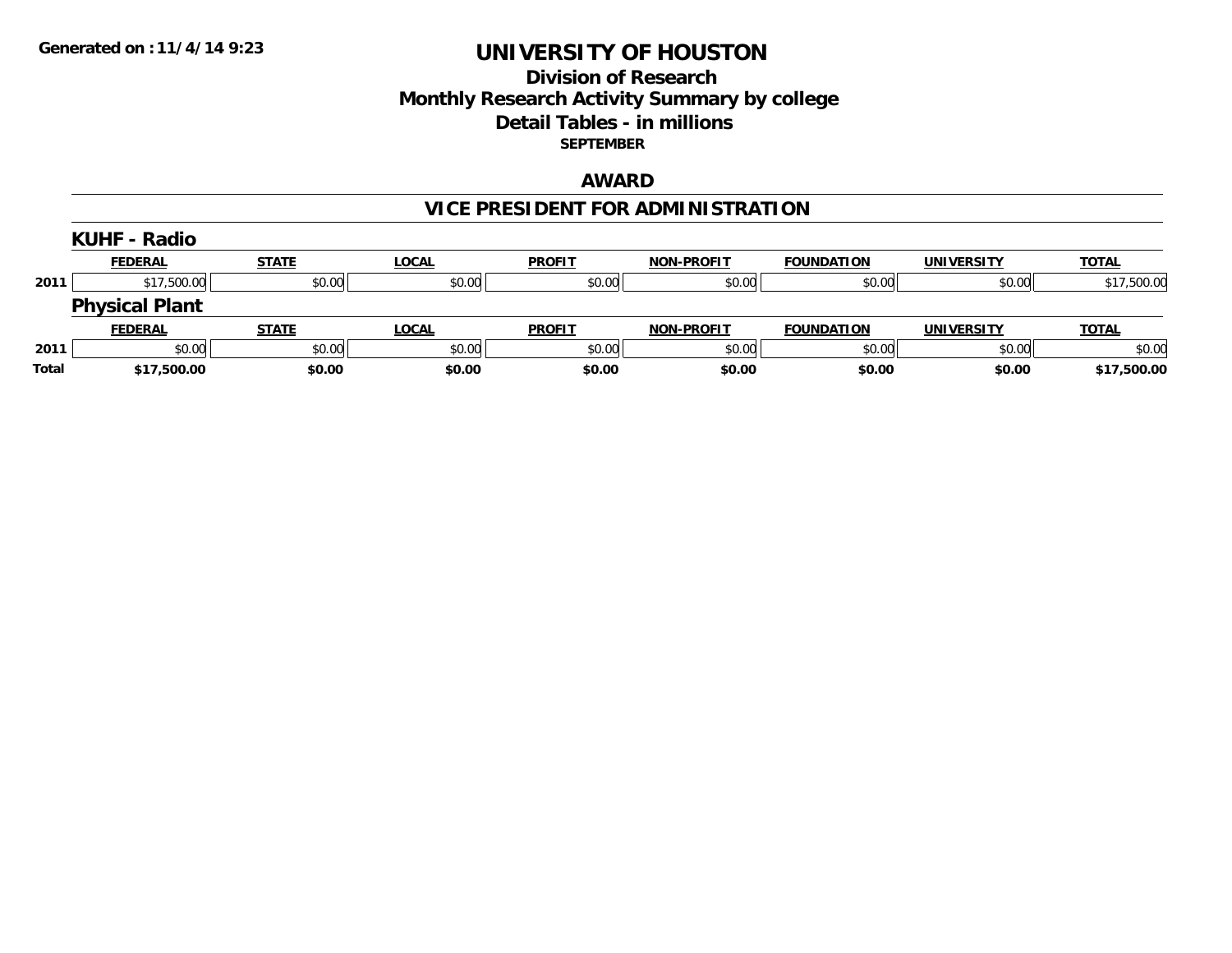### **Division of Research Monthly Research Activity Summary by college Detail Tables - in millions SEPTEMBER**

### **AWARD**

#### **VICE PRESIDENT FOR STUDENT AFFAIRS**

### **Vice President, Student Affairs**

|              | <b>EDERAL</b>   | <b>STATE</b>                                      | <b>OCAL</b> | <b>PROFIT</b> | <b>LPROFIT</b><br>חרות | <b>FOUNDATION</b>          | UNIVERSITY | TOTAL            |
|--------------|-----------------|---------------------------------------------------|-------------|---------------|------------------------|----------------------------|------------|------------------|
| 2014         | $\sim$<br>JU.UU | $\mathsf{A}\cap\mathsf{A}\cap\mathsf{A}$<br>JU.UU | \$0.00      | 0000<br>JU.UU | \$0.00                 | 340.000<br>- 11<br>$\cdot$ | \$0.00     | , IU,UUU.Ul      |
| <b>Total</b> | \$0.00          | \$0.00                                            | \$0.00      | \$0.00        | \$0.00                 | 0.000.00<br><b>¢10</b>     | \$0.00     | ,000.00<br>$+10$ |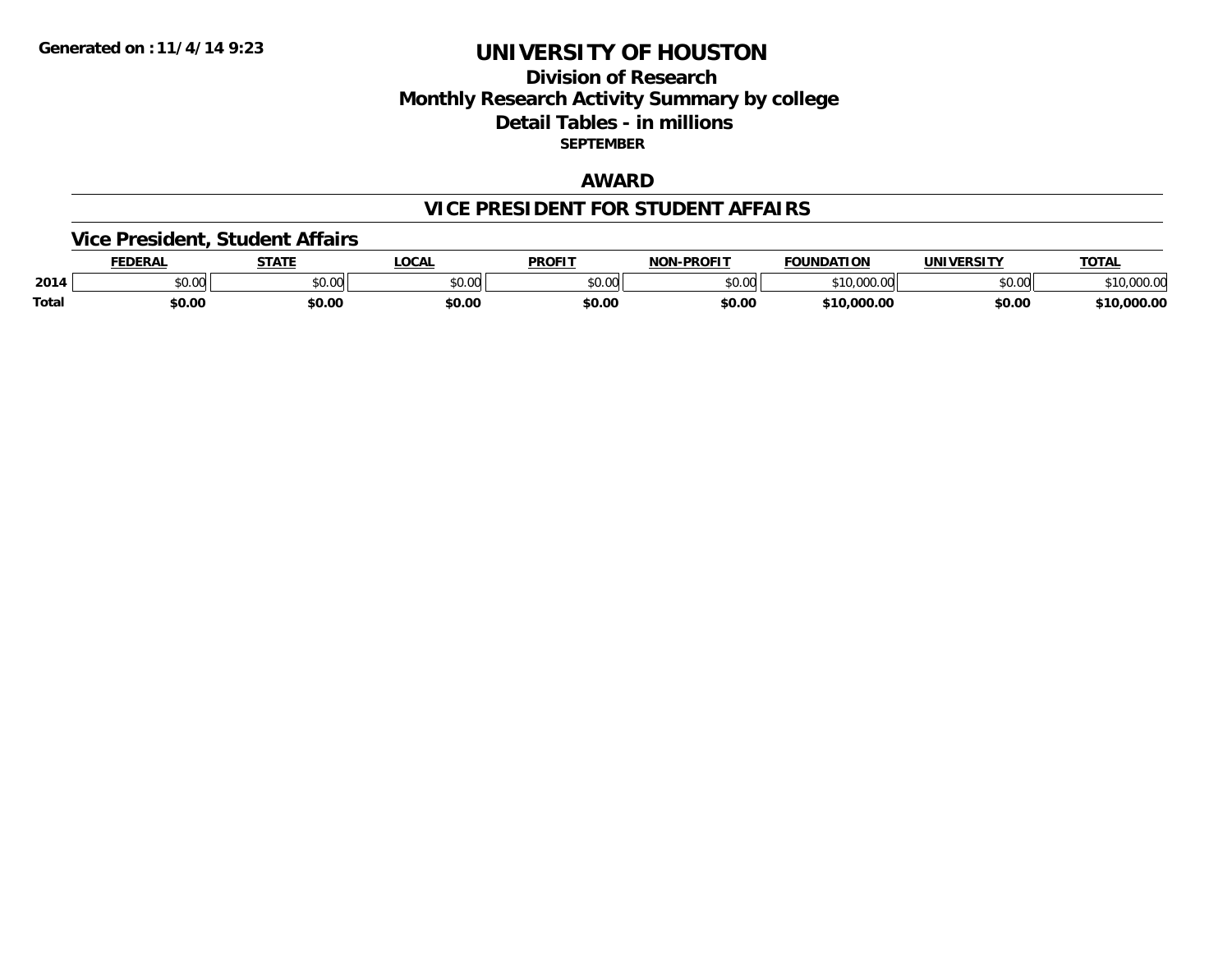### **Division of Research Monthly Research Activity Summary by college Detail Tables - in millions SEPTEMBER**

### **TOTAL EXPENDITURE**

#### **C.T. BAUER COLLEGE OF BUSINESS**

# **Dean, Business Administration**

|      | <b>FEDERAL</b>                           | <b>STATE</b> | <b>LOCAL</b> | <b>PROFIT</b> | <b>NON-PROFIT</b> | <b>FOUNDATION</b> | <b>UNIVERSITY</b> | <b>TOTAL</b> |
|------|------------------------------------------|--------------|--------------|---------------|-------------------|-------------------|-------------------|--------------|
| 2015 | \$0.00                                   | \$788.00     | \$0.00       | \$0.00        | \$0.00            | \$0.00            | \$0.00            | \$788.00     |
|      | <b>Finance</b>                           |              |              |               |                   |                   |                   |              |
|      | <b>FEDERAL</b>                           | <b>STATE</b> | <b>LOCAL</b> | <b>PROFIT</b> | <b>NON-PROFIT</b> | <b>FOUNDATION</b> | <b>UNIVERSITY</b> | <b>TOTAL</b> |
| 2011 | \$1,447.15                               | \$0.00       | \$0.00       | \$0.00        | \$0.00            | \$0.00            | \$0.00            | \$1,447.15   |
| 2015 | \$0.00                                   | \$0.00       | \$0.00       | \$0.00        | \$0.00            | \$0.00            | \$0.00            | \$0.00       |
|      | Management                               |              |              |               |                   |                   |                   |              |
|      | <b>FEDERAL</b>                           | <b>STATE</b> | <b>LOCAL</b> | <b>PROFIT</b> | <b>NON-PROFIT</b> | <b>FOUNDATION</b> | <b>UNIVERSITY</b> | <b>TOTAL</b> |
| 2011 | \$9,816.85                               | \$0.00       | \$0.00       | \$0.00        | \$0.00            | \$13,750.00       | \$0.00            | \$23,566.85  |
| 2012 | \$0.00                                   | \$0.00       | \$0.00       | \$0.00        | \$0.00            | \$13,750.00       | \$0.00            | \$13,750.00  |
| 2015 | \$15,000.00                              | \$0.00       | \$0.00       | \$0.00        | \$0.00            | \$0.00            | \$0.00            | \$15,000.00  |
|      | <b>Marketing</b>                         |              |              |               |                   |                   |                   |              |
|      |                                          |              |              |               |                   |                   |                   |              |
|      | <b>FEDERAL</b>                           | <b>STATE</b> | <b>LOCAL</b> | <b>PROFIT</b> | <b>NON-PROFIT</b> | <b>FOUNDATION</b> | <b>UNIVERSITY</b> | <b>TOTAL</b> |
| 2013 | \$0.00                                   | \$0.00       | \$0.00       | \$0.00        | \$0.00            | \$0.00            | \$0.00            | \$0.00       |
| 2014 | \$0.00                                   | \$0.00       | \$0.00       | \$0.00        | \$0.00            | \$0.00            | \$0.00            | \$0.00       |
| 2015 | \$0.00                                   | \$0.00       | \$0.00       | \$0.00        | \$0.00            | \$0.00            | \$0.00            | \$0.00       |
|      | <b>Small Business Development Center</b> |              |              |               |                   |                   |                   |              |
|      | <b>FEDERAL</b>                           | <b>STATE</b> | <b>LOCAL</b> | <b>PROFIT</b> | <b>NON-PROFIT</b> | <b>FOUNDATION</b> | <b>UNIVERSITY</b> | <b>TOTAL</b> |
| 2011 | \$196,030.05                             | \$0.00       | \$0.00       | \$0.00        | \$0.00            | \$0.00            | \$0.00            | \$196,030.05 |
| 2012 | \$353,913.87                             | \$0.00       | \$0.00       | \$0.00        | \$0.00            | \$0.00            | \$0.00            | \$353,913.87 |
| 2013 | \$409,062.43                             | \$0.00       | \$0.00       | \$0.00        | \$0.00            | \$21.14           | \$0.00            | \$409,083.57 |
| 2014 | \$383,527.77                             | \$0.00       | \$0.00       | \$0.00        | \$0.00            | \$8,936.14        | \$0.00            | \$392,463.91 |
| 2015 | \$269,406.08                             | \$0.00       | \$0.00       | \$0.00        | \$0.00            | (\$150.29)        | \$0.00            | \$269,255.79 |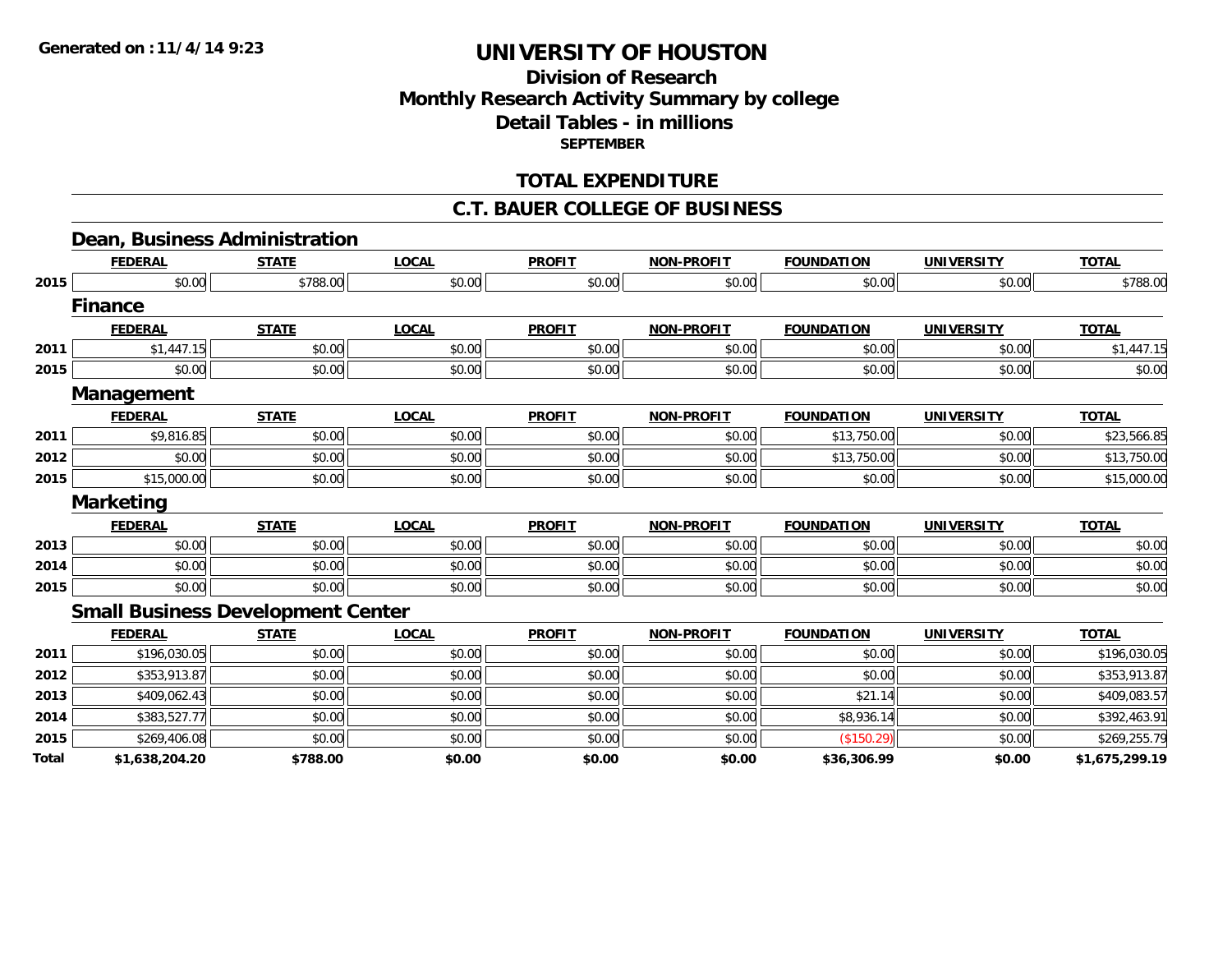### **Division of ResearchMonthly Research Activity Summary by college Detail Tables - in millions SEPTEMBER**

### **TOTAL EXPENDITURE**

#### **COLLEGE OF ARCHITECTURE**

#### **Architecture**

|      | <b>FEDERAL</b> | <b>STATE</b> | <b>LOCAL</b> | <b>PROFIT</b> | <b>NON-PROFIT</b> | <b>FOUNDATION</b> | <b>UNIVERSITY</b> | <b>TOTAL</b> |
|------|----------------|--------------|--------------|---------------|-------------------|-------------------|-------------------|--------------|
| 2011 | \$0.00         | \$0.00       | \$0.00       | \$0.00        | \$0.00            | \$9,189.41        | \$0.00            | \$9,189.41   |
| 2012 | \$0.00         | \$0.00       | \$0.00       | \$0.00        | \$0.00            | \$915.6           | \$0.00            | (\$915.61)   |
| 2013 | \$0.00         | \$0.00       | \$0.00       | \$0.00        | \$0.00            | \$372.60          | \$202.00          | \$574.60     |
| 2014 | \$5,172.53     | \$0.00       | \$0.00       | \$0.00        | \$0.00            | \$613.10          | \$0.00            | \$5,785.63   |
| 2015 | \$0.00         | \$0.00       | \$0.00       | \$0.00        | \$0.00            | \$1,197.57        | \$0.00            | \$1,197.57   |

### **Dean, Architecture**

|       | <b>FEDERAL</b> | STATE  | _OCAL  | <b>PROFIT</b> | <b>NON-PROFIT</b> | <b>FOUNDATION</b> | <b>UNIVERSITY</b> | <b>TOTAL</b> |
|-------|----------------|--------|--------|---------------|-------------------|-------------------|-------------------|--------------|
| 2013  | \$0.00         | \$0.00 | \$0.00 | \$0.00        | \$0.00            | \$0.00            | \$0.00            | \$0.00       |
| 2014  | \$0.00         | \$0.00 | \$0.00 | \$0.00        | \$0.00            | \$0.00            | \$0.00            | \$0.00       |
| Total | ,172.53<br>, ש | \$0.00 | \$0.00 | \$0.00        | \$0.00            | \$10,457.08       | \$202.00          | \$15,831.61  |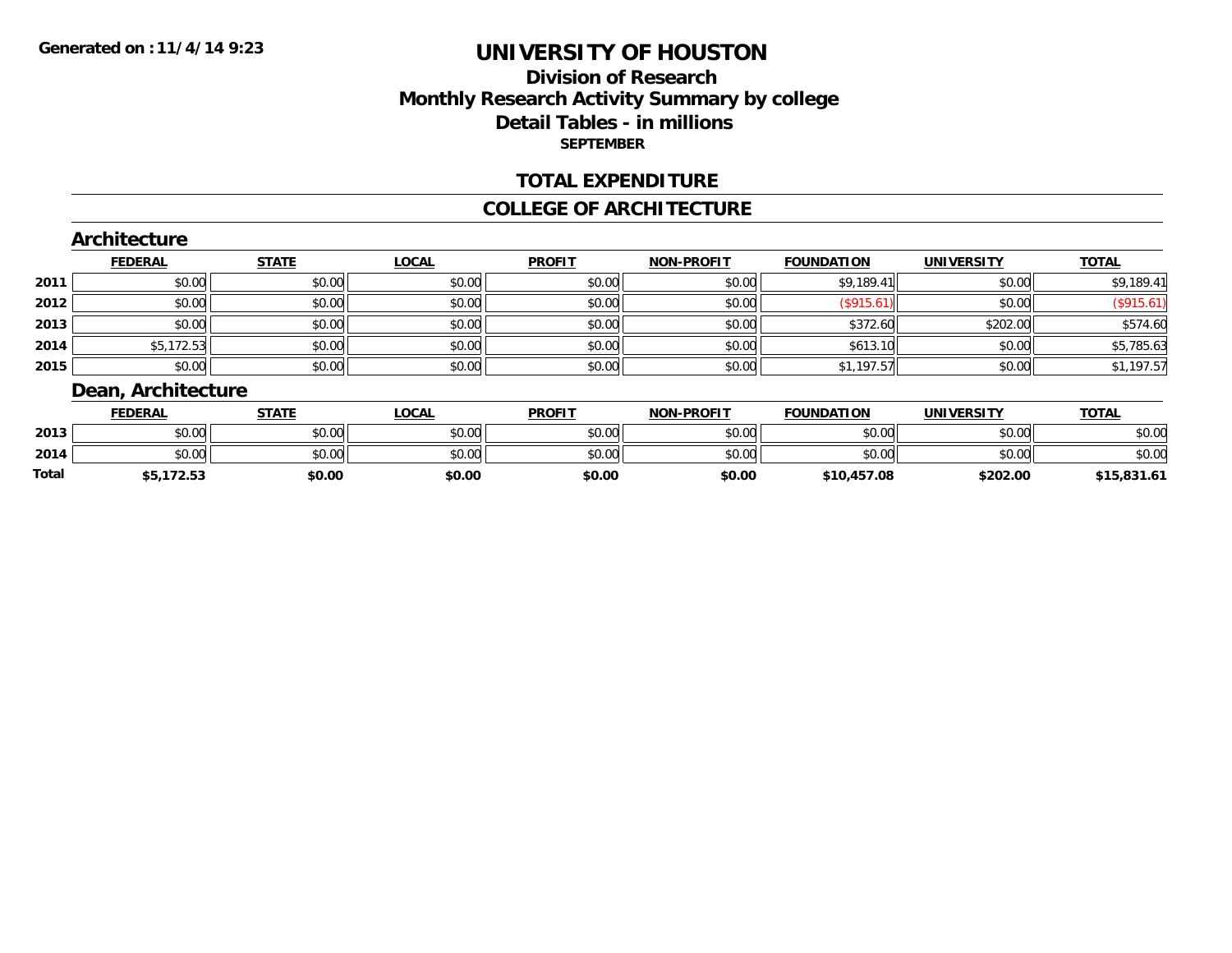### **Division of ResearchMonthly Research Activity Summary by college Detail Tables - in millionsSEPTEMBER**

#### **TOTAL EXPENDITURE**

### **COLLEGE OF EDUCATION**

### **Consistency Mgmt and Coop Disc**

|      | <b>FEDERAL</b> | <b>STATE</b> | <u>LOCAL</u> | <b>PROFIT</b> | <b>NON-PROFIT</b> | <b>FOUNDATION</b> | <b>UNIVERSITY</b> | <b>TOTAL</b> |
|------|----------------|--------------|--------------|---------------|-------------------|-------------------|-------------------|--------------|
| 2011 | \$0.00         | \$0.00       | \$0.00       | \$0.00        | \$12,933.97       | \$0.00            | \$0.00            | \$12,933.97  |
| 2012 | \$0.00         | \$0.00       | \$0.00       | \$0.00        | \$17,600.05       | \$0.00            | \$0.00            | \$17,600.05  |
| 2013 | \$0.00         | \$0.00       | \$0.00       | \$0.00        | \$5,228.50        | \$0.00            | \$0.00            | \$5,228.50   |
| 2014 | \$699.08       | \$0.00       | \$0.00       | \$0.00        | \$0.00            | \$0.00            | \$0.00            | \$699.08     |
| 2015 | \$13,443.08    | \$0.00       | \$13,697.32  | \$0.00        | \$0.00            | \$0.00            | \$0.00            | \$27,140.40  |

#### **Curriculum and Instruction**

|      | <b>FEDERAL</b> | <b>STATE</b> | <b>LOCAL</b> | <b>PROFIT</b> | <b>NON-PROFIT</b> | <b>FOUNDATION</b> | <b>UNIVERSITY</b> | <b>TOTAL</b> |
|------|----------------|--------------|--------------|---------------|-------------------|-------------------|-------------------|--------------|
| 2011 | \$59,338.16    | \$2,024.98   | \$0.00       | \$0.00        | \$5,321.48        | \$2,394.41        | \$0.00            | \$69,079.03  |
| 2012 | \$61,999.51    | \$10,523.04  | \$0.00       | \$0.00        | \$6,667.61        | \$746.29          | \$0.00            | \$79,936.45  |
| 2013 | \$70,049.11    | \$2,161.03   | \$0.00       | \$0.00        | \$6,105.64        | \$1,361.16        | \$0.00            | \$79,676.94  |
| 2014 | \$43,866.44    | \$473.90     | \$0.00       | \$0.00        | \$6,833.99        | \$451.13          | \$0.00            | \$51,625.46  |
| 2015 | \$57,519.68    | \$1,188.88   | \$0.00       | \$0.00        | \$4,064.83        | \$9,685.42        | \$0.00            | \$72,458.82  |

### **Dean, Education**

|      | <b>FEDERAL</b> | <b>STATE</b> | <u>LOCAL</u> | <b>PROFIT</b> | <b>NON-PROFIT</b> | <b>FOUNDATION</b> | <b>UNIVERSITY</b> | <b>TOTAL</b> |
|------|----------------|--------------|--------------|---------------|-------------------|-------------------|-------------------|--------------|
| 2011 | \$0.00         | \$0.00       | \$0.00       | \$0.00        | \$0.00            | \$0.00            | \$0.00            | \$0.00       |
| 2012 | \$0.00         | \$0.00       | \$0.00       | \$0.00        | \$0.00            | \$0.00            | \$0.00            | \$0.00       |
| 2013 | \$0.00         | \$0.00       | \$0.00       | \$0.00        | \$0.00            | \$0.00            | \$0.00            | \$0.00       |
| 2014 | \$0.00         | \$0.00       | \$0.00       | \$0.00        | \$0.00            | \$0.00            | \$0.00            | \$0.00       |
| 2015 | \$0.00         | \$0.00       | \$0.00       | \$0.00        | \$0.00            | \$0.00            | \$0.00            | \$0.00       |

### **Educational Psychology**

|      | <b>FEDERAL</b> | <b>STATE</b> | <b>LOCAL</b> | <b>PROFIT</b> | <b>NON-PROFIT</b> | <b>FOUNDATION</b> | <b>UNIVERSITY</b> | <b>TOTAL</b> |
|------|----------------|--------------|--------------|---------------|-------------------|-------------------|-------------------|--------------|
| 2011 | \$4,682.69     | \$6,002.58   | \$0.00       | \$0.00        | \$0.00            | \$14,537.84       | \$0.00            | \$25,223.11  |
| 2012 | \$26,135.21    | \$11,563.07  | \$0.00       | \$0.00        | \$49.00           | \$1,069.77        | \$0.00            | \$38,817.05  |
| 2013 | \$83,399.86    | \$119.78     | \$0.00       | \$0.00        | \$2,161.78        | \$1,620.83        | \$0.00            | \$87,302.24  |
| 2014 | \$64,688.52    | \$0.00       | \$0.00       | \$0.00        | \$1,882.67        | \$478.52          | \$0.00            | \$67,049.71  |
| 2015 | \$41,894.09    | \$3,984.48   | \$4,223.37   | \$0.00        | \$0.00            | \$2,551.36        | \$0.00            | \$52,653.30  |

### **Institute for Urban Education**

|      | <b>FEDERAL</b>         | <b>CTATI</b><br>ЭIA. | $\sim$<br>.vunl                                 | <b>PROFIT</b>  | <b>DDAEL</b><br><b>BIABLE</b> | <b>UNDATION</b> | UNIVERSITY                                            | <b>TOTA</b> |
|------|------------------------|----------------------|-------------------------------------------------|----------------|-------------------------------|-----------------|-------------------------------------------------------|-------------|
| 2011 | ሖሳ                     | \$0.00               | $\uparrow$ $\uparrow$<br>$\sim$ $\sim$<br>vv.vv | 0000<br>PO.OO  | 0.00<br>pu.uu                 | \$0.00          | $\mathsf{A} \cap \mathsf{A} \cap \mathsf{A}$<br>vu.vu |             |
| 2012 | $\sim$<br>$A^{\prime}$ | \$0.00               | ሶስ ሰሰ<br>JU.UU                                  | ტი იი<br>JU.UU | 0.00<br>pu.uu                 | \$0.00          | 0.000<br><b>JU.UU</b>                                 | 4.98<br>. . |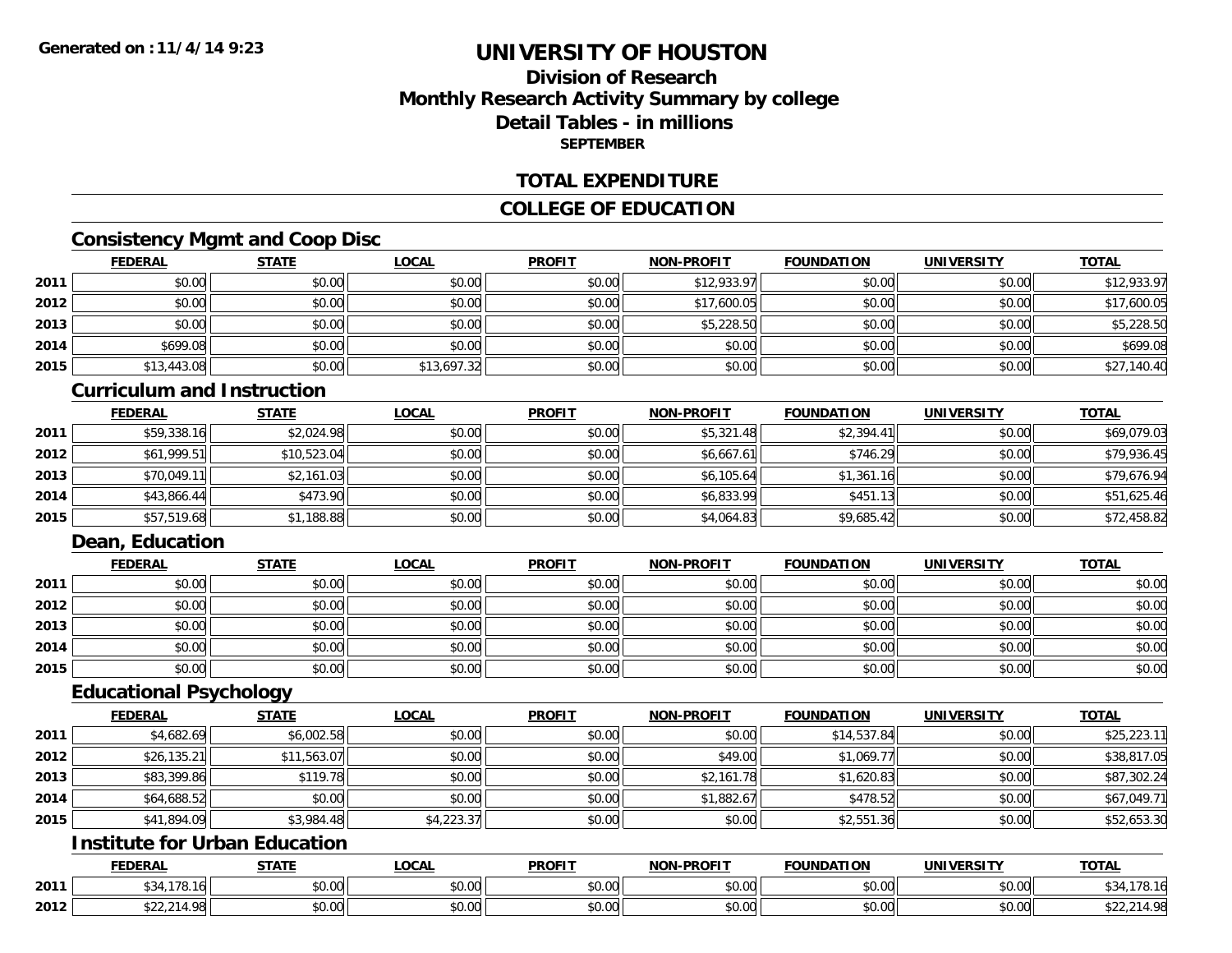### **Division of ResearchMonthly Research Activity Summary by college Detail Tables - in millions SEPTEMBER**

#### **TOTAL EXPENDITURE**

### **COLLEGE OF EDUCATION**

#### **Institute for Urban Education**

|      | <b>FEDERAL</b>           | <b>STATE</b> | <b>LOCAL</b> | <b>PROFIT</b> | <b>NON-PROFIT</b> | <b>FOUNDATION</b> | <b>UNIVERSITY</b> | <b>TOTAL</b> |
|------|--------------------------|--------------|--------------|---------------|-------------------|-------------------|-------------------|--------------|
| 2013 | $\gamma$ = 12 RH<br>6.OC | \$0.00       | \$0.00       | \$0.00        | \$0.00            | \$0.00            | \$0.00            | \$6,512.85   |
| 2014 | \$634.29                 | \$0.00       | \$0.00       | \$0.00        | \$0.00            | \$0.00            | \$0.00            | \$634.29     |
| 2015 | \$0.00                   | \$0.00       | \$0.00       | \$0.00        | \$0.00            | \$0.00            | \$0.00            | \$0.00       |

#### **UH Charter School**

|       | <b>FEDERAL</b> | <b>STATE</b> | <b>LOCAL</b> | <b>PROFIT</b> | <b>NON-PROFIT</b> | <b>FOUNDATION</b> | <b>UNIVERSITY</b> | <b>TOTAL</b>   |
|-------|----------------|--------------|--------------|---------------|-------------------|-------------------|-------------------|----------------|
| 2012  | \$5,047.17     | \$87,824.59  | \$0.00       | \$0.00        | \$0.00            | \$0.00            | \$0.00            | \$92,871.76    |
| 2013  | \$1,038.96     | \$61,103.41  | \$0.00       | \$0.00        | \$0.00            | \$0.00            | \$0.00            | \$62,142.37    |
| 2014  | \$1,607.32     | \$73,916.58  | \$0.00       | \$0.00        | \$0.00            | \$0.00            | \$0.00            | \$75,523.90    |
| 2015  | \$1,440.67     | \$81,585.77  | \$0.00       | \$0.00        | \$0.00            | \$0.00            | \$0.00            | \$83,026.44    |
| Total | \$600,389.85   | \$342,472.09 | \$17,920.69  | \$0.00        | \$68,849.52       | \$34,896.72       | \$0.00            | \$1,064,528.87 |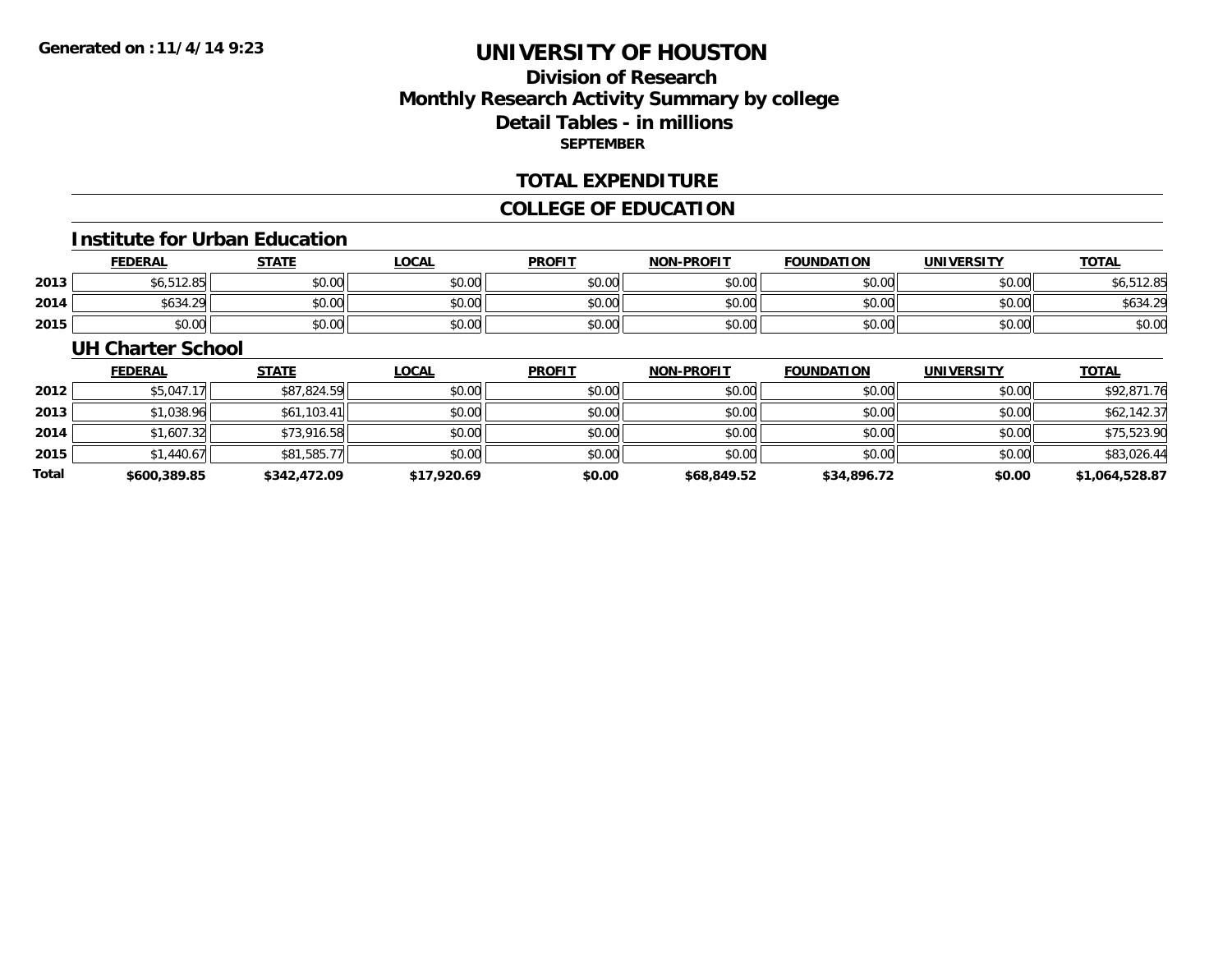# **Division of ResearchMonthly Research Activity Summary by college Detail Tables - in millions SEPTEMBER**

### **TOTAL EXPENDITURE**

#### **COLLEGE OF LIBERAL ARTS AND SOCIAL SCIENCES**

|      | Art                              |              |              |               |                   |                   |                   |              |
|------|----------------------------------|--------------|--------------|---------------|-------------------|-------------------|-------------------|--------------|
|      | <b>FEDERAL</b>                   | <b>STATE</b> | <b>LOCAL</b> | <b>PROFIT</b> | <b>NON-PROFIT</b> | <b>FOUNDATION</b> | <b>UNIVERSITY</b> | <b>TOTAL</b> |
| 2013 | \$770.76                         | \$0.00       | \$0.00       | \$0.00        | \$0.00            | \$0.00            | \$0.00            | \$770.76     |
| 2014 | \$1,065.19                       | \$0.00       | \$0.00       | \$0.00        | \$0.00            | \$0.00            | \$0.00            | \$1,065.19   |
| 2015 | \$0.00                           | \$600.00     | \$0.00       | \$0.00        | \$0.00            | \$0.00            | \$0.00            | \$600.00     |
|      | <b>Arte Publico Press</b>        |              |              |               |                   |                   |                   |              |
|      | <b>FEDERAL</b>                   | <b>STATE</b> | <b>LOCAL</b> | <b>PROFIT</b> | <b>NON-PROFIT</b> | <b>FOUNDATION</b> | <b>UNIVERSITY</b> | <b>TOTAL</b> |
| 2011 | \$1,455.71                       | \$0.00       | \$0.00       | \$0.00        | \$0.00            | \$47,508.76       | \$0.00            | \$48,964.47  |
| 2012 | \$3,487.59                       | \$0.00       | \$0.00       | \$0.00        | \$0.00            | \$0.00            | \$0.00            | \$3,487.59   |
| 2013 | \$14,471.64                      | \$0.00       | \$0.00       | \$0.00        | \$0.00            | \$6,694.22        | \$0.00            | \$21,165.86  |
| 2014 | \$0.00                           | \$0.00       | \$0.00       | \$0.00        | \$0.00            | \$19,025.86       | \$0.00            | \$19,025.86  |
| 2015 | \$9,696.10                       | \$0.00       | \$0.00       | \$0.00        | \$262.56          | \$9,999.93        | \$0.00            | \$19,958.59  |
|      | <b>Blaffer Gallery</b>           |              |              |               |                   |                   |                   |              |
|      | <b>FEDERAL</b>                   | <b>STATE</b> | <b>LOCAL</b> | <b>PROFIT</b> | <b>NON-PROFIT</b> | <b>FOUNDATION</b> | <b>UNIVERSITY</b> | <b>TOTAL</b> |
| 2011 | \$7,395.16                       | \$360.00     | \$0.00       | \$0.00        | \$0.00            | \$0.00            | \$0.00            | \$7,755.16   |
| 2012 | \$0.00                           | \$959.97     | \$0.00       | \$0.00        | \$0.00            | \$0.00            | \$0.00            | \$959.97     |
| 2013 | \$698.71                         | \$0.00       | \$0.00       | \$0.00        | \$0.00            | \$0.00            | \$0.00            | \$698.71     |
| 2014 | \$0.00                           | \$457.55     | \$0.00       | \$0.00        | \$7,143.75        | \$0.00            | \$0.00            | \$7,601.30   |
| 2015 | \$0.00                           | \$0.00       | \$0.00       | \$0.00        | \$4,792.05        | \$0.00            | \$0.00            | \$4,792.05   |
|      | <b>Center for Public History</b> |              |              |               |                   |                   |                   |              |
|      | <b>FEDERAL</b>                   | <b>STATE</b> | <b>LOCAL</b> | <b>PROFIT</b> | <b>NON-PROFIT</b> | <b>FOUNDATION</b> | <b>UNIVERSITY</b> | <b>TOTAL</b> |
| 2013 | \$16,422.50                      | \$0.00       | \$0.00       | \$0.00        | \$0.00            | \$0.00            | \$0.00            | \$16,422.50  |
| 2014 | \$237.50                         | \$0.00       | \$0.00       | \$0.00        | \$0.00            | \$0.00            | \$0.00            | \$237.50     |
|      | <b>Communication Disorders</b>   |              |              |               |                   |                   |                   |              |
|      | <b>FEDERAL</b>                   | <b>STATE</b> | <b>LOCAL</b> | <b>PROFIT</b> | <b>NON-PROFIT</b> | <b>FOUNDATION</b> | <b>UNIVERSITY</b> | <b>TOTAL</b> |
| 2011 | \$566.06                         | \$0.00       | \$0.00       | \$0.00        | \$24,753.34       | \$0.00            | \$0.00            | \$25,319.40  |
| 2012 | \$1,107.24                       | \$0.00       | \$0.00       | \$0.00        | \$12,605.78       | \$0.00            | \$0.00            | \$13,713.02  |
| 2013 | \$0.00                           | \$0.00       | \$0.00       | \$0.00        | \$21,504.64       | \$0.00            | \$0.00            | \$21,504.64  |
| 2014 | \$4,312.93                       | \$0.00       | \$0.00       | \$0.00        | \$0.00            | \$0.00            | \$0.00            | \$4,312.93   |
| 2015 | \$4,354.57                       | \$0.00       | \$0.00       | \$0.00        | \$33,222.43       | \$0.00            | \$0.00            | \$37,577.00  |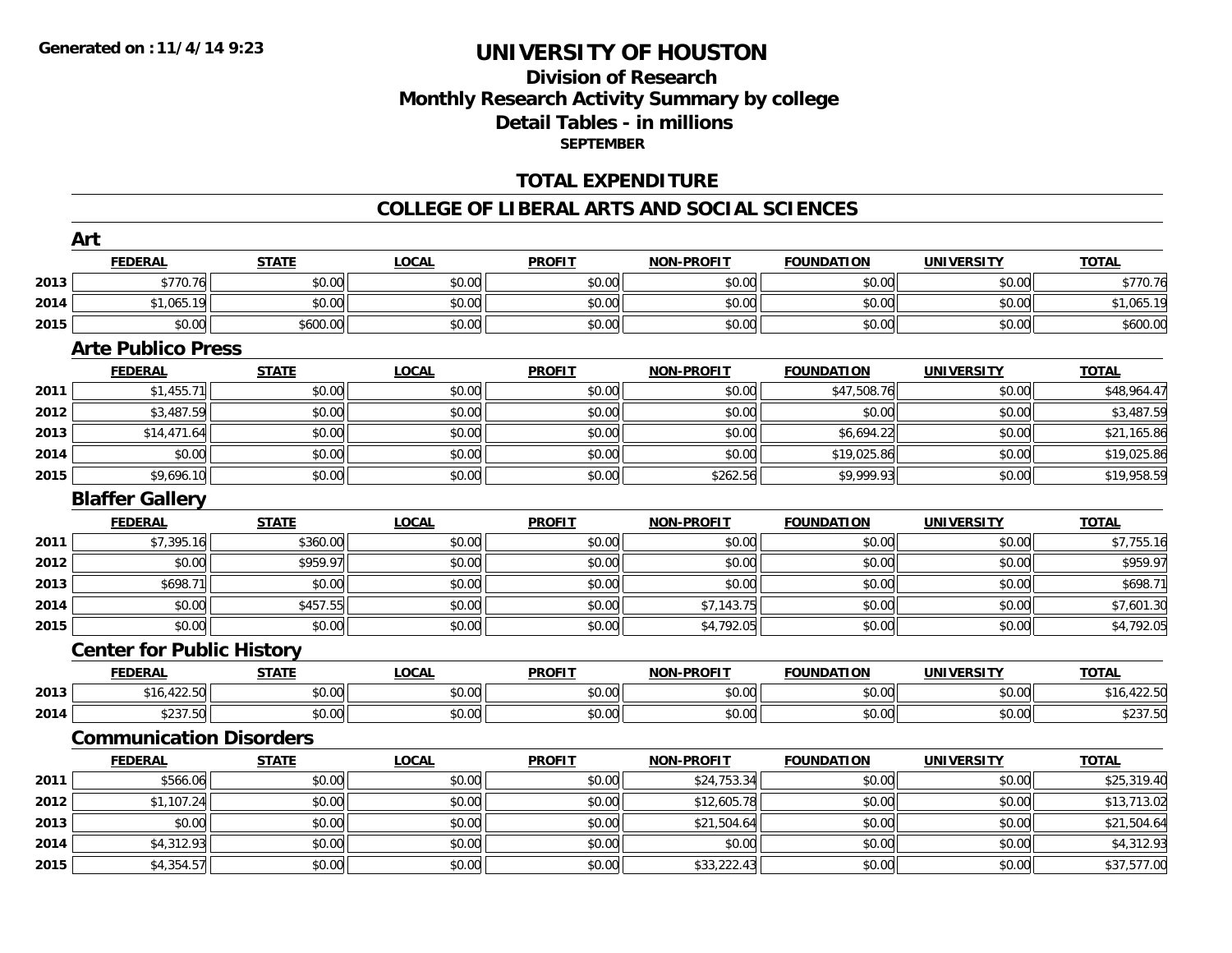# **Division of ResearchMonthly Research Activity Summary by college Detail Tables - in millions SEPTEMBER**

### **TOTAL EXPENDITURE**

#### **COLLEGE OF LIBERAL ARTS AND SOCIAL SCIENCES**

|      | <b>Comparative Cultural Studies</b>               |              |              |               |                   |                   |                   |              |
|------|---------------------------------------------------|--------------|--------------|---------------|-------------------|-------------------|-------------------|--------------|
|      | <b>FEDERAL</b>                                    | <b>STATE</b> | <b>LOCAL</b> | <b>PROFIT</b> | <b>NON-PROFIT</b> | <b>FOUNDATION</b> | <b>UNIVERSITY</b> | <b>TOTAL</b> |
| 2015 | \$0.00                                            | \$1,842.70   | \$0.00       | \$0.00        | \$0.00            | \$0.00            | \$0.00            | \$1,842.70   |
|      | <b>Cynthia Woods Mitchell Center for the Arts</b> |              |              |               |                   |                   |                   |              |
|      | <b>FEDERAL</b>                                    | <b>STATE</b> | <b>LOCAL</b> | <b>PROFIT</b> | <b>NON-PROFIT</b> | <b>FOUNDATION</b> | <b>UNIVERSITY</b> | <b>TOTAL</b> |
| 2015 | \$0.00                                            | \$8,000.00   | \$0.00       | \$0.00        | \$0.00            | \$0.00            | \$0.00            | \$8,000.00   |
|      | Dean, Liberal Arts and Social Sciences            |              |              |               |                   |                   |                   |              |
|      | <b>FEDERAL</b>                                    | <b>STATE</b> | <b>LOCAL</b> | <b>PROFIT</b> | <b>NON-PROFIT</b> | <b>FOUNDATION</b> | <b>UNIVERSITY</b> | <b>TOTAL</b> |
| 2011 | (\$95.47)                                         | \$0.00       | \$0.00       | \$0.00        | \$0.00            | \$0.00            | \$0.00            | (\$95.47)    |
| 2012 | \$0.00                                            | \$0.00       | \$0.00       | \$0.00        | \$0.00            | \$0.00            | \$0.00            | \$0.00       |
| 2013 | \$0.00                                            | \$0.00       | \$0.00       | \$0.00        | \$0.00            | \$0.00            | \$0.00            | \$0.00       |
| 2014 | \$0.00                                            | \$0.00       | \$0.00       | \$0.00        | \$0.00            | \$0.00            | \$0.00            | \$0.00       |
| 2015 | \$0.00                                            | \$0.00       | \$0.00       | \$0.00        | \$0.00            | \$0.00            | \$0.00            | \$0.00       |
|      | <b>Economics</b>                                  |              |              |               |                   |                   |                   |              |
|      | <b>FEDERAL</b>                                    | <b>STATE</b> | <b>LOCAL</b> | <b>PROFIT</b> | <b>NON-PROFIT</b> | <b>FOUNDATION</b> | <b>UNIVERSITY</b> | <b>TOTAL</b> |
| 2011 | \$0.00                                            | \$0.00       | \$0.00       | \$0.00        | \$0.00            | \$4,457.51        | \$0.00            | \$4,457.51   |
| 2012 | \$0.00                                            | \$0.00       | \$0.00       | \$0.00        | \$0.00            | \$2,427.63        | \$0.00            | \$2,427.63   |
| 2013 | \$0.00                                            | \$0.00       | \$0.00       | \$0.00        | \$72,400.00       | \$2,627.55        | \$0.00            | \$75,027.55  |
| 2014 | \$0.00                                            | \$0.00       | \$0.00       | \$0.00        | \$33,972.45       | \$0.00            | \$0.00            | \$33,972.45  |
| 2015 | \$5,686.07                                        | \$0.00       | \$0.00       | \$0.00        | \$22,203.11       | \$0.00            | \$0.00            | \$27,889.18  |
|      | <b>English</b>                                    |              |              |               |                   |                   |                   |              |
|      | <b>FEDERAL</b>                                    | <b>STATE</b> | <b>LOCAL</b> | <b>PROFIT</b> | <b>NON-PROFIT</b> | <b>FOUNDATION</b> | <b>UNIVERSITY</b> | <b>TOTAL</b> |
| 2011 | \$0.00                                            | \$0.00       | \$0.00       | \$0.00        | \$0.00            | \$0.00            | \$0.00            | \$0.00       |
| 2012 | \$0.00                                            | \$0.00       | \$0.00       | \$0.00        | \$0.00            | \$0.00            | \$0.00            | \$0.00       |
| 2013 | \$8,596.25                                        | \$0.00       | \$0.00       | \$0.00        | \$0.00            | \$0.00            | \$0.00            | \$8,596.25   |
| 2015 | \$0.00                                            | \$4,000.00   | \$0.00       | \$0.00        | \$0.00            | \$0.00            | \$0.00            | \$4,000.00   |
|      | <b>Health and Human Performance</b>               |              |              |               |                   |                   |                   |              |
|      | <b>FEDERAL</b>                                    | <b>STATE</b> | <b>LOCAL</b> | <b>PROFIT</b> | <b>NON-PROFIT</b> | <b>FOUNDATION</b> | <b>UNIVERSITY</b> | <b>TOTAL</b> |
| 2011 | \$84,328.12                                       | \$0.00       | \$0.00       | \$62,692.36   | \$0.00            | \$603.72          | \$0.00            | \$147,624.20 |
| 2012 | \$14,035.79                                       | \$0.00       | \$0.00       | \$7,632.25    | \$0.00            | \$779.43          | \$0.00            | \$22,447.47  |
| 2013 | \$186,473.06                                      | \$0.00       | \$0.00       | \$10,585.09   | \$0.00            | (\$71.57)         | \$0.00            | \$196,986.58 |
| 2014 | \$209,546.97                                      | \$0.00       | \$0.00       | \$7,304.46    | \$0.00            | \$0.00            | \$0.00            | \$216,851.43 |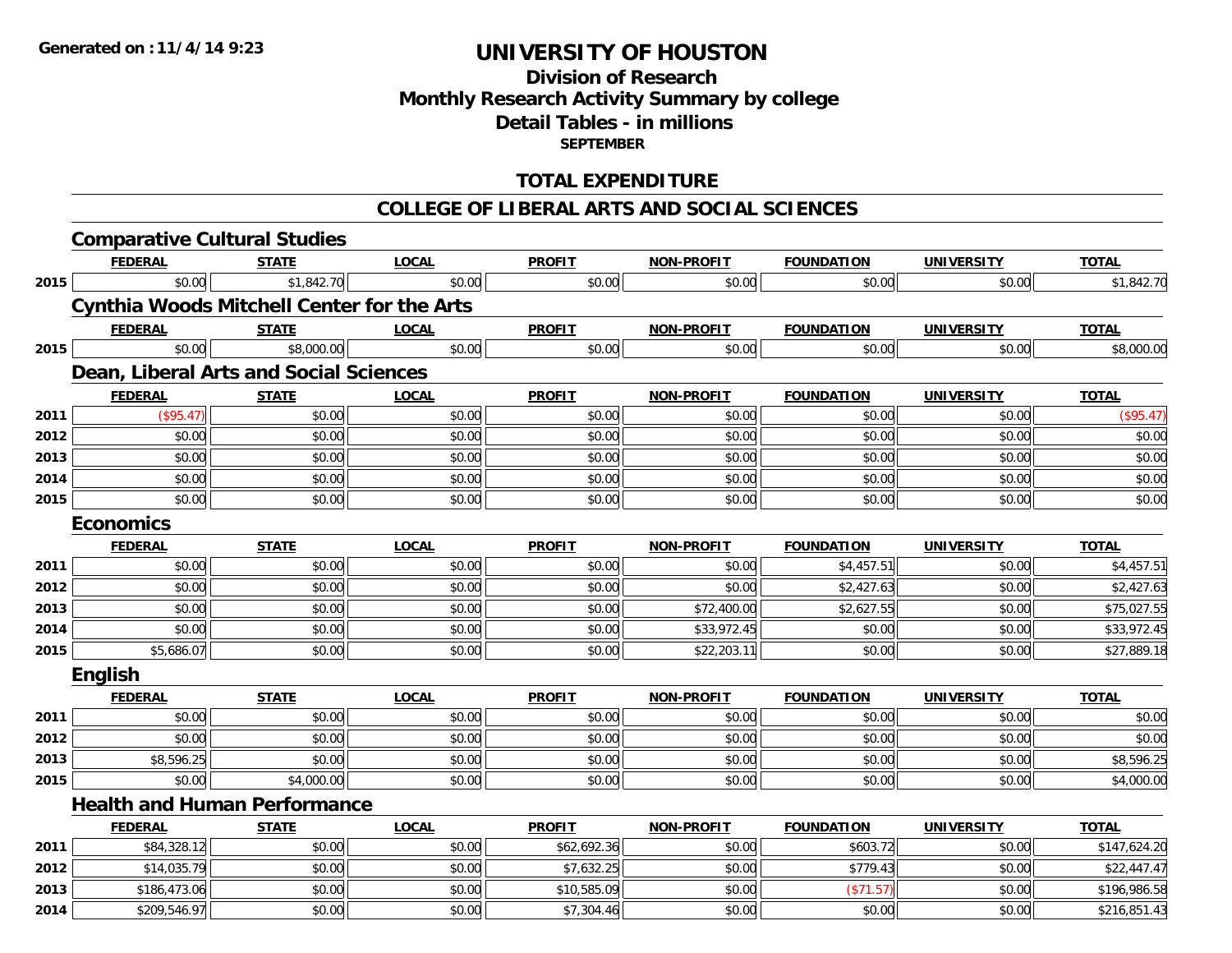# **Division of ResearchMonthly Research Activity Summary by college Detail Tables - in millions SEPTEMBER**

### **TOTAL EXPENDITURE**

#### **COLLEGE OF LIBERAL ARTS AND SOCIAL SCIENCES**

### **Health and Human Performance**

|      | <b>FEDERAL</b>                               | <b>STATE</b> | <b>LOCAL</b> | <b>PROFIT</b> | <b>NON-PROFIT</b> | <b>FOUNDATION</b> | <b>UNIVERSITY</b> | <b>TOTAL</b> |
|------|----------------------------------------------|--------------|--------------|---------------|-------------------|-------------------|-------------------|--------------|
| 2015 | \$146,993.35                                 | \$0.00       | \$0.00       | \$6,709.91    | \$0.00            | \$8,628.12        | \$0.00            | \$162,331.37 |
|      | <b>Hispanic Studies</b>                      |              |              |               |                   |                   |                   |              |
|      | <b>FEDERAL</b>                               | <b>STATE</b> | <b>LOCAL</b> | <b>PROFIT</b> | <b>NON-PROFIT</b> | <b>FOUNDATION</b> | <b>UNIVERSITY</b> | <b>TOTAL</b> |
| 2012 | \$0.00                                       | \$0.00       | \$0.00       | \$0.00        | \$0.00            | \$20,015.81       | \$0.00            | \$20,015.81  |
| 2013 | \$0.00                                       | \$0.00       | \$0.00       | \$0.00        | \$0.00            | \$2,706.83        | \$0.00            | \$2,706.83   |
| 2014 | \$0.00                                       | \$0.00       | \$0.00       | \$0.00        | \$0.00            | \$994.50          | \$0.00            | \$994.50     |
|      | <b>History</b>                               |              |              |               |                   |                   |                   |              |
|      | <b>FEDERAL</b>                               | <b>STATE</b> | <b>LOCAL</b> | <b>PROFIT</b> | <b>NON-PROFIT</b> | <b>FOUNDATION</b> | <b>UNIVERSITY</b> | <b>TOTAL</b> |
| 2011 | (\$98.36)                                    | \$0.00       | \$0.00       | \$663.13      | \$0.00            | \$0.00            | \$0.00            | \$564.77     |
| 2012 | \$0.00                                       | \$0.00       | \$0.00       | \$735.78      | (\$332.43)        | \$0.00            | \$0.00            | \$403.35     |
| 2013 | \$0.00                                       | \$0.00       | \$0.00       | \$377.08      | \$0.00            | \$0.00            | \$0.00            | \$377.08     |
| 2014 | \$0.00                                       | \$0.00       | \$0.00       | \$4,252.35    | \$0.00            | \$0.00            | \$0.00            | \$4,252.35   |
| 2015 | \$748.32                                     | \$0.00       | \$0.00       | \$571.09      | \$0.00            | \$0.00            | \$0.00            | \$1,319.41   |
|      | <b>Hobby Center for Public Policy</b>        |              |              |               |                   |                   |                   |              |
|      |                                              |              |              |               |                   |                   |                   |              |
|      | <b>FEDERAL</b>                               | <b>STATE</b> | <b>LOCAL</b> | <b>PROFIT</b> | <b>NON-PROFIT</b> | <b>FOUNDATION</b> | <b>UNIVERSITY</b> | <b>TOTAL</b> |
| 2011 | \$5,134.65                                   | \$0.00       | \$0.00       | \$0.00        | \$0.00            | \$0.00            | \$0.00            | \$5,134.65   |
| 2015 | \$0.00                                       | \$0.00       | \$0.00       | \$0.00        | \$0.00            | \$15,000.00       | \$0.00            | \$15,000.00  |
|      |                                              |              |              |               |                   |                   |                   |              |
|      | Modern/Classical Languages<br><b>FEDERAL</b> | <b>STATE</b> | <b>LOCAL</b> | <b>PROFIT</b> | <b>NON-PROFIT</b> | <b>FOUNDATION</b> | <b>UNIVERSITY</b> | <b>TOTAL</b> |
| 2012 | \$0.00                                       | \$0.00       | \$0.00       | \$0.00        | \$0.00            | \$0.00            | \$0.00            | \$0.00       |
| 2013 | \$7,517.53                                   | \$0.00       | \$0.00       | \$0.00        | \$0.00            | \$0.00            | \$0.00            | \$7,517.53   |
| 2015 | \$1,180.00                                   | \$0.00       | \$0.00       | \$0.00        | \$0.00            | \$0.00            | \$0.00            | \$1,180.00   |
|      | Philosophy                                   |              |              |               |                   |                   |                   |              |
|      | <b>FEDERAL</b>                               | <b>STATE</b> | <b>LOCAL</b> | <b>PROFIT</b> | <b>NON-PROFIT</b> | <b>FOUNDATION</b> | <b>UNIVERSITY</b> | <b>TOTAL</b> |
| 2011 | \$0.00                                       | \$0.00       | \$0.00       | \$0.00        | \$0.00            | \$0.00            | \$0.00            | \$0.00       |
| 2012 | \$798.68                                     | \$0.00       | \$0.00       | \$0.00        | \$0.00            | \$0.00            | \$0.00            | \$798.68     |
| 2013 | \$2,559.64                                   | \$0.00       | \$0.00       | \$0.00        | \$0.00            | \$0.00            | \$0.00            | \$2,559.64   |
| 2014 | \$1,288.77                                   | \$0.00       | \$0.00       | \$0.00        | \$0.00            | \$0.00            | \$0.00            | \$1,288.77   |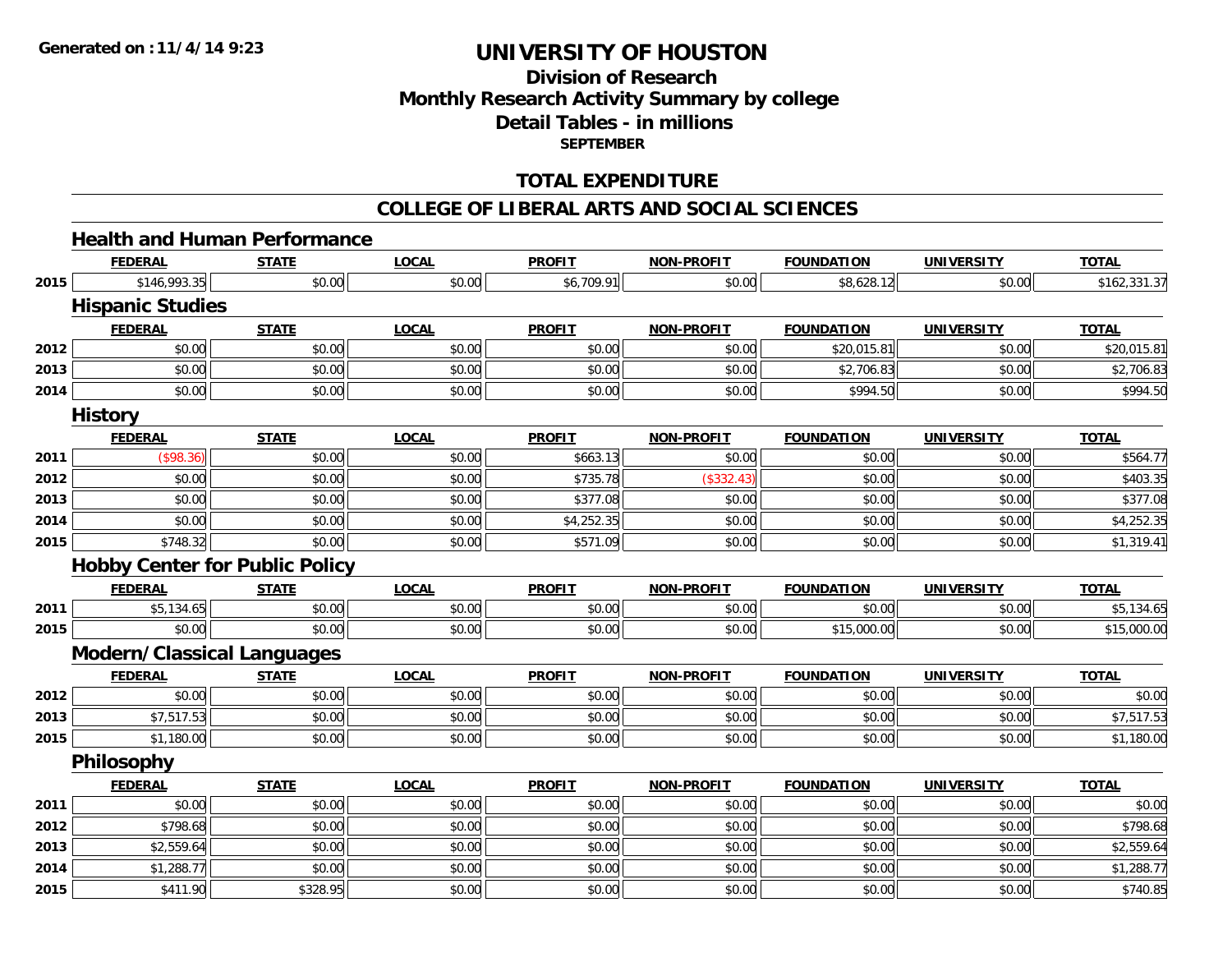**Total**

# **UNIVERSITY OF HOUSTON**

### **Division of ResearchMonthly Research Activity Summary by college Detail Tables - in millions SEPTEMBER**

### **TOTAL EXPENDITURE**

#### **COLLEGE OF LIBERAL ARTS AND SOCIAL SCIENCES**

|      | <b>Political Science</b>       |              |              |               |                   |                   |                   |              |
|------|--------------------------------|--------------|--------------|---------------|-------------------|-------------------|-------------------|--------------|
|      | <b>FEDERAL</b>                 | <b>STATE</b> | <b>LOCAL</b> | <b>PROFIT</b> | <b>NON-PROFIT</b> | <b>FOUNDATION</b> | <b>UNIVERSITY</b> | <b>TOTAL</b> |
| 2011 | \$0.00                         | \$0.00       | \$0.00       | \$0.00        | \$0.00            | \$0.00            | \$0.00            | \$0.00       |
| 2012 | \$0.00                         | \$0.00       | \$0.00       | \$0.00        | \$0.00            | \$0.00            | \$0.00            | \$0.00       |
| 2013 | (\$2,396.38)                   | \$0.00       | \$0.00       | \$0.00        | \$0.00            | \$0.00            | \$0.00            | (\$2,396.38) |
| 2014 | \$0.00                         | \$0.00       | \$0.00       | \$0.00        | \$0.00            | \$0.00            | \$0.00            | \$0.00       |
| 2015 | \$3,971.86                     | \$10,683.29  | \$0.00       | \$0.00        | \$0.00            | \$0.00            | \$0.00            | \$14,655.15  |
|      | <b>Psychology</b>              |              |              |               |                   |                   |                   |              |
|      | <b>FEDERAL</b>                 | <b>STATE</b> | <b>LOCAL</b> | <b>PROFIT</b> | <b>NON-PROFIT</b> | <b>FOUNDATION</b> | <b>UNIVERSITY</b> | <b>TOTAL</b> |
| 2011 | \$325,002.48                   | \$32,106.97  | \$0.00       | \$8,792.37    | \$17,281.04       | \$4,078.52        | \$1,343.52        | \$388,604.90 |
| 2012 | \$493,659.49                   | \$6,024.63   | \$0.00       | \$4,511.86    | \$10,270.55       | \$4,561.61        | (\$8,376.10)      | \$510,652.04 |
| 2013 | \$611,382.11                   | \$21,040.20  | \$0.00       | \$3,952.47    | \$18,463.84       | \$19,780.63       | \$0.00            | \$674,619.25 |
| 2014 | \$367,823.69                   | \$358.79     | \$0.00       | \$1,125.82    | \$27,151.81       | (\$0.08)          | \$0.00            | \$396,460.03 |
| 2015 | \$337,733.31                   | \$1,618.63   | \$0.00       | \$1,500.32    | \$10,009.72       | \$0.00            | \$2,008.51        | \$352,870.49 |
|      | <b>School of Communication</b> |              |              |               |                   |                   |                   |              |
|      | <b>FEDERAL</b>                 | <b>STATE</b> | <b>LOCAL</b> | <b>PROFIT</b> | <b>NON-PROFIT</b> | <b>FOUNDATION</b> | <b>UNIVERSITY</b> | <b>TOTAL</b> |
| 2011 | \$0.00                         | \$0.00       | \$0.00       | \$0.00        | \$0.00            | \$0.00            | \$0.00            | \$0.00       |
| 2012 | \$0.00                         | \$0.00       | \$0.00       | \$0.00        | \$0.00            | \$0.00            | \$0.00            | \$0.00       |
| 2013 | \$0.00                         | \$0.00       | \$0.00       | \$0.00        | \$0.00            | \$0.00            | \$0.00            | \$0.00       |
| 2015 | \$0.00                         | \$159.86     | \$0.00       | \$0.00        | \$0.00            | \$0.00            | \$0.00            | \$159.86     |
|      | <b>School of Music</b>         |              |              |               |                   |                   |                   |              |
|      | <b>FEDERAL</b>                 | <b>STATE</b> | <b>LOCAL</b> | <b>PROFIT</b> | <b>NON-PROFIT</b> | <b>FOUNDATION</b> | <b>UNIVERSITY</b> | <b>TOTAL</b> |
| 2015 | \$0.00                         | (\$28.12)    | \$0.00       | \$0.00        | \$0.00            | \$0.00            | \$0.00            | (\$28.12)    |
|      | <b>Sociology</b>               |              |              |               |                   |                   |                   |              |
|      | <b>FEDERAL</b>                 | <b>STATE</b> | <b>LOCAL</b> | <b>PROFIT</b> | <b>NON-PROFIT</b> | <b>FOUNDATION</b> | <b>UNIVERSITY</b> | <b>TOTAL</b> |
|      |                                |              |              |               |                   |                   |                   | \$13,345.91  |
| 2011 | \$13,345.91                    | \$0.00       | \$0.00       | \$0.00        | \$0.00            | \$0.00            | \$0.00            |              |
| 2012 | \$2,767.94                     | \$0.00       | \$0.00       | \$0.00        | \$0.00            | \$0.00            | \$0.00            | \$2,767.94   |
| 2013 | (\$313.80)                     | \$0.00       | \$0.00       | \$0.00        | \$0.00            | \$0.00            | \$0.00            | (\$313.80)   |
| 2014 | \$1,192.50                     | \$0.00       | \$0.00       | \$0.00        | \$0.00            | \$0.00            | \$0.00            | \$1,192.50   |

**\$2,895,322.95 \$88,863.42 \$0.00 \$121,406.33 \$315,704.64 \$169,818.98 (\$5,024.07) \$3,586,092.26**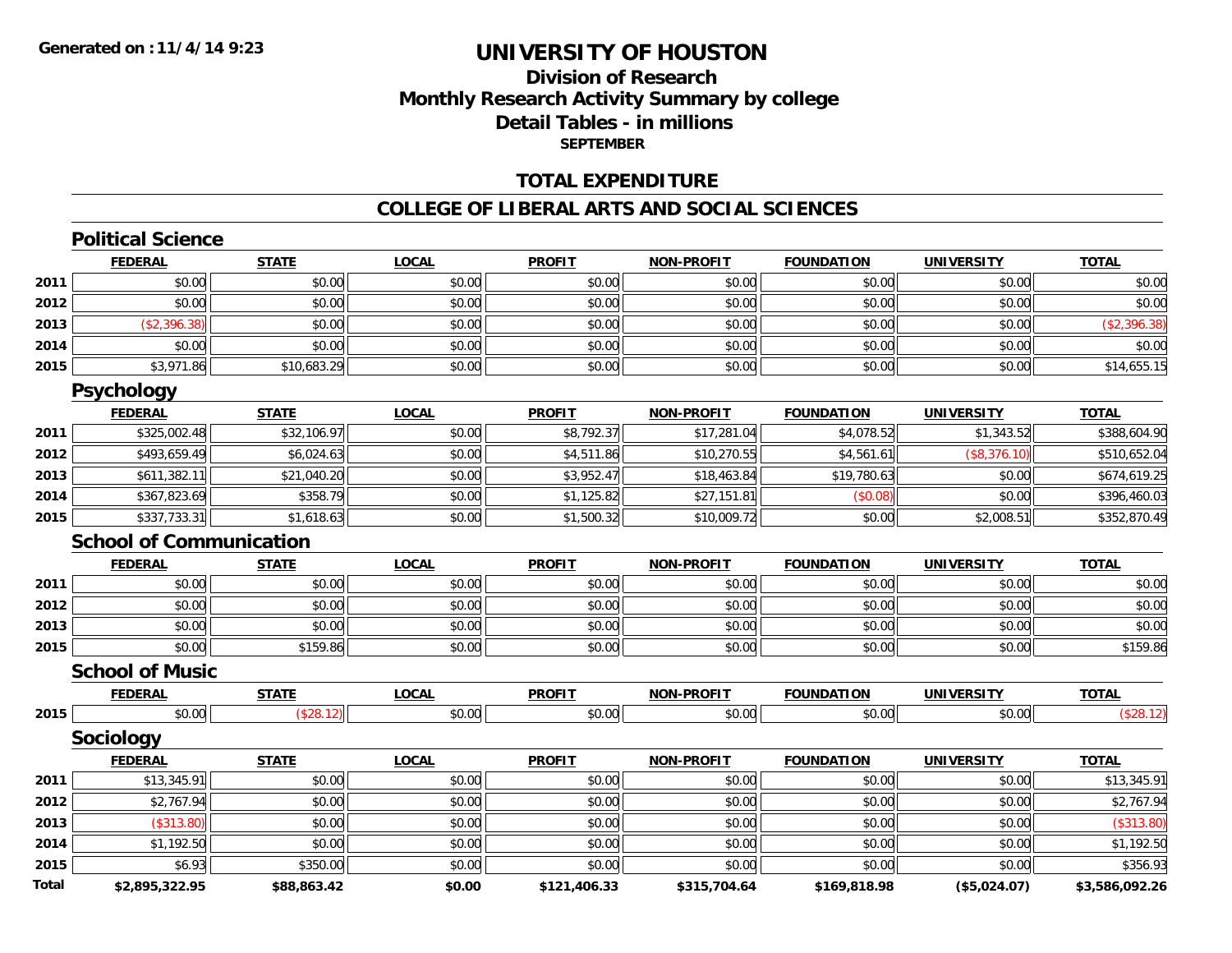### **Division of ResearchMonthly Research Activity Summary by college Detail Tables - in millionsSEPTEMBER**

### **TOTAL EXPENDITURE**

### **COLLEGE OF NATURAL SCIENCES AND MATHEMATICS**

# **Biology/Biochemistry**

|      | <b>FEDERAL</b> | <b>STATE</b> | <u>LOCAL</u> | <b>PROFIT</b> | <b>NON-PROFIT</b> | <b>FOUNDATION</b> | <b>UNIVERSITY</b> | <b>TOTAL</b> |
|------|----------------|--------------|--------------|---------------|-------------------|-------------------|-------------------|--------------|
| 2011 | \$337,981.36   | \$23,093.34  | \$0.00       | \$0.00        | \$27,364.61       | \$13,593.79       | \$0.00            | \$402,033.10 |
| 2012 | \$310,706.67   | \$105,102.42 | \$0.00       | \$0.00        | \$61,478.72       | \$15,244.96       | \$0.00            | \$492,532.78 |
| 2013 | \$261,378.33   | \$70,415.56  | \$0.00       | \$2,336.14    | \$55,596.52       | \$13,993.83       | \$0.00            | \$403,720.37 |
| 2014 | \$229,905.02   | \$59,961.89  | \$0.00       | \$18,077.14   | \$45,348.84       | \$7,393.03        | \$0.00            | \$360,685.92 |
| 2015 | \$104, 185.15  | \$80,007.27  | \$0.00       | \$16,527.83   | \$28,638.11       | \$29,828.19       | \$0.00            | \$259,186.55 |

### **Center for Nuclear Receptors and Cell Signaling**

|      | <u>FEDERAL</u> | <b>STATE</b> | <u>LOCAL</u> | <b>PROFIT</b> | <b>NON-PROFIT</b> | <b>FOUNDATION</b> | <b>UNIVERSITY</b> | <b>TOTAL</b> |
|------|----------------|--------------|--------------|---------------|-------------------|-------------------|-------------------|--------------|
| 2011 | \$95,371.26    | \$463.73     | \$0.00       | \$0.00        | \$2,848.37        | \$1,819.89        | \$0.00            | \$100,503.25 |
| 2012 | \$211.743.47   | \$15,031.14  | \$0.00       | \$7,537.37    | \$0.00            | \$3,517.13        | \$0.00            | \$237,829.11 |
| 2013 | \$143,136.96   | \$28,647.13  | \$0.00       | \$0.00        | \$150.00          | \$0.00            | \$0.00            | \$171,934.09 |
| 2014 | \$150,700.22   | \$78,828.81  | \$0.00       | \$0.00        | \$7,746.78        | \$1,903.26        | \$0.00            | \$239,179.07 |
| 2015 | \$28,038.87    | \$110,106.16 | \$0.00       | \$0.00        | \$236.55          | \$40,948.33       | \$0.00            | \$179,329.90 |

### **Chemistry**

|      | <b>FEDERAL</b> | <b>STATE</b> | <u>LOCAL</u> | <b>PROFIT</b> | <b>NON-PROFIT</b> | <b>FOUNDATION</b> | <b>UNIVERSITY</b> | <b>TOTAL</b> |
|------|----------------|--------------|--------------|---------------|-------------------|-------------------|-------------------|--------------|
| 2011 | \$218,780.89   | \$140,775.13 | \$0.00       | \$6,509.07    | \$7,147.14        | \$104,865,76      | \$1,452.06        | \$479,530.05 |
| 2012 | \$163,252.27   | \$25,269.61  | \$0.00       | \$0.00        | \$2,974.33        | \$104,547.40      | (\$2,024.95)      | \$294,018.66 |
| 2013 | \$155,524.01   | \$106,785.21 | \$0.00       | \$6,322.34    | \$1,356.29        | \$85,686.92       | (\$894.00)        | \$354,780.77 |
| 2014 | \$217,240.13   | \$47,403.98  | \$0.00       | \$0.00        | \$6,107.61        | \$72,265.84       | \$0.00            | \$343,017.56 |
| 2015 | \$112,541.72   | \$1,281.62   | \$0.00       | \$0.00        | \$4,313.02        | \$214,050.81      | \$0.00            | \$332,187.17 |

#### **Computer Science**

|      | <b>FEDERAL</b> | <b>STATE</b> | <b>LOCAL</b> | <b>PROFIT</b> | <b>NON-PROFIT</b> | <b>FOUNDATION</b> | <b>UNIVERSITY</b> | <b>TOTAL</b> |
|------|----------------|--------------|--------------|---------------|-------------------|-------------------|-------------------|--------------|
| 2011 | \$279,672.54   | \$2,704.04   | \$0.00       | \$19,048.77   | \$3,131.31        | \$0.00            | \$0.00            | \$304,556.65 |
| 2012 | \$189,887.66   | \$5,878.95   | \$0.00       | \$35,790.71   | \$19,668.88       | \$4,905.98        | \$0.00            | \$256,132.17 |
| 2013 | \$172,869.61   | \$4,004.67   | \$0.00       | \$33,119.15   | \$9,590.31        | \$10,965.00       | \$1,632.00        | \$232,180.74 |
| 2014 | \$165,144.51   | \$0.00       | \$0.00       | \$33,210.28   | \$22,272.97       | \$772.1           | \$2,161.91        | \$223,561.78 |
| 2015 | \$155,378.57   | \$1,447.33   | \$0.00       | \$33,969.79   | \$11,491.77       | \$0.00            | \$8,123.45        | \$210,410.91 |

### **Dean, Natural Sciences and Mathematics**

|      | DERAI                  | <b>CTATI</b>                   | .OCAI              | <b>PROFIT</b>      | <b>DDOEIT</b><br><b>NION</b> | <b>TION</b><br>INDA | EN. 31                 | <b>TOTAL</b> |
|------|------------------------|--------------------------------|--------------------|--------------------|------------------------------|---------------------|------------------------|--------------|
| 2011 | $\sim$<br>, u.uu       | $\overline{ }$<br>ט.ט          | $\sim$ 00<br>₽U.UU | 0.00<br>ູນບ.ບບ     | 0.00<br>PO.OO                | 40.00               | $\sim$ $\sim$<br>JU.UU | \$0.00       |
| 2012 | 10 <sub>A</sub><br>т., | $\uparrow$ $\uparrow$<br>ט. טע | 0.00<br>PU.UU      | $\sim$ 00<br>JU.UU | 0.00<br><b>JU.UU</b>         | JU.UU               | 0.00<br>PO.OO          | 101.70<br>᠇. |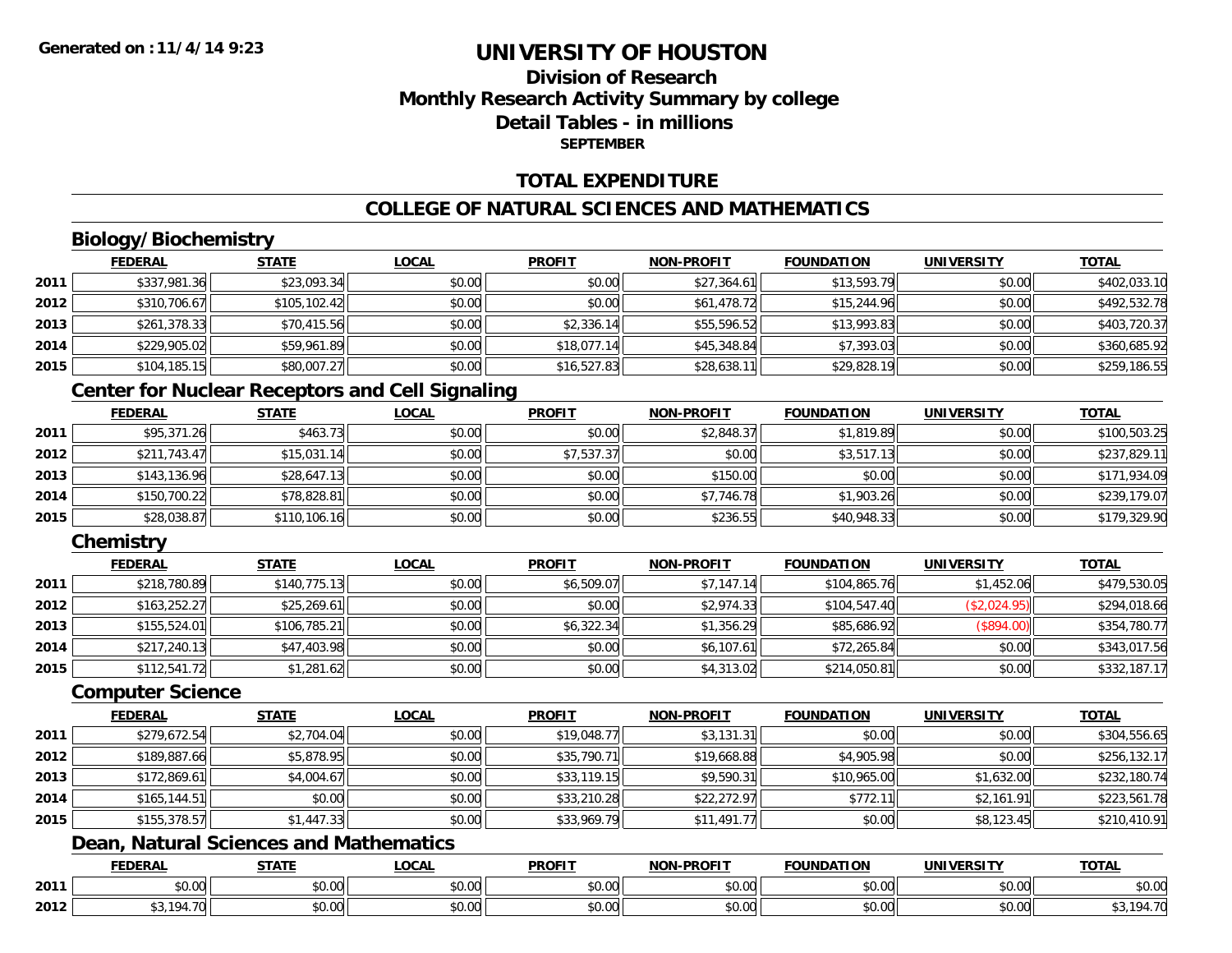### **Division of ResearchMonthly Research Activity Summary by college Detail Tables - in millionsSEPTEMBER**

### **TOTAL EXPENDITURE**

#### **COLLEGE OF NATURAL SCIENCES AND MATHEMATICS**

### **Dean, Natural Sciences and Mathematics**

|      | <b>FEDERAL</b> | <b>STATE</b> | <u>LOCAL</u> | <b>PROFIT</b> | <b>NON-PROFIT</b> | <b>FOUNDATION</b> | <b>UNIVERSITY</b> | <b>TOTAL</b> |
|------|----------------|--------------|--------------|---------------|-------------------|-------------------|-------------------|--------------|
| 2013 | \$10,238.56    | \$0.00       | \$0.00       | \$0.00        | \$0.00            | \$0.00            | \$0.00            | \$10,238.56  |
| 2014 | \$5,155.07     | \$0.00       | \$0.00       | \$0.00        | \$0.00            | \$0.00            | \$0.00            | ,155.07      |
| 2015 | \$1,647.59     | 3,458.62     | \$0.00       | \$0.00        | \$0.00            | \$0.00            | \$0.00            | \$5,106.2    |

#### **Earth & Atmospheric Sciences**

|      | <b>FEDERAL</b> | <u>STATE</u> | <b>LOCAL</b> | <b>PROFIT</b> | <b>NON-PROFIT</b> | <b>FOUNDATION</b> | <b>UNIVERSITY</b> | <b>TOTAL</b> |
|------|----------------|--------------|--------------|---------------|-------------------|-------------------|-------------------|--------------|
| 2011 | \$61,231.44    | \$53,512.09  | \$0.00       | \$207,393.45  | \$17,681.80       | \$0.00            | \$0.00            | \$339,818.78 |
| 2012 | \$242,024.57   | \$103,258.93 | \$0.00       | \$109,033.64  | \$17,932.23       | \$0.00            | \$0.00            | \$472,249.38 |
| 2013 | \$80,293.05    | \$10,876.67  | \$0.00       | \$192,926.79  | \$25,169.30       | \$0.00            | \$0.00            | \$309,265.82 |
| 2014 | \$136,588.84   | \$72,881.29  | \$0.00       | \$211,967.77  | \$20,357.45       | \$5,105.94        | \$0.00            | \$446,901.29 |
| 2015 | \$68,403.53    | \$21,091.27  | \$0.00       | \$132,705.95  | \$17,669.31       | \$2,496.20        | \$0.00            | \$242,366.26 |

# **Institute for Climate and Atmospheric Science**

|      | <b>FEDERAL</b> | <b>STATE</b> | <u>LOCAL</u> | <b>PROFIT</b> | <b>NON-PROFIT</b> | <b>FOUNDATION</b> | <b>UNIVERSITY</b> | <b>TOTAL</b> |
|------|----------------|--------------|--------------|---------------|-------------------|-------------------|-------------------|--------------|
| 2011 | \$0.00         | \$0.00       | \$0.00       | \$0.00        | \$0.00            | \$0.00            | \$0.00            | \$0.00       |
| 2012 | \$0.00         | \$0.00       | \$0.00       | \$0.00        | \$0.00            | \$0.00            | \$0.00            | \$0.00       |
| 2013 | \$0.00         | \$0.00       | \$0.00       | \$0.00        | \$0.00            | \$0.00            | \$0.00            | \$0.00       |
| 2014 | \$0.00         | \$0.00       | \$0.00       | \$0.00        | \$0.00            | \$0.00            | \$0.00            | \$0.00       |
| 2015 | \$0.00         | \$0.00       | \$0.00       | \$0.00        | \$0.00            | \$0.00            | \$0.00            | \$0.00       |

#### **Mathematics**

|      | <b>FEDERAL</b> | <b>STATE</b> | <b>LOCAL</b> | <b>PROFIT</b> | <b>NON-PROFIT</b> | <b>FOUNDATION</b> | <b>UNIVERSITY</b> | <b>TOTAL</b> |
|------|----------------|--------------|--------------|---------------|-------------------|-------------------|-------------------|--------------|
| 2011 | \$112,235.33   | \$21,992.26  | \$0.00       | \$5,543.43    | \$11,203.10       | \$1,863.29        | \$2,515.89        | \$155,353.30 |
| 2012 | \$85,033.03    | \$27,827.71  | \$0.00       | \$5,479.28    | \$13,375.89       | (\$1,077.72)      | \$278.98          | \$130,917.16 |
| 2013 | \$158,641.85   | \$12,808.74  | \$0.00       | \$23,980.13   | \$0.00            | (\$27,729.36)     | \$0.00            | \$167,701.35 |
| 2014 | \$117,473.60   | \$0.00       | \$0.00       | \$7,651.48    | \$0.00            | \$2,657.11        | \$0.00            | \$127,782.19 |
| 2015 | \$67,951.59    | \$0.00       | \$0.00       | \$3,713.00    | \$0.00            | (\$92.03)         | \$0.00            | \$71,572.56  |

### **Physics**

|      | <b>FEDERAL</b> | <u>STATE</u> | <u>LOCAL</u> | <b>PROFIT</b> | <b>NON-PROFIT</b> | <b>FOUNDATION</b> | <b>UNIVERSITY</b> | <b>TOTAL</b> |
|------|----------------|--------------|--------------|---------------|-------------------|-------------------|-------------------|--------------|
| 2011 | \$120,555.43   | \$2,940.00   | \$0.00       | \$73,058.03   | \$1,747.20        | \$5,168.03        | \$0.00            | \$203,468.69 |
| 2012 | \$301,697.57   | (\$183.99)   | \$0.00       | (S36, 771.06) | \$3,169.80        | \$8,021.02        | \$0.00            | \$275,933.35 |
| 2013 | \$209,374.02   | \$0.00       | \$0.00       | \$116,645.50  | \$0.00            | \$15,669.63       | \$0.00            | \$341,689.14 |
| 2014 | \$216,585.42   | \$459.96     | \$0.00       | \$93,500.50   | \$4,452.30        | \$11,852.00       | \$0.00            | \$326,850.17 |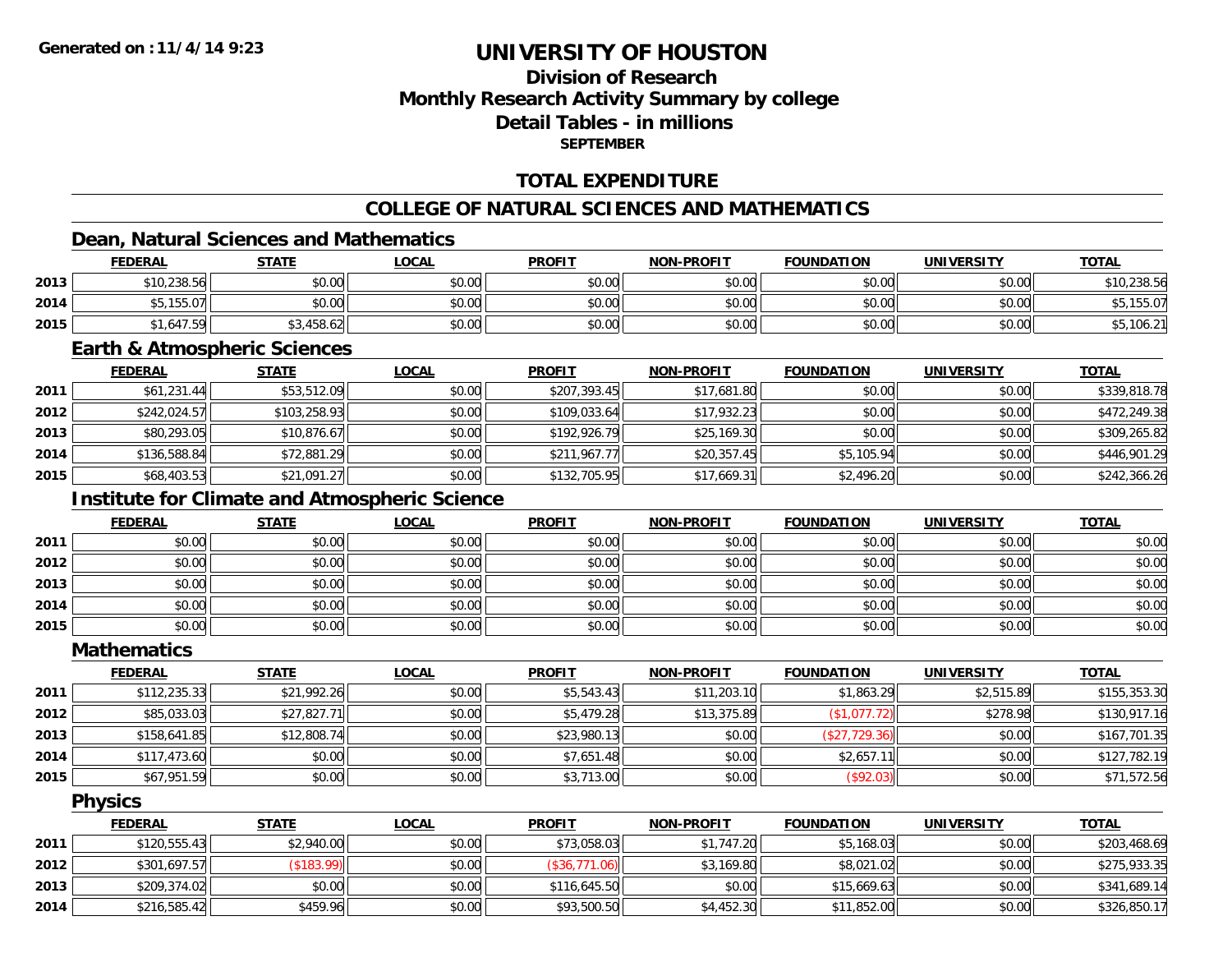### **Division of Research Monthly Research Activity Summary by college Detail Tables - in millions SEPTEMBER**

### **TOTAL EXPENDITURE**

#### **COLLEGE OF NATURAL SCIENCES AND MATHEMATICS**

|              | <b>Physics</b> |                |              |                |                   |                   |             |                |  |  |  |  |
|--------------|----------------|----------------|--------------|----------------|-------------------|-------------------|-------------|----------------|--|--|--|--|
|              | <b>FEDERAL</b> | <b>STATE</b>   | <u>LOCAL</u> | <b>PROFIT</b>  | <b>NON-PROFIT</b> | <b>FOUNDATION</b> | UNIVERSITY  | <b>TOTAL</b>   |  |  |  |  |
| 2015         | \$167,800.57   | \$3.615.75     | \$0.00       | \$95,453.72    | \$3,923.10        | \$2,902.65        | \$0.00      | \$273,695.79   |  |  |  |  |
| <b>Total</b> | \$5.869.564.97 | \$1,241,747.27 | \$0.00       | \$1,454,730.19 | \$454,143.62      | \$753,138.99      | \$13,245.34 | \$9,786,570.38 |  |  |  |  |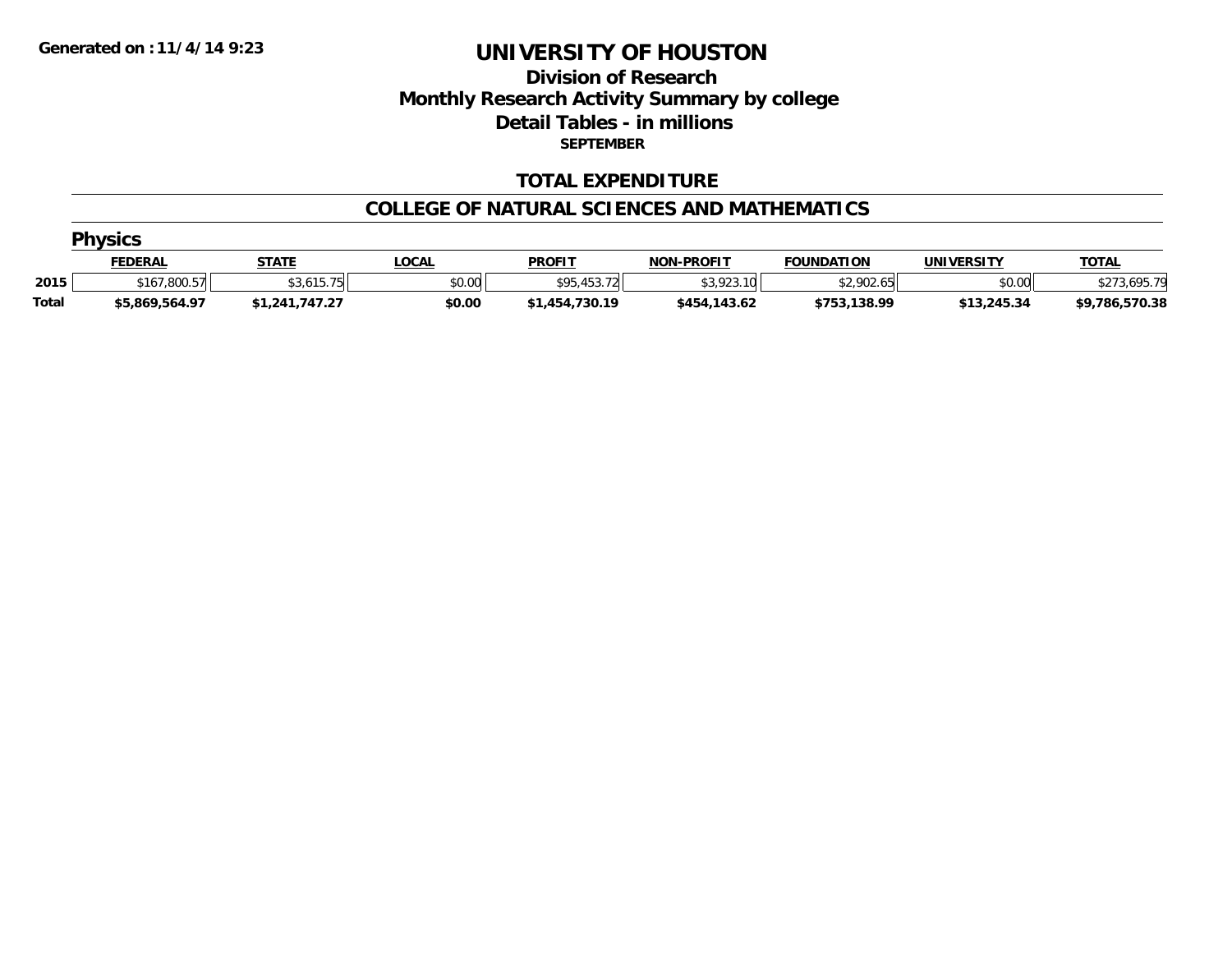### **Division of Research Monthly Research Activity Summary by college Detail Tables - in millions SEPTEMBER**

#### **TOTAL EXPENDITURE**

#### **COLLEGE OF OPTOMETRY**

# **Optometry, Community**

|       | <b>FEDERAL</b> | <b>STATE</b> | <b>LOCAL</b> | <b>PROFIT</b> | <b>NON-PROFIT</b> | <b>FOUNDATION</b> | <b>UNIVERSITY</b> | <b>TOTAL</b>   |
|-------|----------------|--------------|--------------|---------------|-------------------|-------------------|-------------------|----------------|
| 2011  | \$262,603.95   | \$11,410.09  | \$0.00       | \$14,928.44   | \$24.16           | \$0.00            | \$53,507.93       | \$342,474.57   |
| 2012  | \$274,796.21   | \$1,922.24   | \$0.00       | \$32,908.55   | (\$105.00)        | \$2,222.10        | \$31,876.46       | \$343,620.56   |
| 2013  | \$364,948.69   | \$0.00       | \$0.00       | \$59,180.40   | \$0.00            | \$1,861.49        | \$9,185.32        | \$435,175.90   |
| 2014  | \$284,752.17   | \$0.00       | \$0.00       | \$75,000.43   | \$0.00            | \$0.00            | \$41,910.49       | \$401,663.09   |
| 2015  | \$207,840.12   | \$0.00       | \$0.00       | \$41,000.04   | \$0.00            | \$0.00            | \$90,347.77       | \$339,187.93   |
| Total | \$1,394,941.14 | \$13,332.33  | \$0.00       | \$223,017.86  | (\$80.84)         | \$4,083.59        | \$226,827.97      | \$1,862,122.05 |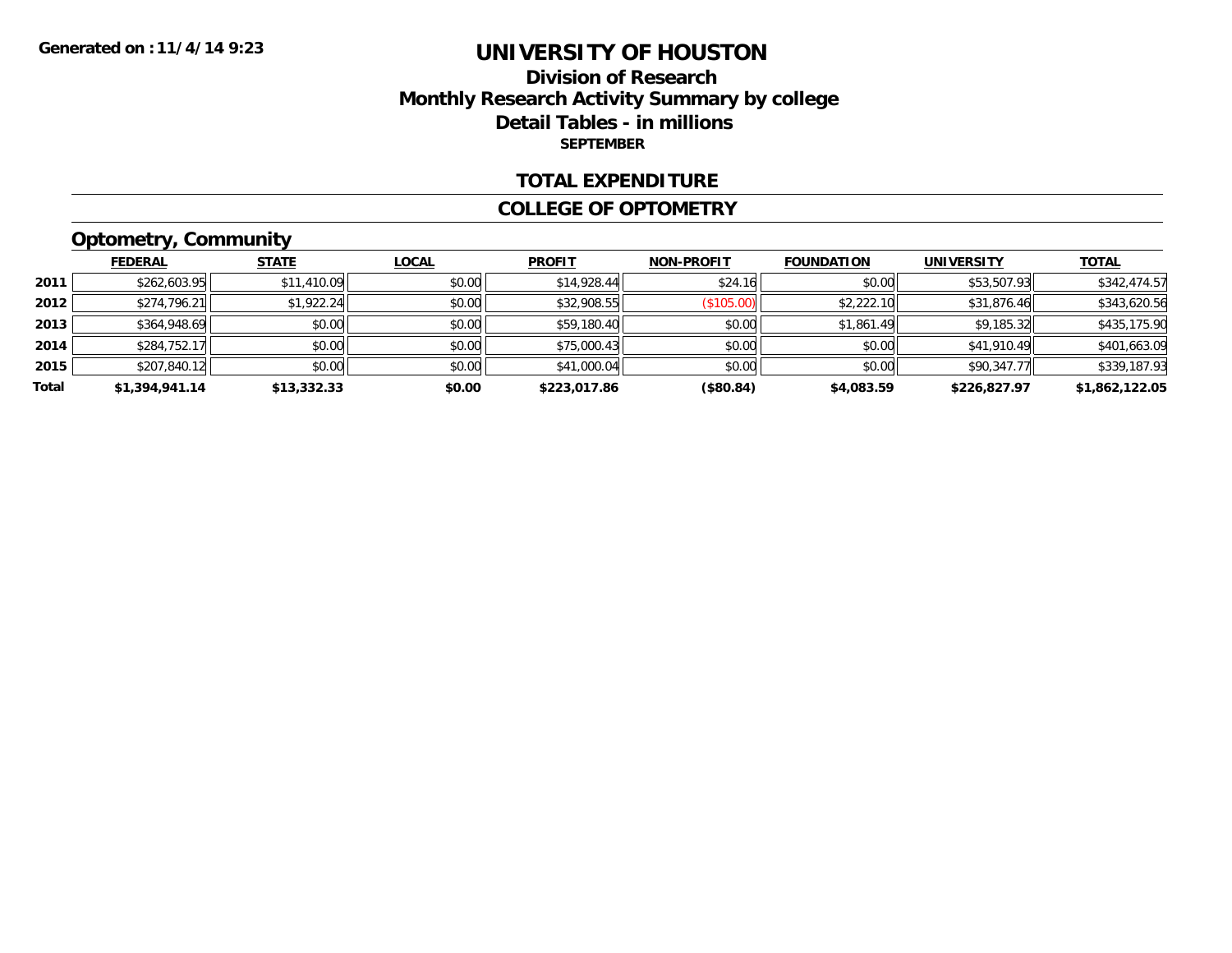### **Division of ResearchMonthly Research Activity Summary by college Detail Tables - in millionsSEPTEMBER**

### **TOTAL EXPENDITURE**

### **COLLEGE OF PHARMACY**

### **Center for Experimental Therapeutics and Pharmacoi**

|      | <b>FEDERAL</b> | <b>STATE</b> | <b>LOCAL</b> | <b>PROFIT</b> | <b>NON-PROFIT</b> | <b>FOUNDATION</b> | <b>UNIVERSITY</b> | <b>TOTAL</b> |
|------|----------------|--------------|--------------|---------------|-------------------|-------------------|-------------------|--------------|
| 2011 | \$0.00         | \$0.00       | \$0.00       | \$0.00        | \$0.00            | \$0.00            | \$0.00            | \$0.00       |
| 2012 | \$0.00         | \$0.00       | \$0.00       | \$0.00        | \$0.00            | \$0.00            | \$0.00            | \$0.00       |
| 2013 | \$0.00         | \$0.00       | \$0.00       | \$0.00        | \$0.00            | \$0.00            | \$0.00            | \$0.00       |
| 2014 | \$0.00         | \$0.00       | \$0.00       | \$0.00        | \$0.00            | \$0.00            | \$0.00            | \$0.00       |
| 2015 | \$0.00         | \$0.00       | \$0.00       | \$0.00        | \$0.00            | \$0.00            | \$0.00            | \$0.00       |

# **Clinical Sciences and Administration**

|      | <b>FEDERAL</b> | <b>STATE</b> | <b>LOCAL</b> | <b>PROFIT</b> | <b>NON-PROFIT</b> | <b>FOUNDATION</b> | <b>UNIVERSITY</b> | <b>TOTAL</b> |
|------|----------------|--------------|--------------|---------------|-------------------|-------------------|-------------------|--------------|
| 2011 | \$14,470.67    | \$0.00       | \$0.00       | \$13,181.09   | \$58.76           | \$0.00            | \$0.00            | \$27,710.52  |
| 2012 | \$3,978.99     | \$9,494.77   | \$0.00       | \$3,209.73    | (\$8,957.88)      | \$0.00            | \$0.00            | \$7,725.61   |
| 2013 | \$15,345.61    | \$0.00       | \$0.00       | \$13,955.35   | \$0.00            | \$4,103.00        | \$0.00            | \$33,403.96  |
| 2014 | \$193.71       | \$0.00       | \$0.00       | \$34,212.41   | \$0.00            | \$0.00            | \$0.00            | \$34,406.12  |
| 2015 | \$3,538.10     | \$36,372.27  | \$0.00       | \$17,701.39   | (\$6,161.73)      | \$0.00            | \$0.00            | \$51,450.03  |

### **Dean, Pharmacy**

|      | <u>FEDERAL</u> | <b>STATE</b> | <u>LOCAL</u> | <b>PROFIT</b> | <b>NON-PROFIT</b> | <b>FOUNDATION</b> | <b>UNIVERSITY</b> | <b>TOTAL</b> |
|------|----------------|--------------|--------------|---------------|-------------------|-------------------|-------------------|--------------|
| 2011 | \$0.00         | \$0.00       | \$0.00       | \$0.00        | \$0.00            | \$0.00            | \$0.00            | \$0.00       |
| 2012 | \$0.00         | \$0.00       | \$0.00       | \$0.00        | \$0.00            | \$0.00            | \$0.00            | \$0.00       |
| 2013 | \$0.00         | \$0.00       | \$0.00       | \$0.00        | \$0.00            | \$0.00            | \$0.00            | \$0.00       |
| 2014 | \$0.00         | \$0.00       | \$0.00       | \$0.00        | \$0.00            | \$0.00            | \$0.00            | \$0.00       |
| 2015 | \$0.00         | \$0.00       | \$0.00       | \$0.00        | \$0.00            | \$0.00            | \$0.00            | \$0.00       |

#### **Pharm Health Outcomes & Policy**

|      | <b>FEDERAL</b> | <u>STATE</u> | <b>LOCAL</b> | <b>PROFIT</b> | <b>NON-PROFIT</b> | <b>FOUNDATION</b> | <b>UNIVERSITY</b> | <b>TOTAL</b> |
|------|----------------|--------------|--------------|---------------|-------------------|-------------------|-------------------|--------------|
| 2011 | \$0.00         | \$0.00       | \$0.00       | \$0.00        | \$1,262.51        | \$0.00            | \$0.00            | \$1,262.51   |
| 2012 | \$20,796.30    | \$0.00       | \$0.00       | \$0.00        | \$1,700.00        | \$0.00            | \$0.00            | \$22,496.30  |
| 2014 | \$3,536.24     | \$0.00       | \$0.00       | \$0.00        | \$0.00            | \$0.00            | \$0.00            | \$3,536.24   |
| 2015 | \$4,307.70     | \$0.00       | \$0.00       | \$0.00        | \$0.00            | \$0.00            | \$0.00            | \$4,307.70   |

### **Pharmacological and Pharmaceutical Sciences**

|      | <b>FEDERAL</b> | <b>STATE</b> | <u>LOCAL</u> | <b>PROFIT</b> | <b>NON-PROFIT</b> | <b>FOUNDATION</b> | <b>UNIVERSITY</b> | <b>TOTAL</b> |
|------|----------------|--------------|--------------|---------------|-------------------|-------------------|-------------------|--------------|
| 2011 | \$140,335.43   | \$9,006.57   | \$0.00       | \$0.00        | \$12,447.33       | \$8,570.07        | \$0.00            | \$170,359.40 |
| 2012 | \$48,891.75    | \$0.01       | \$0.00       | \$0.00        | \$8,901.59        | \$0.00            | \$0.00            | \$57,793.35  |
| 2013 | \$122,266.58   | \$0.00       | \$0.00       | \$1,561.99    | ,405.79           | \$6,972.52        | \$0.00            | \$138,206.88 |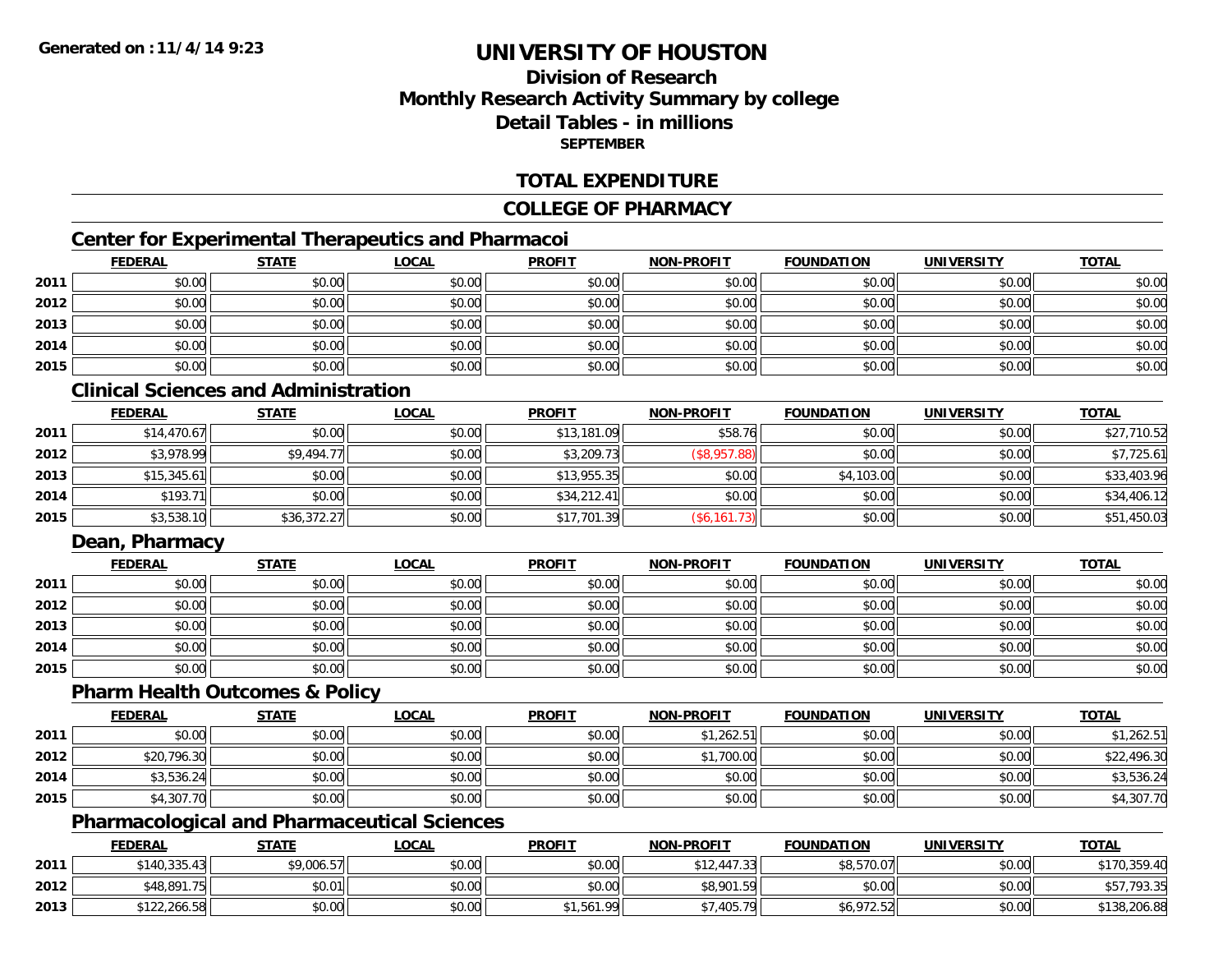# **Division of ResearchMonthly Research Activity Summary by college Detail Tables - in millions SEPTEMBER**

### **TOTAL EXPENDITURE**

#### **COLLEGE OF PHARMACY**

# **Pharmacological and Pharmaceutical Sciences**

|       | <b>FEDERAL</b> | STATE       | <b>LOCAL</b> | <b>PROFIT</b> | <b>NON-PROFIT</b> | <b>FOUNDATION</b>              | UNIVERSITY | <b>TOTAL</b> |
|-------|----------------|-------------|--------------|---------------|-------------------|--------------------------------|------------|--------------|
| 2014  | \$166,848.33   | \$0.00      | \$0.00       | \$0.00        | \$4.848.91        | \$2,517<br>$\Lambda$ $\Lambda$ | \$0.00     | 214.68       |
| 2015  | \$69,609.92    | \$0.00      | \$0.00       |               | \$0.00            | 175<br>.86<br>\$14.            | \$0.00     | \$82,205.47  |
| Total | \$614,119.32   | \$54,873.62 | \$0.00       | \$82,241.65   | \$21,505.28       | \$36,338.89                    | \$0.00     | \$809,078.76 |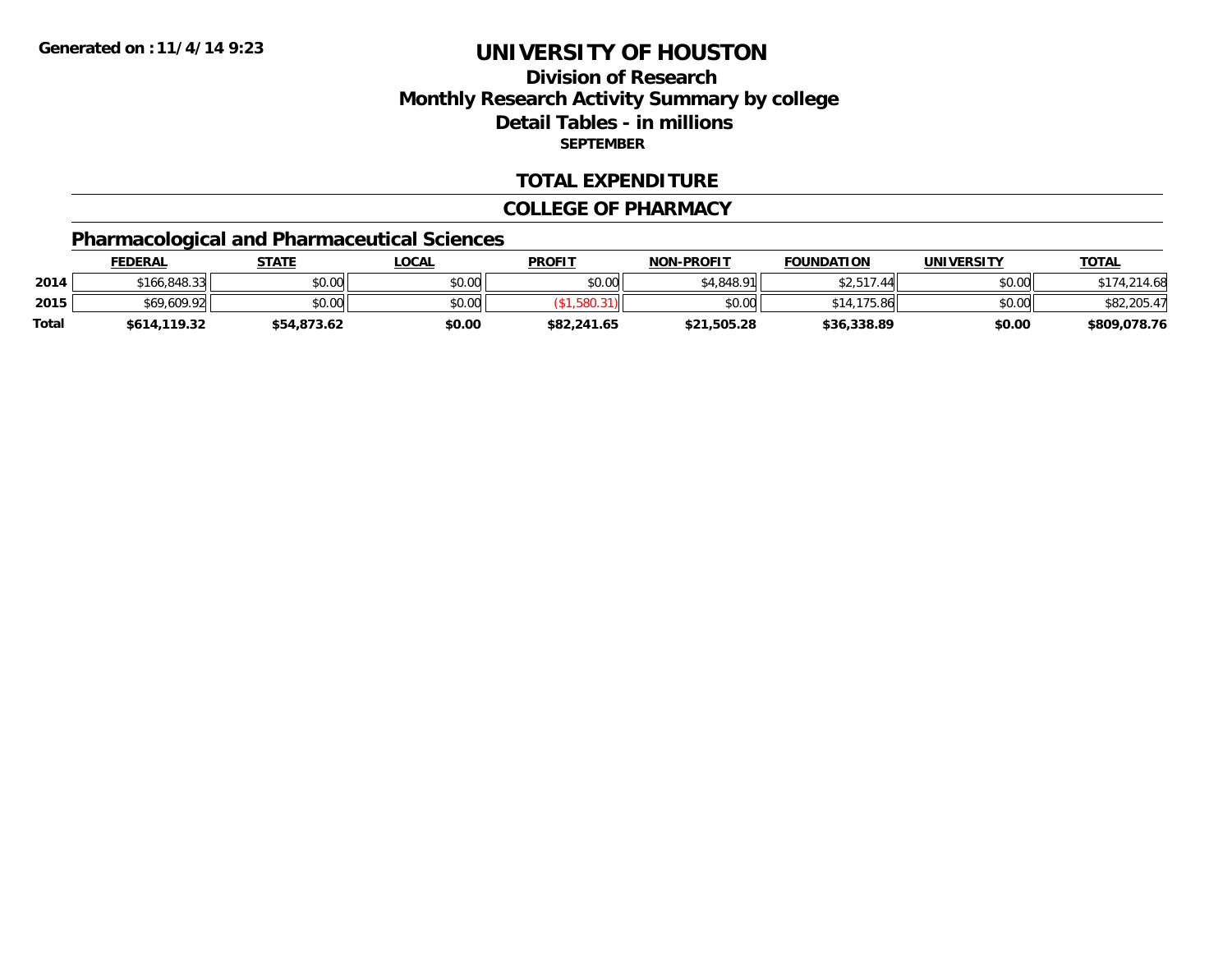**2012**

**2015**

# **UNIVERSITY OF HOUSTON**

# **Division of ResearchMonthly Research Activity Summary by college Detail Tables - in millions SEPTEMBER**

#### **TOTAL EXPENDITURE**

#### **COLLEGE OF TECHNOLOGY**

### **Center for Technology Literacy**

|      | <b>FEDERAL</b>                                | <b>STATE</b> | <b>LOCAL</b> | <b>PROFIT</b> | <b>NON-PROFIT</b> | <b>FOUNDATION</b> | <b>UNIVERSITY</b> | <b>TOTAL</b> |
|------|-----------------------------------------------|--------------|--------------|---------------|-------------------|-------------------|-------------------|--------------|
| 2011 | \$20,276.47                                   | \$0.00       | \$0.00       | \$0.00        | \$0.00            | \$0.00            | \$0.00            | \$20,276.47  |
| 2012 | \$145,177.67                                  | \$0.00       | \$0.00       | \$0.00        | \$0.00            | \$0.00            | \$0.00            | \$145,177.67 |
| 2013 | \$9,879.05                                    | \$0.00       | \$0.00       | \$0.00        | \$0.00            | \$0.00            | \$0.00            | \$9,879.05   |
| 2014 | \$1,442.73                                    | \$0.00       | \$0.00       | \$0.00        | \$0.00            | \$0.00            | \$0.00            | \$1,442.73   |
| 2015 | \$13,979.70                                   | \$0.00       | \$0.00       | \$0.00        | \$0.00            | \$0.00            | \$0.00            | \$13,979.70  |
|      | <b>Construction Management</b>                |              |              |               |                   |                   |                   |              |
|      | <b>FEDERAL</b>                                | <b>STATE</b> | <b>LOCAL</b> | <b>PROFIT</b> | <b>NON-PROFIT</b> | <b>FOUNDATION</b> | <b>UNIVERSITY</b> | <b>TOTAL</b> |
| 2011 | \$2,944.59                                    | \$0.00       | \$0.00       | \$0.00        | \$0.00            | \$0.00            | \$0.00            | \$2,944.59   |
| 2013 | \$0.00                                        | \$0.00       | \$0.00       | \$0.00        | \$0.00            | \$1,694.85        | \$0.00            | \$1,694.85   |
| 2014 | \$0.00                                        | \$1,626.91   | \$0.00       | \$0.00        | \$0.00            | \$8,945.87        | \$0.00            | \$10,572.78  |
| 2015 | \$0.00                                        | \$771.99     | \$0.00       | \$0.00        | \$0.00            | \$0.00            | \$0.00            | \$771.99     |
|      | Dean, Technology                              |              |              |               |                   |                   |                   |              |
|      | <b>FEDERAL</b>                                | <b>STATE</b> | <b>LOCAL</b> | <b>PROFIT</b> | <b>NON-PROFIT</b> | <b>FOUNDATION</b> | <b>UNIVERSITY</b> | <b>TOTAL</b> |
| 2011 | \$560.39                                      | \$0.00       | \$0.00       | \$0.00        | \$0.00            | \$0.00            | \$0.00            | \$560.39     |
| 2012 | \$0.00                                        | \$0.00       | \$0.00       | \$0.00        | \$0.00            | \$0.00            | \$0.00            | \$0.00       |
| 2013 | \$17,800.64                                   | \$0.00       | \$0.00       | \$0.00        | \$0.00            | \$0.00            | \$0.00            | \$17,800.64  |
| 2014 | \$0.00                                        | \$0.00       | \$0.00       | \$0.00        | \$0.00            | \$0.00            | \$0.00            | \$0.00       |
| 2015 | \$0.00                                        | \$0.00       | \$0.00       | \$0.00        | \$0.00            | \$0.00            | \$0.00            | \$0.00       |
|      | <b>Engineering Technology</b>                 |              |              |               |                   |                   |                   |              |
|      | <b>FEDERAL</b>                                | <b>STATE</b> | <b>LOCAL</b> | <b>PROFIT</b> | <b>NON-PROFIT</b> | <b>FOUNDATION</b> | <b>UNIVERSITY</b> | <b>TOTAL</b> |
| 2011 | \$47,173.34                                   | \$0.00       | \$0.00       | \$262.02      | \$0.00            | \$7,106.15        | \$0.00            | \$54,541.51  |
| 2012 | \$45,083.99                                   | \$0.00       | \$0.00       | \$3,270.11    | (\$3,333.00)      | \$5,003.95        | \$0.00            | \$50,025.05  |
| 2013 | \$9,633.94                                    | \$0.00       | \$0.00       | \$4,053.00    | \$0.00            | \$1,516.82        | \$0.00            | \$15,203.76  |
| 2014 | \$8,469.43                                    | \$0.00       | \$0.00       | \$8,035.88    | (\$5,440.00)      | \$0.00            | \$0.00            | \$11,065.31  |
| 2015 | \$17,519.87                                   | \$0.00       | \$0.00       | \$4,533.36    | \$0.00            | \$0.00            | \$0.00            | \$22,053.23  |
|      | <b>Human Development and Consumer Science</b> |              |              |               |                   |                   |                   |              |
|      | <b>FEDERAL</b>                                | <b>STATE</b> | <b>LOCAL</b> | <b>PROFIT</b> | <b>NON-PROFIT</b> | <b>FOUNDATION</b> | <b>UNIVERSITY</b> | <b>TOTAL</b> |
| 2011 | \$711.70                                      | \$0.00       | \$0.00       | \$2,185.42    | \$0.00            | \$0.00            | \$0.00            | \$2,897.12   |

2 | (\$583.78)|| \$0.00|| \$0.00|| \$0.00|| \$0.00|| \$0.00|| (\$583.78)

\$778.58 \$0.00 \$0.00 \$0.00 \$0.00 \$0.00 \$0.00 \$778.58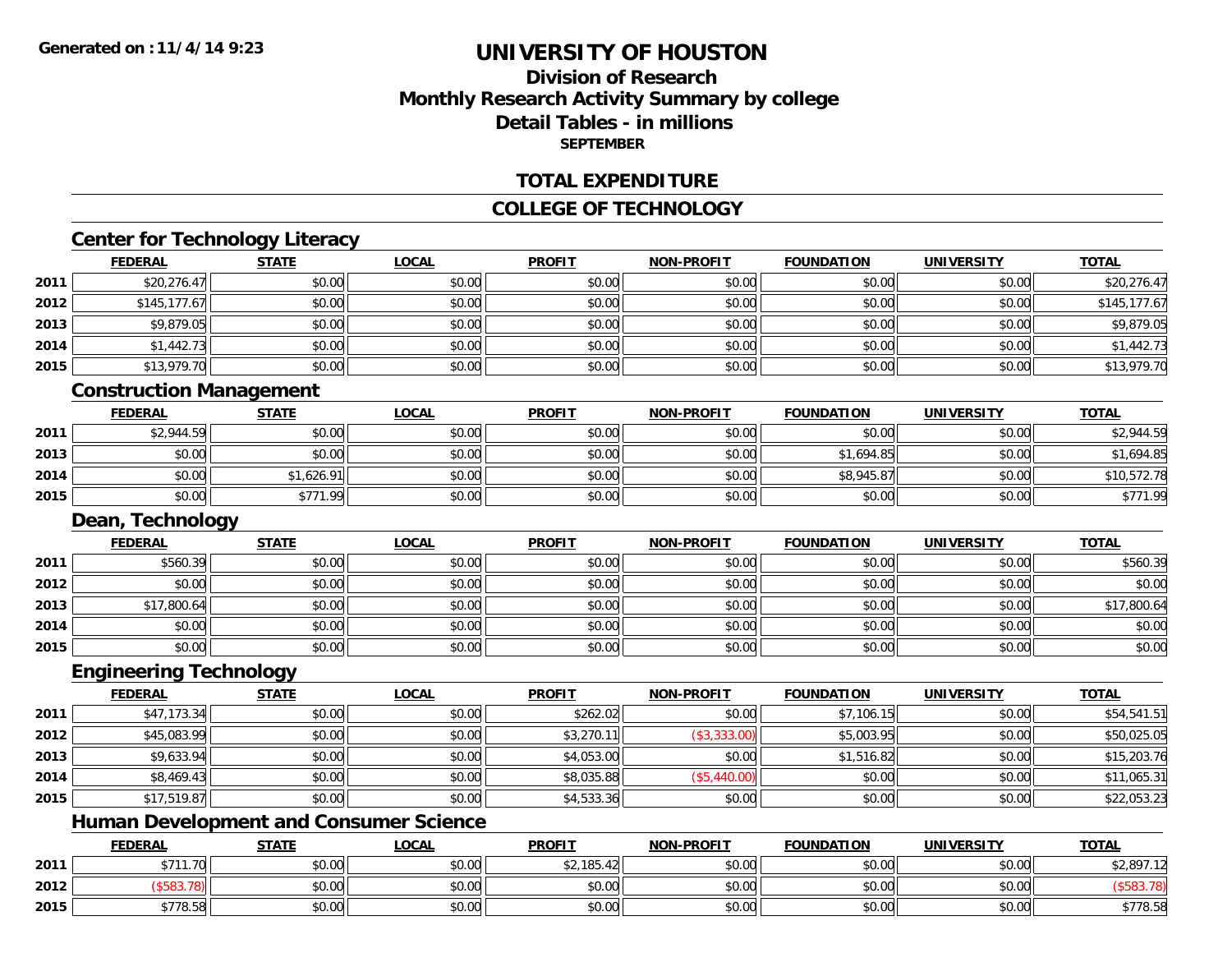# **Division of ResearchMonthly Research Activity Summary by college Detail Tables - in millions SEPTEMBER**

### **TOTAL EXPENDITURE**

#### **COLLEGE OF TECHNOLOGY**

### **Information & Logistics Technology**

|      | <b>FEDERAL</b> | <b>STATE</b> | <b>LOCAL</b> | <b>PROFIT</b> | NON-PROFIT | <b>FOUNDATION</b> | <b>UNIVERSITY</b> | <b>TOTAL</b> |
|------|----------------|--------------|--------------|---------------|------------|-------------------|-------------------|--------------|
| 2011 | 1,951.64       | \$0.00       | \$0.00       | \$0.00        | \$0.00     | \$0.00            | \$0.00            | .951.64)     |
| 2012 | \$2,386.05     | \$0.00       | \$0.00       | \$0.00        | \$0.00     | \$0.00            | \$0.00            | \$2,386.05   |
| 2013 | \$0.00         | \$0.00       | \$0.00       | \$0.00        | \$0.00     | \$0.00            | \$0.00            | \$0.00       |
| 2014 | \$0.00         | \$0.00       | \$0.00       | \$0.00        | \$0.00     | \$0.00            | \$0.00            | \$0.00       |
| 2015 | \$62.68        | \$0.00       | \$0.00       | \$0.00        | \$0.00     | \$0.00            | \$0.00            | \$62.68      |

# **Texas Manufacturing Assistance Center**

|       | <b>FEDERAL</b> | <u>STATE</u> | <u>LOCAL</u> | <b>PROFIT</b> | <b>NON-PROFIT</b> | <b>FOUNDATION</b> | <b>UNIVERSITY</b> | <b>TOTAL</b> |
|-------|----------------|--------------|--------------|---------------|-------------------|-------------------|-------------------|--------------|
| 2011  | \$0.00         | \$0.00       | \$0.00       | \$0.00        | \$0.00            | \$0.00            | \$0.00            | \$0.00       |
| 2013  | \$0.00         | \$0.00       | \$0.00       | \$0.00        | \$0.00            | \$0.00            | \$0.00            | \$0.00       |
| Total | \$341,345.40   | \$2,398.90   | \$0.00       | \$22,339.79   | (\$8,773.00)      | \$24,267.64       | \$0.00            | \$381,578.73 |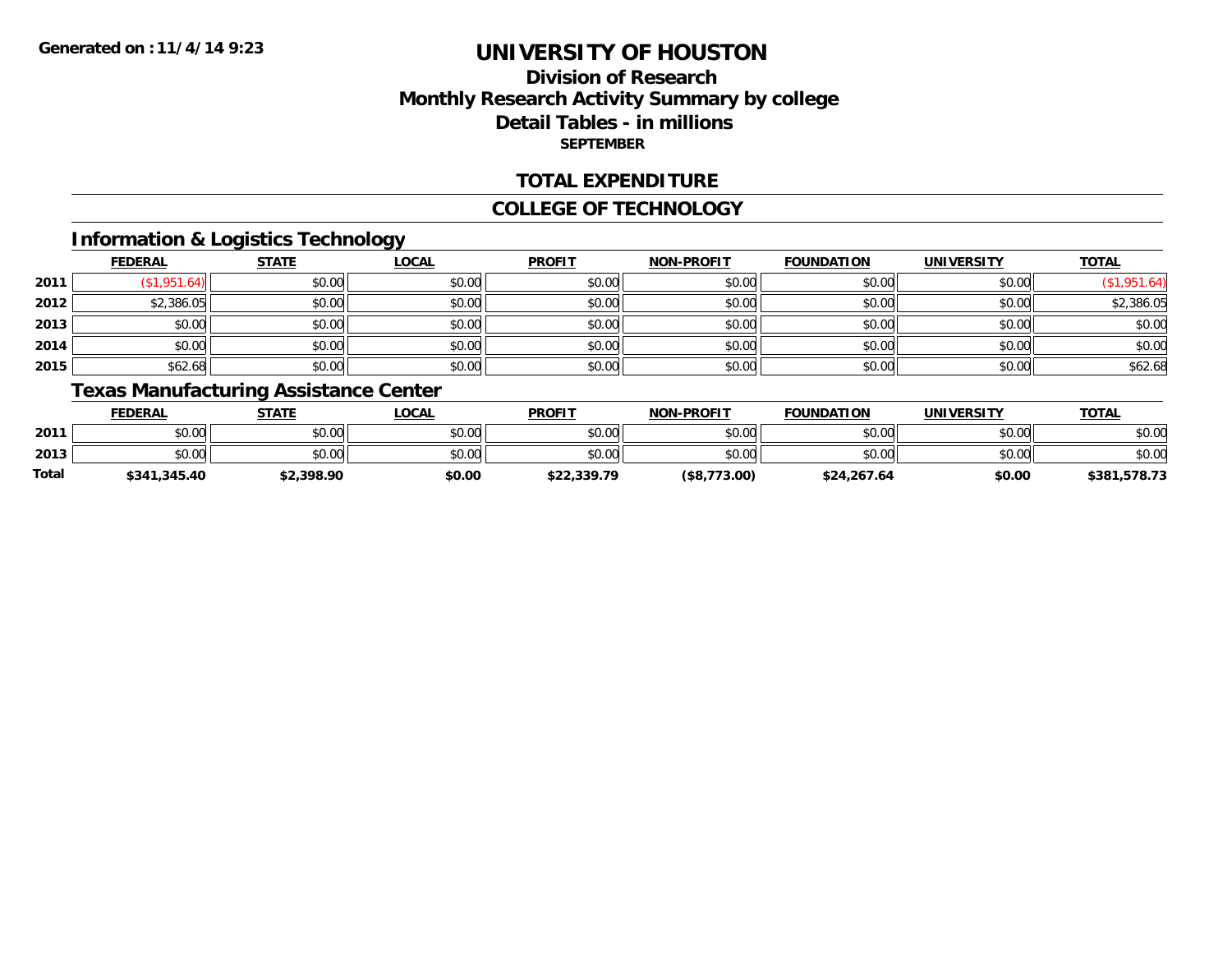# **Division of ResearchMonthly Research Activity Summary by college Detail Tables - in millionsSEPTEMBER**

### **TOTAL EXPENDITURE**

### **CULLEN COLLEGE OF ENGINEERING**

### **Biomedical Engineering**

|      | <b>FEDERAL</b> | <b>STATE</b> | <u>LOCAL</u> | <b>PROFIT</b> | <b>NON-PROFIT</b> | <b>FOUNDATION</b> | <b>UNIVERSITY</b> | <b>TOTAL</b> |
|------|----------------|--------------|--------------|---------------|-------------------|-------------------|-------------------|--------------|
| 2011 | \$23,202.93    | \$0.00       | \$0.00       | \$0.00        | \$0.00            | \$0.00            | \$0.00            | \$23,202.93  |
| 2012 | \$39,190.83    | \$0.00       | \$0.00       | \$0.00        | \$0.00            | \$0.00            | \$0.00            | \$39,190.83  |
| 2013 | \$39,000.54    | \$0.00       | \$0.00       | \$5,646.02    | \$0.00            | \$0.00            | \$0.00            | \$44,646.56  |
| 2014 | \$97,515.28    | \$0.00       | \$0.00       | \$17,316.35   | \$0.00            | \$0.00            | \$0.00            | \$114,831.63 |
| 2015 | \$134,090.80   | \$0.00       | \$0.00       | \$0.00        | \$8,087.37        | \$0.00            | \$0.00            | \$142,178.17 |

# **Center for Innovative Grouting Materials and Tech**

|      | <b>FEDERAL</b> | <b>STATE</b> | <u>LOCAL</u> | <b>PROFIT</b> | <b>NON-PROFIT</b> | <b>FOUNDATION</b> | <b>UNIVERSITY</b> | <b>TOTAL</b> |
|------|----------------|--------------|--------------|---------------|-------------------|-------------------|-------------------|--------------|
| 2012 | \$0.00         | \$0.00       | \$0.00       | \$0.00        | \$0.00            | \$0.00            | \$0.00            | \$0.00       |
| 2013 | \$0.00         | \$0.00       | \$0.00       | \$0.00        | \$0.00            | \$0.00            | \$0.00            | \$0.00       |
| 2014 | \$0.00         | \$0.00       | \$0.00       | \$0.00        | \$0.00            | \$0.00            | \$0.00            | \$0.00       |
| 2015 | \$0.00         | \$0.00       | \$0.00       | \$0.00        | \$0.00            | \$0.00            | \$0.00            | \$0.00       |

### **Chemical Engineering**

|      | <b>FEDERAL</b> | <b>STATE</b> | <b>LOCAL</b> | <b>PROFIT</b> | <b>NON-PROFIT</b> | <b>FOUNDATION</b> | <b>UNIVERSITY</b> | <b>TOTAL</b> |
|------|----------------|--------------|--------------|---------------|-------------------|-------------------|-------------------|--------------|
| 2011 | \$479,681.60   | \$105,610.89 | \$0.00       | \$71,321.58   | \$0.00            | \$13,797.97       | \$10,781.41       | \$681,193.46 |
| 2012 | \$518,700.19   | \$4,568.52   | \$0.00       | \$53,942.76   | \$0.00            | \$8,940.97        | \$799.98          | \$586,952.41 |
| 2013 | \$226,170.16   | \$11,145.12  | \$0.00       | \$115.964.13  | \$4,594.32        | \$25,229.39       | \$0.00            | \$383,103.12 |
| 2014 | \$224,072.48   | \$10,093.75  | \$0.00       | \$32,804.16   | \$19,822.01       | \$11,565.78       | \$7,213.10        | \$305,571.28 |
| 2015 | \$119,402.27   | \$31,819.28  | \$0.00       | \$95,329.38   | \$6,626.80        | \$16,002.89       | \$7,178.10        | \$276,358.72 |

# **Civil Engineering**

|      | <b>FEDERAL</b> | <b>STATE</b> | <b>LOCAL</b> | <b>PROFIT</b> | <b>NON-PROFIT</b> | <b>FOUNDATION</b> | <b>UNIVERSITY</b> | <b>TOTAL</b> |
|------|----------------|--------------|--------------|---------------|-------------------|-------------------|-------------------|--------------|
| 2011 | \$70,773.65    | \$19,349.53  | \$0.00       | \$12,552.23   | \$4,767.98        | \$18,657.30       | \$6,792.27        | \$132,892.96 |
| 2012 | \$83,719.40    | \$42,514.07  | \$16,047.17  | \$17,608.88   | \$2,840.60        | (\$1,858.96)      | \$0.00            | \$160,871.15 |
| 2013 | \$141.117.31   | \$31,642.97  | \$0.00       | \$6,213.66    | \$3,727.61        | (\$2,854.99)      | \$0.00            | \$179,846.57 |
| 2014 | \$326,215.97   | \$3,101.83   | \$0.00       | \$12,057.26   | \$10,008.16       | \$30,780.54       | \$0.00            | \$382,163.75 |
| 2015 | \$138,563.67   | \$11,160.06  | \$0.00       | \$27,574.18   | \$603.34          | \$4,312.69        | \$0.00            | \$182,213.94 |

# **Composites Engineering and Applications Center**

|      | <b>FEDERAL</b>                                          | <b>STATE</b> | <b>_OCAL</b>   | <b>PROFIT</b> | <b>NON-PROFIT</b>                           | <b>FOUNDATION</b> | <b>UNIVERSITY</b> | <b>TOTAL</b> |
|------|---------------------------------------------------------|--------------|----------------|---------------|---------------------------------------------|-------------------|-------------------|--------------|
| 2011 | 0000<br>pv.uu                                           | \$0.00       | ልስ ለሰ<br>JU.UU | \$0.00        | $\mathsf{A} \cap \mathsf{A} \cap$<br>\$0.00 | \$0.00            | \$0.00            | \$0.00       |
| 2012 | ሶስ ሰስ<br>DU.UG                                          | \$0.00       | 0.00<br>JU.UU  | \$0.00        | \$0.00                                      | \$0.00            | \$0.00            | \$0.00       |
| 2013 | $\mathfrak{c}\cap\mathfrak{c}\cap\mathfrak{c}$<br>DU.UU | \$0.00       | ልስ ለሰ<br>JU.UU | \$0.00        | $\sim$ $\sim$<br>\$0.00                     | \$0.00            | \$0.00            | \$0.00       |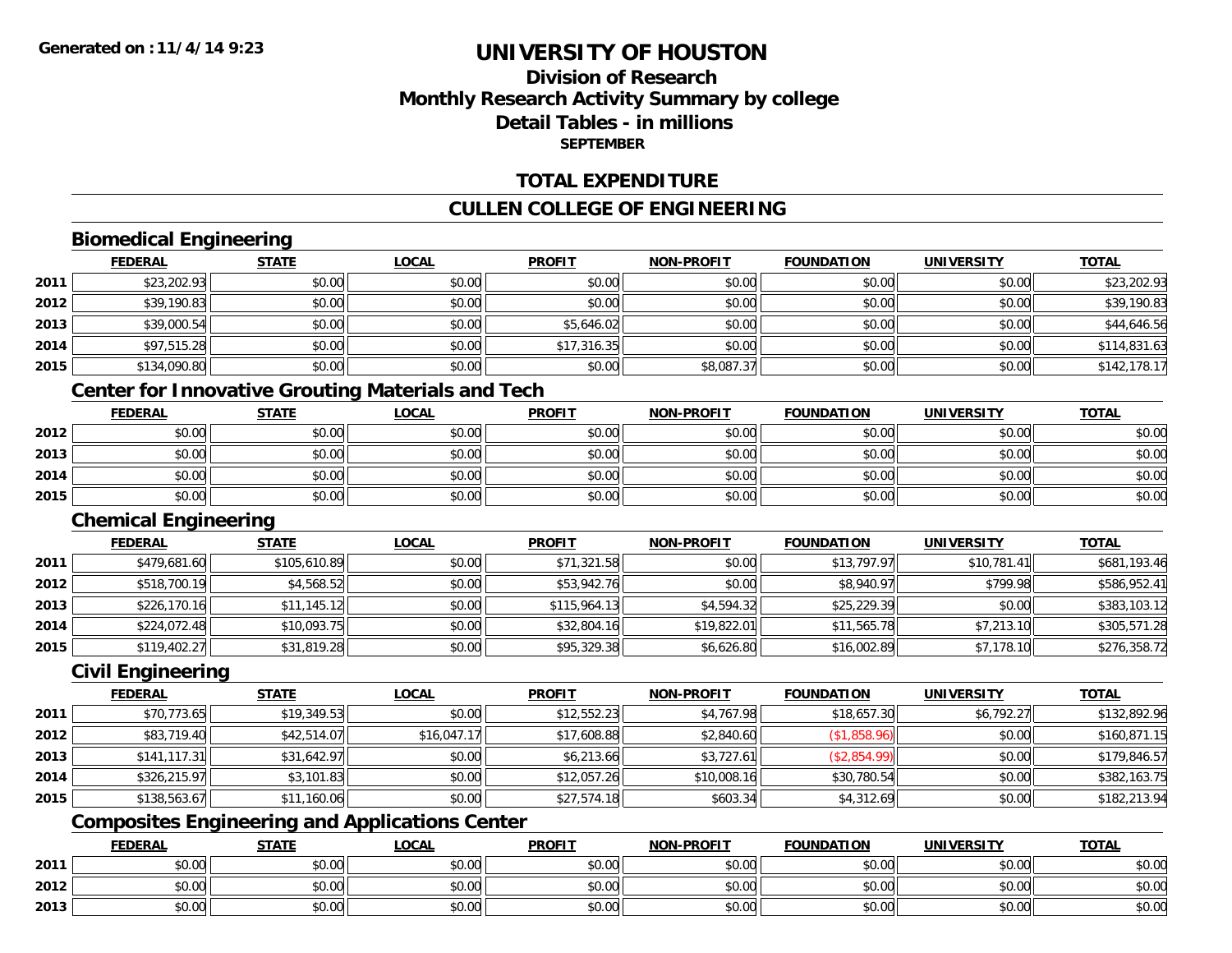# **Division of ResearchMonthly Research Activity Summary by college Detail Tables - in millions SEPTEMBER**

### **TOTAL EXPENDITURE**

### **CULLEN COLLEGE OF ENGINEERING**

# **Composites Engineering and Applications Center**

|      | <b>FEDERAL</b>                               | <b>STATE</b> | <b>LOCAL</b> | <b>PROFIT</b> | <b>NON-PROFIT</b> | <b>FOUNDATION</b>   | <b>UNIVERSITY</b> | <b>TOTAL</b> |
|------|----------------------------------------------|--------------|--------------|---------------|-------------------|---------------------|-------------------|--------------|
| 2014 | \$0.00                                       | \$0.00       | \$0.00       | \$0.00        | \$0.00            | \$0.00              | \$0.00            | \$0.00       |
| 2015 | \$0.00                                       | \$0.00       | \$0.00       | \$0.00        | \$0.00            | \$0.00              | \$0.00            | \$0.00       |
|      | Dean, Engineering                            |              |              |               |                   |                     |                   |              |
|      | <b>FEDERAL</b>                               | <b>STATE</b> | <b>LOCAL</b> | <b>PROFIT</b> | <b>NON-PROFIT</b> | <b>FOUNDATION</b>   | <b>UNIVERSITY</b> | <b>TOTAL</b> |
| 2011 | \$17,084.22                                  | \$0.00       | \$0.00       | \$0.00        | \$0.00            | \$0.00              | \$0.00            | \$17,084.22  |
| 2012 | \$632.89                                     | \$0.00       | \$0.00       | \$0.00        | \$0.00            | \$0.00              | \$0.00            | \$632.89     |
| 2013 | \$4,258.67                                   | \$0.00       | \$0.00       | \$0.00        | \$0.00            | \$0.00              | \$0.00            | \$4,258.67   |
| 2014 | \$2,474.40                                   | \$0.00       | \$0.00       | \$0.00        | \$0.00            | \$0.00              | \$0.00            | \$2,474.40   |
| 2015 | \$1,210.03                                   | \$0.00       | \$0.00       | \$0.00        | \$0.00            | \$0.00              | \$0.00            | \$1,210.03   |
|      | <b>Electrical &amp; Computer Engineering</b> |              |              |               |                   |                     |                   |              |
|      | <b>FEDERAL</b>                               | <b>STATE</b> | <b>LOCAL</b> | <b>PROFIT</b> | <b>NON-PROFIT</b> | <b>FOUNDATION</b>   | <b>UNIVERSITY</b> | <b>TOTAL</b> |
| 2011 | \$214,209.43                                 | \$39,906.96  | \$0.00       | \$20,447.38   | \$7,275.90        | \$2,211.05          | \$1,596.04        | \$285,646.76 |
| 2012 | \$304,677.77                                 | \$14,454.12  | \$0.00       | \$33,308.25   | \$0.00            | $($ \$41,944.82 $)$ | (\$0.21)          | \$310,495.11 |
| 2013 | \$209,804.06                                 | \$8,068.60   | \$0.00       | \$33,974.68   | \$1,428.00        | \$4,910.80          | \$0.00            | \$258,186.14 |
| 2014 | \$419,846.34                                 | \$3,428.60   | \$0.00       | \$109,232.30  | \$4,148.41        | \$10,934.56         | \$1,583.71        | \$549,173.92 |
| 2015 | \$241,253.81                                 | \$3,608.37   | \$0.00       | \$44,733.24   | \$3,418.94        | \$5,490.53          | \$0.00            | \$298,504.89 |
|      | <b>Industrial Engineering</b>                |              |              |               |                   |                     |                   |              |

|      | <u>FEDERAL</u> | <b>STATE</b> | <u>LOCAL</u> | <b>PROFIT</b> | <b>NON-PROFIT</b> | <b>FOUNDATION</b> | <b>UNIVERSITY</b> | <b>TOTAL</b> |
|------|----------------|--------------|--------------|---------------|-------------------|-------------------|-------------------|--------------|
| 2011 | \$12,753.49    | \$1,400.00   | \$5,946.38   | \$0.00        | \$0.00            | \$0.00            | \$0.00            | \$20,099.87  |
| 2012 | \$16,026.85    | \$0.00       | \$5,859.77   | \$0.00        | \$0.00            | \$0.00            | \$0.00            | \$21,886.62  |
| 2013 | \$9,850.09     | \$2,450.00   | \$330.36     | \$0.00        | \$0.00            | \$0.00            | \$0.00            | \$12,630.45  |
| 2014 | \$43,343.20    | \$31,839.25  | \$3,901.52   | \$0.00        | \$0.00            | \$6,426.01        | \$0.00            | \$85,509.98  |
| 2015 | \$13,633.07    | \$5,643.42   | \$3,681.98   | \$0.00        | \$0.00            | \$5,246.42        | \$0.00            | \$28,204.89  |

### **Mechanical Engineering**

|      | <b>FEDERAL</b> | <u>STATE</u> | <b>LOCAL</b> | <b>PROFIT</b> | <b>NON-PROFIT</b> | <b>FOUNDATION</b> | <b>UNIVERSITY</b> | <b>TOTAL</b> |
|------|----------------|--------------|--------------|---------------|-------------------|-------------------|-------------------|--------------|
| 2011 | \$247,426.56   | \$135,417.02 | \$0.00       | \$49,300.58   | \$18,301.24       | \$3,358.25        | \$0.00            | \$453,803.64 |
| 2012 | \$171.941.71   | \$22,680.28  | \$0.00       | \$39,940.42   | \$3,589.75        | \$0.00            | \$0.00            | \$238,152.16 |
| 2013 | \$180,629.86   | \$89,612.47  | \$0.00       | \$6,728.32    | \$0.00            | \$2,273.68        | \$0.00            | \$279,244.32 |
| 2014 | \$263,346.42   | \$11,452.00  | \$0.00       | \$26,445.17   | \$0.00            | \$36,792.66       | \$0.00            | \$338,036.25 |
| 2015 | \$187,893.46   | \$0.00       | \$0.00       | \$32,093.80   | \$0.00            | \$17,633.15       | \$7,339.67        | \$244,960.08 |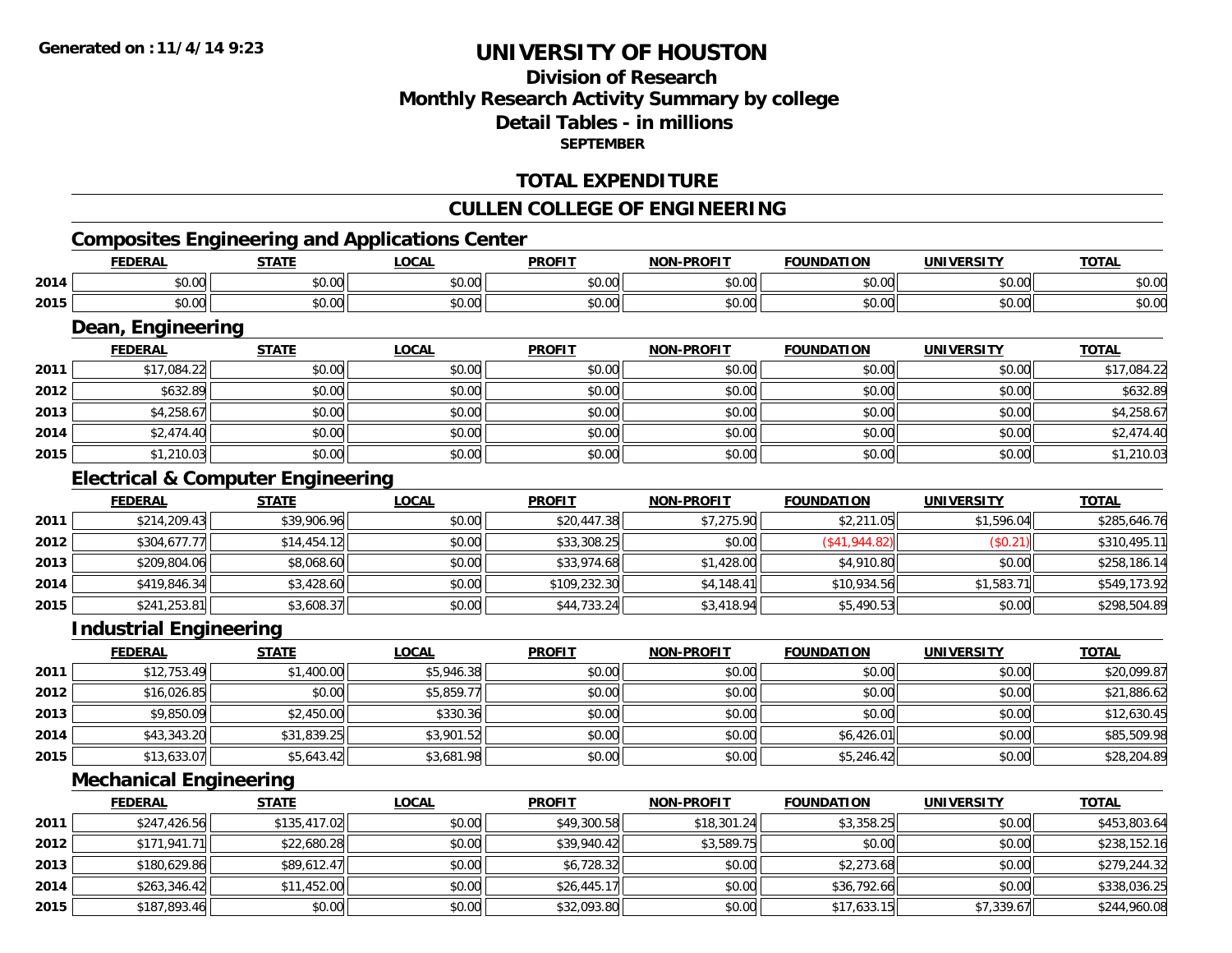### **Division of Research Monthly Research Activity Summary by college Detail Tables - in millions SEPTEMBER**

### **TOTAL EXPENDITURE**

### **CULLEN COLLEGE OF ENGINEERING**

# **National Wind Energy Center**

|       | <b>FEDERAL</b> | <b>STATE</b> | <u>LOCAL</u> | <b>PROFIT</b> | <b>NON-PROFIT</b> | <b>FOUNDATION</b> | <b>UNIVERSITY</b> | <b>TOTAL</b>   |
|-------|----------------|--------------|--------------|---------------|-------------------|-------------------|-------------------|----------------|
| 2011  | \$0.00         | \$0.00       | \$0.00       | \$0.00        | \$0.00            | \$0.00            | \$0.00            | \$0.00         |
| 2012  | \$0.00         | \$0.00       | \$0.00       | \$0.00        | \$0.00            | \$0.00            | \$0.00            | \$0.00         |
| 2013  | \$0.00         | \$0.00       | \$0.00       | \$0.00        | \$0.00            | \$0.00            | \$0.00            | \$0.00         |
| 2014  | \$0.00         | \$0.00       | \$0.00       | \$0.00        | \$0.00            | \$0.00            | \$0.00            | \$0.00         |
| 2015  | \$0.00         | \$0.00       | \$0.00       | \$0.00        | \$0.00            | \$0.00            | \$0.00            | \$0.00         |
| Total | \$5,223,713.43 | \$640,967.10 | \$35,767.18  | \$864,534.71  | \$99,240.43       | \$177,905.86      | \$43,284.07       | \$7,085,412.79 |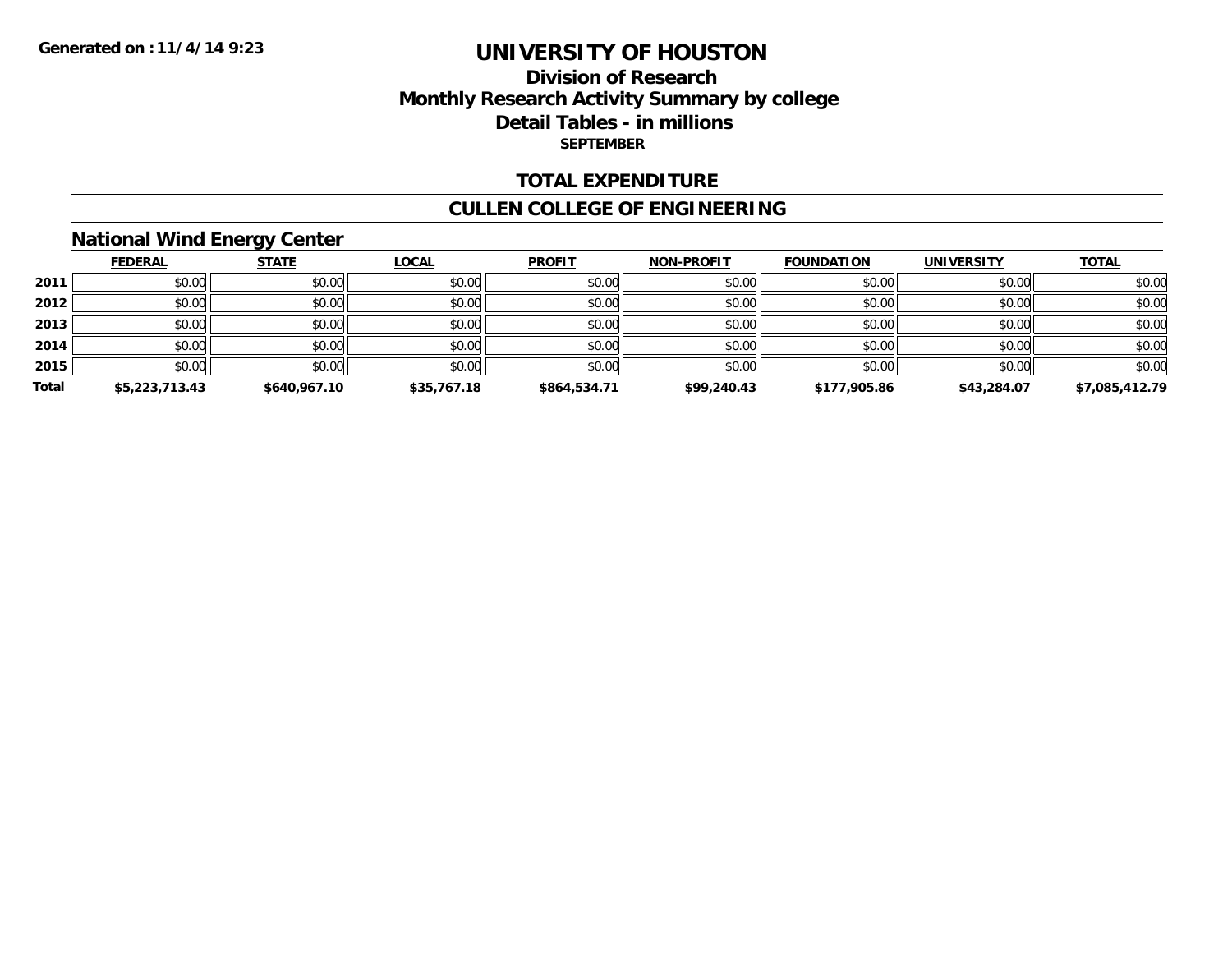### **Division of ResearchMonthly Research Activity Summary by college Detail Tables - in millionsSEPTEMBER**

### **TOTAL EXPENDITURE**

#### **DIVISION OF RESEARCH**

# **Allied Geophysical Laboratories**

|      | <b>FEDERAL</b>          | <b>STATE</b><br>. | <b>OCAL</b>      | <b>PROFIT</b> | -PROFIT<br><b>NION</b> | <b>FOUNDATION</b> | <b>UNIVERSITY</b>    | $T^{\prime}$                         |
|------|-------------------------|-------------------|------------------|---------------|------------------------|-------------------|----------------------|--------------------------------------|
| 2012 | $\sim$ $\sim$<br>\$0.00 | 0000<br>JU.UU     | \$0.00           | 13.OU         | \$0.00                 | \$0.00            | 0000<br>PO.OO        |                                      |
| 2013 | 50.00                   | ሶስ ስስ<br>DU.UU    | $\sim$<br>\$0.00 | n<br>. . 00   | \$0.00                 | \$0.00            | 0000<br><b>DU.UU</b> | $\sim$<br>$\overline{a}$<br>or<br>ັ້ |

# **Center for Advanced Computing and Data Systems**

|      | <b>FEDERAL</b> | <b>STATE</b> | <b>LOCAL</b> | <b>PROFIT</b> | <b>NON-PROFIT</b> | <b>FOUNDATION</b> | <b>UNIVERSITY</b> | <b>TOTAL</b> |
|------|----------------|--------------|--------------|---------------|-------------------|-------------------|-------------------|--------------|
| 2011 | \$117,770.20   | \$0.00       | \$0.00       | \$0.00        | \$0.00            | \$0.00            | \$0.00            | \$117,770.20 |
| 2012 | \$83,843.83    | \$0.00       | \$0.00       | \$0.00        | \$0.00            | \$0.00            | \$0.00            | \$83,843.83  |
| 2013 | \$7,355.79     | \$0.00       | \$0.00       | \$9,344.55    | \$0.00            | \$0.00            | \$0.00            | \$16,700.35  |
| 2014 | \$1,901.71     | \$0.00       | \$0.00       | \$0.00        | \$0.00            | \$0.00            | \$0.00            | \$1,901.71   |
| 2015 | \$0.00         | \$0.00       | \$0.00       | \$0.00        | \$0.00            | \$0.00            | \$0.00            | \$0.00       |

### **Center for Advanced Materials**

|      | <u>FEDERAL</u> | <b>STATE</b> | <u>LOCAL</u> | <b>PROFIT</b> | <b>NON-PROFIT</b> | <b>FOUNDATION</b> | <b>UNIVERSITY</b> | <b>TOTAL</b> |
|------|----------------|--------------|--------------|---------------|-------------------|-------------------|-------------------|--------------|
| 2011 | \$0.00         | \$7,734.36   | \$0.00       | \$7,686.00    | \$0.00            | \$0.00            | \$0.00            | \$15,420.36  |
| 2012 | \$0.00         | \$0.00       | \$0.00       | \$0.00        | \$0.00            | \$0.00            | \$0.00            | \$0.00       |
| 2013 | \$0.00         | \$0.00       | \$0.00       | \$0.00        | \$0.00            | \$0.00            | \$0.00            | \$0.00       |
| 2014 | \$0.00         | \$0.00       | \$0.00       | \$0.00        | \$0.00            | \$0.00            | \$0.00            | \$0.00       |
| 2015 | \$0.00         | \$0.00       | \$0.00       | \$0.00        | \$0.00            | \$0.00            | \$0.00            | \$0.00       |

### **Center for Biomedical & Environmental Genomics**

|      | <b>FEDERAL</b> | <b>STATE</b> | <u>LOCAL</u> | <b>PROFIT</b> | <b>NON-PROFIT</b> | <b>FOUNDATION</b> | <b>UNIVERSITY</b> | <b>TOTAL</b> |
|------|----------------|--------------|--------------|---------------|-------------------|-------------------|-------------------|--------------|
| 2011 | \$0.00         | \$0.00       | \$0.00       | \$0.00        | \$0.00            | \$0.00            | \$0.00            | \$0.00       |
| 2012 | \$0.00         | \$0.00       | \$0.00       | \$0.00        | \$0.00            | \$0.00            | \$0.00            | \$0.00       |
| 2013 | \$0.00         | \$0.00       | \$0.00       | \$0.00        | \$0.00            | \$0.00            | \$0.00            | \$0.00       |
| 2014 | \$0.00         | \$0.00       | \$0.00       | \$0.00        | \$0.00            | \$0.00            | \$0.00            | \$0.00       |

### **Center for Industrial Partnerships**

|      | <b>FEDERAL</b> | <b>STATE</b> | <u>LOCAL</u> | <b>PROFIT</b> | <b>NON-PROFIT</b> | <b>FOUNDATION</b> | <b>UNIVERSITY</b> | <b>TOTAL</b> |
|------|----------------|--------------|--------------|---------------|-------------------|-------------------|-------------------|--------------|
| 2011 | \$14,386.80    | \$0.00       | \$0.00       | \$5,789.66    | \$0.00            | \$0.00            | \$0.00            | \$20,176.46  |
| 2012 | \$4,248.06     | \$0.00       | \$0.00       | \$2,179.07    | \$0.00            | \$0.00            | \$0.00            | \$6,427.13   |
| 2013 | \$294.09       | \$0.00       | \$0.00       | \$2,827.50    | \$0.00            | \$0.00            | \$0.00            | \$3,121.59   |
| 2014 | \$430.86       | \$0.00       | \$0.00       | \$2,434.82    | \$0.00            | \$0.00            | \$0.00            | \$2,865.68   |
| 2015 | \$297.31       | \$0.00       | \$0.00       | \$2,236.64    | \$0.00            | \$0.00            | \$0.00            | \$2,533.94   |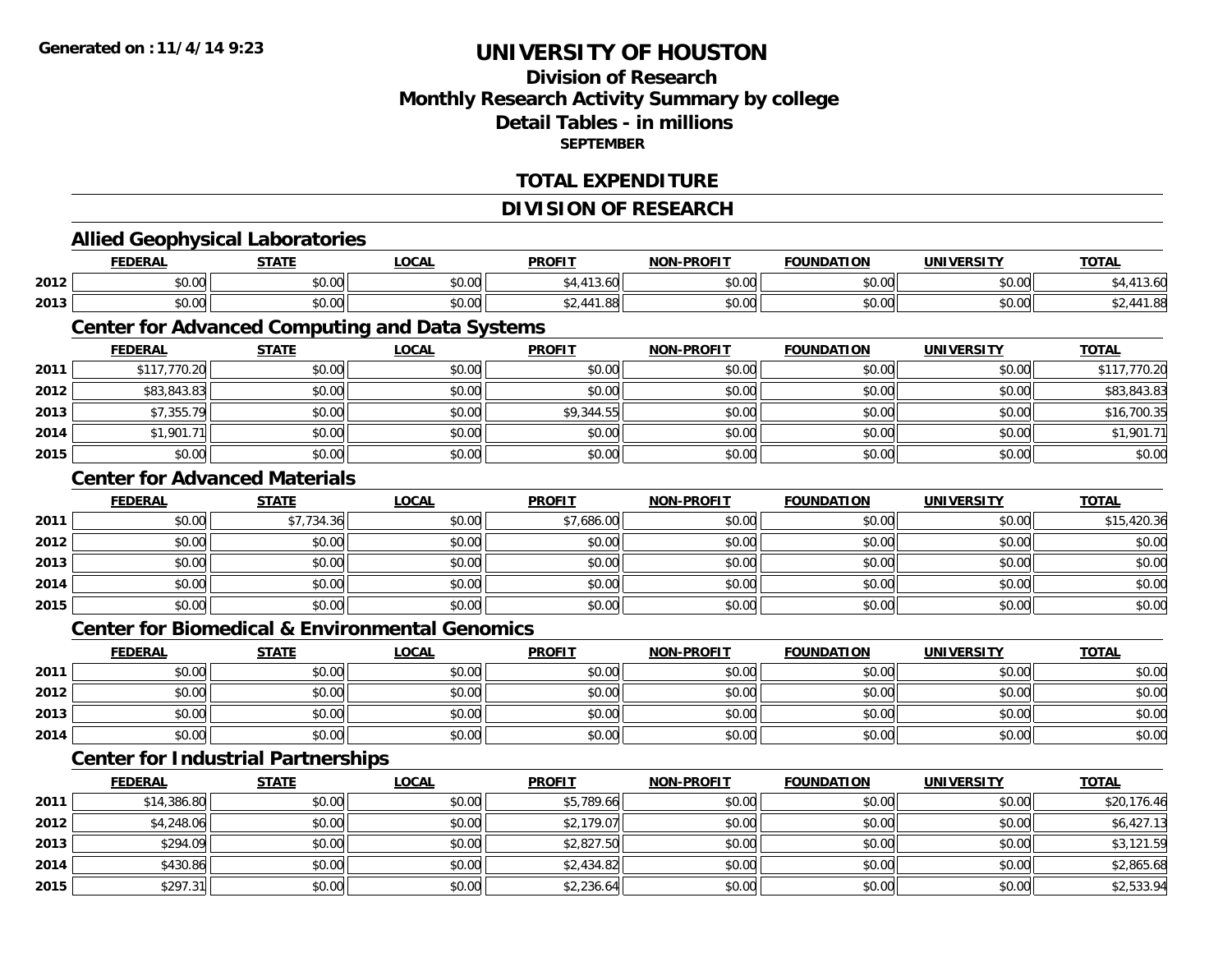# **Division of ResearchMonthly Research Activity Summary by college Detail Tables - in millions SEPTEMBER**

### **TOTAL EXPENDITURE**

### **DIVISION OF RESEARCH**

|      | <b>FEDERAL</b>                        | <b>STATE</b> | <b>LOCAL</b> | <b>PROFIT</b> | <b>NON-PROFIT</b> | <b>FOUNDATION</b> | <b>UNIVERSITY</b> | <b>TOTAL</b> |
|------|---------------------------------------|--------------|--------------|---------------|-------------------|-------------------|-------------------|--------------|
| 2011 | \$0.00                                | \$0.00       | \$0.00       | \$0.00        | \$0.00            | \$0.00            | \$0.00            | \$0.00       |
|      | <b>Division of Research</b>           |              |              |               |                   |                   |                   |              |
|      | <b>FEDERAL</b>                        | <b>STATE</b> | <b>LOCAL</b> | <b>PROFIT</b> | <b>NON-PROFIT</b> | <b>FOUNDATION</b> | <b>UNIVERSITY</b> | <b>TOTAL</b> |
| 2011 | \$0.00                                | \$0.00       | \$0.00       | \$0.00        | \$0.00            | \$0.00            | \$0.00            | \$0.00       |
| 2013 | \$0.00                                | \$0.00       | \$0.00       | \$0.00        | \$0.00            | \$0.00            | \$0.00            | \$0.00       |
| 2014 | \$0.00                                | \$0.00       | \$0.00       | \$0.00        | \$0.00            | \$0.00            | \$0.00            | \$0.00       |
| 2015 | \$0.00                                | \$69.12      | \$0.00       | \$0.00        | \$0.00            | \$0.00            | \$0.00            | \$69.12      |
|      | <b>Institute for Molecular Design</b> |              |              |               |                   |                   |                   |              |
|      | <b>FEDERAL</b>                        | <b>STATE</b> | <b>LOCAL</b> | <b>PROFIT</b> | <b>NON-PROFIT</b> | <b>FOUNDATION</b> | <b>UNIVERSITY</b> | <b>TOTAL</b> |
| 2012 | \$0.00                                | \$0.00       | \$0.00       | \$0.00        | \$0.00            | \$0.00            | \$0.00            | \$0.00       |
|      | <b>Institute for Nanoenergy</b>       |              |              |               |                   |                   |                   |              |
|      | <b>FEDERAL</b>                        | <b>STATE</b> | <b>LOCAL</b> | <b>PROFIT</b> | <b>NON-PROFIT</b> | <b>FOUNDATION</b> | <b>UNIVERSITY</b> | <b>TOTAL</b> |
| 2011 | \$0.00                                | \$0.00       | \$0.00       | \$0.00        | \$0.00            | \$0.00            | \$0.00            | \$0.00       |
| 2012 | \$0.00                                | \$0.00       | \$0.00       | \$0.00        | \$0.00            | \$0.00            | \$0.00            | \$0.00       |
| 2013 | \$0.00                                | \$0.00       | \$0.00       | \$0.00        | \$0.00            | \$0.00            | \$0.00            | \$0.00       |
| 2014 | \$0.00                                | \$0.00       | \$0.00       | \$0.00        | \$0.00            | \$0.00            | \$0.00            | \$0.00       |
|      | <b>Office of Contracts and Grants</b> |              |              |               |                   |                   |                   |              |
|      | <u>FEDERAL</u>                        | <b>STATE</b> | <b>LOCAL</b> | <b>PROFIT</b> | <b>NON-PROFIT</b> | <b>FOUNDATION</b> | <b>UNIVERSITY</b> | <b>TOTAL</b> |
| 2011 | \$0.00                                | \$0.00       | \$0.00       | \$0.00        | \$0.00            | \$0.00            | \$0.00            | \$0.00       |
| 2012 | \$0.00                                | \$0.00       | \$0.00       | \$0.00        | \$0.00            | \$0.00            | \$0.00            | \$0.00       |
| 2013 | \$0.00                                | \$0.00       | \$0.00       | \$0.00        | \$0.00            | \$0.00            | \$0.00            | \$0.00       |
|      | <b>TcSAM</b>                          |              |              |               |                   |                   |                   |              |
|      | <b>FEDERAL</b>                        | <b>STATE</b> | <b>LOCAL</b> | <b>PROFIT</b> | <b>NON-PROFIT</b> | <b>FOUNDATION</b> | <b>UNIVERSITY</b> | <b>TOTAL</b> |
| 2011 | \$0.00                                | \$0.00       | \$0.00       | \$0.00        | \$0.00            | \$0.00            | \$0.00            | \$0.00       |
|      | <b>TcSUH</b>                          |              |              |               |                   |                   |                   |              |
|      | <b>FEDERAL</b>                        | <b>STATE</b> | <b>LOCAL</b> | <b>PROFIT</b> | <b>NON-PROFIT</b> | <b>FOUNDATION</b> | <b>UNIVERSITY</b> | <b>TOTAL</b> |
| 2011 | \$14,149.23                           | \$0.00       | \$0.00       | \$13,400.93   | \$0.00            | \$0.00            | \$0.00            | \$27,550.16  |
| 2012 | \$15,494.27                           | \$19,698.78  | \$0.00       | \$17,984.32   | \$0.00            | \$0.00            | \$0.00            | \$53,177.37  |
| 2013 | \$3,567.19                            | \$1,620.26   | \$0.00       | \$5,872.01    | \$0.00            | \$0.00            | \$0.00            | \$11,059.46  |
| 2014 | \$15,892.78                           | \$4,452.97   | \$0.00       | \$6,060.12    | \$0.00            | \$0.00            | \$0.00            | \$26,405.87  |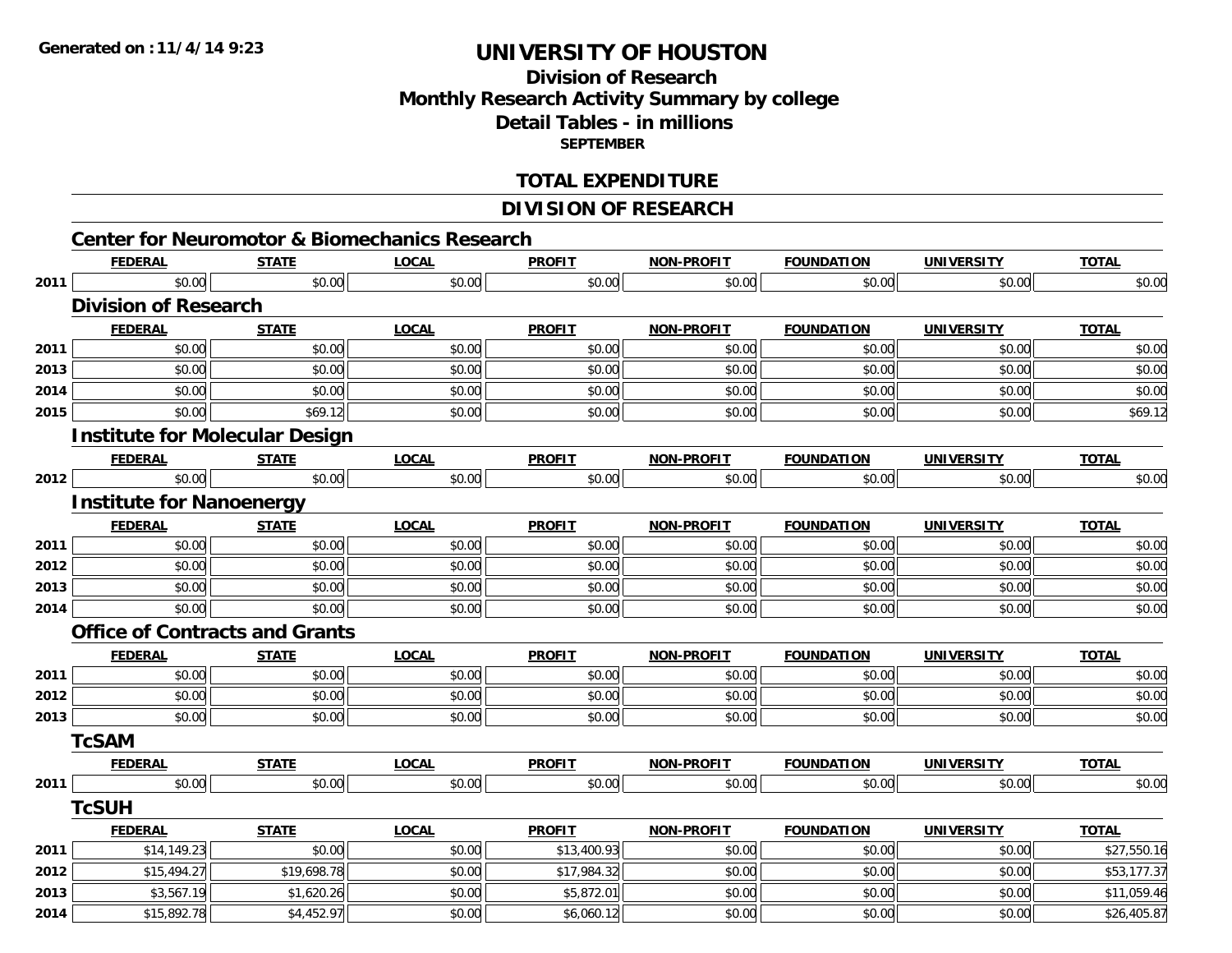# **Division of ResearchMonthly Research Activity Summary by college Detail Tables - in millions SEPTEMBER**

#### **TOTAL EXPENDITURE**

### **DIVISION OF RESEARCH**

|       | TcSUH          |                                      |              |               |                   |                   |                   |                |
|-------|----------------|--------------------------------------|--------------|---------------|-------------------|-------------------|-------------------|----------------|
|       | <b>FEDERAL</b> | <b>STATE</b>                         | <b>LOCAL</b> | <b>PROFIT</b> | <b>NON-PROFIT</b> | <b>FOUNDATION</b> | <b>UNIVERSITY</b> | <b>TOTAL</b>   |
| 2015  | \$7,170.42     | \$0.00                               | \$0.00       | \$1,893.47    | \$0.00            | \$0.00            | \$0.00            | \$9,063.89     |
|       |                | <b>Texas Obesity Research Center</b> |              |               |                   |                   |                   |                |
|       | <b>FEDERAL</b> | <b>STATE</b>                         | <b>LOCAL</b> | <b>PROFIT</b> | <b>NON-PROFIT</b> | <b>FOUNDATION</b> | <b>UNIVERSITY</b> | <b>TOTAL</b>   |
| 2011  | \$0.00         | \$0.00                               | \$0.00       | \$0.00        | \$0.00            | \$0.00            | \$0.00            | \$0.00         |
| 2012  | \$0.00         | \$0.00                               | \$0.00       | \$0.00        | \$0.00            | \$0.00            | \$0.00            | \$0.00         |
| 2013  | \$0.00         | \$0.00                               | \$0.00       | \$0.00        | \$0.00            | \$0.00            | \$0.00            | \$0.00         |
| 2014  | \$0.00         | \$0.00                               | \$0.00       | \$0.00        | \$0.00            | \$0.00            | \$0.00            | \$0.00         |
| 2015  | \$0.00         | \$0.00                               | \$0.00       | \$0.00        | \$0.00            | \$0.00            | \$0.00            | \$0.00         |
|       | <b>TIMES</b>   |                                      |              |               |                   |                   |                   |                |
|       | <b>FEDERAL</b> | <b>STATE</b>                         | <b>LOCAL</b> | <b>PROFIT</b> | <b>NON-PROFIT</b> | <b>FOUNDATION</b> | <b>UNIVERSITY</b> | <b>TOTAL</b>   |
| 2011  | \$114,896.98   | \$1,510.27                           | \$0.00       | \$0.00        | \$0.00            | \$0.00            | \$0.00            | \$116,407.25   |
| 2012  | \$90,370.22    | \$0.01                               | \$0.00       | \$0.00        | \$0.00            | \$0.00            | \$0.00            | \$90,370.23    |
| 2013  | \$242,971.75   | (\$759.74)                           | \$0.00       | \$0.00        | \$0.00            | \$0.00            | \$0.00            | \$242,212.01   |
| 2014  | \$195,071.92   | \$0.00                               | \$0.00       | \$0.00        | \$0.00            | \$0.00            | \$0.00            | \$195,071.92   |
| 2015  | \$168,042.69   | \$0.00                               | \$0.00       | \$0.00        | \$0.00            | \$0.00            | \$0.00            | \$168,042.69   |
| Total | \$1,098,156.10 | \$34,326.03                          | \$0.00       | \$84,564.57   | \$0.00            | \$0.00            | \$0.00            | \$1,217,046.70 |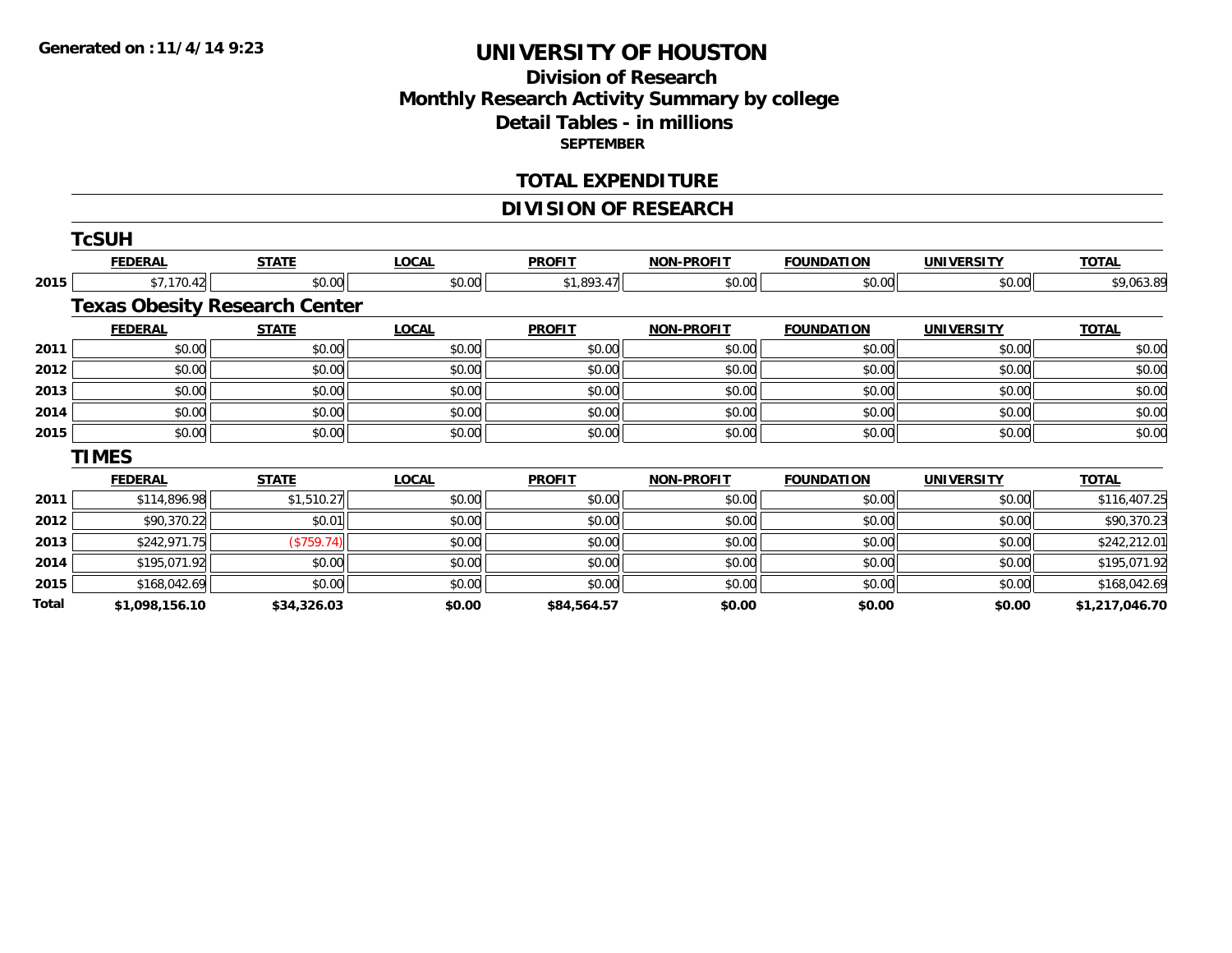**2015**

# **UNIVERSITY OF HOUSTON**

# **Division of ResearchMonthly Research Activity Summary by college Detail Tables - in millions SEPTEMBER**

### **TOTAL EXPENDITURE**

#### **GRADUATE COLLEGE OF SOCIAL WORK**

### **Center for Drug and Social Policy Research**

|      | <b>FEDERAL</b>                                              | <b>STATE</b> | <b>LOCAL</b> | <b>PROFIT</b> | <b>NON-PROFIT</b> | <b>FOUNDATION</b> | <b>UNIVERSITY</b> | <b>TOTAL</b> |
|------|-------------------------------------------------------------|--------------|--------------|---------------|-------------------|-------------------|-------------------|--------------|
| 2011 | \$0.00                                                      | \$0.00       | \$0.00       | \$0.00        | \$0.00            | \$0.00            | \$0.00            | \$0.00       |
| 2012 | \$0.00                                                      | \$0.00       | \$0.00       | \$0.00        | \$0.00            | \$0.00            | \$0.00            | \$0.00       |
| 2013 | \$0.00                                                      | \$0.00       | \$0.00       | \$0.00        | \$0.00            | \$0.00            | \$0.00            | \$0.00       |
| 2014 | \$0.00                                                      | \$0.00       | \$0.00       | \$0.00        | \$0.00            | \$0.00            | \$0.00            | \$0.00       |
| 2015 | \$0.00                                                      | \$0.00       | \$0.00       | \$0.00        | \$0.00            | \$0.00            | \$0.00            | \$0.00       |
|      | <b>Center for Health Equities &amp; Evaluation Research</b> |              |              |               |                   |                   |                   |              |
|      | <b>FEDERAL</b>                                              | <b>STATE</b> | <b>LOCAL</b> | <b>PROFIT</b> | <b>NON-PROFIT</b> | <b>FOUNDATION</b> | <b>UNIVERSITY</b> | <b>TOTAL</b> |
| 2012 | \$26,418.95                                                 | \$0.00       | \$0.00       | \$0.00        | \$0.00            | \$0.00            | \$0.00            | \$26,418.95  |
| 2013 | \$78,319.84                                                 | \$0.00       | \$0.00       | \$0.00        | \$0.00            | \$0.00            | \$42,000.00       | \$120,319.84 |
| 2014 | \$2,357.64                                                  | \$0.00       | \$0.00       | \$0.00        | \$0.00            | \$0.00            | \$0.00            | \$2,357.64   |
| 2015 | \$11,088.51                                                 | \$0.00       | \$0.00       | \$0.00        | \$0.00            | \$0.00            | \$0.00            | \$11,088.51  |
|      | <b>Child &amp; Family for Innovative Research</b>           |              |              |               |                   |                   |                   |              |
|      | <b>FEDERAL</b>                                              | <b>STATE</b> | <b>LOCAL</b> | <b>PROFIT</b> | <b>NON-PROFIT</b> | <b>FOUNDATION</b> | <b>UNIVERSITY</b> | <b>TOTAL</b> |
| 2011 | \$158,226.85                                                | \$13,834.20  | \$0.00       | \$0.00        | \$0.00            | \$20,648.03       | \$0.00            | \$192,709.08 |
| 2012 | \$101,409.72                                                | (\$107.66)   | \$0.00       | \$0.00        | \$0.00            | \$19,523.74       | \$182.28          | \$121,008.08 |
| 2013 | \$67,135.89                                                 | \$0.00       | \$0.00       | \$319.06      | \$0.00            | \$500.00          | \$0.00            | \$67,954.95  |
| 2014 | \$74,399.90                                                 | \$0.00       | \$0.00       | \$0.00        | \$0.00            | \$26,000.00       | \$0.00            | \$100,399.90 |
| 2015 | \$172,814.03                                                | \$21,843.59  | \$0.00       | \$864.10      | (\$5,073.66)      | \$310.77          | \$0.00            | \$190,758.83 |
|      | <b>Community Projects - Social Work</b>                     |              |              |               |                   |                   |                   |              |
|      | <b>FEDERAL</b>                                              | <b>STATE</b> | <b>LOCAL</b> | <b>PROFIT</b> | <b>NON-PROFIT</b> | <b>FOUNDATION</b> | <b>UNIVERSITY</b> | <b>TOTAL</b> |
| 2011 | \$0.00                                                      | \$0.00       | \$0.00       | \$0.00        | \$0.00            | \$0.00            | \$0.00            | \$0.00       |
| 2012 | \$0.00                                                      | \$0.00       | \$0.00       | \$0.00        | \$0.00            | \$0.00            | \$0.00            | \$0.00       |
| 2013 | \$0.00                                                      | \$0.00       | \$0.00       | \$0.00        | \$0.00            | \$0.00            | \$0.00            | \$0.00       |
|      | Dean, Social Work                                           |              |              |               |                   |                   |                   |              |
|      | <b>FEDERAL</b>                                              | <b>STATE</b> | <b>LOCAL</b> | <b>PROFIT</b> | <b>NON-PROFIT</b> | <b>FOUNDATION</b> | <b>UNIVERSITY</b> | <b>TOTAL</b> |
| 2011 | \$60,591.57                                                 | \$0.00       | \$0.00       | \$0.00        | \$0.00            | \$0.00            | \$0.00            | \$60,591.57  |
| 2012 | \$15,491.12                                                 | \$0.00       | \$0.00       | \$0.00        | \$0.00            | \$0.00            | \$0.00            | \$15,491.12  |
| 2013 | (\$32.58)                                                   | \$0.00       | \$0.00       | \$0.00        | \$0.00            | \$0.00            | \$0.00            | (\$32.58)    |
| 2014 | \$0.00                                                      | \$0.00       | \$0.00       | \$0.00        | \$0.00            | \$0.00            | \$0.00            | \$0.00       |

\$0.00 \$0.00 \$0.00 \$0.00 \$0.00 \$0.00 \$0.00 \$0.00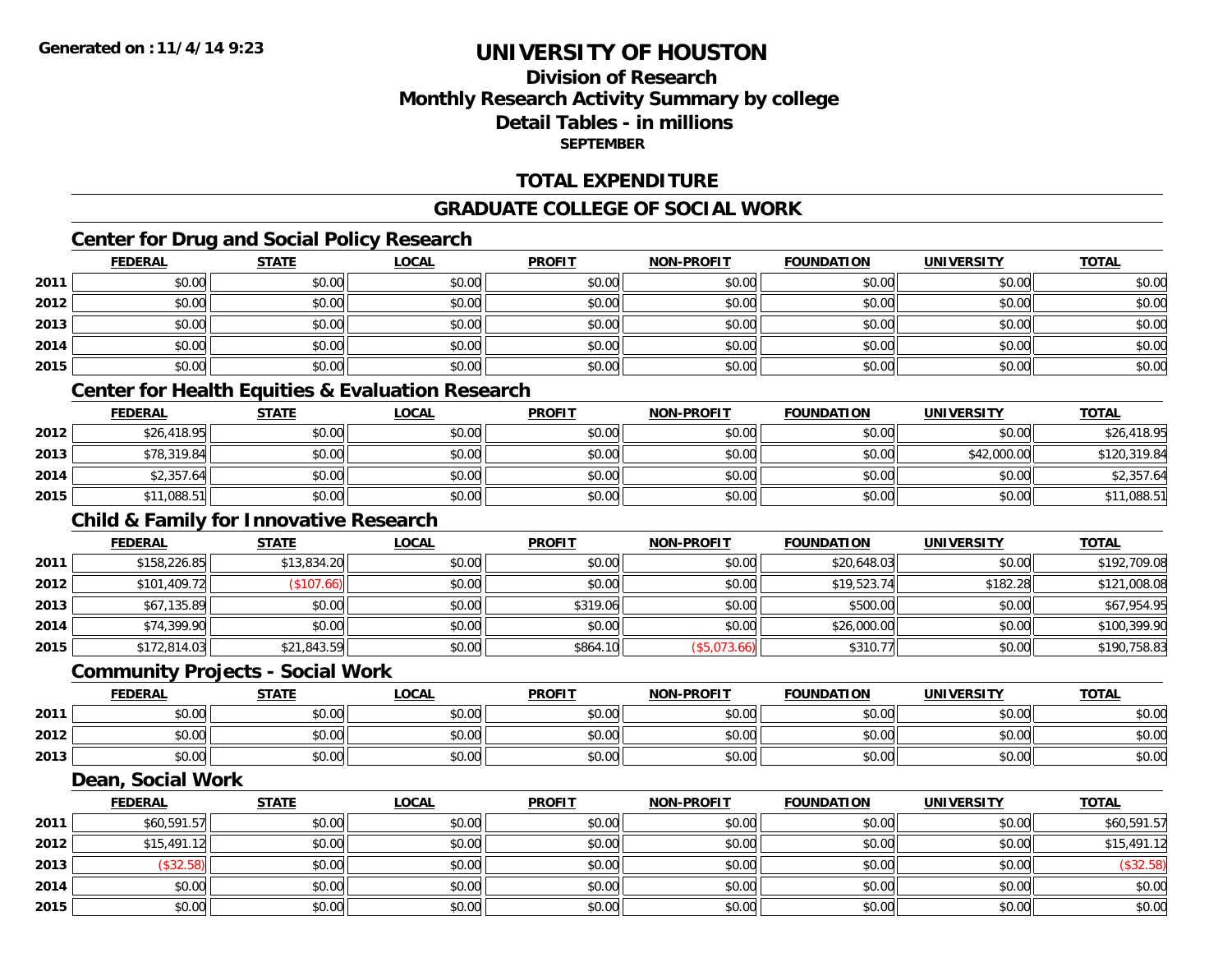### **Division of Research Monthly Research Activity Summary by college Detail Tables - in millions SEPTEMBER**

### **TOTAL EXPENDITURE**

#### **GRADUATE COLLEGE OF SOCIAL WORK**

# **Office for Drug SPR**

|       | <b>FEDERAL</b> | <b>STATE</b> | <u>LOCAL</u> | <b>PROFIT</b> | <b>NON-PROFIT</b> | <b>FOUNDATION</b> | <b>UNIVERSITY</b> | <b>TOTAL</b> |
|-------|----------------|--------------|--------------|---------------|-------------------|-------------------|-------------------|--------------|
| 2011  | \$0.00         | \$0.00       | \$0.00       | \$0.00        | \$0.00            | \$0.00            | \$0.00            | \$0.00       |
| 2012  | \$0.00         | \$0.00       | \$0.00       | \$0.00        | \$0.00            | \$0.00            | \$0.00            | \$0.00       |
| 2013  | \$0.00         | \$0.00       | \$0.00       | \$0.00        | \$0.00            | \$0.00            | \$0.00            | \$0.00       |
| 2015  | \$0.00         | \$0.00       | \$0.00       | \$0.00        | \$0.00            | \$0.00            | \$0.00            | \$0.00       |
| Total | \$768,221.43   | \$35,570.13  | \$0.00       | \$1,183.16    | (\$5,073.66)      | \$66,982.54       | \$42,182.28       | \$909,065.88 |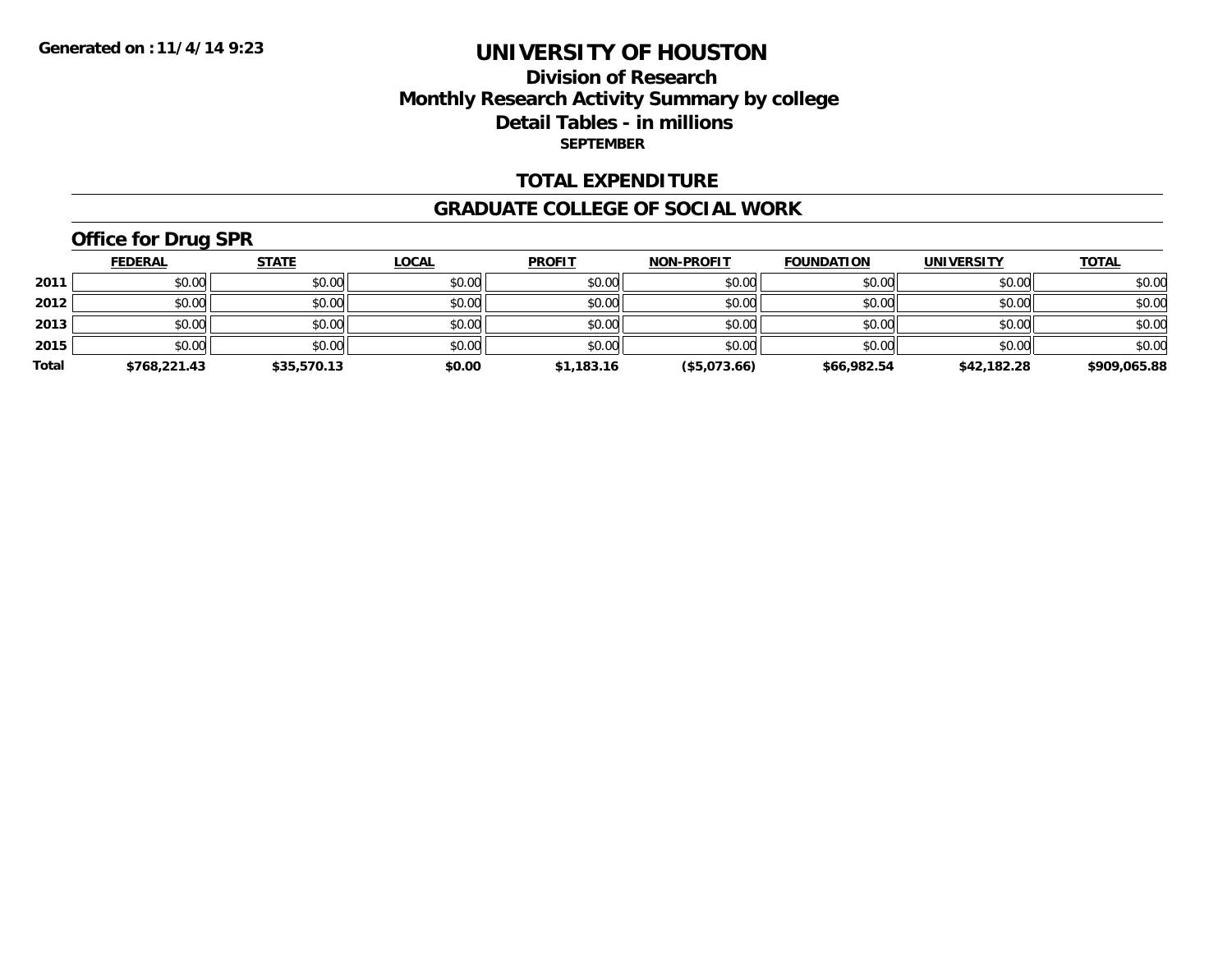### **Division of Research Monthly Research Activity Summary by college Detail Tables - in millions SEPTEMBER**

### **TOTAL EXPENDITURE**

#### **HILTON COLLEGE OF HOTEL AND RESTAURANT MANAGEMENT**

### **Hotel and Restaurant Management**

|       | <b>FEDERAL</b> | <b>STATE</b> | <b>LOCAL</b> | <b>PROFIT</b> | <b>NON-PROFIT</b> | <b>FOUNDATION</b> | <b>UNIVERSITY</b> | <b>TOTAL</b> |
|-------|----------------|--------------|--------------|---------------|-------------------|-------------------|-------------------|--------------|
| 2011  | \$0.00         | \$7,757.77   | \$0.00       | \$325.97      | \$0.00            | \$0.00            | \$0.00            | \$8,083.74   |
| 2012  | \$2,384.59     | \$29,979.17  | \$0.00       | \$0.00        | \$0.00            | \$0.00            | \$0.00            | \$32,363.76  |
| 2013  | \$2,862.05     | \$4,985.91   | \$0.00       | \$0.00        | \$0.00            | \$0.00            | \$0.00            | \$7,847.96   |
| 2014  | \$15,068.42    | \$2,330.42   | \$0.00       | \$0.00        | \$0.00            | \$0.00            | \$0.00            | \$17,398.84  |
| 2015  | \$11,972.27    | \$0.00       | \$0.00       | \$0.00        | \$0.00            | \$0.00            | \$0.00            | \$11,972.27  |
| Total | \$32,287.33    | \$45,053.27  | \$0.00       | \$325.97      | \$0.00            | \$0.00            | \$0.00            | \$77,666.57  |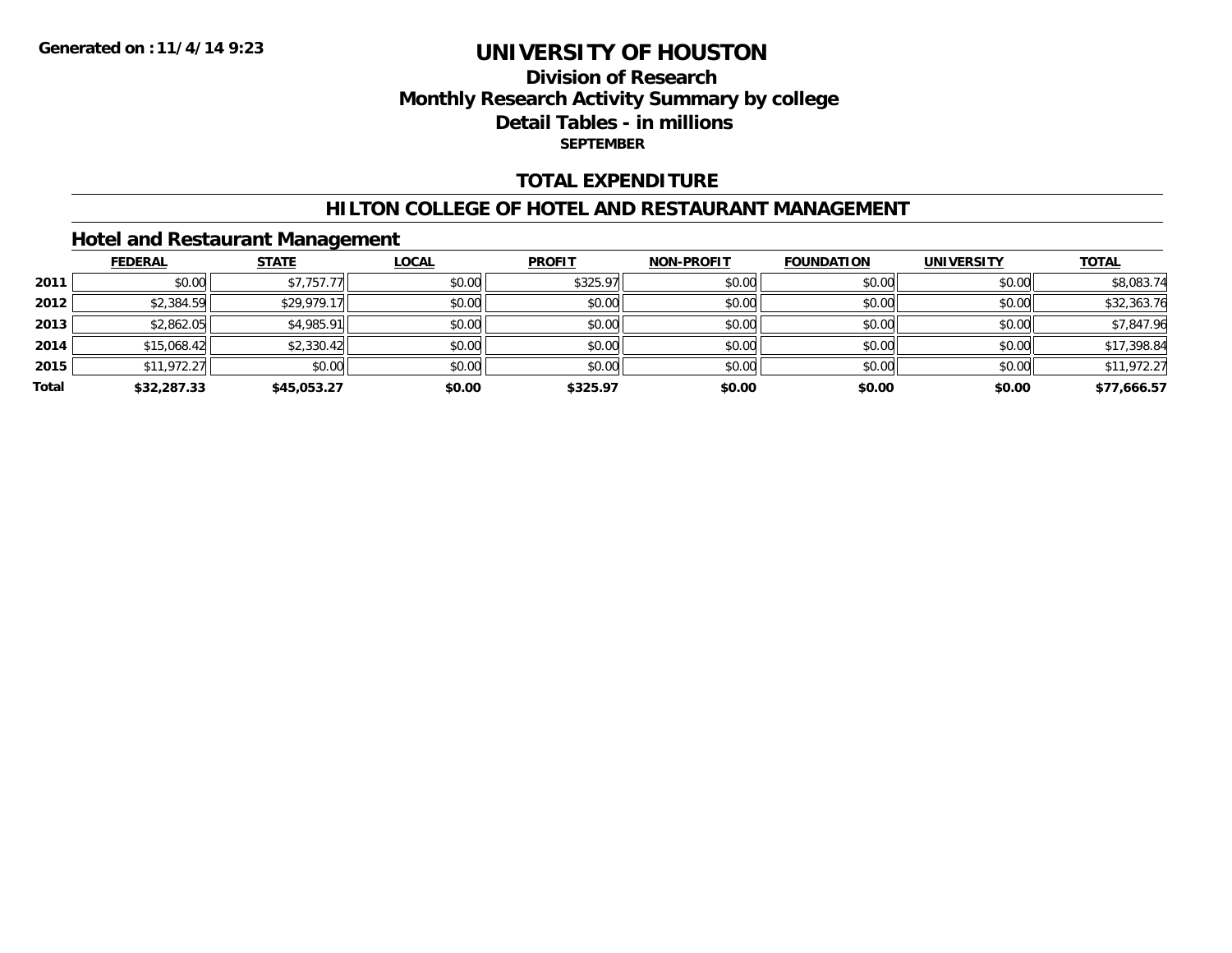### **Division of Research Monthly Research Activity Summary by college Detail Tables - in millions SEPTEMBER**

#### **TOTAL EXPENDITURE**

#### **HONORS COLLEGE**

# **Dean, Honors College**

|       | <b>FEDERAL</b> | <b>STATE</b> | <b>LOCAL</b> | <b>PROFIT</b> | <b>NON-PROFIT</b> | <b>FOUNDATION</b> | <b>UNIVERSITY</b> | <b>TOTAL</b> |
|-------|----------------|--------------|--------------|---------------|-------------------|-------------------|-------------------|--------------|
| 2012  | \$0.00         | \$0.00       | \$0.00       | \$0.00        | \$319.13          | \$0.00            | \$0.00            | \$319.13     |
| 2013  | \$1,798.43     | \$0.00       | \$0.00       | \$0.00        | \$5,754.19        | \$0.00            | \$0.00            | \$7,552.62   |
| 2014  | \$2,485.44     | \$0.00       | \$0.00       | \$0.00        | \$619.66          | \$212.75          | \$0.00            | \$3,317.84   |
| 2015  | \$0.00         | \$0.00       | \$0.00       | \$0.00        | \$0.00            | \$104.01          | \$0.00            | \$104.01     |
| Total | \$4,283.87     | \$0.00       | \$0.00       | \$0.00        | \$6,692.97        | \$316.76          | \$0.00            | \$11,293.60  |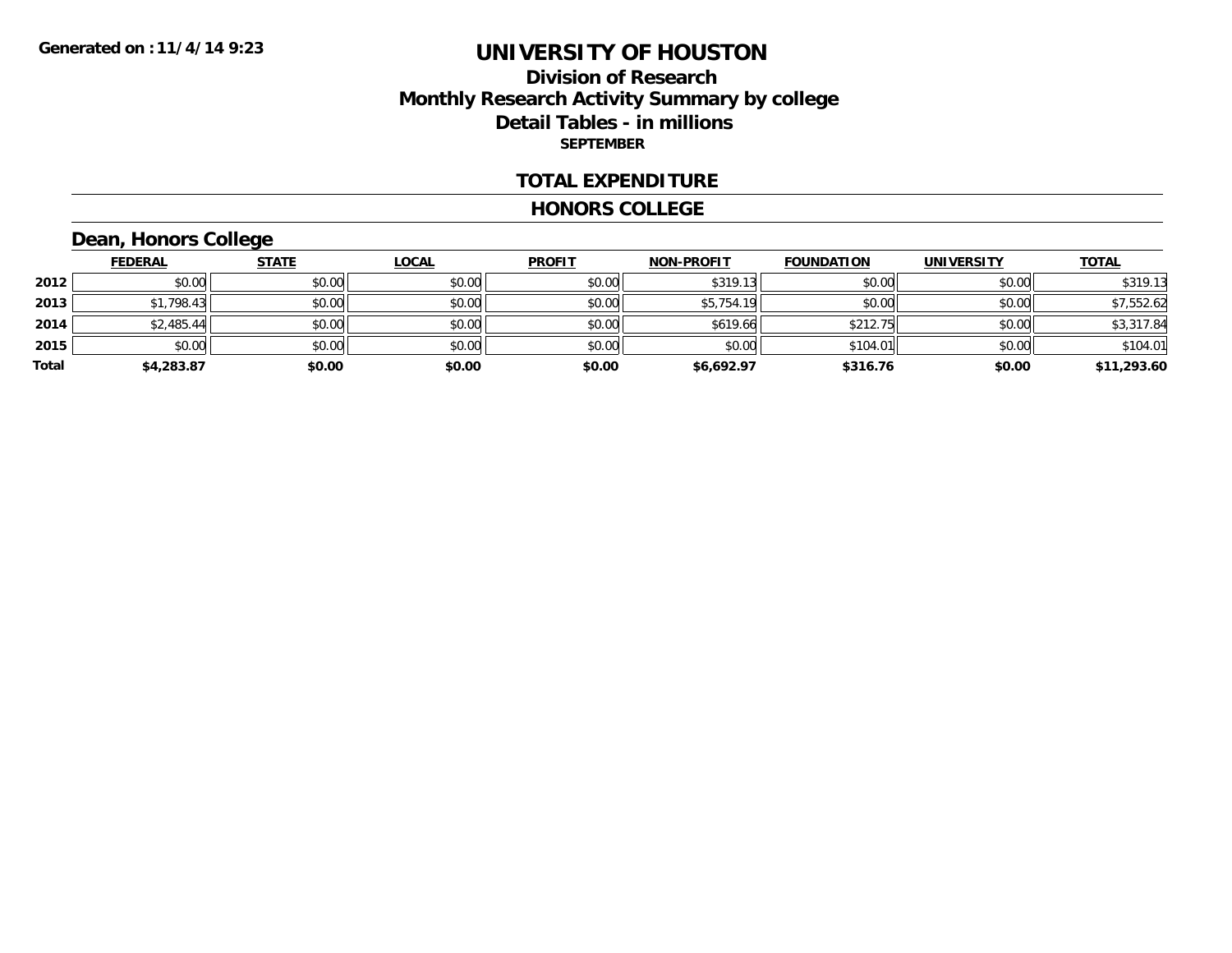### **Division of Research Monthly Research Activity Summary by college Detail Tables - in millions SEPTEMBER**

#### **TOTAL EXPENDITURE**

#### **LIBRARY**

# **Administration, Library**

|       | <b>FEDERAL</b> | <b>STATE</b> | <b>LOCAL</b> | <b>PROFIT</b> | <b>NON-PROFIT</b> | <b>FOUNDATION</b> | <b>UNIVERSITY</b> | <b>TOTAL</b> |
|-------|----------------|--------------|--------------|---------------|-------------------|-------------------|-------------------|--------------|
| 2011  | \$442.68       | \$0.00       | \$0.00       | \$0.00        | \$0.00            | \$0.00            | \$0.00            | \$442.68     |
| 2012  | \$43.40        | \$0.00       | \$0.00       | \$0.00        | \$0.00            | \$0.00            | \$0.00            | \$43.40      |
| 2013  | \$0.00         | \$0.00       | \$0.00       | \$0.00        | \$0.00            | \$0.00            | \$0.00            | \$0.00       |
| Total | \$486.08       | \$0.00       | \$0.00       | \$0.00        | \$0.00            | \$0.00            | \$0.00            | \$486.08     |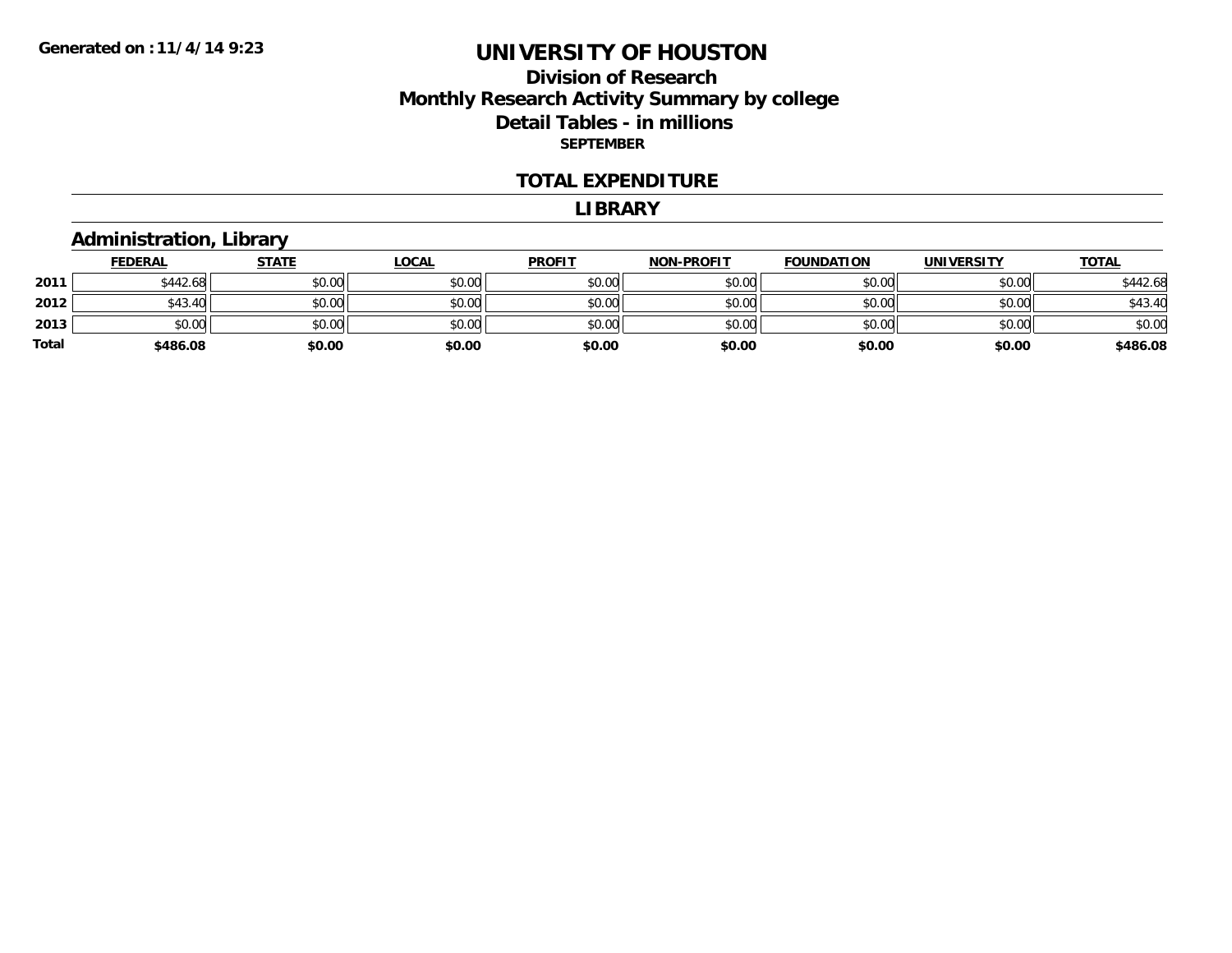### **Division of Research Monthly Research Activity Summary by college Detail Tables - in millions SEPTEMBER**

#### **TOTAL EXPENDITURE**

#### **PRESIDENT**

### **Office of the President**

|       | <b>FEDERAL</b> | <b>STATE</b> | <b>LOCAL</b> | <b>PROFIT</b> | <b>NON-PROFIT</b> | <b>FOUNDATION</b> | <b>UNIVERSITY</b> | <b>TOTAL</b> |
|-------|----------------|--------------|--------------|---------------|-------------------|-------------------|-------------------|--------------|
| 2011  | \$0.00         | \$0.00       | \$0.00       | \$0.00        | \$0.00            | \$0.00            | \$0.00            | \$0.00       |
| 2012  | \$0.00         | \$0.00       | \$0.00       | \$0.00        | \$0.00            | \$0.00            | \$0.00            | \$0.00       |
| 2013  | \$0.00         | \$0.00       | \$0.00       | \$0.00        | \$0.00            | \$0.00            | \$0.00            | \$0.00       |
| 2014  | \$0.00         | \$0.00       | \$0.00       | \$0.00        | \$0.00            | \$0.00            | \$0.00            | \$0.00       |
| 2015  | \$742.83       | \$0.00       | \$0.00       | \$0.00        | \$0.00            | \$0.00            | \$0.00            | \$742.83     |
| Total | \$742.83       | \$0.00       | \$0.00       | \$0.00        | \$0.00            | \$0.00            | \$0.00            | \$742.83     |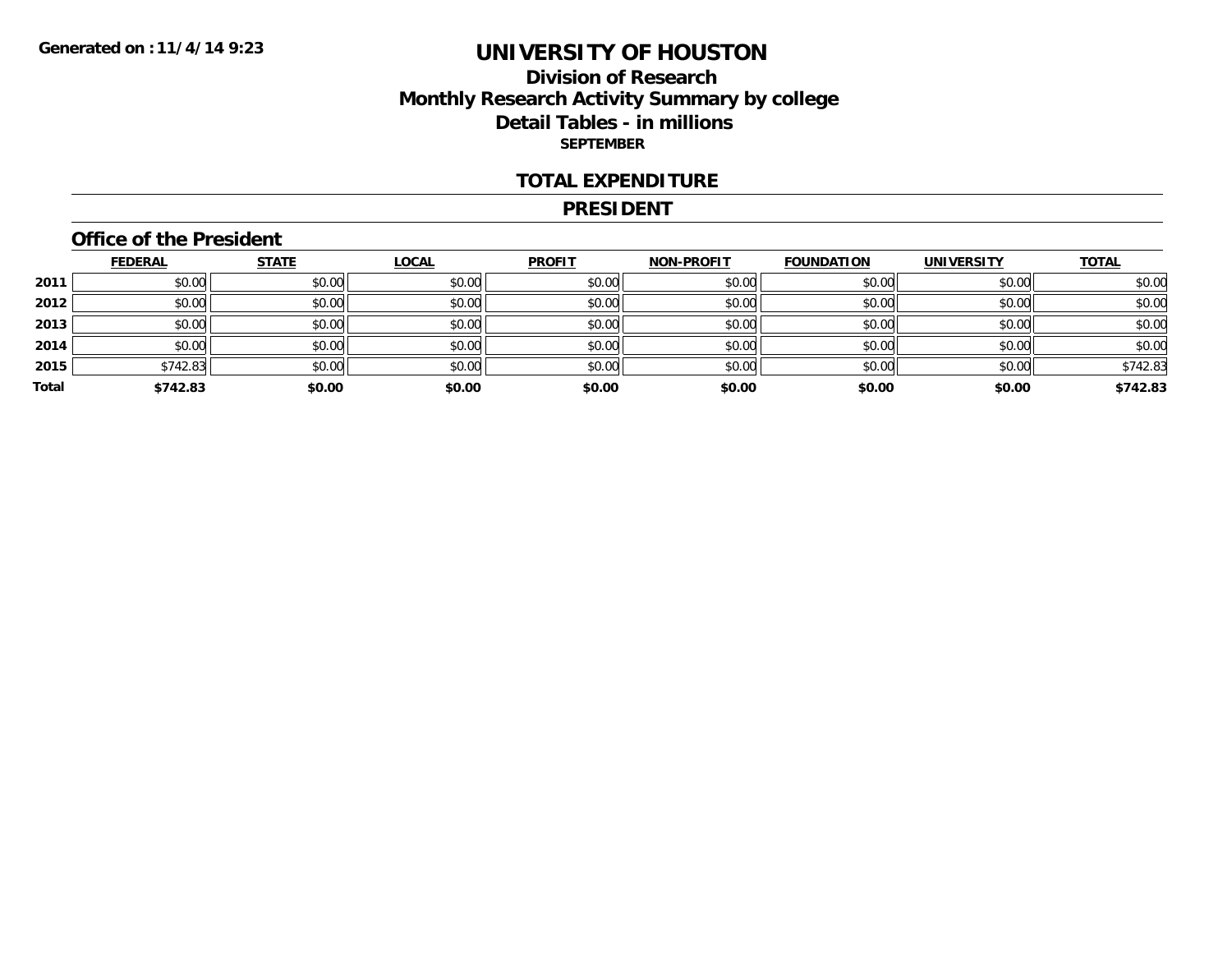### **Division of Research Monthly Research Activity Summary by college Detail Tables - in millions SEPTEMBER**

### **TOTAL EXPENDITURE**

#### **SENIOR V.P. FOR ACADEMIC AFFAIRS AND PROVOST**

|              | <b>Continuing Education</b>                         |              |              |               |                   |                   |                   |              |
|--------------|-----------------------------------------------------|--------------|--------------|---------------|-------------------|-------------------|-------------------|--------------|
|              | <b>FEDERAL</b>                                      | <b>STATE</b> | <b>LOCAL</b> | <b>PROFIT</b> | <b>NON-PROFIT</b> | <b>FOUNDATION</b> | <b>UNIVERSITY</b> | <b>TOTAL</b> |
| 2011         | \$0.00                                              | \$988.94     | \$0.00       | \$0.00        | \$0.00            | \$0.00            | \$0.00            | \$988.94     |
|              | <b>Learning Support Services</b>                    |              |              |               |                   |                   |                   |              |
|              | <b>FEDERAL</b>                                      | <b>STATE</b> | <b>LOCAL</b> | <b>PROFIT</b> | <b>NON-PROFIT</b> | <b>FOUNDATION</b> | <b>UNIVERSITY</b> | <b>TOTAL</b> |
| 2012         | \$0.00                                              | \$0.00       | \$0.00       | \$0.00        | \$0.00            | \$0.00            | \$0.00            | \$0.00       |
| 2013         | \$0.00                                              | \$0.00       | \$0.00       | \$0.00        | \$0.00            | \$0.00            | \$0.00            | \$0.00       |
|              | <b>Office of Admissions</b>                         |              |              |               |                   |                   |                   |              |
|              | <b>FEDERAL</b>                                      | <b>STATE</b> | <b>LOCAL</b> | <b>PROFIT</b> | <b>NON-PROFIT</b> | <b>FOUNDATION</b> | <b>UNIVERSITY</b> | <b>TOTAL</b> |
| 2012         | \$0.00                                              | \$0.00       | \$0.00       | \$0.00        | \$0.00            | \$0.00            | \$0.00            | \$0.00       |
| 2013         | \$0.00                                              | \$0.00       | \$0.00       | \$0.00        | \$0.00            | \$0.00            | \$0.00            | \$0.00       |
| 2014         | \$0.00                                              | \$0.00       | \$0.00       | \$0.00        | \$0.00            | \$0.00            | \$0.00            | \$0.00       |
|              | <b>Senior V.P. for Academic Affairs and Provost</b> |              |              |               |                   |                   |                   |              |
|              | <b>FEDERAL</b>                                      | <b>STATE</b> | <b>LOCAL</b> | <b>PROFIT</b> | <b>NON-PROFIT</b> | <b>FOUNDATION</b> | <b>UNIVERSITY</b> | <b>TOTAL</b> |
| 2014         | \$0.00                                              | \$0.00       | \$0.00       | \$38,767.38   | \$0.00            | \$0.00            | \$0.00            | \$38,767.38  |
|              | <b>Student Support Services</b>                     |              |              |               |                   |                   |                   |              |
|              | <b>FEDERAL</b>                                      | <b>STATE</b> | <b>LOCAL</b> | <b>PROFIT</b> | <b>NON-PROFIT</b> | <b>FOUNDATION</b> | <b>UNIVERSITY</b> | <b>TOTAL</b> |
| 2015         | \$0.00                                              | \$0.00       | \$0.00       | \$0.00        | \$0.00            | \$0.00            | \$0.00            | \$0.00       |
|              | <b>Undergraduate Student Success</b>                |              |              |               |                   |                   |                   |              |
|              | <b>FEDERAL</b>                                      | <b>STATE</b> | <b>LOCAL</b> | <b>PROFIT</b> | <b>NON-PROFIT</b> | <b>FOUNDATION</b> | <b>UNIVERSITY</b> | <b>TOTAL</b> |
| 2012         | \$0.00                                              | \$23,163.56  | \$0.00       | \$0.00        | \$0.00            | \$0.00            | \$0.00            | \$23,163.56  |
| 2013         | \$0.00                                              | \$0.00       | \$0.00       | \$0.00        | \$0.00            | \$0.00            | \$0.00            | \$0.00       |
| 2014         | \$0.00                                              | \$0.00       | \$0.00       | \$0.00        | \$0.00            | \$0.00            | \$0.00            | \$0.00       |
|              | <b>Undergraduate Student Success Center</b>         |              |              |               |                   |                   |                   |              |
|              | <b>FEDERAL</b>                                      | <b>STATE</b> | <b>LOCAL</b> | <b>PROFIT</b> | <b>NON-PROFIT</b> | <b>FOUNDATION</b> | <b>UNIVERSITY</b> | <b>TOTAL</b> |
| 2011         | \$17,777.77                                         | \$9,728.70   | \$0.00       | \$0.00        | \$5,586.23        | \$904.97          | \$0.00            | \$33,997.67  |
| 2012         | \$21,621.80                                         | \$10,674.18  | \$0.00       | \$0.00        | \$5,959.18        | \$0.00            | \$0.00            | \$38,255.16  |
| 2013         | \$26,626.74                                         | \$8,690.71   | \$0.00       | \$0.00        | (\$123.16)        | \$0.00            | \$0.00            | \$35,194.29  |
| 2014         | \$26,664.85                                         | \$8,437.06   | \$0.00       | \$0.00        | \$0.00            | \$0.00            | \$0.00            | \$35,101.91  |
| 2015         | \$32,815.56                                         | \$8,462.81   | \$0.00       | \$0.00        | \$5,868.53        | \$0.00            | \$0.00            | \$47,146.90  |
| <b>Total</b> | \$125,506.72                                        | \$70,145.96  | \$0.00       | \$38,767.38   | \$17,290.78       | \$904.97          | \$0.00            | \$252,615.81 |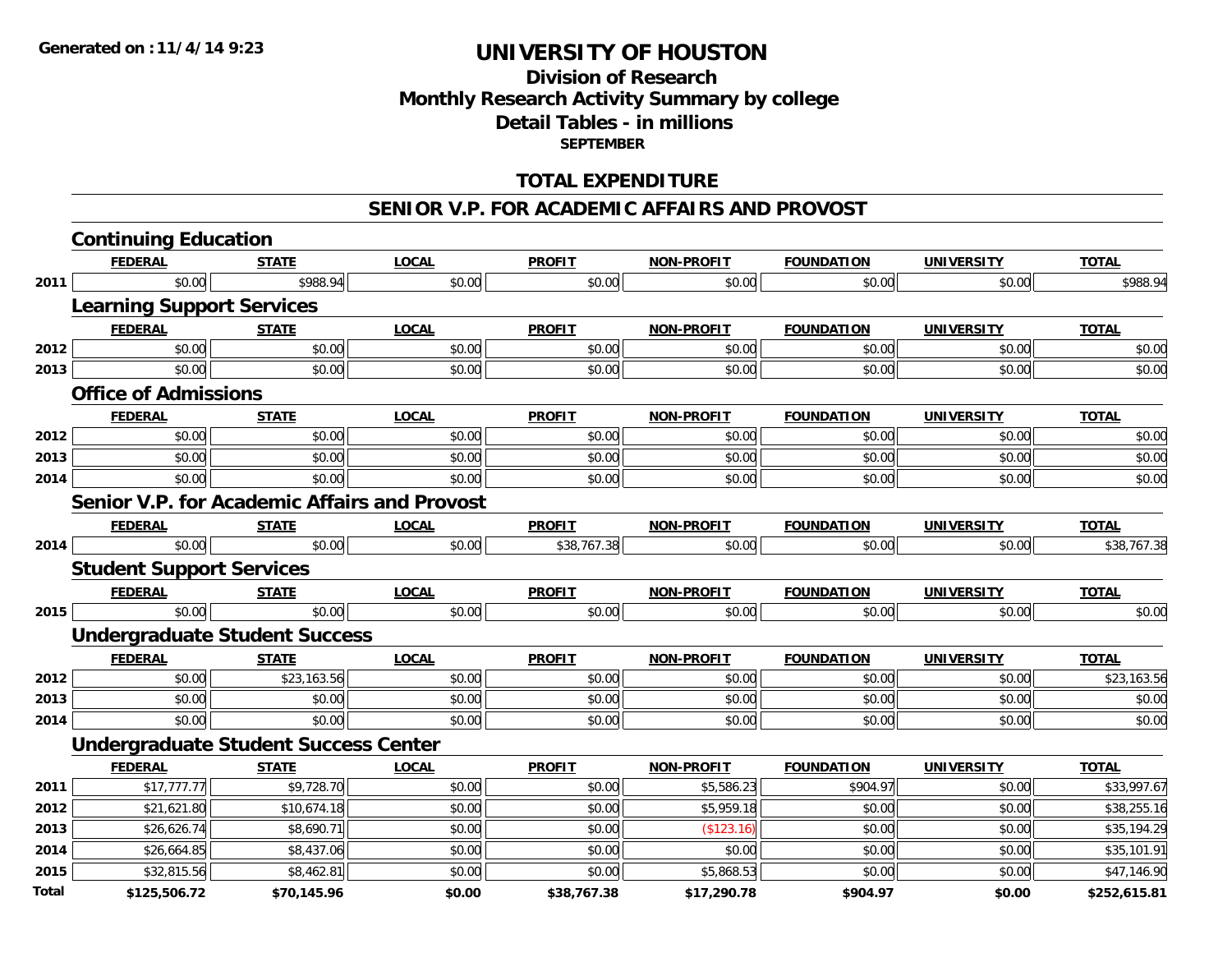# **Division of ResearchMonthly Research Activity Summary by college Detail Tables - in millions SEPTEMBER**

#### **TOTAL EXPENDITURE**

#### **UH LAW CENTER**

|       | Dean, Law      |              |              |               |                   |                   |                   |              |
|-------|----------------|--------------|--------------|---------------|-------------------|-------------------|-------------------|--------------|
|       | <b>FEDERAL</b> | <b>STATE</b> | <b>LOCAL</b> | <b>PROFIT</b> | <b>NON-PROFIT</b> | <b>FOUNDATION</b> | <b>UNIVERSITY</b> | <b>TOTAL</b> |
| 2013  | \$0.00         | \$0.00       | \$0.00       | \$0.00        | \$0.00            | \$0.00            | \$0.00            | \$0.00       |
|       | Law-UH         |              |              |               |                   |                   |                   |              |
|       | <b>FEDERAL</b> | <b>STATE</b> | <b>LOCAL</b> | <b>PROFIT</b> | <b>NON-PROFIT</b> | <b>FOUNDATION</b> | <b>UNIVERSITY</b> | <b>TOTAL</b> |
| 2011  | \$8,651.16     | \$0.00       | \$0.00       | \$0.00        | \$0.00            | \$0.00            | \$0.00            | \$8,651.16   |
| 2012  | \$663.76       | \$26,317.70  | \$0.00       | \$0.00        | \$0.00            | $($ \$95.96) $ $  | \$0.00            | \$26,885.50  |
| 2013  | \$29,125.14    | \$4,646.85   | \$0.00       | \$0.00        | \$0.00            | \$0.00            | \$0.00            | \$33,771.99  |
| 2014  | \$0.00         | \$7,169.22   | \$0.00       | \$0.00        | \$0.00            | \$0.00            | \$0.00            | \$7,169.22   |
| 2015  | \$0.00         | \$12,596.02  | \$0.00       | \$0.00        | \$0.00            | \$0.00            | \$0.00            | \$12,596.02  |
| Total | \$38,440.06    | \$50,729.79  | \$0.00       | \$0.00        | \$0.00            | (\$95.96)         | \$0.00            | \$89,073.89  |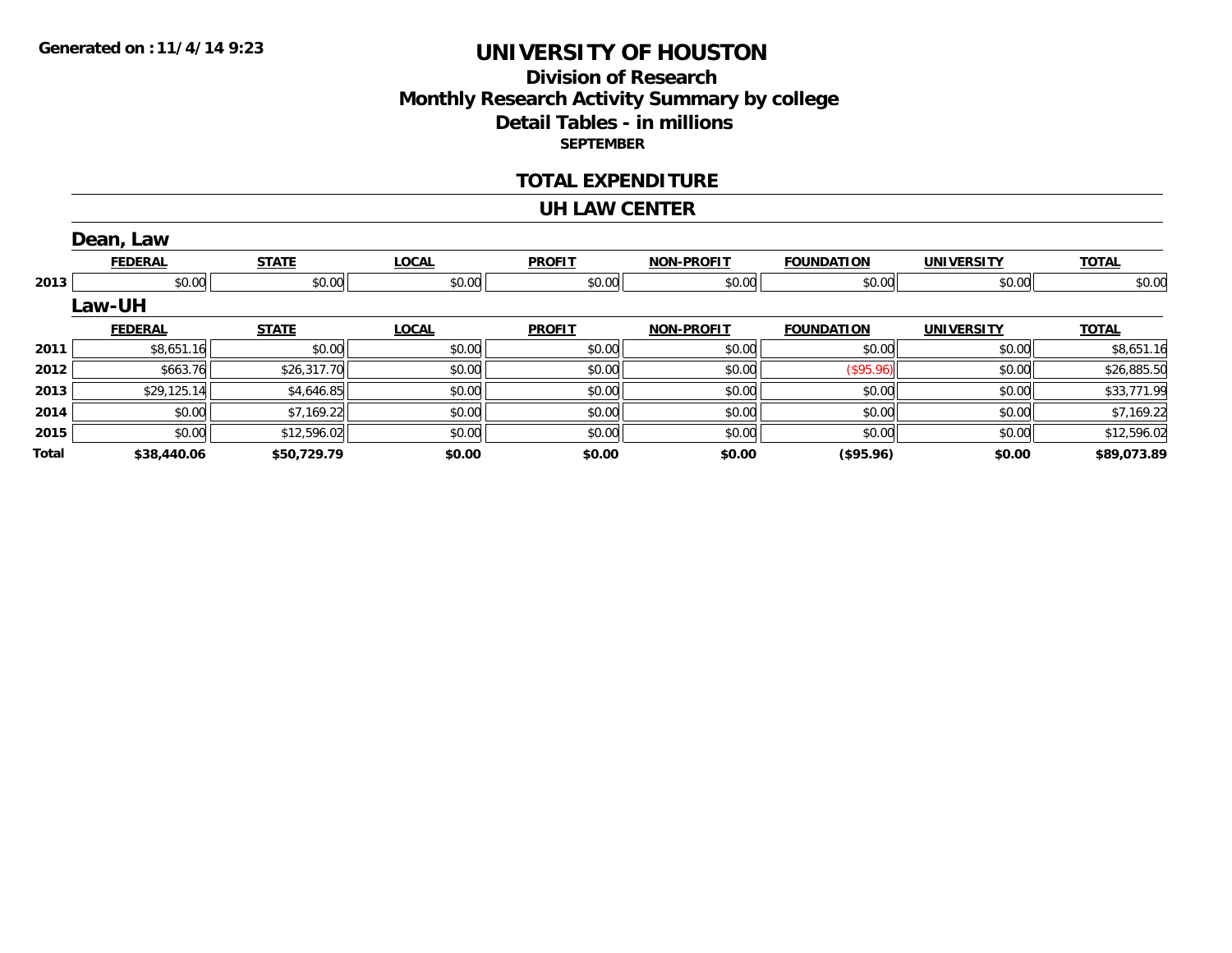# **Division of ResearchMonthly Research Activity Summary by college Detail Tables - in millions SEPTEMBER**

### **TOTAL EXPENDITURE**

#### **UKNOWN COLLEGE**

### **Unknown Department**

|      | <b>FEDERAL</b> | <b>STATE</b> | <b>LOCAL</b> | <b>PROFIT</b> | <b>NON-PROFIT</b> | <b>FOUNDATION</b> | <b>UNIVERSITY</b> | <b>TOTAL</b> |
|------|----------------|--------------|--------------|---------------|-------------------|-------------------|-------------------|--------------|
| 2012 | \$0.00         | \$0.00       | \$0.00       | \$0.00        | \$0.00            | \$0.00            | \$0.00            | \$0.00       |
| 2013 | \$0.00         | \$0.00       | \$0.00       | \$0.00        | \$0.00            | \$0.00            | \$0.00            | \$0.00       |
| 2014 | \$0.00         | \$0.00       | \$0.00       | \$0.00        | \$0.00            | \$0.00            | \$0.00            | \$0.00       |
| 2015 | \$0.00         | \$0.00       | \$0.00       | \$0.00        | \$0.00            | \$0.00            | \$0.00            | \$0.00       |

### **Wrong Department - Please Dont Select It**

|              | <b>FEDERAL</b> | <b>STATE</b> | <b>LOCAL</b> | <b>PROFIT</b> | <b>NON-PROFIT</b> | <b>FOUNDATION</b> | UNIVERSITY | <b>TOTAL</b> |
|--------------|----------------|--------------|--------------|---------------|-------------------|-------------------|------------|--------------|
| 2014         | \$0.00         | \$0.00       | \$0.00       | \$0.00        | \$0.00            | \$0.00            | \$0.00     | \$0.00       |
| 2015         | \$0.00         | \$0.00       | \$0.00       | \$0.00        | \$0.00            | \$0.00            | \$0.00     | \$0.00       |
| <b>Total</b> | \$0.00         | \$0.00       | \$0.00       | \$0.00        | \$0.00            | \$0.00            | \$0.00     | \$0.00       |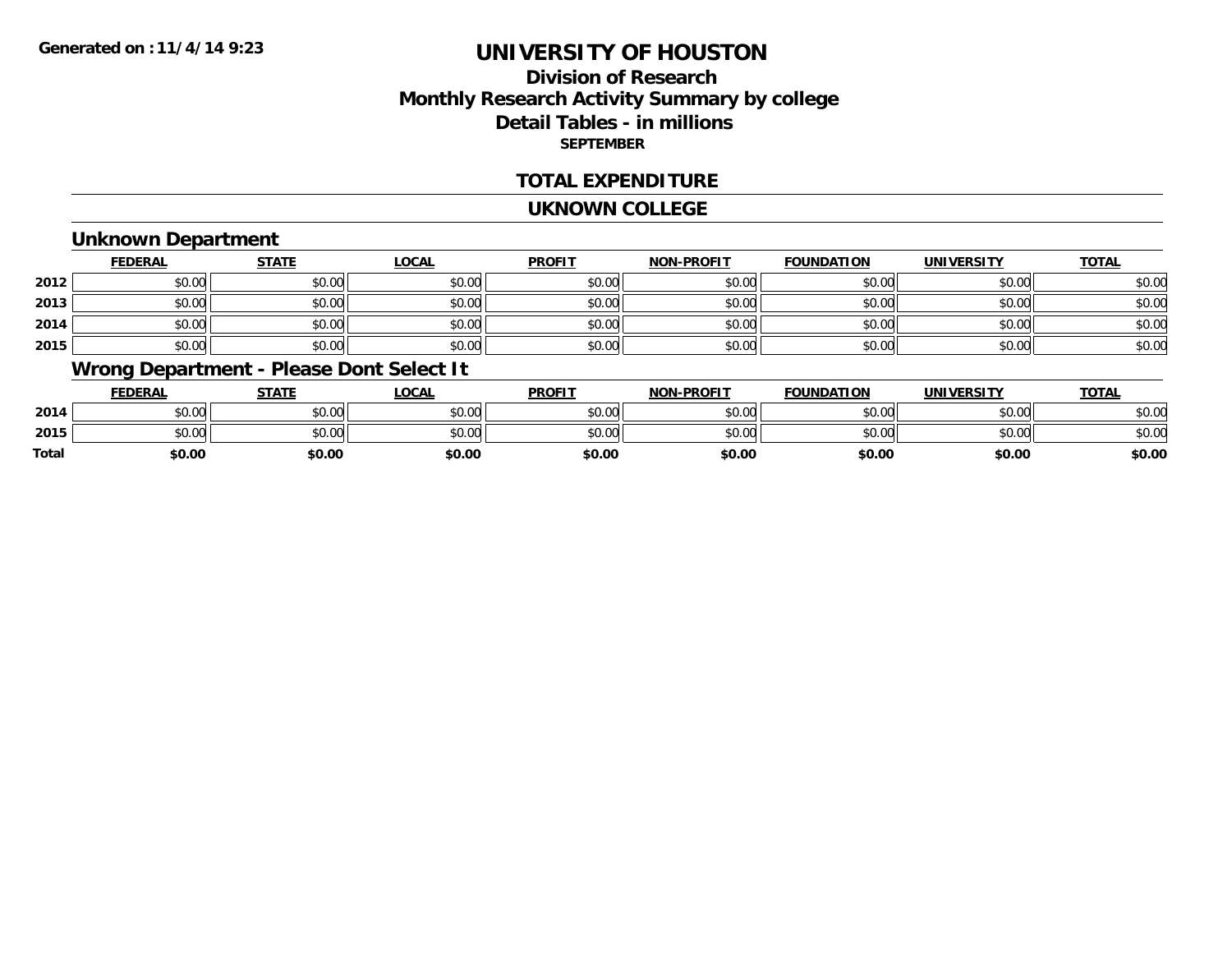## **Division of ResearchMonthly Research Activity Summary by college Detail Tables - in millions SEPTEMBER**

### **TOTAL EXPENDITURE**

## **VICE PRESIDENT FOR ADMINISTRATION**

|              | <b>KUHF - Radio</b>         |              |              |               |                   |                   |                   |              |
|--------------|-----------------------------|--------------|--------------|---------------|-------------------|-------------------|-------------------|--------------|
|              | <b>FEDERAL</b>              | <b>STATE</b> | <b>LOCAL</b> | <b>PROFIT</b> | <b>NON-PROFIT</b> | <b>FOUNDATION</b> | <b>UNIVERSITY</b> | <b>TOTAL</b> |
| 2012         | \$0.00                      | \$10,077.51  | \$0.00       | \$0.00        | \$0.00            | \$0.00            | \$0.00            | \$10,077.51  |
| 2015         | \$44,959.20                 | \$0.00       | \$0.00       | \$0.00        | \$0.00            | \$0.00            | \$0.00            | \$44,959.20  |
|              | <b>Physical Plant</b>       |              |              |               |                   |                   |                   |              |
|              | <b>FEDERAL</b>              | <b>STATE</b> | <b>LOCAL</b> | <b>PROFIT</b> | <b>NON-PROFIT</b> | <b>FOUNDATION</b> | <b>UNIVERSITY</b> | <b>TOTAL</b> |
| 2012         | \$0.00                      | \$0.00       | \$0.00       | \$0.00        | \$0.00            | \$0.00            | \$0.00            | \$0.00       |
|              | <b>UH Police Department</b> |              |              |               |                   |                   |                   |              |
|              | <b>FEDERAL</b>              | <b>STATE</b> | <b>LOCAL</b> | <b>PROFIT</b> | <b>NON-PROFIT</b> | <b>FOUNDATION</b> | <b>UNIVERSITY</b> | <b>TOTAL</b> |
| 2014         | \$3,000.00                  | \$0.00       | \$0.00       | \$0.00        | \$0.00            | \$0.00            | \$0.00            | \$3,000.00   |
| <b>Total</b> | \$47,959.20                 | \$10,077.51  | \$0.00       | \$0.00        | \$0.00            | \$0.00            | \$0.00            | \$58,036.71  |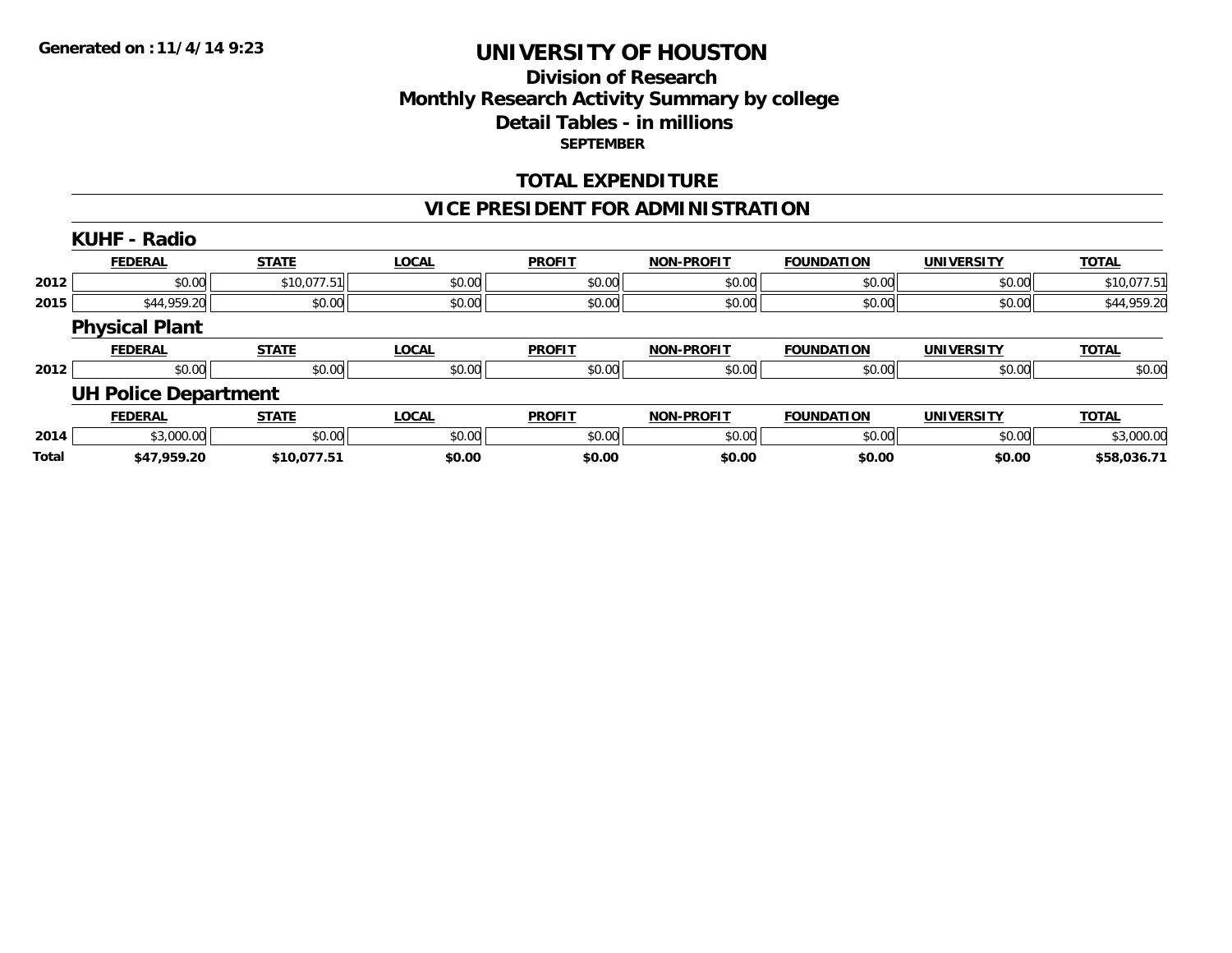## **Division of ResearchMonthly Research Activity Summary by college Detail Tables - in millions SEPTEMBER**

### **TOTAL EXPENDITURE**

#### **VICE PRESIDENT FOR STUDENT AFFAIRS**

### **Childrens Learning Centers**

|      | <b>FEDERAL</b>                         | <b>STATE</b> | <b>LOCAL</b> | <b>PROFIT</b> | <b>NON-PROFIT</b> | <b>FOUNDATION</b> | <b>UNIVERSITY</b> | <b>TOTAL</b> |
|------|----------------------------------------|--------------|--------------|---------------|-------------------|-------------------|-------------------|--------------|
| 2015 | \$16,153.66                            | \$0.00       | \$0.00       | \$0.00        | \$0.00            | \$0.00            | \$0.00            | \$16,153.66  |
|      | Dean, Student Affairs                  |              |              |               |                   |                   |                   |              |
|      | <b>FEDERAL</b>                         | <b>STATE</b> | <b>LOCAL</b> | <b>PROFIT</b> | <b>NON-PROFIT</b> | <b>FOUNDATION</b> | <b>UNIVERSITY</b> | <b>TOTAL</b> |
| 2011 | \$10,148.07                            | \$0.00       | \$0.00       | \$0.00        | \$0.00            | \$0.00            | \$0.00            | \$10,148.07  |
| 2012 | \$1,146.31                             | \$0.00       | \$0.00       | \$0.00        | \$0.00            | \$0.00            | \$0.00            | \$1,146.31   |
| 2013 | \$1,175.43                             | \$0.00       | \$0.00       | \$0.00        | \$0.00            | \$0.00            | \$0.00            | \$1,175.43   |
|      | <b>Vice President, Student Affairs</b> |              |              |               |                   |                   |                   |              |
|      | <b>FEDERAL</b>                         | <b>STATE</b> | <b>LOCAL</b> | <b>PROFIT</b> | <b>NON-PROFIT</b> | <b>FOUNDATION</b> | <b>UNIVERSITY</b> | <b>TOTAL</b> |
| 2011 | \$14,357.62                            | \$0.00       | \$0.00       | \$0.00        | \$0.00            | \$0.00            | \$0.00            | \$14,357.62  |
|      |                                        |              |              |               |                   |                   |                   |              |
| 2012 | \$9,967.48                             | \$0.00       | \$0.00       | \$0.00        | \$0.00            | \$0.00            | \$0.00            | \$9,967.48   |
| 2013 | \$10,529.34                            | \$0.00       | \$0.00       | \$0.00        | \$0.00            | \$0.00            | \$0.00            | \$10,529.34  |
| 2014 | \$5,302.82                             | \$0.00       | \$0.00       | \$0.00        | \$0.00            | \$0.00            | \$0.00            | \$5,302.82   |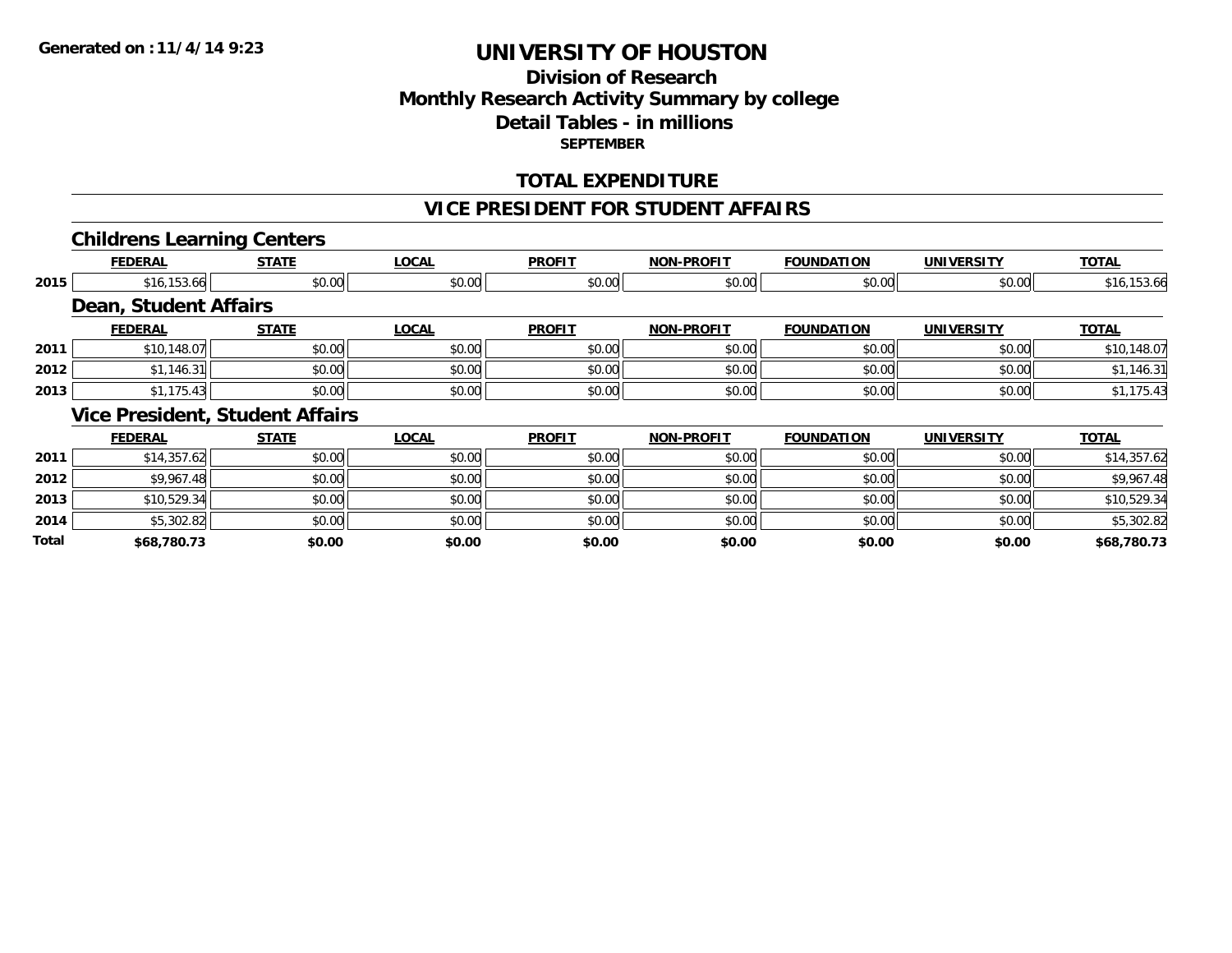## **Division of Research Monthly Research Activity Summary by college Detail Tables - in millions SEPTEMBER**

### **IDC RECOVERY**

#### **C.T. BAUER COLLEGE OF BUSINESS**

|       | <b>Finance</b>                           |              |              |               |                   |                   |                   |              |
|-------|------------------------------------------|--------------|--------------|---------------|-------------------|-------------------|-------------------|--------------|
|       | <b>FEDERAL</b>                           | <b>STATE</b> | <b>LOCAL</b> | <b>PROFIT</b> | <b>NON-PROFIT</b> | <b>FOUNDATION</b> | <b>UNIVERSITY</b> | <b>TOTAL</b> |
| 2011  | \$0.00                                   | \$0.00       | \$0.00       | \$0.00        | \$0.00            | \$0.00            | \$0.00            | \$0.00       |
|       | <b>Management</b>                        |              |              |               |                   |                   |                   |              |
|       | <b>FEDERAL</b>                           | <b>STATE</b> | <b>LOCAL</b> | <b>PROFIT</b> | <b>NON-PROFIT</b> | <b>FOUNDATION</b> | <b>UNIVERSITY</b> | <b>TOTAL</b> |
| 2011  | \$485.34                                 | \$0.00       | \$0.00       | \$0.00        | \$0.00            | \$0.00            | \$0.00            | \$485.34     |
|       | <b>Marketing</b>                         |              |              |               |                   |                   |                   |              |
|       | <b>FEDERAL</b>                           | <b>STATE</b> | <b>LOCAL</b> | <b>PROFIT</b> | <b>NON-PROFIT</b> | <b>FOUNDATION</b> | <b>UNIVERSITY</b> | <b>TOTAL</b> |
| 2013  | \$0.00                                   | \$0.00       | \$0.00       | \$0.00        | \$0.00            | \$0.00            | \$0.00            | \$0.00       |
| 2014  | \$0.00                                   | \$0.00       | \$0.00       | \$0.00        | \$0.00            | \$0.00            | \$0.00            | \$0.00       |
|       | <b>Small Business Development Center</b> |              |              |               |                   |                   |                   |              |
|       | <b>FEDERAL</b>                           | <b>STATE</b> | <b>LOCAL</b> | <b>PROFIT</b> | <b>NON-PROFIT</b> | <b>FOUNDATION</b> | <b>UNIVERSITY</b> | <b>TOTAL</b> |
| 2011  | \$4,620.44                               | \$0.00       | \$0.00       | \$0.00        | \$0.00            | \$0.00            | \$0.00            | \$4,620.44   |
| 2012  | \$18,946.25                              | \$0.00       | \$0.00       | \$0.00        | \$0.00            | \$0.00            | \$0.00            | \$18,946.25  |
| 2013  | \$44,514.52                              | \$0.00       | \$0.00       | \$0.00        | \$0.00            | \$4.36            | \$0.00            | \$44,518.88  |
| 2014  | \$30,982.97                              | \$0.00       | \$0.00       | \$0.00        | \$0.00            | \$1,707.06        | \$0.00            | \$32,690.03  |
| Total | \$99,549.52                              | \$0.00       | \$0.00       | \$0.00        | \$0.00            | \$1,711.42        | \$0.00            | \$101,260.94 |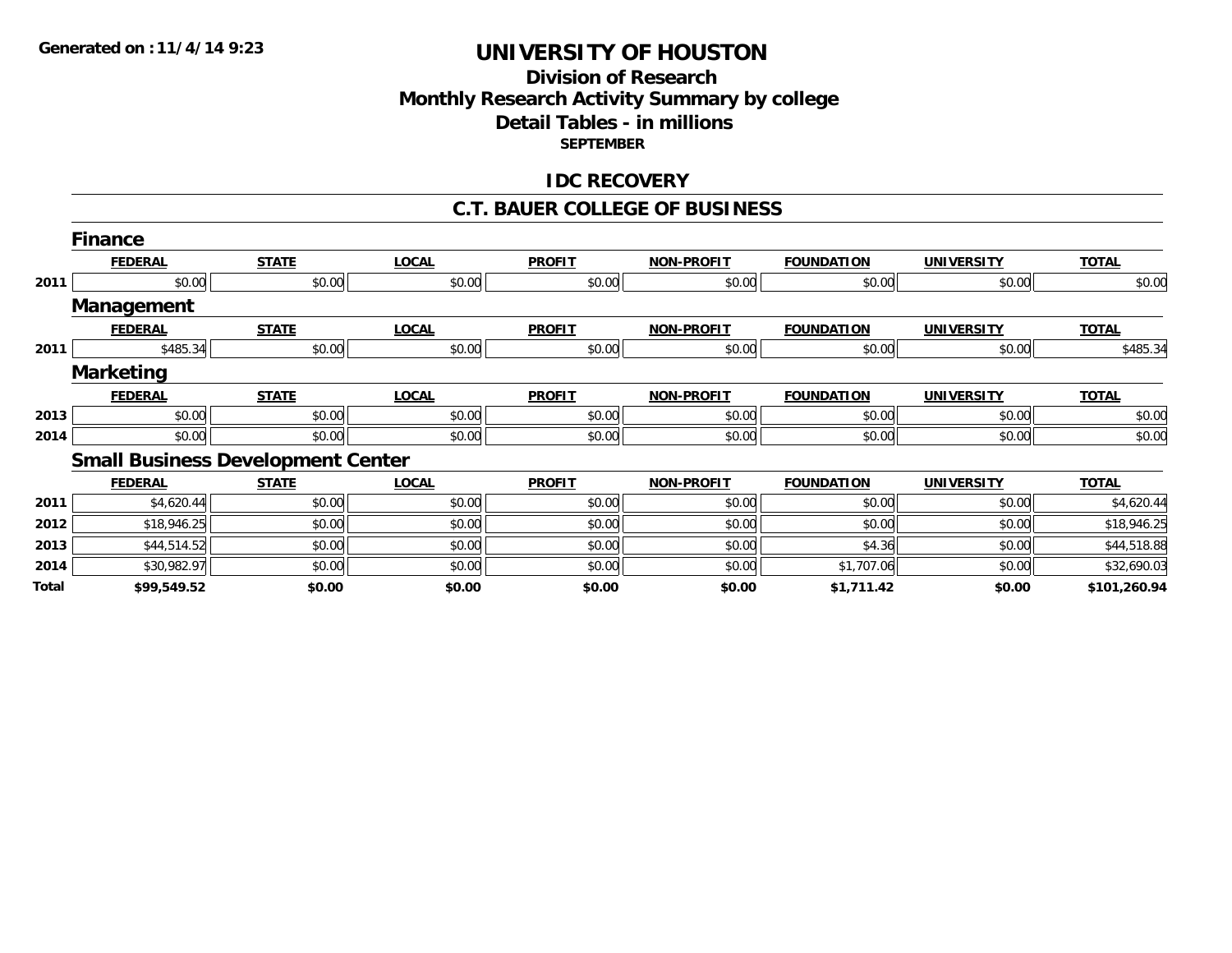**2014**

**Total**

# **UNIVERSITY OF HOUSTON**

## **Division of ResearchMonthly Research Activity Summary by college Detail Tables - in millions SEPTEMBER**

### **IDC RECOVERY**

## **COLLEGE OF EDUCATION**

# **Consistency Mgmt and Coop Disc**

|      | <b>FEDERAL</b>                    | <b>STATE</b>                         | <b>LOCAL</b> | <b>PROFIT</b> | <b>NON-PROFIT</b> | <b>FOUNDATION</b> | <b>UNIVERSITY</b> | <b>TOTAL</b> |
|------|-----------------------------------|--------------------------------------|--------------|---------------|-------------------|-------------------|-------------------|--------------|
| 2011 | \$0.00                            | \$0.00                               | \$0.00       | \$0.00        | \$958.07          | \$0.00            | \$0.00            | \$958.07     |
| 2012 | \$0.00                            | \$0.00                               | \$0.00       | \$0.00        | \$1,278.08        | \$0.00            | \$0.00            | \$1,278.08   |
| 2013 | \$0.00                            | \$0.00                               | \$0.00       | \$0.00        | \$387.30          | \$0.00            | \$0.00            | \$387.30     |
| 2014 | \$0.00                            | \$0.00                               | \$0.00       | \$0.00        | \$0.00            | \$0.00            | \$0.00            | \$0.00       |
|      | <b>Curriculum and Instruction</b> |                                      |              |               |                   |                   |                   |              |
|      | <b>FEDERAL</b>                    | <b>STATE</b>                         | <b>LOCAL</b> | <b>PROFIT</b> | <b>NON-PROFIT</b> | <b>FOUNDATION</b> | <b>UNIVERSITY</b> | <b>TOTAL</b> |
| 2011 | \$3,015.53                        | \$0.00                               | \$0.00       | \$0.00        | \$0.00            | \$114.02          | \$0.00            | \$3,129.55   |
| 2012 | \$4,409.65                        | \$319.63                             | \$0.00       | \$0.00        | \$0.00            | \$35.54           | \$0.00            | \$4,764.82   |
| 2013 | \$4,325.36                        | \$281.87                             | \$0.00       | \$0.00        | \$0.00            | \$21.85           | \$0.00            | \$4,629.08   |
| 2014 | \$3,718.32                        | \$35.10                              | \$0.00       | \$0.00        | \$0.00            | \$5.70            | \$0.00            | \$3,759.12   |
|      | Dean, Education                   |                                      |              |               |                   |                   |                   |              |
|      | <b>FEDERAL</b>                    | <b>STATE</b>                         | <b>LOCAL</b> | <b>PROFIT</b> | <b>NON-PROFIT</b> | <b>FOUNDATION</b> | <b>UNIVERSITY</b> | <b>TOTAL</b> |
| 2011 | \$0.00                            | \$0.00                               | \$0.00       | \$0.00        | \$0.00            | \$0.00            | \$0.00            | \$0.00       |
| 2012 | \$0.00                            | \$0.00                               | \$0.00       | \$0.00        | \$0.00            | \$0.00            | \$0.00            | \$0.00       |
| 2013 | \$0.00                            | \$0.00                               | \$0.00       | \$0.00        | \$0.00            | \$0.00            | \$0.00            | \$0.00       |
| 2014 | \$0.00                            | \$0.00                               | \$0.00       | \$0.00        | \$0.00            | \$0.00            | \$0.00            | \$0.00       |
|      | <b>Educational Psychology</b>     |                                      |              |               |                   |                   |                   |              |
|      | <b>FEDERAL</b>                    | <b>STATE</b>                         | <b>LOCAL</b> | <b>PROFIT</b> | <b>NON-PROFIT</b> | <b>FOUNDATION</b> | <b>UNIVERSITY</b> | <b>TOTAL</b> |
| 2011 | \$1,131.35                        | \$0.00                               | \$0.00       | \$0.00        | \$0.00            | \$1,204.92        | \$0.00            | \$2,336.27   |
| 2012 | \$2,192.17                        | \$0.00                               | \$0.00       | \$0.00        | \$0.00            | \$142.15          | \$0.00            | \$2,334.32   |
| 2013 | \$3,236.69                        | \$0.00                               | \$0.00       | \$0.00        | \$0.00            | \$64.41           | \$0.00            | \$3,301.09   |
| 2014 | \$14,521.11                       | \$0.00                               | \$0.00       | \$0.00        | \$0.00            | \$22.78           | \$0.00            | \$14,543.89  |
|      |                                   | <b>Institute for Urban Education</b> |              |               |                   |                   |                   |              |
|      | <b>FEDERAL</b>                    | <b>STATE</b>                         | <b>LOCAL</b> | <b>PROFIT</b> | <b>NON-PROFIT</b> | <b>FOUNDATION</b> | <b>UNIVERSITY</b> | <b>TOTAL</b> |
| 2011 | \$1,726.16                        | \$0.00                               | \$0.00       | \$0.00        | \$0.00            | \$0.00            | \$0.00            | \$1,726.16   |
| 2012 | \$1,631.66                        | \$0.00                               | \$0.00       | \$0.00        | \$0.00            | \$0.00            | \$0.00            | \$1,631.66   |
| 2013 | \$482.44                          | \$0.00                               | \$0.00       | \$0.00        | \$0.00            | \$0.00            | \$0.00            | \$482.44     |

4 \$16.99 \$16.99 \$0.00 \$0.00 \$0.00 \$0.00 \$0.00 \$0.00 \$0.00 \$0.00 \$0.00 \$0.00 \$16.99

**\$40,437.41 \$636.61 \$0.00 \$0.00 \$2,623.45 \$1,611.37 \$0.00 \$45,308.84**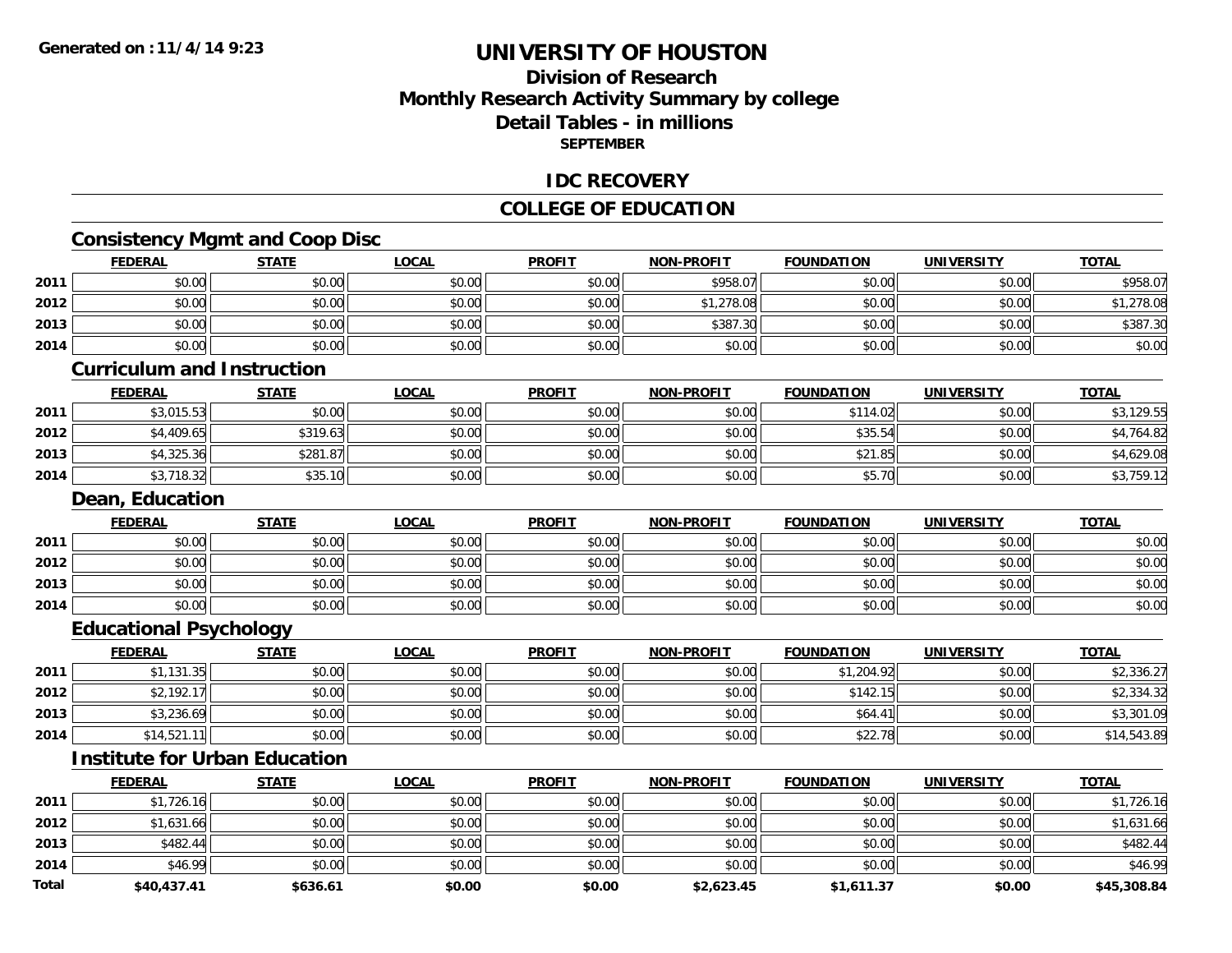## **Division of ResearchMonthly Research Activity Summary by college Detail Tables - in millions SEPTEMBER**

## **IDC RECOVERY**

#### **COLLEGE OF LIBERAL ARTS AND SOCIAL SCIENCES**

|      | Art                                    |              |              |               |                   |                   |                   |              |
|------|----------------------------------------|--------------|--------------|---------------|-------------------|-------------------|-------------------|--------------|
|      | <b>FEDERAL</b>                         | <b>STATE</b> | <b>LOCAL</b> | <b>PROFIT</b> | NON-PROFIT        | <b>FOUNDATION</b> | <b>UNIVERSITY</b> | <b>TOTAL</b> |
| 2013 | \$255.20                               | \$0.00       | \$0.00       | \$0.00        | \$0.00            | \$0.00            | \$0.00            | \$255.20     |
| 2014 | \$352.69                               | \$0.00       | \$0.00       | \$0.00        | \$0.00            | \$0.00            | \$0.00            | \$352.69     |
|      | <b>Arte Publico Press</b>              |              |              |               |                   |                   |                   |              |
|      | <b>FEDERAL</b>                         | <b>STATE</b> | <b>LOCAL</b> | <b>PROFIT</b> | <b>NON-PROFIT</b> | <b>FOUNDATION</b> | <b>UNIVERSITY</b> | <b>TOTAL</b> |
| 2013 | \$0.00                                 | \$0.00       | \$0.00       | \$0.00        | \$0.00            | \$873.16          | \$0.00            | \$873.16     |
| 2014 | \$0.00                                 | \$0.00       | \$0.00       | \$0.00        | \$0.00            | \$2,046.85        | \$0.00            | \$2,046.85   |
| 2015 | \$0.00                                 | \$0.00       | \$0.00       | \$0.00        | \$0.00            | (\$0.07)          | \$0.00            | (\$0.07)     |
|      | <b>Blaffer Gallery</b>                 |              |              |               |                   |                   |                   |              |
|      | <b>FEDERAL</b>                         | <b>STATE</b> | <b>LOCAL</b> | <b>PROFIT</b> | NON-PROFIT        | <b>FOUNDATION</b> | <b>UNIVERSITY</b> | <b>TOTAL</b> |
| 2011 | \$1,431.32                             | \$0.00       | \$0.00       | \$0.00        | \$0.00            | \$0.00            | \$0.00            | \$1,431.32   |
|      | <b>Center for Public History</b>       |              |              |               |                   |                   |                   |              |
|      | <b>FEDERAL</b>                         | <b>STATE</b> | <b>LOCAL</b> | <b>PROFIT</b> | <b>NON-PROFIT</b> | <b>FOUNDATION</b> | <b>UNIVERSITY</b> | <b>TOTAL</b> |
| 2013 | \$3,184.50                             | \$0.00       | \$0.00       | \$0.00        | \$0.00            | \$0.00            | \$0.00            | \$3,184.50   |
| 2014 | \$47.50                                | \$0.00       | \$0.00       | \$0.00        | \$0.00            | \$0.00            | \$0.00            | \$47.50      |
|      | <b>Communication Disorders</b>         |              |              |               |                   |                   |                   |              |
|      | <b>FEDERAL</b>                         | <b>STATE</b> | <b>LOCAL</b> | <b>PROFIT</b> | <b>NON-PROFIT</b> | <b>FOUNDATION</b> | <b>UNIVERSITY</b> | <b>TOTAL</b> |
| 2011 | \$188.69                               | \$0.00       | \$0.00       | \$0.00        | \$0.00            | \$0.00            | \$0.00            | \$188.69     |
| 2012 | \$369.08                               | \$0.00       | \$0.00       | \$0.00        | \$0.00            | \$0.00            | \$0.00            | \$369.08     |
| 2013 | \$0.00                                 | \$0.00       | \$0.00       | \$0.00        | \$0.00            | \$0.00            | \$0.00            | \$0.00       |
| 2014 | \$1,437.65                             | \$0.00       | \$0.00       | \$0.00        | \$0.00            | \$0.00            | \$0.00            | \$1,437.65   |
|      | Dean, Liberal Arts and Social Sciences |              |              |               |                   |                   |                   |              |
|      | <b>FEDERAL</b>                         | <b>STATE</b> | <b>LOCAL</b> | <b>PROFIT</b> | <b>NON-PROFIT</b> | <b>FOUNDATION</b> | <b>UNIVERSITY</b> | <b>TOTAL</b> |
| 2012 | \$0.00                                 | \$0.00       | \$0.00       | \$0.00        | \$0.00            | \$0.00            | \$0.00            | \$0.00       |
| 2013 | \$0.00                                 | \$0.00       | \$0.00       | \$0.00        | \$0.00            | \$0.00            | \$0.00            | \$0.00       |
| 2014 | \$0.00                                 | \$0.00       | \$0.00       | \$0.00        | \$0.00            | \$0.00            | \$0.00            | \$0.00       |
|      | <b>Economics</b>                       |              |              |               |                   |                   |                   |              |
|      | <b>FEDERAL</b>                         | <b>STATE</b> | <b>LOCAL</b> | <b>PROFIT</b> | NON-PROFIT        | <b>FOUNDATION</b> | <b>UNIVERSITY</b> | <b>TOTAL</b> |
| 2013 | \$0.00                                 | \$0.00       | \$0.00       | \$0.00        | \$900.00          | \$0.00            | \$0.00            | \$900.00     |
| 2014 | \$0.00                                 | \$0.00       | \$0.00       | \$0.00        | \$0.00            | \$0.00            | \$0.00            | \$0.00       |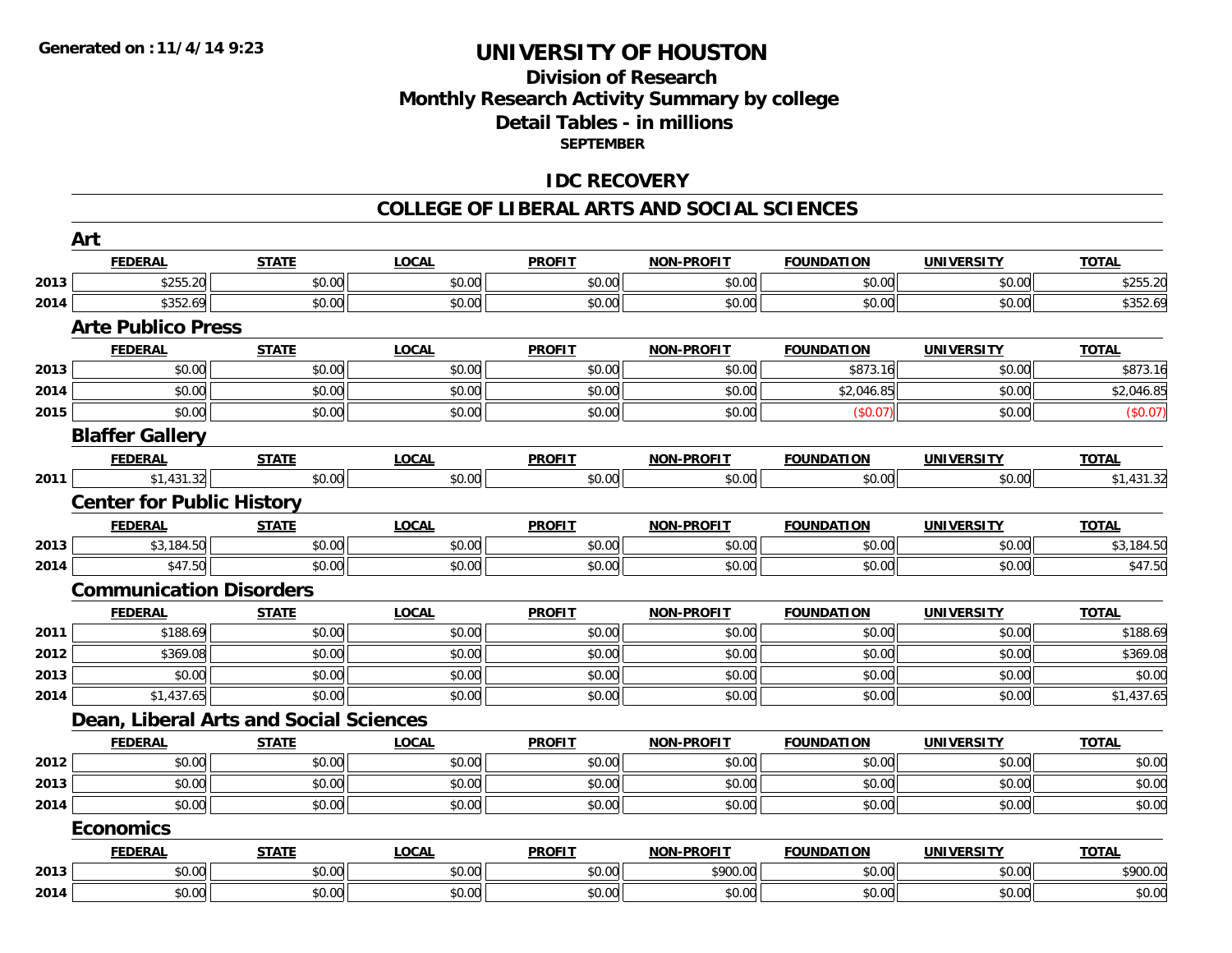# **Division of ResearchMonthly Research Activity Summary by college Detail Tables - in millions SEPTEMBER**

## **IDC RECOVERY**

#### **COLLEGE OF LIBERAL ARTS AND SOCIAL SCIENCES**

|      | English                               |              |              |               |                   |                   |                   |              |
|------|---------------------------------------|--------------|--------------|---------------|-------------------|-------------------|-------------------|--------------|
|      | <b>FEDERAL</b>                        | <b>STATE</b> | <b>LOCAL</b> | <b>PROFIT</b> | <b>NON-PROFIT</b> | <b>FOUNDATION</b> | <b>UNIVERSITY</b> | <b>TOTAL</b> |
| 2011 | \$0.00                                | \$0.00       | \$0.00       | \$0.00        | \$0.00            | \$0.00            | \$0.00            | \$0.00       |
| 2012 | \$0.00                                | \$0.00       | \$0.00       | \$0.00        | \$0.00            | \$0.00            | \$0.00            | \$0.00       |
| 2013 | \$2,846.25                            | \$0.00       | \$0.00       | \$0.00        | \$0.00            | \$0.00            | \$0.00            | \$2,846.25   |
|      | <b>Health and Human Performance</b>   |              |              |               |                   |                   |                   |              |
|      | <b>FEDERAL</b>                        | <b>STATE</b> | <b>LOCAL</b> | <b>PROFIT</b> | <b>NON-PROFIT</b> | <b>FOUNDATION</b> | <b>UNIVERSITY</b> | <b>TOTAL</b> |
| 2011 | \$27,140.69                           | \$0.00       | \$0.00       | \$4,436.77    | \$0.00            | \$64.69           | \$0.00            | \$31,642.14  |
| 2012 | \$3,876.25                            | \$0.00       | \$0.00       | \$2,232.64    | \$0.00            | \$0.00            | \$0.00            | \$6,108.89   |
| 2013 | \$35,548.26                           | \$0.00       | \$0.00       | \$2,808.59    | \$0.00            | (\$7.67)          | \$0.00            | \$38,349.18  |
| 2014 | \$59,222.27                           | \$0.00       | \$0.00       | \$2,418.53    | \$0.00            | \$0.00            | \$0.00            | \$61,640.80  |
|      | <b>Hispanic Studies</b>               |              |              |               |                   |                   |                   |              |
|      | <b>FEDERAL</b>                        | <b>STATE</b> | <b>LOCAL</b> | <b>PROFIT</b> | <b>NON-PROFIT</b> | <b>FOUNDATION</b> | <b>UNIVERSITY</b> | <b>TOTAL</b> |
| 2013 | \$0.00                                | \$0.00       | \$0.00       | \$0.00        | \$0.00            | \$0.00            | \$0.00            | \$0.00       |
|      | <b>Hobby Center for Public Policy</b> |              |              |               |                   |                   |                   |              |
|      | <b>FEDERAL</b>                        | <b>STATE</b> | <b>LOCAL</b> | <b>PROFIT</b> | <b>NON-PROFIT</b> | <b>FOUNDATION</b> | <b>UNIVERSITY</b> | <b>TOTAL</b> |
| 2011 | \$1,711.55                            | \$0.00       | \$0.00       | \$0.00        | \$0.00            | \$0.00            | \$0.00            | \$1,711.55   |
|      | <b>Modern/Classical Languages</b>     |              |              |               |                   |                   |                   |              |
|      | <b>FEDERAL</b>                        | <b>STATE</b> | <b>LOCAL</b> | <b>PROFIT</b> | <b>NON-PROFIT</b> | <b>FOUNDATION</b> | <b>UNIVERSITY</b> | <b>TOTAL</b> |
| 2013 | \$2,489.08                            | \$0.00       | \$0.00       | \$0.00        | \$0.00            | \$0.00            | \$0.00            | \$2,489.08   |
|      | Philosophy                            |              |              |               |                   |                   |                   |              |
|      | <b>FEDERAL</b>                        | <b>STATE</b> | <b>LOCAL</b> | <b>PROFIT</b> | <b>NON-PROFIT</b> | <b>FOUNDATION</b> | <b>UNIVERSITY</b> | <b>TOTAL</b> |
| 2011 | \$0.00                                | \$0.00       | \$0.00       | \$0.00        | \$0.00            | \$0.00            | \$0.00            | \$0.00       |
| 2012 | \$266.23                              | \$0.00       | \$0.00       | \$0.00        | \$0.00            | \$0.00            | \$0.00            | \$266.23     |
| 2013 | \$847.51                              | \$0.00       | \$0.00       | \$0.00        | \$0.00            | \$0.00            | \$0.00            | \$847.51     |
| 2014 | \$426.72                              | \$0.00       | \$0.00       | \$0.00        | \$0.00            | \$0.00            | \$0.00            | \$426.72     |
|      | <b>Political Science</b>              |              |              |               |                   |                   |                   |              |
|      | <b>FEDERAL</b>                        | <b>STATE</b> | <b>LOCAL</b> | <b>PROFIT</b> | <b>NON-PROFIT</b> | <b>FOUNDATION</b> | <b>UNIVERSITY</b> | <b>TOTAL</b> |
| 2011 | \$0.00                                | \$0.00       | \$0.00       | \$0.00        | \$0.00            | \$0.00            | \$0.00            | \$0.00       |
| 2012 | \$0.00                                | \$0.00       | \$0.00       | \$0.00        | \$0.00            | \$0.00            | \$0.00            | \$0.00       |
| 2013 | (\$217.85)                            | \$0.00       | \$0.00       | \$0.00        | \$0.00            | \$0.00            | \$0.00            | (\$217.85)   |
| 2014 | \$0.00                                | \$0.00       | \$0.00       | \$0.00        | \$0.00            | \$0.00            | \$0.00            | \$0.00       |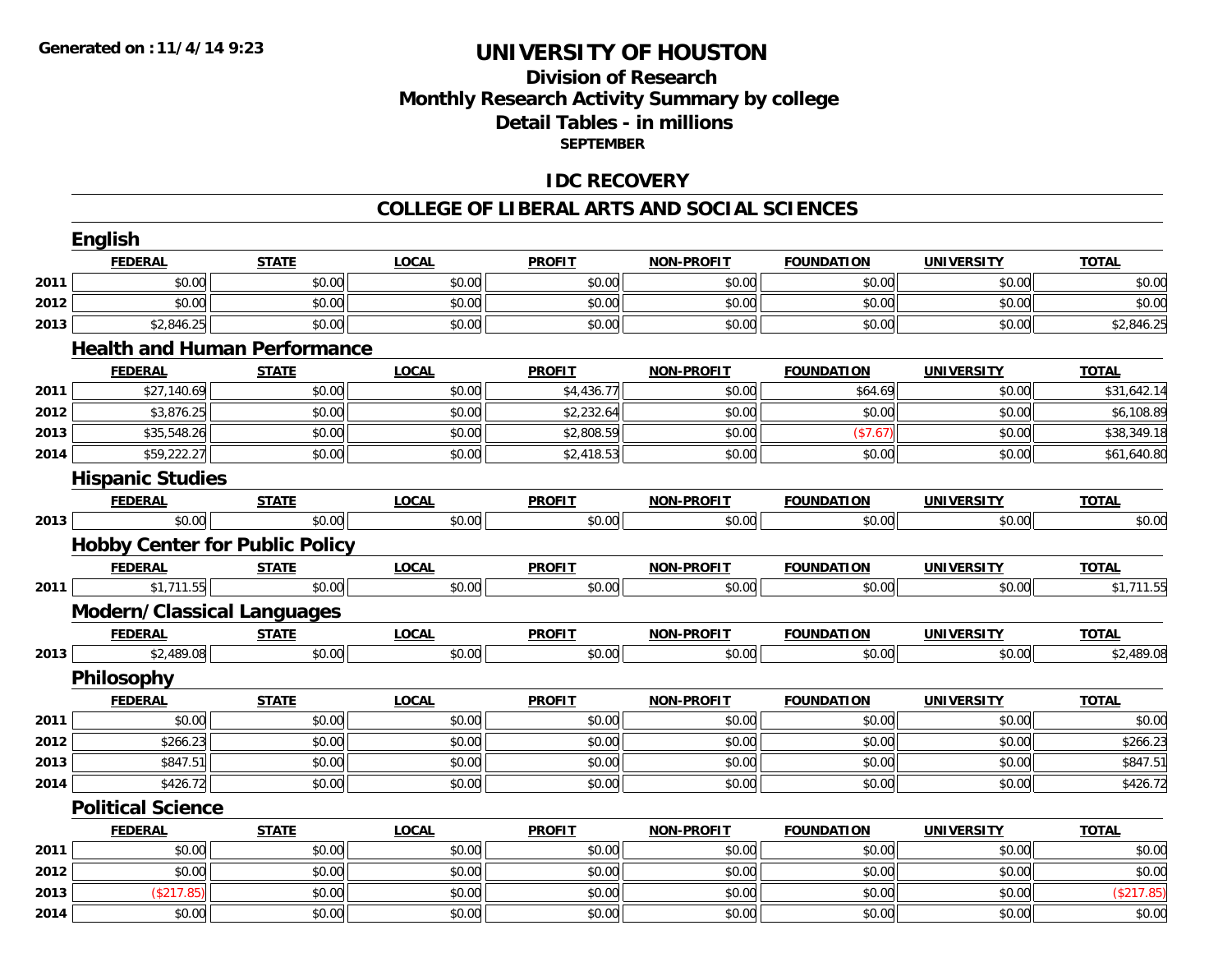## **Division of Research Monthly Research Activity Summary by college Detail Tables - in millions SEPTEMBER**

## **IDC RECOVERY**

#### **COLLEGE OF LIBERAL ARTS AND SOCIAL SCIENCES**

|       | <b>Psychology</b>              |              |              |               |                   |                   |                   |              |
|-------|--------------------------------|--------------|--------------|---------------|-------------------|-------------------|-------------------|--------------|
|       | <b>FEDERAL</b>                 | <b>STATE</b> | <b>LOCAL</b> | <b>PROFIT</b> | <b>NON-PROFIT</b> | <b>FOUNDATION</b> | <b>UNIVERSITY</b> | <b>TOTAL</b> |
| 2011  | \$54,027.39                    | \$306.73     | \$0.00       | \$645.24      | \$968.97          | \$563.20          | \$0.00            | \$56,511.53  |
| 2012  | \$101,895.04                   | \$24.28      | \$0.00       | \$154.80      | \$214.63          | \$300.22          | (\$3,117.51)      | \$99,471.46  |
| 2013  | \$90,369.24                    | \$17,423.21  | \$0.00       | \$0.00        | \$894.23          | \$3,655.10        | \$0.00            | \$112,341.78 |
| 2014  | \$74,564.10                    | \$0.00       | \$0.00       | \$0.00        | \$1,834.08        | (\$0.08)          | \$0.00            | \$76,398.10  |
|       | <b>School of Communication</b> |              |              |               |                   |                   |                   |              |
|       | <b>FEDERAL</b>                 | <b>STATE</b> | <b>LOCAL</b> | <b>PROFIT</b> | <b>NON-PROFIT</b> | <b>FOUNDATION</b> | <b>UNIVERSITY</b> | <b>TOTAL</b> |
| 2011  | \$0.00                         | \$0.00       | \$0.00       | \$0.00        | \$0.00            | \$0.00            | \$0.00            | \$0.00       |
| 2012  | \$0.00                         | \$0.00       | \$0.00       | \$0.00        | \$0.00            | \$0.00            | \$0.00            | \$0.00       |
| 2013  | \$0.00                         | \$0.00       | \$0.00       | \$0.00        | \$0.00            | \$0.00            | \$0.00            | \$0.00       |
|       | Sociology                      |              |              |               |                   |                   |                   |              |
|       | <b>FEDERAL</b>                 | <b>STATE</b> | <b>LOCAL</b> | <b>PROFIT</b> | <b>NON-PROFIT</b> | <b>FOUNDATION</b> | <b>UNIVERSITY</b> | <b>TOTAL</b> |
| 2011  | \$4,264.85                     | \$0.00       | \$0.00       | \$0.00        | \$0.00            | \$0.00            | \$0.00            | \$4,264.85   |
| 2012  | \$910.26                       | \$0.00       | \$0.00       | \$0.00        | \$0.00            | \$0.00            | \$0.00            | \$910.26     |
| 2013  | \$103.18                       | \$0.00       | \$0.00       | \$0.00        | \$0.00            | \$0.00            | \$0.00            | (\$103.18)   |
| 2014  | \$397.50                       | \$0.00       | \$0.00       | \$0.00        | \$0.00            | \$0.00            | \$0.00            | \$397.50     |
| Total | \$467,748.79                   | \$17,754.22  | \$0.00       | \$12,696.56   | \$4,811.91        | \$7,495.40        | (\$3,117.51)      | \$507,389.37 |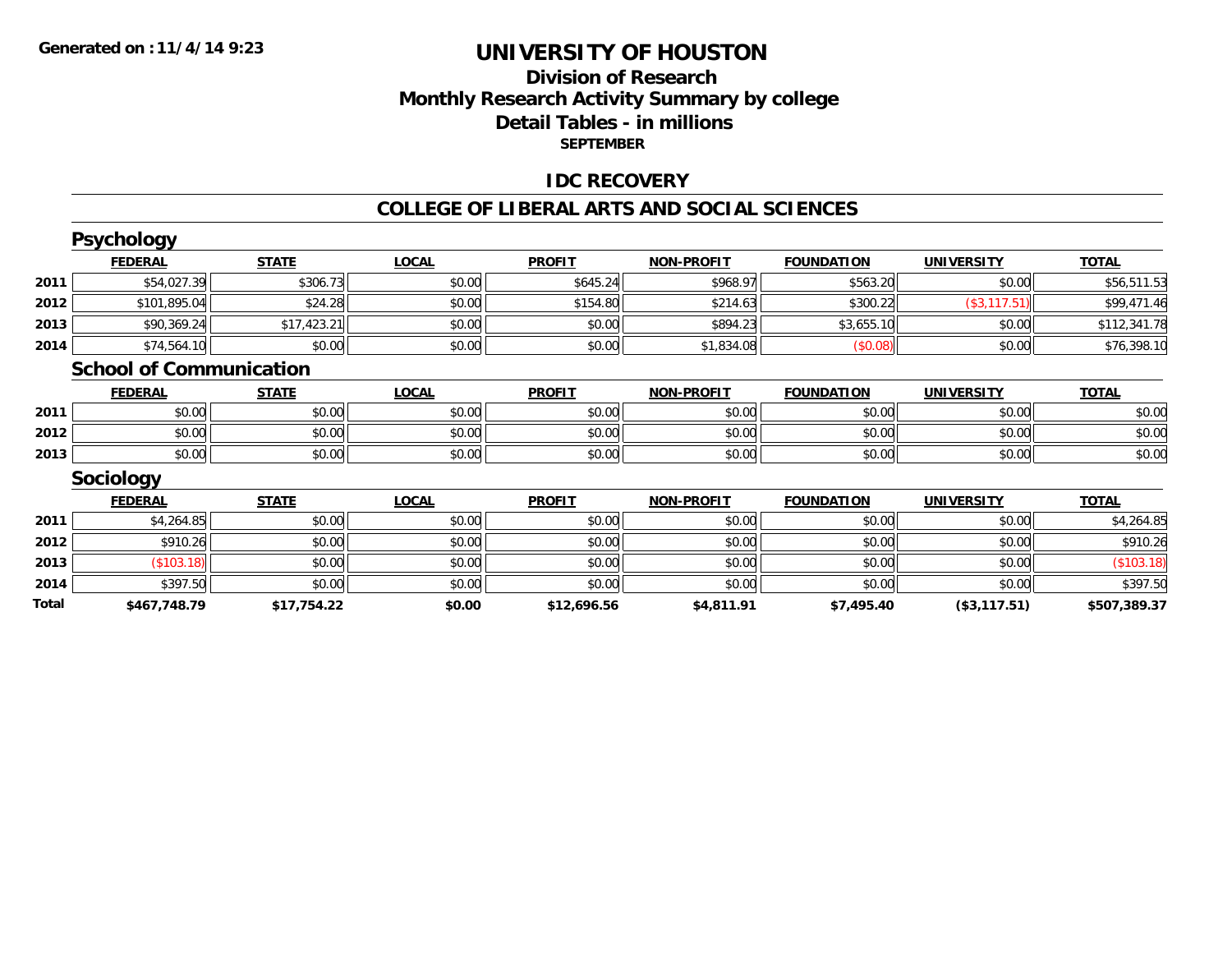# **Division of ResearchMonthly Research Activity Summary by college Detail Tables - in millions SEPTEMBER**

### **IDC RECOVERY**

#### **COLLEGE OF NATURAL SCIENCES AND MATHEMATICS**

# **Biology/Biochemistry**

|      | <b>FEDERAL</b>                                         | <b>STATE</b> | <u>LOCAL</u> | <b>PROFIT</b> | <b>NON-PROFIT</b> | <b>FOUNDATION</b> | <b>UNIVERSITY</b> | <b>TOTAL</b> |  |  |
|------|--------------------------------------------------------|--------------|--------------|---------------|-------------------|-------------------|-------------------|--------------|--|--|
| 2011 | \$72,052.26                                            | \$0.00       | \$0.00       | \$0.00        | \$705.77          | \$0.00            | \$0.00            | \$72,758.03  |  |  |
| 2012 | \$75,934.40                                            | \$4,304.44   | \$0.00       | \$0.00        | \$3,197.56        | \$0.00            | \$0.00            | \$83,436.40  |  |  |
| 2013 | \$54,051.49                                            | \$2,884.65   | \$0.00       | \$0.00        | \$3,864.48        | \$736.88          | \$0.00            | \$61,537.50  |  |  |
| 2014 | \$59,755.56                                            | \$3,764.56   | \$0.00       | \$3,012.86    | \$2,279.13        | \$285.30          | \$0.00            | \$69,097.40  |  |  |
| 2015 | \$5,714.03                                             | \$0.00       | \$0.00       | \$0.00        | \$0.00            | \$0.00            | \$0.00            | \$5,714.03   |  |  |
|      | <b>Center for Nuclear Receptors and Cell Signaling</b> |              |              |               |                   |                   |                   |              |  |  |

|      | <b>FEDERAL</b> | <b>STATE</b> | <u>LOCAL</u> | <b>PROFIT</b> | <b>NON-PROFIT</b> | <b>FOUNDATION</b> | <b>UNIVERSITY</b> | <b>TOTAL</b> |
|------|----------------|--------------|--------------|---------------|-------------------|-------------------|-------------------|--------------|
| 2011 | \$22,555.95    | \$0.00       | \$0.00       | \$0.00        | \$0.00            | \$0.00            | \$0.00            | \$22,555.95  |
| 2012 | \$22,527.73    | \$458.58     | \$0.00       | \$2,512.46    | \$0.00            | \$0.00            | \$0.00            | \$25,498.77  |
| 2013 | \$29,931.44    | \$1,084.54   | \$0.00       | \$0.00        | \$0.00            | \$0.00            | \$0.00            | \$31,015.98  |
| 2014 | \$50,125.00    | \$1,570.35   | \$0.00       | \$0.00        | \$0.00            | \$0.00            | \$0.00            | \$51,695.35  |

#### **Chemistry**

|      | <b>FEDERAL</b> | <b>STATE</b> | <u>LOCAL</u> | <b>PROFIT</b> | <b>NON-PROFIT</b> | <b>FOUNDATION</b> | <b>UNIVERSITY</b> | <b>TOTAL</b> |
|------|----------------|--------------|--------------|---------------|-------------------|-------------------|-------------------|--------------|
|      |                |              |              |               |                   |                   |                   |              |
| 2011 | \$58,371.33    | \$0.00       | \$0.00       | \$2,169.69    | \$0.00            | \$0.00            | \$477.52          | \$61,018.54  |
| 2012 | \$53,631.44    | \$140.67     | \$0.00       | \$0.00        | \$0.00            | \$0.00            | \$665.92          | \$53,106.19  |
| 2013 | \$51,352.32    | \$0.00       | \$0.00       | \$2,107.45    | \$0.00            | \$0.00            | (\$294.00)        | \$53,165.77  |
| 2014 | \$53,803.53    | \$0.00       | \$0.00       | \$0.00        | \$0.00            | \$0.00            | \$0.00            | \$53,803.53  |

#### **Computer Science**

|      | <b>FEDERAL</b> | <b>STATE</b> | <b>LOCAL</b> | <b>PROFIT</b> | <b>NON-PROFIT</b> | <b>FOUNDATION</b> | <b>UNIVERSITY</b> | <b>TOTAL</b> |
|------|----------------|--------------|--------------|---------------|-------------------|-------------------|-------------------|--------------|
| 2011 | \$78,572.88    | \$328.87     | \$0.00       | \$2,401.01    | \$0.00            | \$0.00            | \$0.00            | \$81,302.76  |
| 2012 | \$33,216.88    | \$188.00     | \$0.00       | \$8,210.07    | \$3,698.54        | \$0.00            | \$0.00            | \$45,313.49  |
| 2013 | \$43,333.94    | \$522.35     | \$0.00       | \$8,702.64    | \$3,196.77        | \$0.00            | \$0.00            | \$55,755.69  |
| 2014 | \$40,390.54    | \$0.00       | \$0.00       | \$9,002.89    | \$7,424.33        | \$0.00            | \$0.00            | \$56,817.76  |
| 2015 | \$12,951.36    | \$0.00       | \$0.00       | \$0.00        | \$0.00            | \$0.00            | \$0.00            | \$12,951.36  |

# **Dean, Natural Sciences and Mathematics**

|      | <u>FEDERAL</u> | <b>STATE</b> | <b>LOCAL</b> | <b>PROFIT</b> | <b>NON-PROFIT</b> | <b>FOUNDATION</b> | <b>UNIVERSITY</b> | <b>TOTAL</b> |
|------|----------------|--------------|--------------|---------------|-------------------|-------------------|-------------------|--------------|
| 2011 | \$0.00         | \$0.00       | \$0.00       | \$0.00        | \$0.00            | \$0.00            | \$0.00            | \$0.00       |
| 2012 | \$1,064.90     | \$0.00       | \$0.00       | \$0.00        | \$0.00            | \$0.00            | \$0.00            | \$1,064.90   |
| 2013 | \$3,390.02     | \$0.00       | \$0.00       | \$0.00        | \$0.00            | \$0.00            | \$0.00            | \$3,390.02   |
| 2014 | \$1,706.86     | \$0.00       | \$0.00       | \$0.00        | \$0.00            | \$0.00            | \$0.00            | \$1,706.86   |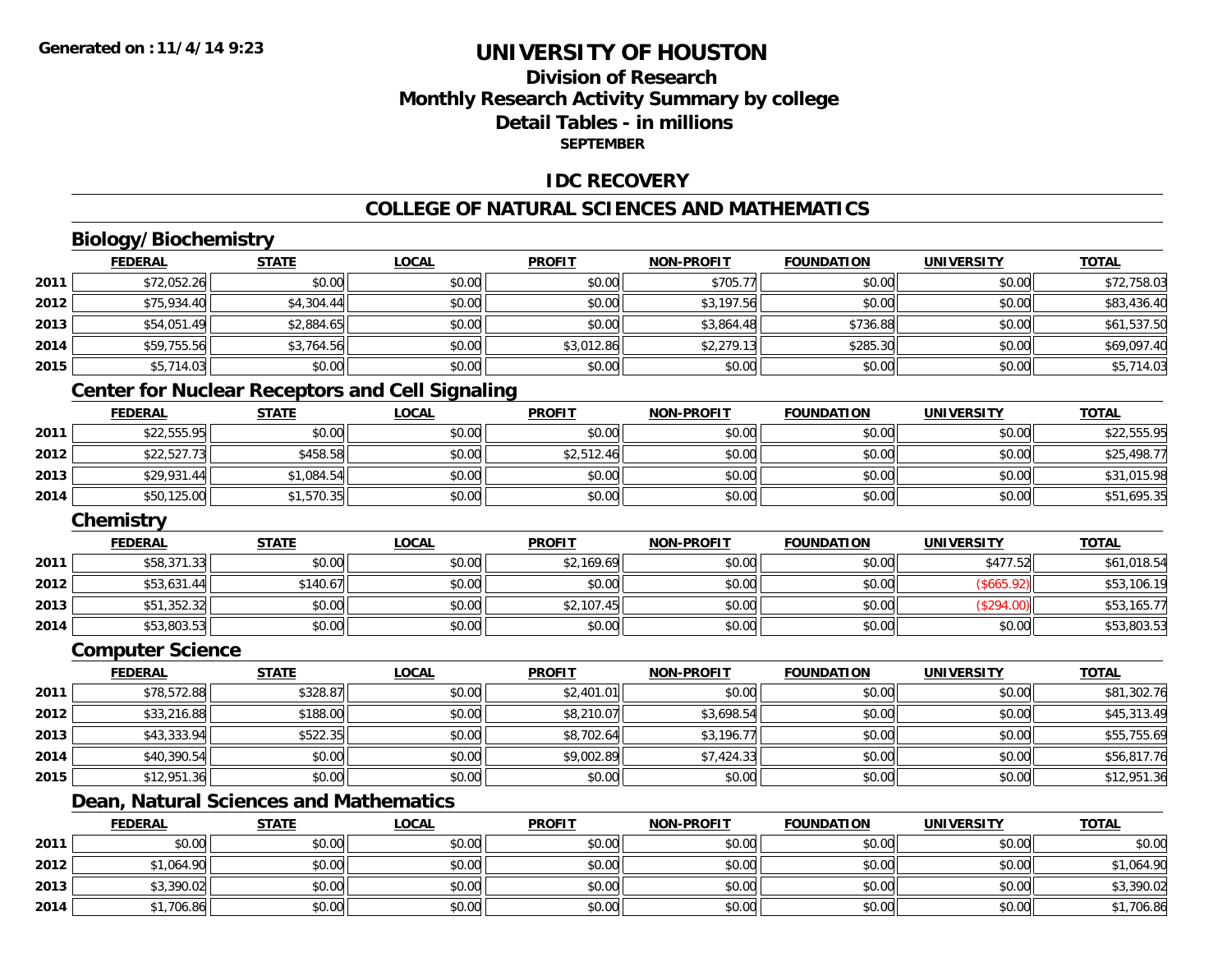## **Division of ResearchMonthly Research Activity Summary by college Detail Tables - in millions SEPTEMBER**

### **IDC RECOVERY**

#### **COLLEGE OF NATURAL SCIENCES AND MATHEMATICS**

# **Earth & Atmospheric Sciences**

|      | <b>FEDERAL</b>     | <b>STATE</b> | <b>LOCAL</b>                                         | <b>PROFIT</b> | <b>NON-PROFIT</b> | <b>FOUNDATION</b> | <b>UNIVERSITY</b> | <b>TOTAL</b> |
|------|--------------------|--------------|------------------------------------------------------|---------------|-------------------|-------------------|-------------------|--------------|
| 2011 | \$19,398.07        | \$5,426.51   | \$0.00                                               | \$46,685.90   | \$3,807.15        | \$0.00            | \$0.00            | \$75,317.63  |
| 2012 | \$41,218.54        | \$10,172.55  | \$0.00                                               | \$18,693.08   | \$3,500.50        | \$0.00            | \$0.00            | \$73,584.66  |
| 2013 | \$23,727.55        | \$1,110.70   | \$0.00                                               | \$33,440.60   | \$5,393.62        | \$0.00            | \$0.00            | \$63,672.47  |
| 2014 | \$25,275.80        | \$9,037.24   | \$0.00                                               | \$27,397.69   | \$3,779.09        | \$158.32          | \$0.00            | \$65,648.15  |
|      |                    |              | <b>Institute for Climate and Atmospheric Science</b> |               |                   |                   |                   |              |
|      | <b>FEDERAL</b>     | <b>STATE</b> | <b>LOCAL</b>                                         | <b>PROFIT</b> | <b>NON-PROFIT</b> | <b>FOUNDATION</b> | <b>UNIVERSITY</b> | <b>TOTAL</b> |
| 2011 | \$0.00             | \$0.00       | \$0.00                                               | \$0.00        | \$0.00            | \$0.00            | \$0.00            | \$0.00       |
| 2012 | \$0.00             | \$0.00       | \$0.00                                               | \$0.00        | \$0.00            | \$0.00            | \$0.00            | \$0.00       |
| 2013 | \$0.00             | \$0.00       | \$0.00                                               | \$0.00        | \$0.00            | \$0.00            | \$0.00            | \$0.00       |
| 2014 | \$0.00             | \$0.00       | \$0.00                                               | \$0.00        | \$0.00            | \$0.00            | \$0.00            | \$0.00       |
|      | <b>Mathematics</b> |              |                                                      |               |                   |                   |                   |              |
|      | <b>FEDERAL</b>     | <b>STATE</b> | <b>LOCAL</b>                                         | <b>PROFIT</b> | <b>NON-PROFIT</b> | <b>FOUNDATION</b> | <b>UNIVERSITY</b> | <b>TOTAL</b> |
| 2011 | \$16,269.39        | \$0.00       | \$0.00                                               | \$1,108.69    | \$1,325.88        | \$0.00            | \$0.00            | \$18,703.96  |
| 2012 | \$8,440.29         | \$1,898.93   | \$0.00                                               | \$1,515.01    | \$0.00            | \$0.00            | \$0.00            | \$11,854.23  |
| 2013 | \$27,891.70        | \$0.00       | \$0.00                                               | \$7,948.60    | \$0.00            | \$107.23          | \$0.00            | \$35,947.53  |
| 2014 | \$27,394.74        | \$0.00       | \$0.00                                               | \$2,550.50    | \$0.00            | \$291.34          | \$0.00            | \$30,236.58  |

**Physics**

|       | <b>FEDERAL</b> | <u>STATE</u> | <u>LOCAL</u> | <b>PROFIT</b> | <b>NON-PROFIT</b> | <b>FOUNDATION</b> | <b>UNIVERSITY</b> | <b>TOTAL</b>   |
|-------|----------------|--------------|--------------|---------------|-------------------|-------------------|-------------------|----------------|
| 2011  | \$31,960.37    | \$0.00       | \$0.00       | \$8,338.73    | \$0.96            | \$0.00            | \$0.00            | \$40,300.06    |
| 2012  | \$68,036.77    | (\$61.33)    | \$0.00       | (S95, 316.91) | \$394.22          | \$0.00            | \$0.00            | (\$26,947.25)  |
| 2013  | \$53,264.79    | \$0.00       | \$0.00       | (\$5,895.75)  | \$0.00            | \$0.00            | \$0.00            | \$47,369.04    |
| 2014  | \$42,911.19    | \$34.07      | \$0.00       | \$7,790.17    | \$0.00            | \$0.00            | \$0.00            | \$50,735.43    |
| Total | \$1,210,223.09 | \$42,865.68  | \$0.00       | \$92,375.37   | \$42,567.99       | \$1,579.07        | (\$482.40)        | \$1,389,128.80 |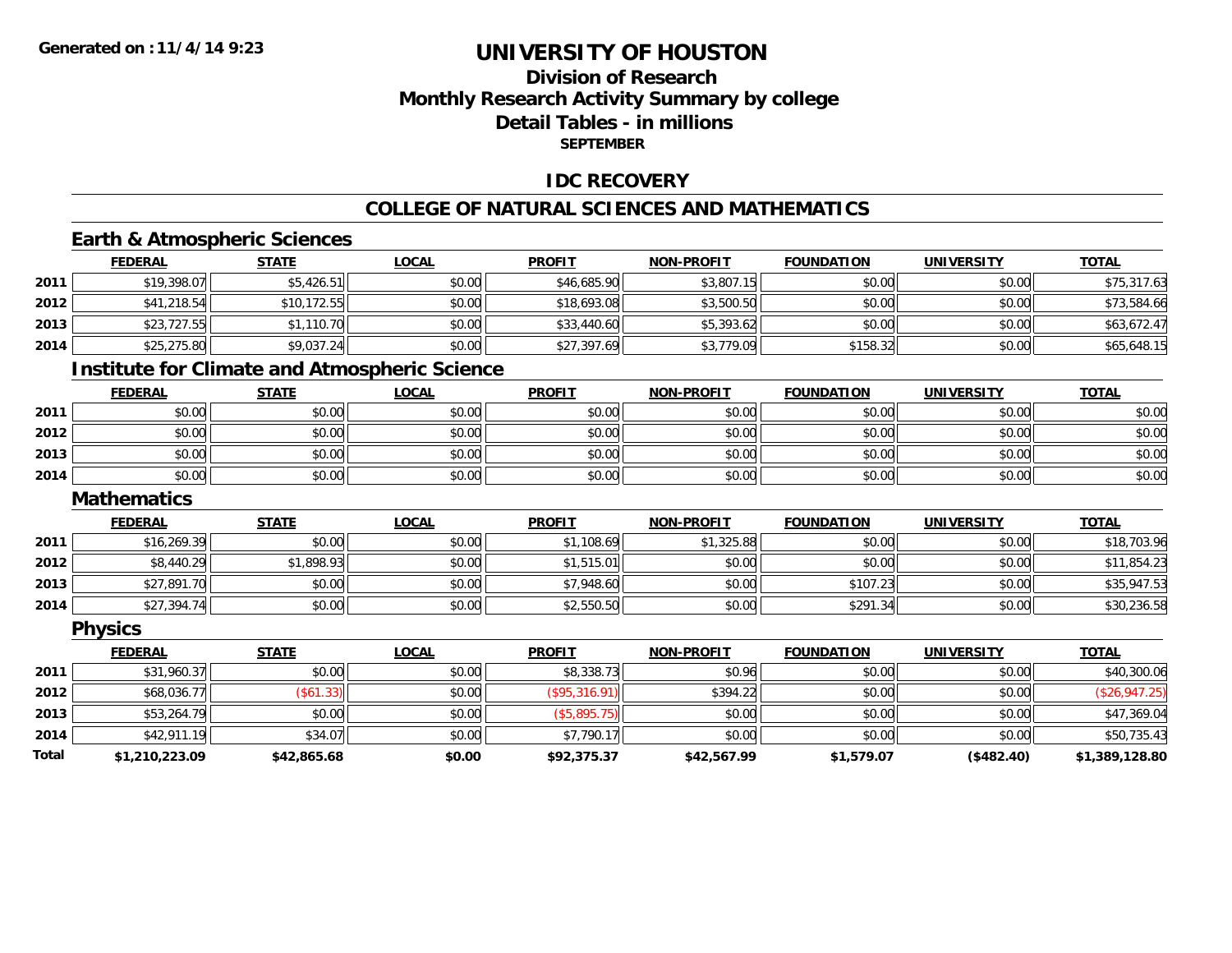## **Division of Research Monthly Research Activity Summary by college Detail Tables - in millions SEPTEMBER**

#### **IDC RECOVERY**

#### **COLLEGE OF OPTOMETRY**

# **Optometry, Community**

|       | <b>FEDERAL</b> | <b>STATE</b> | <b>LOCAL</b> | <b>PROFIT</b> | <b>NON-PROFIT</b> | <b>FOUNDATION</b> | <b>UNIVERSITY</b> | <b>TOTAL</b> |
|-------|----------------|--------------|--------------|---------------|-------------------|-------------------|-------------------|--------------|
| 2011  | \$73,129.42    | \$319.91     | \$0.00       | \$3,076.25    | \$0.00            | \$0.00            | \$10,356.37       | \$86,881.95  |
| 2012  | \$73,398.72    | \$0.00       | \$0.00       | \$5,922.42    | \$0.00            | \$0.00            | \$6,169.64        | \$85,490.78  |
| 2013  | \$112,326.07   | \$0.00       | \$0.00       | \$12,690.26   | \$0.00            | \$0.00            | \$1,777.80        | \$126,794.13 |
| 2014  | \$89,176.00    | \$0.00       | \$0.00       | \$16,872.88   | \$0.00            | \$0.00            | \$8,111.71        | \$114,160.59 |
| 2015  | (\$8,928.87)   | \$0.00       | \$0.00       | \$0.00        | \$0.00            | \$0.00            | \$0.00            | (\$8,928.87) |
| Total | \$339,101.34   | \$319.91     | \$0.00       | \$38,561.81   | \$0.00            | \$0.00            | \$26,415.52       | \$404,398.57 |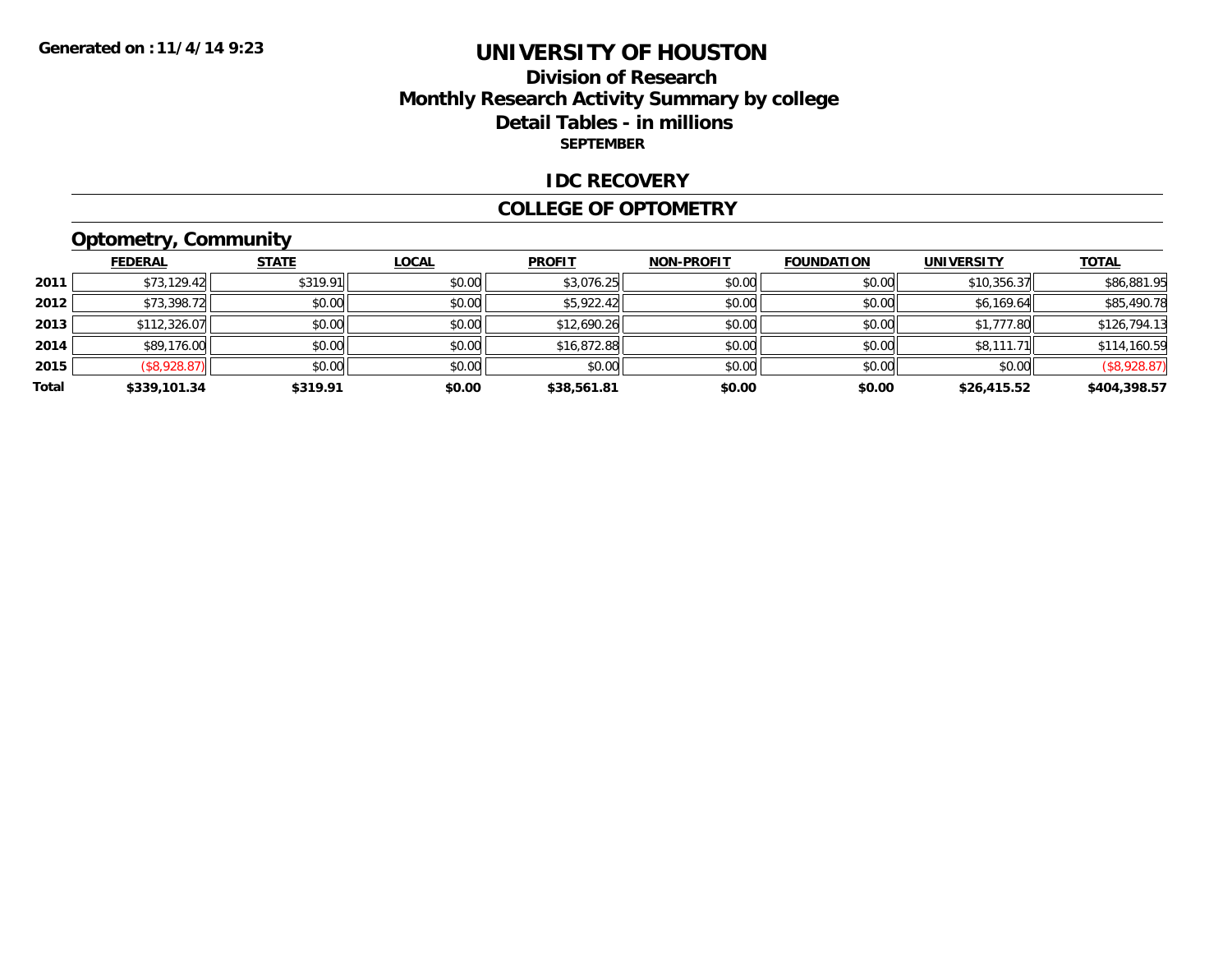## **Division of ResearchMonthly Research Activity Summary by college Detail Tables - in millionsSEPTEMBER**

### **IDC RECOVERY**

## **COLLEGE OF PHARMACY**

# **Center for Experimental Therapeutics and Pharmacoi**

|      | <b>FEDERAL</b> | <b>STATE</b> | <b>LOCAL</b> | <b>PROFIT</b> | <b>NON-PROFIT</b> | <b>FOUNDATION</b> | <b>UNIVERSITY</b> | <b>TOTAL</b> |
|------|----------------|--------------|--------------|---------------|-------------------|-------------------|-------------------|--------------|
| 2011 | \$0.00         | \$0.00       | \$0.00       | \$0.00        | \$0.00            | \$0.00            | \$0.00            | \$0.00       |
| 2012 | \$0.00         | \$0.00       | \$0.00       | \$0.00        | \$0.00            | \$0.00            | \$0.00            | \$0.00       |
| 2013 | \$0.00         | \$0.00       | \$0.00       | \$0.00        | \$0.00            | \$0.00            | \$0.00            | \$0.00       |
| 2014 | \$0.00         | \$0.00       | \$0.00       | \$0.00        | \$0.00            | \$0.00            | \$0.00            | \$0.00       |
| 2015 | \$0.00         | \$0.00       | \$0.00       | \$0.00        | \$0.00            | \$0.00            | \$0.00            | \$0.00       |

# **Clinical Sciences and Administration**

|      | <b>FEDERAL</b> | <b>STATE</b> | <u>LOCAL</u> | <b>PROFIT</b> | <b>NON-PROFIT</b> | <b>FOUNDATION</b> | <b>UNIVERSITY</b> | <b>TOTAL</b> |
|------|----------------|--------------|--------------|---------------|-------------------|-------------------|-------------------|--------------|
| 2011 | \$4,765.95     | \$0.00       | \$0.00       | \$2,377.78    | \$0.00            | \$0.00            | \$0.00            | \$7,143.73   |
| 2012 | \$1,326.33     | \$0.00       | \$0.00       | \$549.28      | \$0.00            | \$0.00            | \$0.00            | \$1,875.61   |
| 2013 | \$4,204.38     | \$0.00       | \$0.00       | \$2,671.21    | \$0.00            | \$0.00            | \$0.00            | \$6,875.59   |
| 2014 | \$64.57        | \$0.00       | \$0.00       | \$7,025.03    | \$0.00            | \$0.00            | \$0.00            | \$7,089.60   |
| 2015 | \$0.00         | \$0.00       | \$0.00       | \$0.00        | (\$9,477.24)      | \$0.00            | \$0.00            | (\$9,477.24) |

## **Dean, Pharmacy**

|      | <u>FEDERAL</u> | <u>STATE</u> | <u>LOCAL</u> | <b>PROFIT</b> | <b>NON-PROFIT</b> | <b>FOUNDATION</b> | <b>UNIVERSITY</b> | <b>TOTAL</b> |
|------|----------------|--------------|--------------|---------------|-------------------|-------------------|-------------------|--------------|
| 2011 | \$0.00         | \$0.00       | \$0.00       | \$0.00        | \$0.00            | \$0.00            | \$0.00            | \$0.00       |
| 2012 | \$0.00         | \$0.00       | \$0.00       | \$0.00        | \$0.00            | \$0.00            | \$0.00            | \$0.00       |
| 2013 | \$0.00         | \$0.00       | \$0.00       | \$0.00        | \$0.00            | \$0.00            | \$0.00            | \$0.00       |
| 2014 | \$0.00         | \$0.00       | \$0.00       | \$0.00        | \$0.00            | \$0.00            | \$0.00            | \$0.00       |
| 2015 | \$0.00         | \$0.00       | \$0.00       | \$0.00        | \$0.00            | \$0.00            | \$0.00            | \$0.00       |

#### **Pharm Health Outcomes & Policy**

|      | <b>FEDERA'</b>                              | <b>CTATE</b>           | $\sim$<br>.UUAL    | <b>PROFIT</b>        | <b>LPROFIT</b><br>NON. | <b>FOUNDATION</b> | <b>IINIVERSITY</b> | TOTA.  |
|------|---------------------------------------------|------------------------|--------------------|----------------------|------------------------|-------------------|--------------------|--------|
| 2012 | 0.0000<br>: טשי<br>$\overline{\phantom{a}}$ | $\sim$ $\sim$<br>DU.UU | $\sim$ 00<br>pu.uu | 0.00<br>JU.UU        | \$0.00                 | 0.00<br>וט.טי     | $\sim$ 00<br>pu.uu | 0.2000 |
| 2014 | $470 -$<br>.                                | $\sim$ 00<br>JU.UL     | $\sim$ 00<br>JU.UU | 0.00<br><b>JU.UU</b> | \$0.00                 | nn nn<br>JU.UU    | nn nn<br>pu.uu     | 170.   |

## **Pharmacological and Pharmaceutical Sciences**

|      | <b>FEDERAL</b> | <b>STATE</b> | <u>LOCAL</u> | <b>PROFIT</b> | <b>NON-PROFIT</b> | <b>FOUNDATION</b> | <b>UNIVERSITY</b> | <b>TOTAL</b> |
|------|----------------|--------------|--------------|---------------|-------------------|-------------------|-------------------|--------------|
| 2011 | \$42,648.65    | \$48.15      | \$0.00       | \$0.00        | \$1,131.58        | \$0.00            | \$0.00            | \$43,828.38  |
| 2012 | \$15,746.97    | \$0.01       | \$0.00       | \$0.00        | \$809.23          | \$0.00            | \$0.00            | \$16,556.21  |
| 2013 | \$35,539.42    | \$0.00       | \$0.00       | \$0.00        | \$673.26          | \$247.81          | \$0.00            | \$36,460.49  |
| 2014 | \$33,214.53    | \$0.00       | \$0.00       | \$0.00        | \$0.00            | \$21.80           | \$0.00            | \$33,236.33  |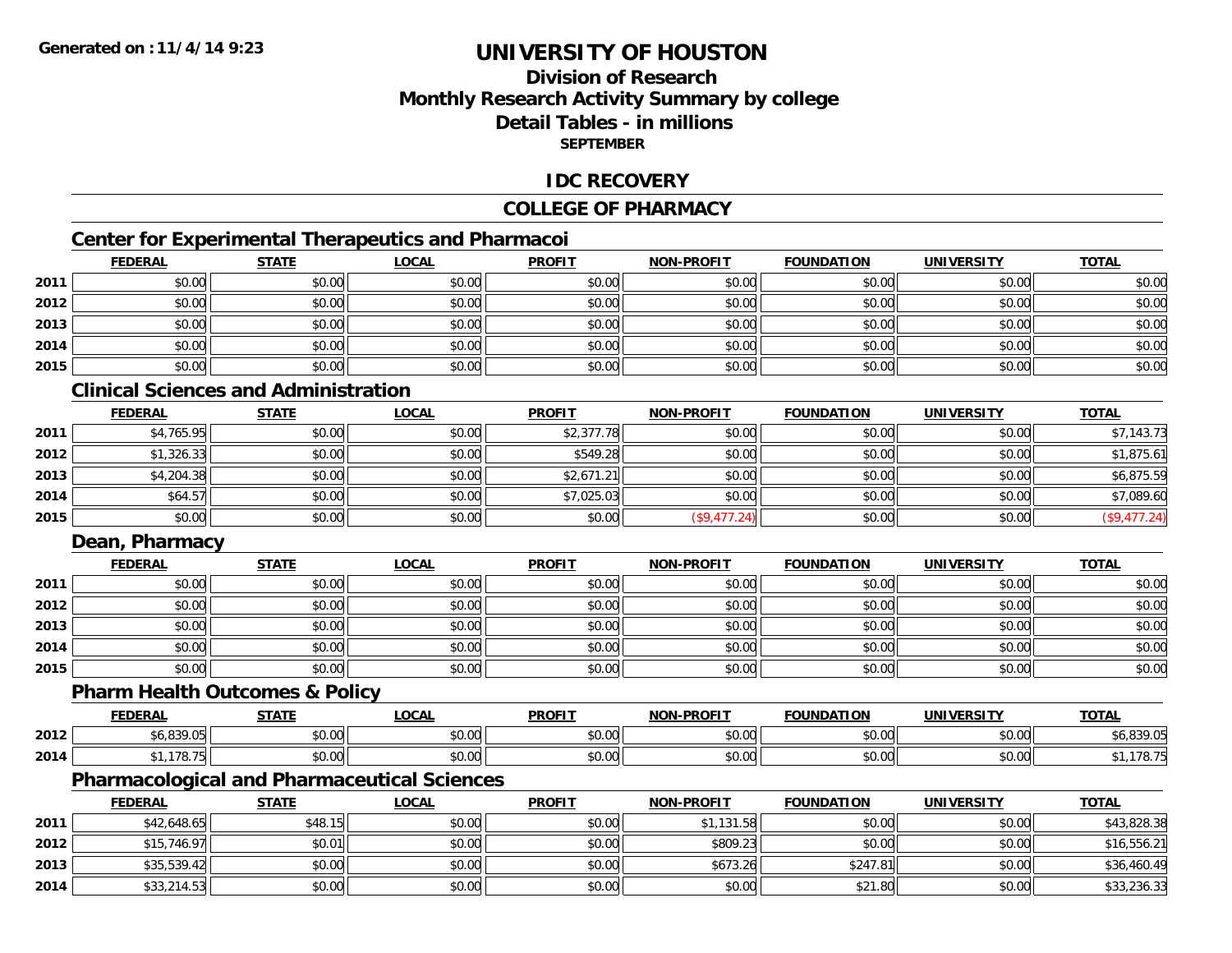## **Division of ResearchMonthly Research Activity Summary by college Detail Tables - in millions SEPTEMBER**

### **IDC RECOVERY**

#### **COLLEGE OF PHARMACY**

# **Pharmacological and Pharmaceutical Sciences**

|              | <b>EDERAL</b>                          | <b>STATE</b>  | LOCAL         | <b>PROFIT</b> | <b>-PROFIT</b><br>ש∩ | <b>FOUNDATION</b> | <b>UNIVERSITY</b> | <b>TOTAL</b>     |
|--------------|----------------------------------------|---------------|---------------|---------------|----------------------|-------------------|-------------------|------------------|
| 2015         | $\cdots$<br>$\sim$ $\sim$<br>\$470.331 | 0000<br>JU.UU | 0000<br>JU.UU | \$0.00        | $\sim$ 0.0<br>JU.UU  | \$0.00            | ልስ ባህ<br>\$U.UU   |                  |
| <b>Total</b> | 146.004.92ء                            | \$48.16       | \$0.00        | 623.30        | (S6.863.17)          | \$269.6           | \$0.00            | 2.082.82<br>よっこつ |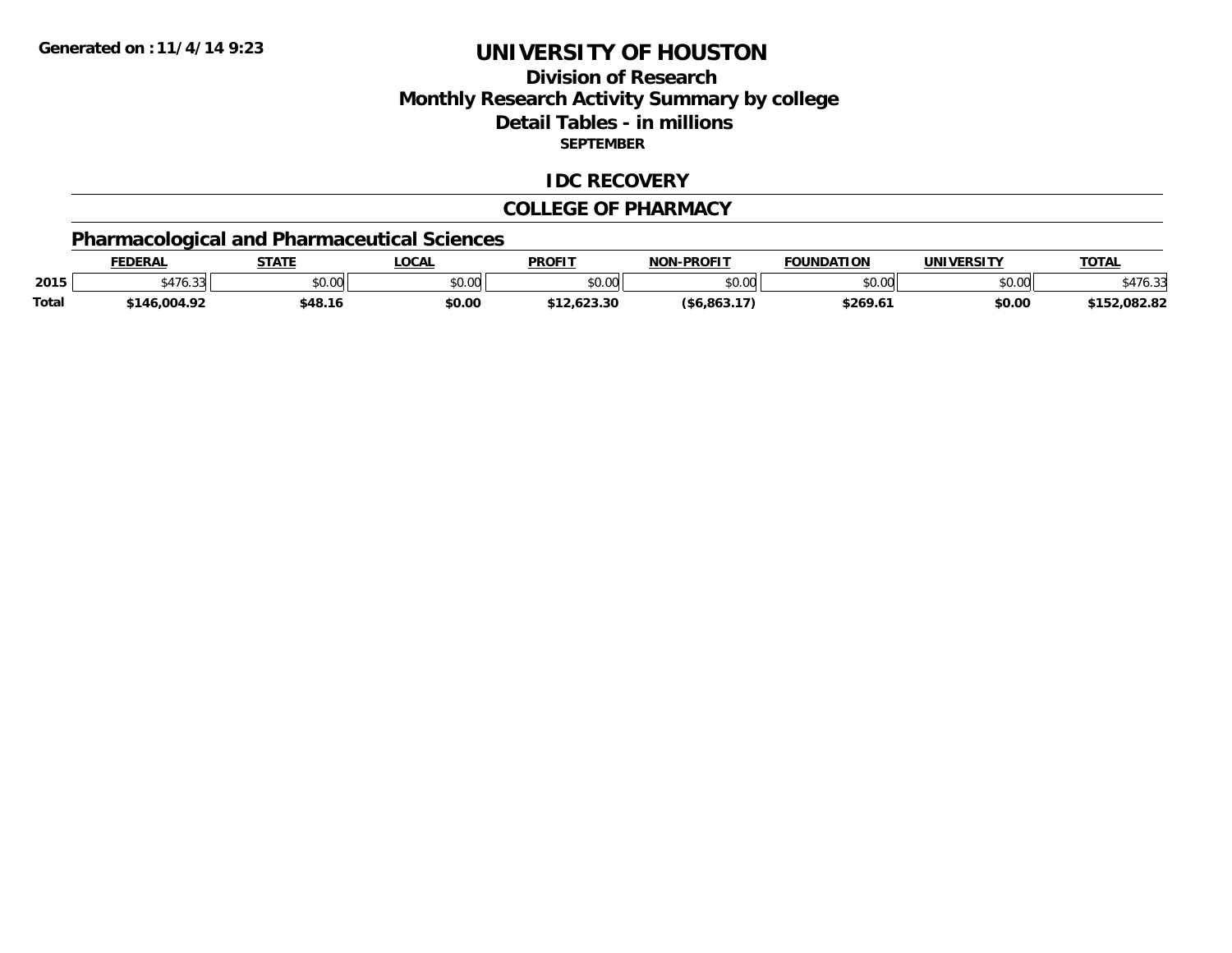## **Division of Research Monthly Research Activity Summary by college Detail Tables - in millions SEPTEMBER**

### **IDC RECOVERY**

#### **COLLEGE OF TECHNOLOGY**

|      | <b>Center for Technology Literacy</b>         |              |              |               |                   |                   |                   |              |
|------|-----------------------------------------------|--------------|--------------|---------------|-------------------|-------------------|-------------------|--------------|
|      | <b>FEDERAL</b>                                | <b>STATE</b> | <b>LOCAL</b> | <b>PROFIT</b> | <b>NON-PROFIT</b> | <b>FOUNDATION</b> | <b>UNIVERSITY</b> | <b>TOTAL</b> |
| 2011 | \$6,335.10                                    | \$0.00       | \$0.00       | \$0.00        | \$0.00            | \$0.00            | \$0.00            | \$6,335.10   |
| 2012 | \$13,646.30                                   | \$0.00       | \$0.00       | \$0.00        | \$0.00            | \$0.00            | \$0.00            | \$13,646.30  |
| 2013 | \$3,089.85                                    | \$0.00       | \$0.00       | \$0.00        | \$0.00            | \$0.00            | \$0.00            | \$3,089.85   |
| 2014 | \$480.91                                      | \$0.00       | \$0.00       | \$0.00        | \$0.00            | \$0.00            | \$0.00            | \$480.91     |
|      | <b>Construction Management</b>                |              |              |               |                   |                   |                   |              |
|      | <b>FEDERAL</b>                                | <b>STATE</b> | <b>LOCAL</b> | <b>PROFIT</b> | <b>NON-PROFIT</b> | <b>FOUNDATION</b> | <b>UNIVERSITY</b> | <b>TOTAL</b> |
| 2013 | \$0.00                                        | \$0.00       | \$0.00       | \$0.00        | \$0.00            | \$154.08          | \$0.00            | \$154.08     |
| 2014 | \$0.00                                        | \$147.90     | \$0.00       | \$0.00        | \$0.00            | \$813.26          | \$0.00            | \$961.16     |
|      | Dean, Technology                              |              |              |               |                   |                   |                   |              |
|      | <b>FEDERAL</b>                                | <b>STATE</b> | <b>LOCAL</b> | <b>PROFIT</b> | <b>NON-PROFIT</b> | <b>FOUNDATION</b> | <b>UNIVERSITY</b> | <b>TOTAL</b> |
| 2011 | \$70.24                                       | \$0.00       | \$0.00       | \$0.00        | \$0.00            | \$0.00            | \$0.00            | \$70.24      |
| 2012 | \$0.00                                        | \$0.00       | \$0.00       | \$0.00        | \$0.00            | \$0.00            | \$0.00            | \$0.00       |
| 2013 | (\$2,103.98)                                  | \$0.00       | \$0.00       | \$0.00        | \$0.00            | \$0.00            | \$0.00            | (\$2,103.98) |
| 2014 | \$0.00                                        | \$0.00       | \$0.00       | \$0.00        | \$0.00            | \$0.00            | \$0.00            | \$0.00       |
|      | <b>Engineering Technology</b>                 |              |              |               |                   |                   |                   |              |
|      | <b>FEDERAL</b>                                | <b>STATE</b> | <b>LOCAL</b> | <b>PROFIT</b> | <b>NON-PROFIT</b> | <b>FOUNDATION</b> | <b>UNIVERSITY</b> | <b>TOTAL</b> |
| 2011 | \$7,388.18                                    | \$0.00       | \$0.00       | \$0.00        | \$0.00            | \$2,336.92        | \$0.00            | \$9,725.10   |
| 2012 | \$10,537.81                                   | \$0.00       | \$0.00       | \$720.64      | \$0.00            | \$0.00            | \$0.00            | \$11,258.45  |
| 2013 | \$2,306.85                                    | \$0.00       | \$0.00       | \$740.14      | \$0.00            | \$0.00            | \$0.00            | \$3,046.99   |
| 2014 | \$2,823.15                                    | \$0.00       | \$0.00       | \$2,109.67    | \$0.00            | \$0.00            | \$0.00            | \$4,932.82   |
|      | <b>Human Development and Consumer Science</b> |              |              |               |                   |                   |                   |              |
|      | <b>FEDERAL</b>                                | <b>STATE</b> | <b>LOCAL</b> | <b>PROFIT</b> | <b>NON-PROFIT</b> | <b>FOUNDATION</b> | <b>UNIVERSITY</b> | <b>TOTAL</b> |
| 2011 | \$134.60                                      | \$0.00       | \$0.00       | \$251.42      | \$0.00            | \$0.00            | \$0.00            | \$386.02     |
| 2012 | (\$191.23)                                    | \$0.00       | \$0.00       | \$0.00        | \$0.00            | \$0.00            | \$0.00            | (\$191.23)   |
|      | <b>Information &amp; Logistics Technology</b> |              |              |               |                   |                   |                   |              |
|      | <b>FEDERAL</b>                                | <b>STATE</b> | <b>LOCAL</b> | <b>PROFIT</b> | <b>NON-PROFIT</b> | <b>FOUNDATION</b> | <b>UNIVERSITY</b> | <b>TOTAL</b> |
| 2011 | \$0.00                                        | \$0.00       | \$0.00       | \$0.00        | \$0.00            | \$0.00            | \$0.00            | \$0.00       |
| 2012 | \$2,386.05                                    | \$0.00       | \$0.00       | \$0.00        | \$0.00            | \$0.00            | \$0.00            | \$2,386.05   |
| 2013 | \$0.00                                        | \$0.00       | \$0.00       | \$0.00        | \$0.00            | \$0.00            | \$0.00            | \$0.00       |
| 2014 | \$0.00                                        | \$0.00       | \$0.00       | \$0.00        | \$0.00            | \$0.00            | \$0.00            | \$0.00       |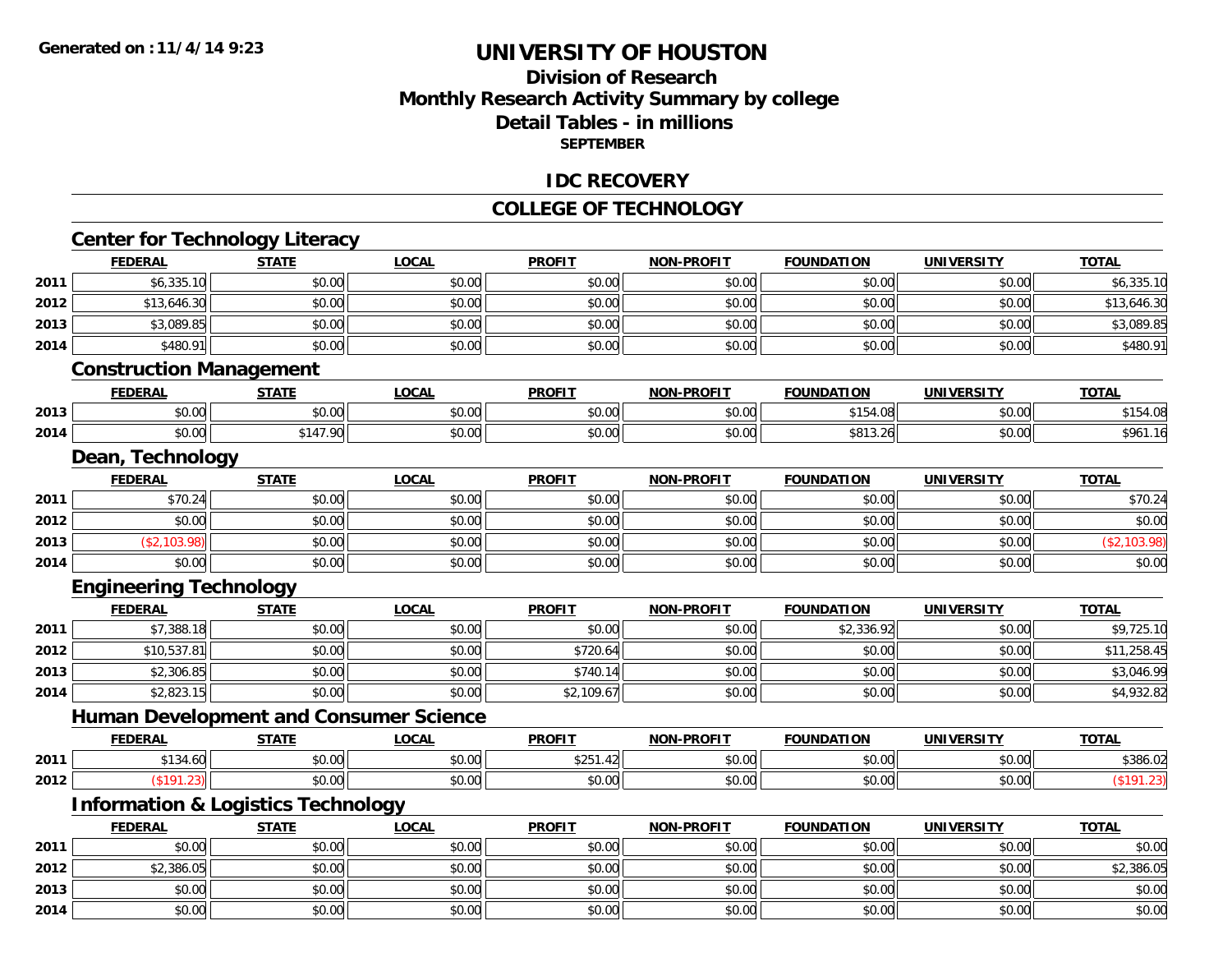## **Division of ResearchMonthly Research Activity Summary by college Detail Tables - in millions SEPTEMBER**

#### **IDC RECOVERY**

#### **COLLEGE OF TECHNOLOGY**

### **Texas Manufacturing Assistance Center**

|              | EDERAI        | <b>STATE</b>                                      | <b>LOCAL</b>  | <b>PROFIT</b>                   | -PROFIT<br>NON | <b>FOUNDATION</b> | <b>UNIVERSITY</b> | <b>TOTAL</b> |
|--------------|---------------|---------------------------------------------------|---------------|---------------------------------|----------------|-------------------|-------------------|--------------|
| 2013         | 0000<br>JU.UU | $\mathsf{A}\cap\mathsf{A}\cap\mathsf{A}$<br>JU.UU | 0000<br>งบ.บบ | $n \cap \Omega$<br>DU.UU        | \$0.00         | 0000              | 0.001<br>DU.UU    | \$0.00       |
| <b>Total</b> | \$46,903.84   | 47.00                                             | \$0.00        | <b>2.021.07</b><br>ه. ۱ ـ ۱ . م | \$0.00         | \$3,304.26        | \$0.00            | ,, 07        |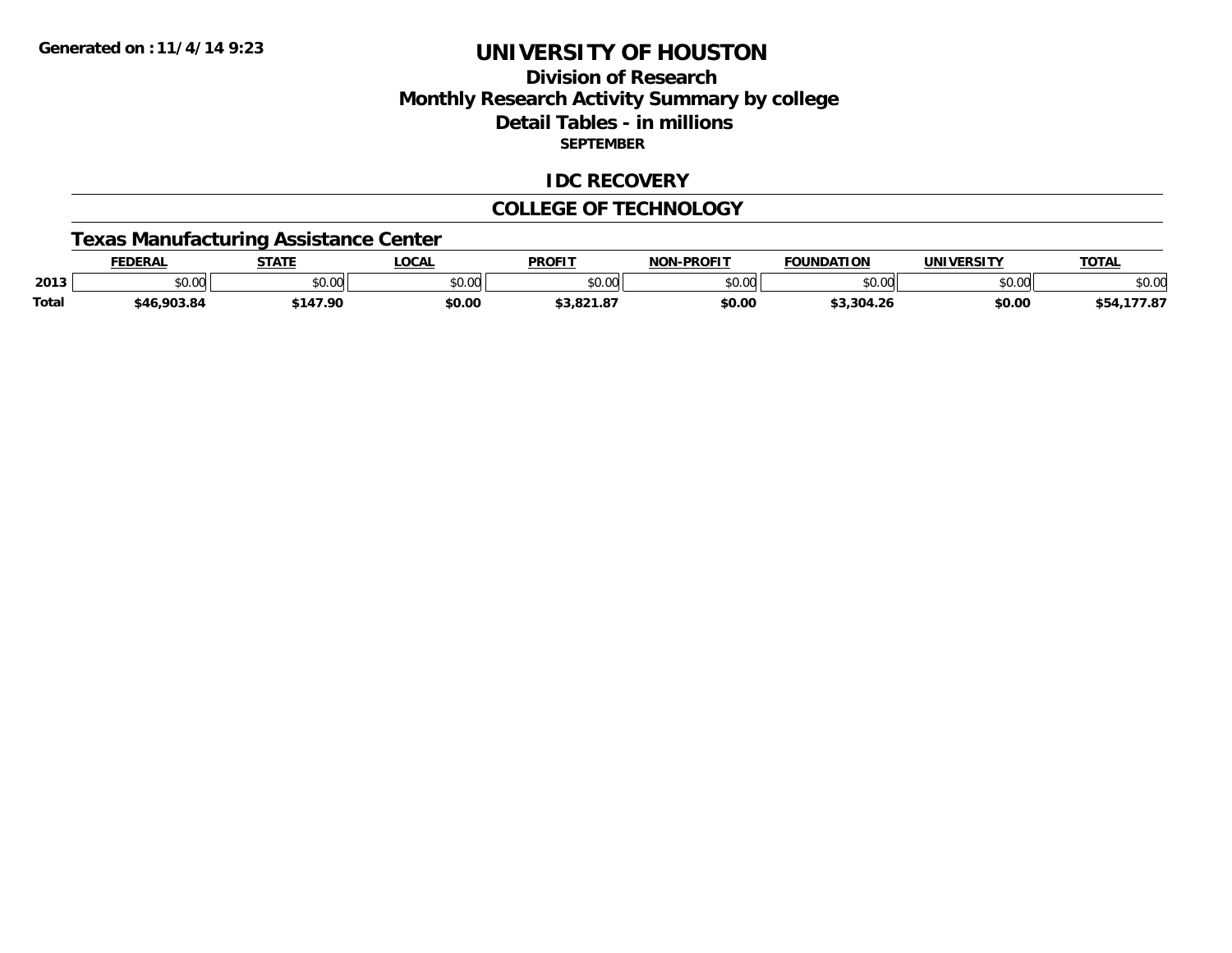## **Division of ResearchMonthly Research Activity Summary by college Detail Tables - in millions SEPTEMBER**

### **IDC RECOVERY**

## **CULLEN COLLEGE OF ENGINEERING**

# **Biomedical Engineering FEDERAL STATE LOCAL PROFIT NON-PROFIT FOUNDATION UNIVERSITY TOTAL**

**2013**

**2014**

| 2011 | \$5,712.15                  | \$0.00                                                   | \$0.00       | \$0.00        | \$0.00            | \$0.00            | \$0.00            | \$5,712.15   |
|------|-----------------------------|----------------------------------------------------------|--------------|---------------|-------------------|-------------------|-------------------|--------------|
| 2012 | \$7,561.90                  | \$0.00                                                   | \$0.00       | \$0.00        | \$0.00            | \$0.00            | \$0.00            | \$7,561.90   |
| 2013 | \$9,338.25                  | \$0.00                                                   | \$0.00       | \$76.49       | \$0.00            | \$0.00            | \$0.00            | \$9,414.74   |
| 2014 | \$25,733.75                 | \$0.00                                                   | \$0.00       | \$5,733.51    | \$0.00            | \$0.00            | \$0.00            | \$31,467.26  |
|      |                             | <b>Center for Innovative Grouting Materials and Tech</b> |              |               |                   |                   |                   |              |
|      | <b>FEDERAL</b>              | <b>STATE</b>                                             | <b>LOCAL</b> | <b>PROFIT</b> | <b>NON-PROFIT</b> | <b>FOUNDATION</b> | <b>UNIVERSITY</b> | <b>TOTAL</b> |
| 2012 | \$0.00                      | \$0.00                                                   | \$0.00       | \$0.00        | \$0.00            | \$0.00            | \$0.00            | \$0.00       |
| 2013 | \$0.00                      | \$0.00                                                   | \$0.00       | \$0.00        | \$0.00            | \$0.00            | \$0.00            | \$0.00       |
| 2014 | \$0.00                      | \$0.00                                                   | \$0.00       | \$0.00        | \$0.00            | \$0.00            | \$0.00            | \$0.00       |
|      | <b>Chemical Engineering</b> |                                                          |              |               |                   |                   |                   |              |
|      | <b>FEDERAL</b>              | <b>STATE</b>                                             | <b>LOCAL</b> | <b>PROFIT</b> | <b>NON-PROFIT</b> | <b>FOUNDATION</b> | <b>UNIVERSITY</b> | <b>TOTAL</b> |
| 2011 | \$50,915.09                 | \$12,931.59                                              | \$0.00       | \$8,874.64    | \$0.00            | \$0.00            | \$3,593.80        | \$76,315.13  |
| 2012 | \$42,565.38                 | (\$530.01)                                               | \$0.00       | \$17,778.38   | \$0.00            | \$0.00            | (\$0.02)          | \$59,813.72  |
| 2013 | \$64,943.41                 | \$0.00                                                   | \$0.00       | \$18,053.96   | \$0.00            | (\$15.16)         | \$0.00            | \$82,982.21  |
| 2014 | \$66,384.06                 | \$264.74                                                 | \$0.00       | \$9,797.42    | \$0.00            | \$271.14          | \$2,404.37        | \$79,121.73  |
|      | <b>Civil Engineering</b>    |                                                          |              |               |                   |                   |                   |              |
|      | <b>FEDERAL</b>              | <b>STATE</b>                                             | <b>LOCAL</b> | <b>PROFIT</b> | <b>NON-PROFIT</b> | <b>FOUNDATION</b> | <b>UNIVERSITY</b> | <b>TOTAL</b> |
| 2011 | \$19,322.66                 | \$1,254.74                                               | \$0.00       | \$4,127.00    | \$53.90           | \$0.00            | \$2,233.70        | \$26,992.00  |
| 2012 | \$12,438.74                 | \$2,668.59                                               | \$13,888.34  | \$5,712.52    | \$946.87          | \$0.00            | \$0.00            | \$35,655.06  |
| 2013 | \$21,274.22                 | \$2,664.58                                               | \$0.00       | \$2,057.37    | \$1,242.54        | \$0.00            | \$0.00            | \$27,238.70  |
| 2014 | \$90,705.67                 | \$688.99                                                 | \$0.00       | \$4,019.02    | \$1,906.83        | \$8,766.71        | \$0.00            | \$106,087.22 |
| 2015 | \$58.70                     | \$0.00                                                   | \$0.00       | \$0.00        | \$0.00            | \$0.00            | \$0.00            | \$58.70      |
|      |                             | <b>Composites Engineering and Applications Center</b>    |              |               |                   |                   |                   |              |
|      | <b>FEDERAL</b>              | <b>STATE</b>                                             | <b>LOCAL</b> | <b>PROFIT</b> | <b>NON-PROFIT</b> | <b>FOUNDATION</b> | <b>UNIVERSITY</b> | <b>TOTAL</b> |
| 2011 | \$0.00                      | \$0.00                                                   | \$0.00       | \$0.00        | \$0.00            | \$0.00            | \$0.00            | \$0.00       |
| 2012 | \$0.00                      | \$0.00                                                   | \$0.00       | \$0.00        | \$0.00            | \$0.00            | \$0.00            | \$0.00       |

\$0.00 \$0.00 \$0.00 \$0.00 \$0.00 \$0.00 \$0.00 \$0.00

4 \$0.00 \$0.00 \$0.00 \$0.00 \$0.00 \$0.00 \$0.00 \$0.00 \$0.00 \$0.00 \$0.00 \$0.00 \$0.00 \$0.00 \$0.00 \$0.00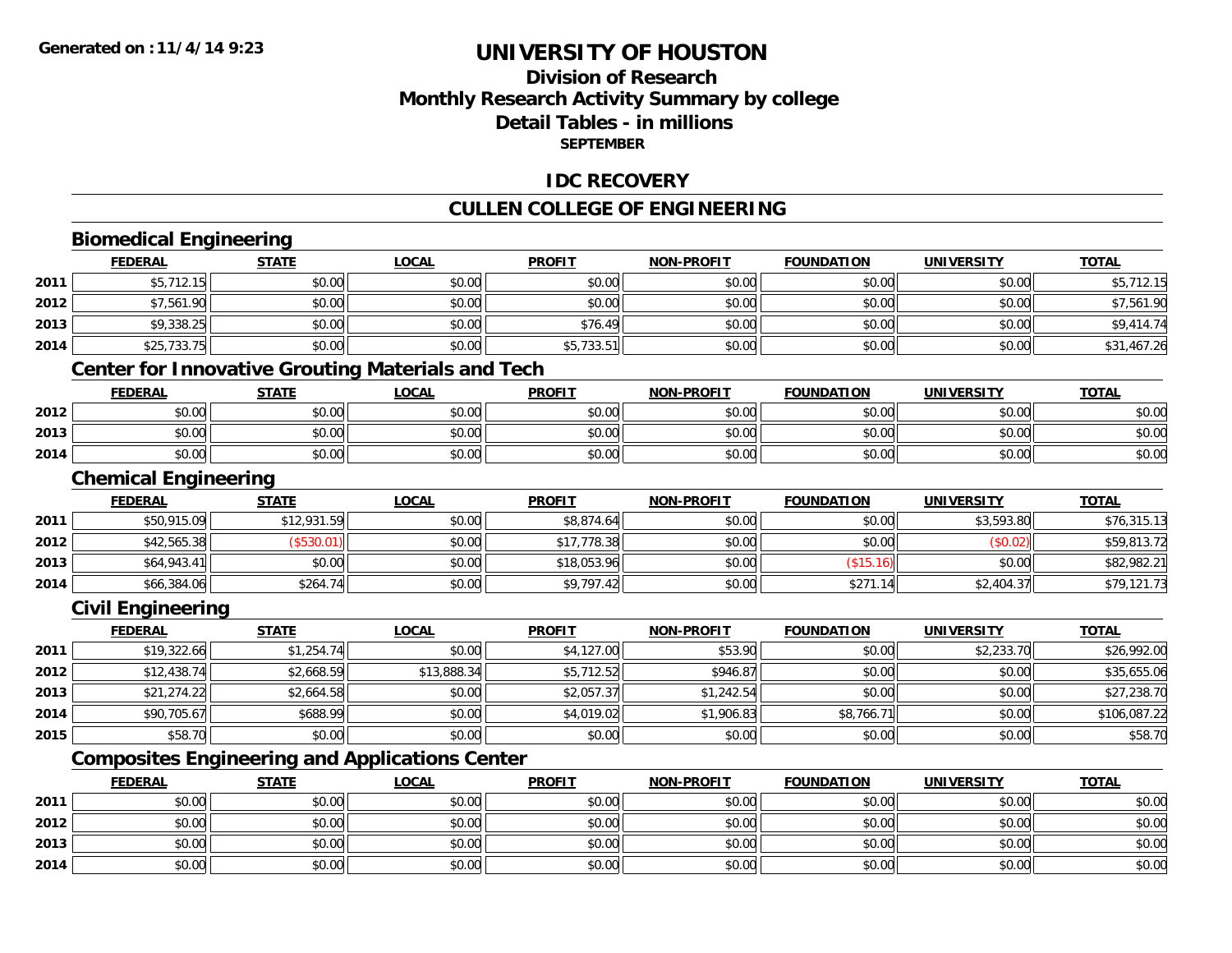**Total**

# **UNIVERSITY OF HOUSTON**

## **Division of ResearchMonthly Research Activity Summary by college Detail Tables - in millions SEPTEMBER**

### **IDC RECOVERY**

## **CULLEN COLLEGE OF ENGINEERING**

|      | Dean, Engineering             |                                              |              |               |                   |                   |                   |              |
|------|-------------------------------|----------------------------------------------|--------------|---------------|-------------------|-------------------|-------------------|--------------|
|      | <b>FEDERAL</b>                | <b>STATE</b>                                 | <b>LOCAL</b> | <b>PROFIT</b> | <b>NON-PROFIT</b> | <b>FOUNDATION</b> | <b>UNIVERSITY</b> | <b>TOTAL</b> |
| 2011 | \$381.61                      | \$0.00                                       | \$0.00       | \$0.00        | \$0.00            | \$0.00            | \$0.00            | \$381.61     |
| 2012 | \$184.30                      | \$0.00                                       | \$0.00       | \$0.00        | \$0.00            | \$0.00            | \$0.00            | \$184.30     |
| 2013 | \$202.97                      | \$0.00                                       | \$0.00       | \$0.00        | \$0.00            | \$0.00            | \$0.00            | \$202.97     |
| 2014 | \$574.80                      | \$0.00                                       | \$0.00       | \$0.00        | \$0.00            | \$0.00            | \$0.00            | \$574.80     |
|      |                               | <b>Electrical &amp; Computer Engineering</b> |              |               |                   |                   |                   |              |
|      | <b>FEDERAL</b>                | <b>STATE</b>                                 | <b>LOCAL</b> | <b>PROFIT</b> | <b>NON-PROFIT</b> | <b>FOUNDATION</b> | <b>UNIVERSITY</b> | <b>TOTAL</b> |
| 2011 | \$29,910.31                   | \$6,798.94                                   | \$0.00       | \$3,971.57    | \$607.86          | \$0.00            | \$532.02          | \$41,820.69  |
| 2012 | \$40,452.56                   | \$131.55                                     | \$0.00       | \$3,603.65    | \$0.00            | (\$16, 163.66)    | (S0.21)           | \$28,023.90  |
| 2013 | \$57,983.26                   | \$51.44                                      | \$0.00       | \$2,965.13    | \$0.00            | \$0.00            | \$0.00            | \$60,999.83  |
| 2014 | \$64,216.52                   | \$175.44                                     | \$0.00       | \$14,557.87   | \$1,382.81        | \$3,581.75        | \$0.00            | \$83,914.39  |
| 2015 | \$0.00                        | \$0.00                                       | \$0.00       | \$3,509.75    | \$0.00            | \$0.00            | \$0.00            | \$3,509.75   |
|      | <b>Industrial Engineering</b> |                                              |              |               |                   |                   |                   |              |
|      | <b>FEDERAL</b>                | <b>STATE</b>                                 | <b>LOCAL</b> | <b>PROFIT</b> | <b>NON-PROFIT</b> | <b>FOUNDATION</b> | <b>UNIVERSITY</b> | <b>TOTAL</b> |
| 2011 | \$2,565.32                    | \$0.00                                       | \$1,982.13   | \$0.00        | \$0.00            | \$0.00            | \$0.00            | \$4,547.45   |
| 2012 | \$4,427.39                    | \$0.00                                       | \$1,953.26   | \$0.00        | \$0.00            | \$0.00            | \$0.00            | \$6,380.65   |
| 2013 | \$2,273.90                    | \$0.00                                       | \$110.12     | \$0.00        | \$0.00            | \$0.00            | \$0.00            | \$2,384.02   |
| 2014 | \$9,292.38                    | \$0.00                                       | \$1,300.51   | \$0.00        | \$0.00            | \$1,071.00        | \$0.00            | \$11,663.89  |
|      | <b>Mechanical Engineering</b> |                                              |              |               |                   |                   |                   |              |
|      | <b>FEDERAL</b>                | <b>STATE</b>                                 | <b>LOCAL</b> | <b>PROFIT</b> | <b>NON-PROFIT</b> | <b>FOUNDATION</b> | UNIVERSITY        | <b>TOTAL</b> |
| 2011 | \$72,171.09                   | \$206.38                                     | \$0.00       | \$15,970.31   | \$4,393.77        | \$0.00            | \$0.00            | \$92,741.55  |
| 2012 | \$37,833.59                   | \$1,006.23                                   | \$0.00       | \$7,945.51    | \$0.00            | \$0.00            | \$0.00            | \$46,785.32  |
| 2013 | \$51,435.01                   | \$336.60                                     | \$0.00       | \$2,179.79    | \$0.00            | \$378.94          | \$0.00            | \$54,330.34  |
| 2014 | \$60,146.59                   | \$1,933.67                                   | \$0.00       | \$12,655.55   | \$0.00            | \$6,132.11        | \$0.00            | \$80,867.92  |
|      |                               | <b>National Wind Energy Center</b>           |              |               |                   |                   |                   |              |
|      | <b>FEDERAL</b>                | <b>STATE</b>                                 | <b>LOCAL</b> | <b>PROFIT</b> | <b>NON-PROFIT</b> | <b>FOUNDATION</b> | <b>UNIVERSITY</b> | <b>TOTAL</b> |
| 2011 | \$0.00                        | \$0.00                                       | \$0.00       | \$0.00        | \$0.00            | \$0.00            | \$0.00            | \$0.00       |
| 2012 | \$0.00                        | \$0.00                                       | \$0.00       | \$0.00        | \$0.00            | \$0.00            | \$0.00            | \$0.00       |
| 2013 | \$0.00                        | \$0.00                                       | \$0.00       | \$0.00        | \$0.00            | \$0.00            | \$0.00            | \$0.00       |
| 2014 | \$0.00                        | \$0.00                                       | \$0.00       | \$0.00        | \$0.00            | \$0.00            | \$0.00            | \$0.00       |
|      |                               |                                              |              |               |                   |                   |                   |              |

**\$851,005.57 \$30,583.46 \$19,234.36 \$143,589.44 \$10,534.58 \$4,022.83 \$8,763.66 \$1,067,733.89**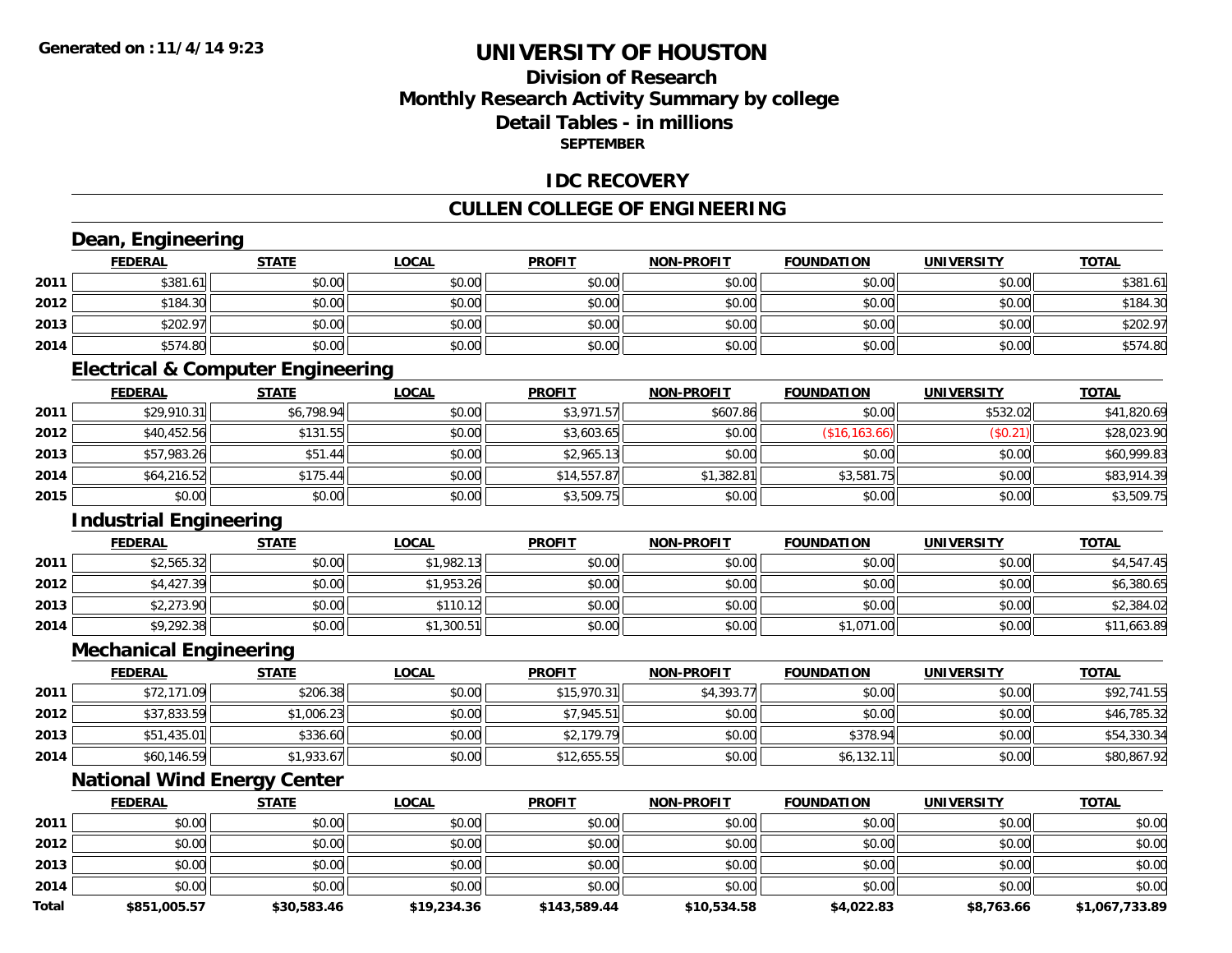## **Division of Research Monthly Research Activity Summary by college Detail Tables - in millions SEPTEMBER**

### **IDC RECOVERY**

## **DIVISION OF RESEARCH**

|      | <b>Allied Geophysical Laboratories</b>                    |              |              |               |                   |                   |                   |              |
|------|-----------------------------------------------------------|--------------|--------------|---------------|-------------------|-------------------|-------------------|--------------|
|      | <b>FEDERAL</b>                                            | <b>STATE</b> | <b>LOCAL</b> | <b>PROFIT</b> | <b>NON-PROFIT</b> | <b>FOUNDATION</b> | <b>UNIVERSITY</b> | <b>TOTAL</b> |
| 2012 | \$0.00                                                    | \$0.00       | \$0.00       | \$910.74      | \$0.00            | \$0.00            | \$0.00            | \$910.74     |
| 2013 | \$0.00                                                    | \$0.00       | \$0.00       | \$503.88      | \$0.00            | \$0.00            | \$0.00            | \$503.88     |
|      | <b>Center for Advanced Computing and Data Systems</b>     |              |              |               |                   |                   |                   |              |
|      | <b>FEDERAL</b>                                            | <b>STATE</b> | <b>LOCAL</b> | <b>PROFIT</b> | <b>NON-PROFIT</b> | <b>FOUNDATION</b> | <b>UNIVERSITY</b> | <b>TOTAL</b> |
| 2011 | \$30,715.25                                               | \$0.00       | \$0.00       | \$0.00        | \$0.00            | \$0.00            | \$0.00            | \$30,715.25  |
| 2012 | \$20,614.62                                               | \$0.00       | \$0.00       | \$0.00        | \$0.00            | \$0.00            | \$0.00            | \$20,614.62  |
| 2013 | \$2,435.53                                                | \$0.00       | \$0.00       | \$0.00        | \$0.00            | \$0.00            | \$0.00            | \$2,435.53   |
| 2014 | (\$191.57)                                                | \$0.00       | \$0.00       | \$0.00        | \$0.00            | \$0.00            | \$0.00            | (\$191.57)   |
|      | <b>Center for Advanced Materials</b>                      |              |              |               |                   |                   |                   |              |
|      | <b>FEDERAL</b>                                            | <b>STATE</b> | <b>LOCAL</b> | <b>PROFIT</b> | <b>NON-PROFIT</b> | <b>FOUNDATION</b> | <b>UNIVERSITY</b> | <b>TOTAL</b> |
| 2011 | \$0.00                                                    | \$2,578.12   | \$0.00       | \$2,562.00    | \$0.00            | \$0.00            | \$0.00            | \$5,140.12   |
| 2012 | \$0.00                                                    | \$0.00       | \$0.00       | \$0.00        | \$0.00            | \$0.00            | \$0.00            | \$0.00       |
| 2013 | \$0.00                                                    | \$0.00       | \$0.00       | \$0.00        | \$0.00            | \$0.00            | \$0.00            | \$0.00       |
| 2014 | \$0.00                                                    | \$0.00       | \$0.00       | \$0.00        | \$0.00            | \$0.00            | \$0.00            | \$0.00       |
|      | <b>Center for Biomedical &amp; Environmental Genomics</b> |              |              |               |                   |                   |                   |              |
|      | <b>FEDERAL</b>                                            | <b>STATE</b> | <b>LOCAL</b> | <b>PROFIT</b> | <b>NON-PROFIT</b> | <b>FOUNDATION</b> | <b>UNIVERSITY</b> | <b>TOTAL</b> |
| 2011 | \$0.00                                                    | \$0.00       | \$0.00       | \$0.00        | \$0.00            | \$0.00            | \$0.00            | \$0.00       |
| 2012 | \$0.00                                                    | \$0.00       | \$0.00       | \$0.00        | \$0.00            | \$0.00            | \$0.00            | \$0.00       |
| 2013 | \$0.00                                                    | \$0.00       | \$0.00       | \$0.00        | \$0.00            | \$0.00            | \$0.00            | \$0.00       |
| 2014 | \$0.00                                                    | \$0.00       | \$0.00       | \$0.00        | \$0.00            | \$0.00            | \$0.00            | \$0.00       |
|      | <b>Center for Industrial Partnerships</b>                 |              |              |               |                   |                   |                   |              |
|      | <b>FEDERAL</b>                                            | <b>STATE</b> | <b>LOCAL</b> | <b>PROFIT</b> | <b>NON-PROFIT</b> | <b>FOUNDATION</b> | <b>UNIVERSITY</b> | <b>TOTAL</b> |
| 2011 | \$4,731.23                                                | \$0.00       | \$0.00       | \$840.96      | \$0.00            | \$0.00            | \$0.00            | \$5,572.19   |
| 2012 | \$1,397.01                                                | \$0.00       | \$0.00       | \$398.84      | \$0.00            | \$0.00            | \$0.00            | \$1,795.85   |
| 2013 | \$97.38                                                   | \$0.00       | \$0.00       | \$936.20      | \$0.00            | \$0.00            | \$0.00            | \$1,033.57   |
| 2014 | \$142.66                                                  | \$0.00       | \$0.00       | \$806.18      | \$0.00            | \$0.00            | \$0.00            | \$948.84     |
|      | <b>Center for Neuromotor &amp; Biomechanics Research</b>  |              |              |               |                   |                   |                   |              |
|      | <b>FEDERAL</b>                                            | <b>STATE</b> | <b>LOCAL</b> | <b>PROFIT</b> | <b>NON-PROFIT</b> | <b>FOUNDATION</b> | <b>UNIVERSITY</b> | <b>TOTAL</b> |
| 2011 | \$0.00                                                    | \$0.00       | \$0.00       | \$0.00        | \$0.00            | \$0.00            | \$0.00            | \$0.00       |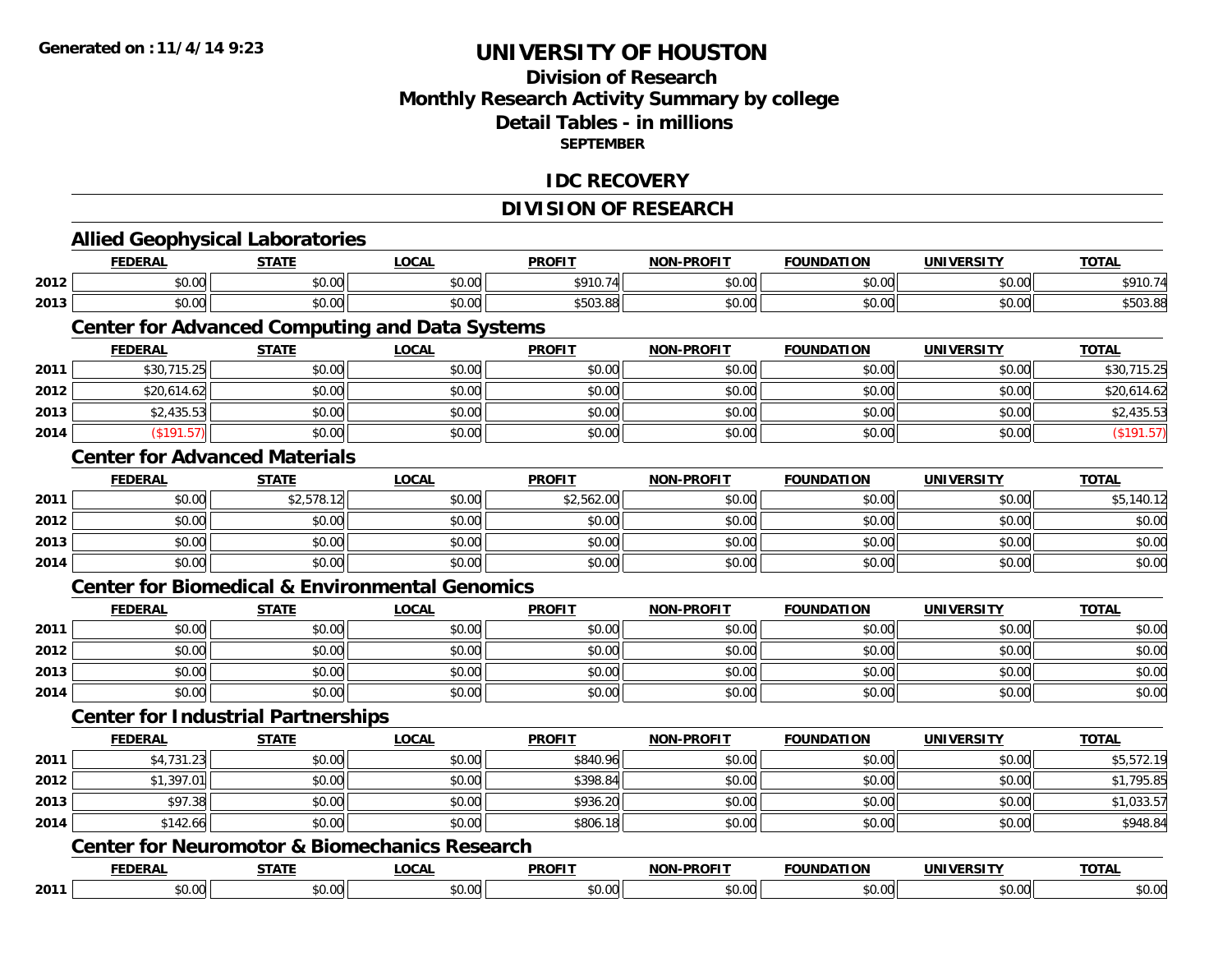## **Division of ResearchMonthly Research Activity Summary by college Detail Tables - in millions SEPTEMBER**

#### **IDC RECOVERY**

# **DIVISION OF RESEARCH**

|      | <b>FEDERAL</b>                        | <b>STATE</b>                         | <b>LOCAL</b> | <b>PROFIT</b> | <b>NON-PROFIT</b> | <b>FOUNDATION</b> | <b>UNIVERSITY</b> | <b>TOTAL</b> |
|------|---------------------------------------|--------------------------------------|--------------|---------------|-------------------|-------------------|-------------------|--------------|
| 2013 | \$0.00                                | \$0.00                               | \$0.00       | \$0.00        | \$0.00            | \$0.00            | \$0.00            | \$0.00       |
| 2014 | \$0.00                                | \$0.00                               | \$0.00       | \$0.00        | \$0.00            | \$0.00            | \$0.00            | \$0.00       |
|      | <b>Institute for Nanoenergy</b>       |                                      |              |               |                   |                   |                   |              |
|      | <b>FEDERAL</b>                        | <b>STATE</b>                         | <b>LOCAL</b> | <b>PROFIT</b> | <b>NON-PROFIT</b> | <b>FOUNDATION</b> | <b>UNIVERSITY</b> | <b>TOTAL</b> |
| 2012 | \$0.00                                | \$0.00                               | \$0.00       | \$0.00        | \$0.00            | \$0.00            | \$0.00            | \$0.00       |
| 2013 | \$0.00                                | \$0.00                               | \$0.00       | \$0.00        | \$0.00            | \$0.00            | \$0.00            | \$0.00       |
| 2014 | \$0.00                                | \$0.00                               | \$0.00       | \$0.00        | \$0.00            | \$0.00            | \$0.00            | \$0.00       |
|      | <b>Office of Contracts and Grants</b> |                                      |              |               |                   |                   |                   |              |
|      | <b>FEDERAL</b>                        | <b>STATE</b>                         | <b>LOCAL</b> | <b>PROFIT</b> | <b>NON-PROFIT</b> | <b>FOUNDATION</b> | <b>UNIVERSITY</b> | <b>TOTAL</b> |
| 2011 | \$0.00                                | \$0.00                               | \$0.00       | \$0.00        | \$0.00            | \$0.00            | \$0.00            | \$0.00       |
| 2012 | \$0.00                                | \$0.00                               | \$0.00       | \$0.00        | \$0.00            | \$0.00            | \$0.00            | \$0.00       |
| 2013 | \$0.00                                | \$0.00                               | \$0.00       | \$0.00        | \$0.00            | \$0.00            | \$0.00            | \$0.00       |
|      | <b>TcSAM</b>                          |                                      |              |               |                   |                   |                   |              |
|      | <b>FEDERAL</b>                        | <b>STATE</b>                         | <b>LOCAL</b> | <b>PROFIT</b> | <b>NON-PROFIT</b> | <b>FOUNDATION</b> | <b>UNIVERSITY</b> | <b>TOTAL</b> |
| 2011 | \$0.00                                | \$0.00                               | \$0.00       | \$0.00        | \$0.00            | \$0.00            | \$0.00            | \$0.00       |
|      | <b>TcSUH</b>                          |                                      |              |               |                   |                   |                   |              |
|      | <b>FEDERAL</b>                        | <b>STATE</b>                         | <b>LOCAL</b> | <b>PROFIT</b> | <b>NON-PROFIT</b> | <b>FOUNDATION</b> | <b>UNIVERSITY</b> | <b>TOTAL</b> |
| 2011 | \$4,711.41                            | \$0.00                               | \$0.00       | \$4,466.98    | \$0.00            | \$0.00            | \$0.00            | \$9,178.39   |
| 2012 | \$5,164.76                            | \$197.33                             | \$0.00       | \$5,994.78    | \$0.00            | \$0.00            | \$0.00            | \$11,356.87  |
| 2013 | \$1,181.11                            | \$77.15                              | \$0.00       | \$1,957.34    | \$0.00            | \$0.00            | \$0.00            | \$3,215.60   |
| 2014 | \$5,297.60                            | \$212.05                             | \$0.00       | \$2,020.04    | \$0.00            | \$0.00            | \$0.00            | \$7,529.69   |
|      |                                       | <b>Texas Obesity Research Center</b> |              |               |                   |                   |                   |              |
|      | <b>FEDERAL</b>                        | <b>STATE</b>                         | <b>LOCAL</b> | <b>PROFIT</b> | <b>NON-PROFIT</b> | <b>FOUNDATION</b> | <b>UNIVERSITY</b> | <b>TOTAL</b> |
| 2011 | \$0.00                                | \$0.00                               | \$0.00       | \$0.00        | \$0.00            | \$0.00            | \$0.00            | \$0.00       |
| 2012 | \$0.00                                | \$0.00                               | \$0.00       | \$0.00        | \$0.00            | \$0.00            | \$0.00            | \$0.00       |
| 2013 | \$0.00                                | \$0.00                               | \$0.00       | \$0.00        | \$0.00            | \$0.00            | \$0.00            | \$0.00       |
| 2014 | \$0.00                                | \$0.00                               | \$0.00       | \$0.00        | \$0.00            | \$0.00            | \$0.00            | \$0.00       |
|      | <b>TIMES</b>                          |                                      |              |               |                   |                   |                   |              |
|      | <b>FEDERAL</b>                        | <b>STATE</b>                         | <b>LOCAL</b> | <b>PROFIT</b> | <b>NON-PROFIT</b> | <b>FOUNDATION</b> | <b>UNIVERSITY</b> | <b>TOTAL</b> |
| 2011 | \$11,232.39                           | \$111.87                             | \$0.00       | \$0.00        | \$0.00            | \$0.00            | \$0.00            | \$11,344.26  |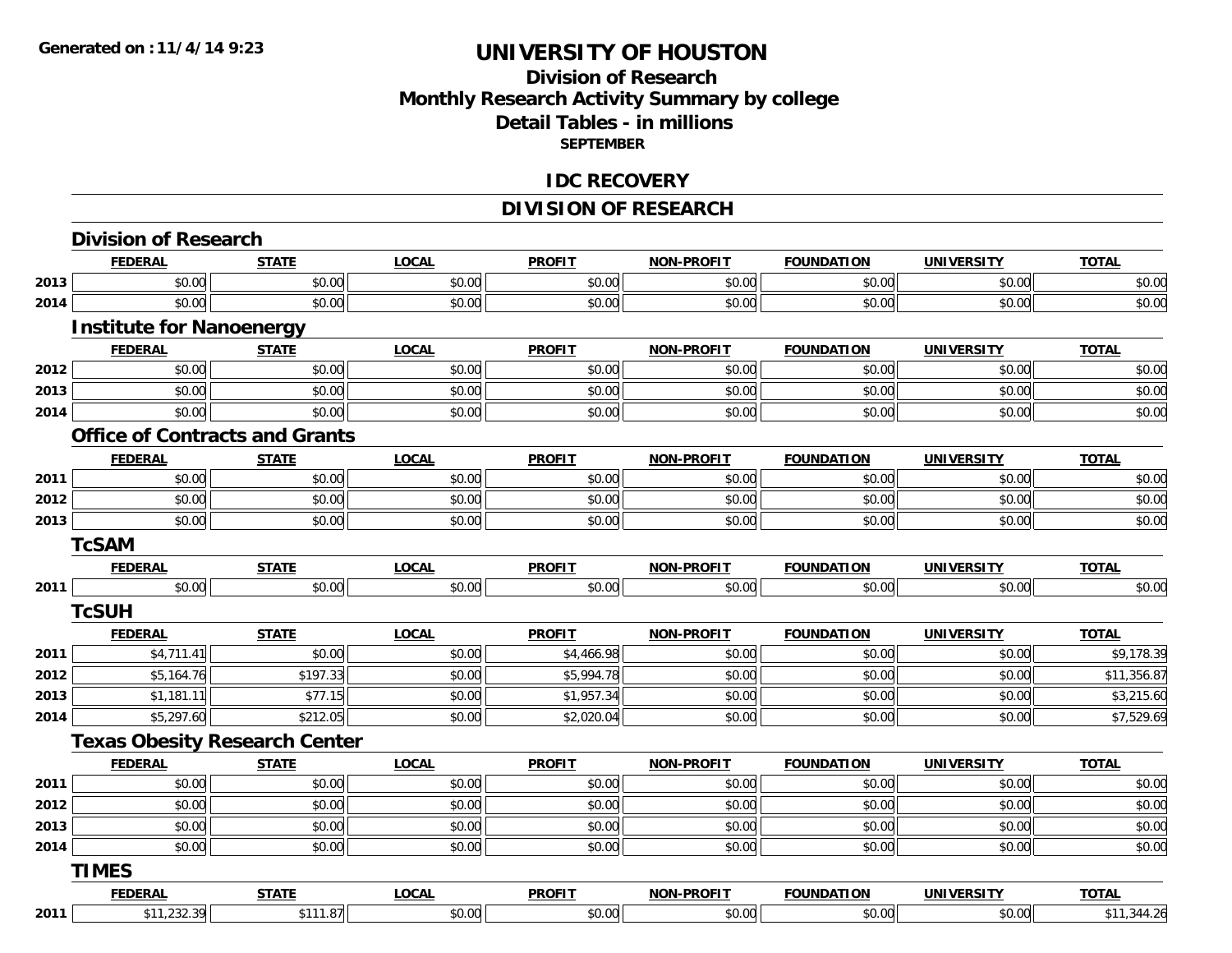## **Division of Research Monthly Research Activity Summary by college Detail Tables - in millions SEPTEMBER**

#### **IDC RECOVERY**

## **DIVISION OF RESEARCH**

| М<br>н |
|--------|
|--------|

|       | <u>FEDERAL</u> | <u>STATE</u> | <u>LOCAL</u> | <b>PROFIT</b> | <b>NON-PROFIT</b> | <b>FOUNDATION</b> | <b>UNIVERSITY</b> | <b>TOTAL</b> |
|-------|----------------|--------------|--------------|---------------|-------------------|-------------------|-------------------|--------------|
| 2012  | \$19.415.17    | \$0.01       | \$0.00       | \$0.00        | \$0.00            | \$0.00            | \$0.00            | \$19,415.18  |
| 2013  | \$58,349.85    | \$99.10]     | \$0.00       | \$0.00        | \$0.00            | \$0.00            | \$0.00            | \$58,250.75  |
| 2014  | \$43,949.47    | \$0.00       | \$0.00       | \$0.00        | \$0.00            | \$0.00            | \$0.00            | \$43,949.47  |
| Total | \$209,243.87   | \$3,077.43   | \$0.00       | \$21,397.93   | \$0.00            | \$0.00            | \$0.00            | \$233,719.23 |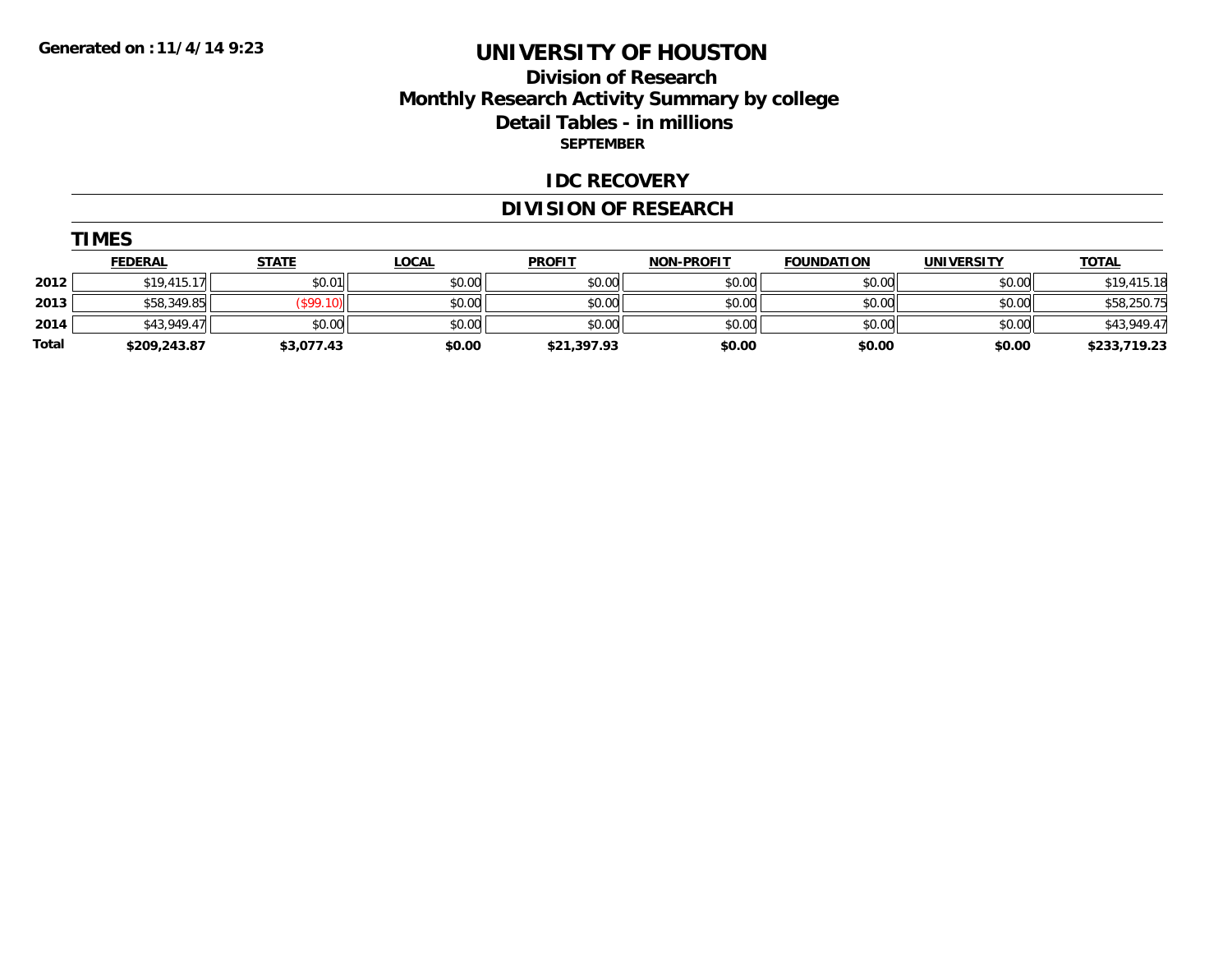## **Division of Research Monthly Research Activity Summary by college Detail Tables - in millions SEPTEMBER**

## **IDC RECOVERY**

#### **GRADUATE COLLEGE OF SOCIAL WORK**

|      | <b>Center for Drug and Social Policy Research</b>           |              |              |               |                   |                   |                   |              |
|------|-------------------------------------------------------------|--------------|--------------|---------------|-------------------|-------------------|-------------------|--------------|
|      | <b>FEDERAL</b>                                              | <b>STATE</b> | <b>LOCAL</b> | <b>PROFIT</b> | <b>NON-PROFIT</b> | <b>FOUNDATION</b> | <b>UNIVERSITY</b> | <b>TOTAL</b> |
| 2011 | \$0.00                                                      | \$0.00       | \$0.00       | \$0.00        | \$0.00            | \$0.00            | \$0.00            | \$0.00       |
| 2012 | \$0.00                                                      | \$0.00       | \$0.00       | \$0.00        | \$0.00            | \$0.00            | \$0.00            | \$0.00       |
| 2013 | \$0.00                                                      | \$0.00       | \$0.00       | \$0.00        | \$0.00            | \$0.00            | \$0.00            | \$0.00       |
|      | <b>Center for Health Equities &amp; Evaluation Research</b> |              |              |               |                   |                   |                   |              |
|      | <b>FEDERAL</b>                                              | <b>STATE</b> | <b>LOCAL</b> | <b>PROFIT</b> | <b>NON-PROFIT</b> | <b>FOUNDATION</b> | <b>UNIVERSITY</b> | <b>TOTAL</b> |
| 2012 | \$5,787.25                                                  | \$0.00       | \$0.00       | \$0.00        | \$0.00            | \$0.00            | \$0.00            | \$5,787.25   |
| 2013 | \$2,580.56                                                  | \$0.00       | \$0.00       | \$0.00        | \$0.00            | \$0.00            | \$0.00            | \$2,580.56   |
| 2014 | \$174.64                                                    | \$0.00       | \$0.00       | \$0.00        | \$0.00            | \$0.00            | \$0.00            | \$174.64     |
|      | <b>Child &amp; Family for Innovative Research</b>           |              |              |               |                   |                   |                   |              |
|      | <b>FEDERAL</b>                                              | <b>STATE</b> | <b>LOCAL</b> | <b>PROFIT</b> | <b>NON-PROFIT</b> | <b>FOUNDATION</b> | <b>UNIVERSITY</b> | <b>TOTAL</b> |
| 2011 | \$19,480.73                                                 | \$1,024.76   | \$0.00       | \$0.00        | \$0.00            | \$10.78           | \$0.00            | \$20,516.27  |
| 2012 | \$19,348.34                                                 | \$0.00       | \$0.00       | \$0.00        | \$0.00            | \$0.00            | \$0.00            | \$19,348.34  |
| 2013 | \$12,998.21                                                 | \$0.00       | \$0.00       | \$65.84       | \$0.00            | \$0.00            | \$0.00            | \$13,064.05  |
| 2014 | \$5,807.88                                                  | \$0.00       | \$0.00       | \$0.00        | \$0.00            | \$0.00            | \$0.00            | \$5,807.88   |
|      | <b>Community Projects - Social Work</b>                     |              |              |               |                   |                   |                   |              |
|      | <b>FEDERAL</b>                                              | <b>STATE</b> | <b>LOCAL</b> | <b>PROFIT</b> | <b>NON-PROFIT</b> | <b>FOUNDATION</b> | <b>UNIVERSITY</b> | <b>TOTAL</b> |
| 2011 | \$0.00                                                      | \$0.00       | \$0.00       | \$0.00        | \$0.00            | \$0.00            | \$0.00            | \$0.00       |
| 2012 | \$0.00                                                      | \$0.00       | \$0.00       | \$0.00        | \$0.00            | \$0.00            | \$0.00            | \$0.00       |
| 2013 | \$0.00                                                      | \$0.00       | \$0.00       | \$0.00        | \$0.00            | \$0.00            | \$0.00            | \$0.00       |
|      | Dean, Social Work                                           |              |              |               |                   |                   |                   |              |
|      | <b>FEDERAL</b>                                              | <b>STATE</b> | <b>LOCAL</b> | <b>PROFIT</b> | <b>NON-PROFIT</b> | <b>FOUNDATION</b> | <b>UNIVERSITY</b> | <b>TOTAL</b> |
| 2011 | \$14,498.94                                                 | \$0.00       | \$0.00       | \$0.00        | \$0.00            | \$0.00            | \$0.00            | \$14,498.94  |
| 2012 | \$3,206.58                                                  | \$0.00       | \$0.00       | \$0.00        | \$0.00            | \$0.00            | \$0.00            | \$3,206.58   |
| 2013 | (\$10.64)                                                   | \$0.00       | \$0.00       | \$0.00        | \$0.00            | \$0.00            | \$0.00            | (\$10.64)    |
| 2014 | \$0.00                                                      | \$0.00       | \$0.00       | \$0.00        | \$0.00            | \$0.00            | \$0.00            | \$0.00       |
|      | <b>Office for Drug SPR</b>                                  |              |              |               |                   |                   |                   |              |
|      | <b>FEDERAL</b>                                              | <b>STATE</b> | <b>LOCAL</b> | <b>PROFIT</b> | <b>NON-PROFIT</b> | <b>FOUNDATION</b> | <b>UNIVERSITY</b> | <b>TOTAL</b> |
| 2011 | \$0.00                                                      | \$0.00       | \$0.00       | \$0.00        | \$0.00            | \$0.00            | \$0.00            | \$0.00       |
| 2012 | \$0.00                                                      | \$0.00       | \$0.00       | \$0.00        | \$0.00            | \$0.00            | \$0.00            | \$0.00       |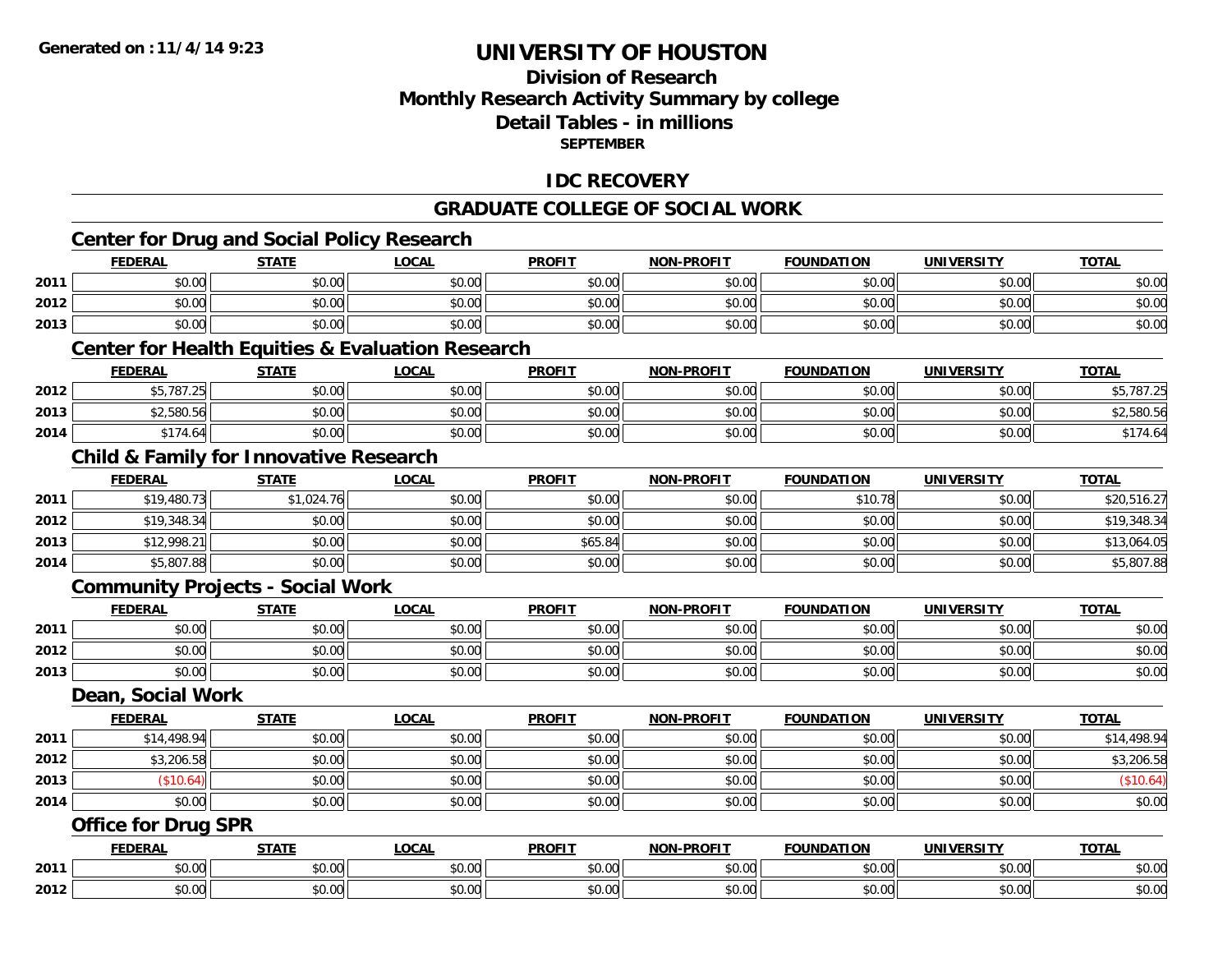## **Division of Research Monthly Research Activity Summary by college Detail Tables - in millions SEPTEMBER**

#### **IDC RECOVERY**

#### **GRADUATE COLLEGE OF SOCIAL WORK**

### **Office for Drug SPR**

|              | <b>DERAI</b> | <b>STATE</b>           | <b>OCAL</b>             | <b>PROFIT</b> | <b>DDOEIT</b><br><b>ארות</b> | <b>FOUNDATION</b>     | UNIVERSITY | <b>TOTAL</b>      |
|--------------|--------------|------------------------|-------------------------|---------------|------------------------------|-----------------------|------------|-------------------|
| 2013         | \$0.00       | 0 <sup>n</sup><br>υυ., | 0 <sup>n</sup><br>50.UC | 0000<br>JU.UU | 0000<br>,u.uu                | $n \cap \overline{D}$ | \$0.00     | \$0.00            |
| <b>Total</b> | ሐ ጠጣ<br>ΛQ   | .024                   | \$0.00                  | 665.8         | \$0.00                       | \$10.<br>70           | \$0.00     | <br>\$84<br>, J.a |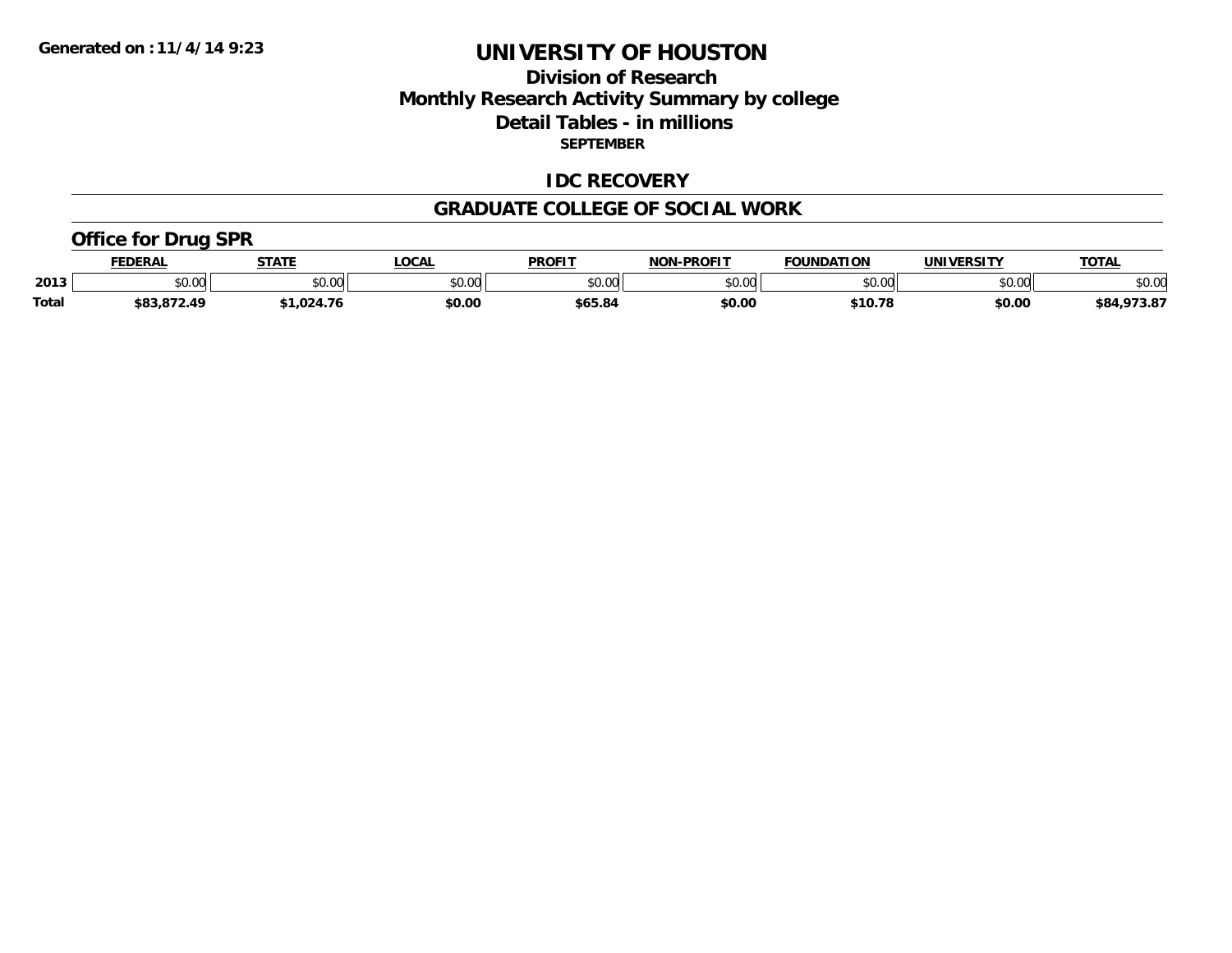## **Division of ResearchMonthly Research Activity Summary by college Detail Tables - in millions SEPTEMBER**

### **IDC RECOVERY**

#### **HILTON COLLEGE OF HOTEL AND RESTAURANT MANAGEMENT**

### **Hotel and Restaurant Management**

|       | <b>FEDERAL</b> | <b>STATE</b> | <b>LOCAL</b> | <b>PROFIT</b> | <b>NON-PROFIT</b> | <b>FOUNDATION</b> | <b>UNIVERSITY</b> | <b>TOTAL</b> |
|-------|----------------|--------------|--------------|---------------|-------------------|-------------------|-------------------|--------------|
| 2011  | \$0.00         | \$0.00       | \$0.00       | \$54.33       | \$0.00            | \$0.00            | \$0.00            | \$54.33      |
| 2012  | \$397.43       | \$0.00       | \$0.00       | \$0.00        | \$0.00            | \$0.00            | \$0.00            | \$397.43     |
| 2013  | \$260.19       | \$804.38     | \$0.00       | \$0.00        | \$0.00            | \$0.00            | \$0.00            | \$1,064.57   |
| 2014  | \$2,687.95     | \$0.00       | \$0.00       | \$0.00        | \$0.00            | \$0.00            | \$0.00            | \$2,687.95   |
| Total | \$3,345.57     | \$804.38     | \$0.00       | \$54.33       | \$0.00            | \$0.00            | \$0.00            | \$4,204.28   |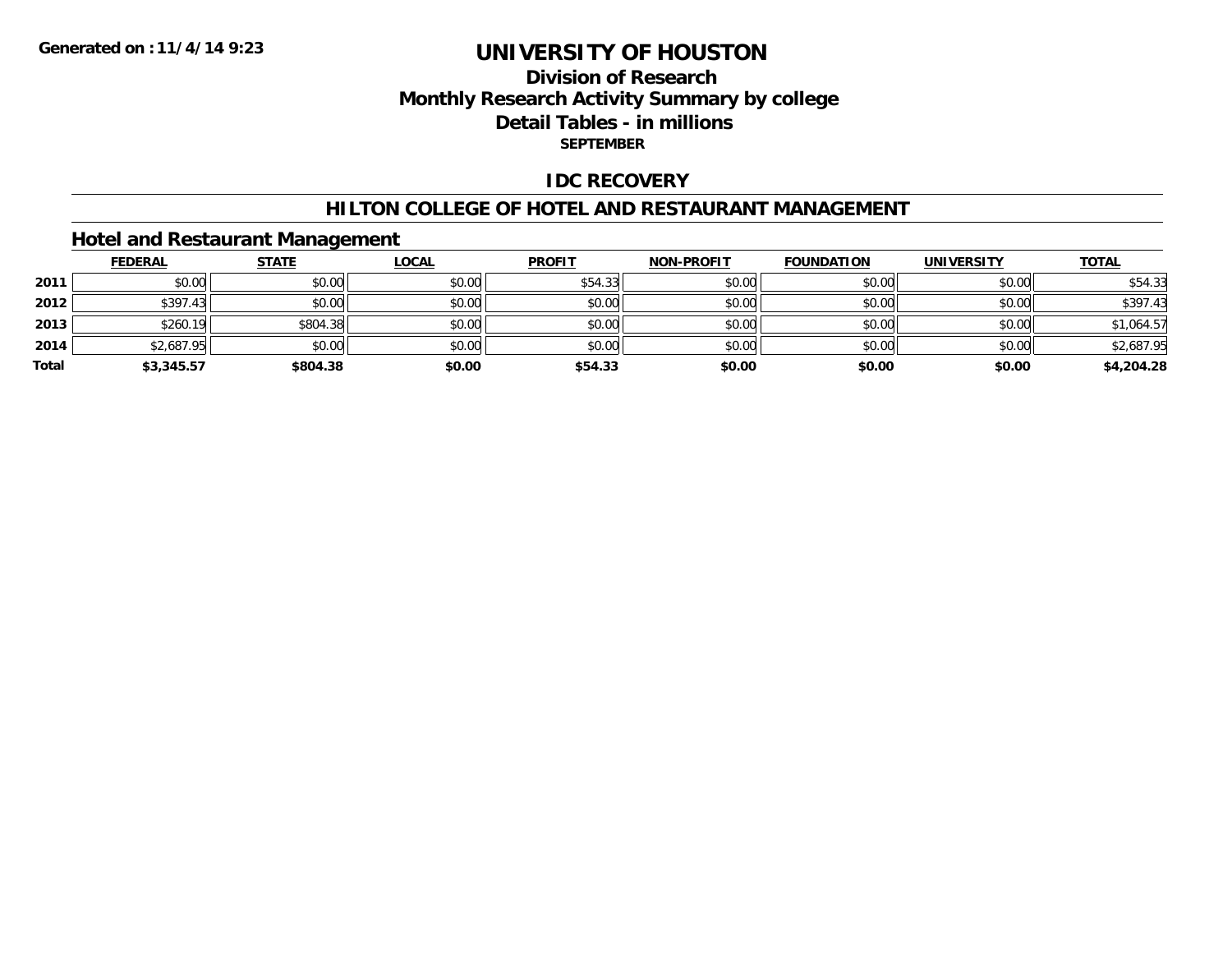## **Division of Research Monthly Research Activity Summary by college Detail Tables - in millions SEPTEMBER**

#### **IDC RECOVERY**

#### **HONORS COLLEGE**

# **Dean, Honors College**

|       | <b>FEDERAL</b> | <u>STATE</u> | <b>LOCAL</b> | <b>PROFIT</b> | <b>NON-PROFIT</b> | <b>FOUNDATION</b> | <b>UNIVERSITY</b> | <b>TOTAL</b> |
|-------|----------------|--------------|--------------|---------------|-------------------|-------------------|-------------------|--------------|
| 2012  | \$0.00         | \$0.00       | \$0.00       | \$0.00        | \$106.38          | \$0.00            | \$0.00            | \$106.38     |
| 2013  | \$595.47       | \$0.00       | \$0.00       | \$0.00        | \$1,918.06        | \$0.00            | \$0.00            | \$2,513.53   |
| 2014  | \$822.94       | \$0.00       | \$0.00       | \$0.00        | \$206.55          | \$6.60            | \$0.00            | \$1,036.09   |
| Total | \$1,418.41     | \$0.00       | \$0.00       | \$0.00        | \$2,230.99        | \$6.60            | \$0.00            | \$3,656.00   |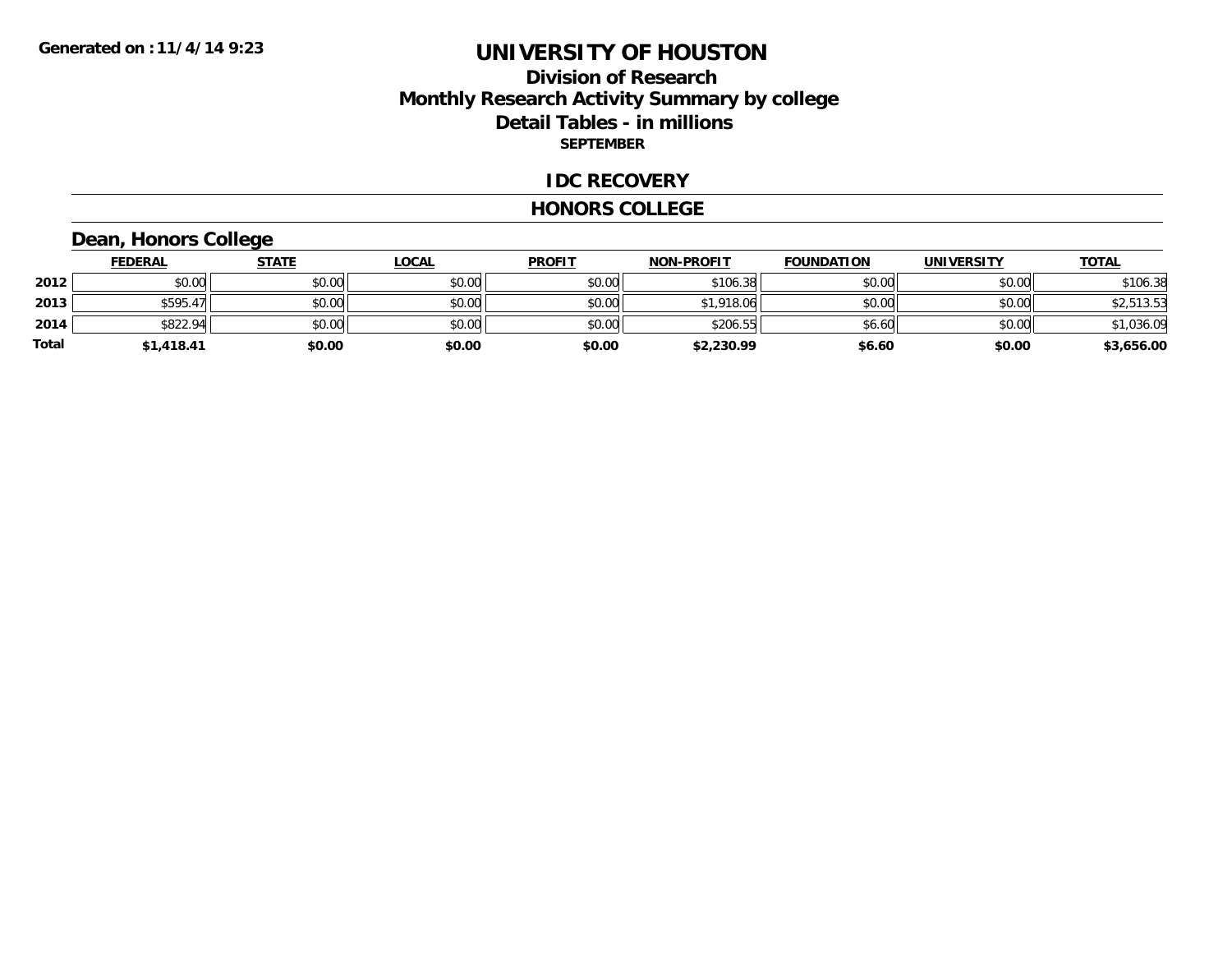## **Division of Research Monthly Research Activity Summary by college Detail Tables - in millions SEPTEMBER**

#### **IDC RECOVERY**

#### **LIBRARY**

# **Administration, Library**

|              | <b>FEDERAL</b> | <b>STATE</b> | <u>LOCAL</u> | <b>PROFIT</b> | <b>NON-PROFIT</b> | <b>FOUNDATION</b> | <b>UNIVERSITY</b> | <b>TOTAL</b> |
|--------------|----------------|--------------|--------------|---------------|-------------------|-------------------|-------------------|--------------|
| 2011         | \$0.00         | \$0.00       | \$0.00       | \$0.00        | \$0.00            | \$0.00            | \$0.00            | \$0.00       |
| 2012         | \$0.00         | \$0.00       | \$0.00       | \$0.00        | \$0.00            | \$0.00            | \$0.00            | \$0.00       |
| 2013         | \$0.00         | \$0.00       | \$0.00       | \$0.00        | \$0.00            | \$0.00            | \$0.00            | \$0.00       |
| <b>Total</b> | \$0.00         | \$0.00       | \$0.00       | \$0.00        | \$0.00            | \$0.00            | \$0.00            | \$0.00       |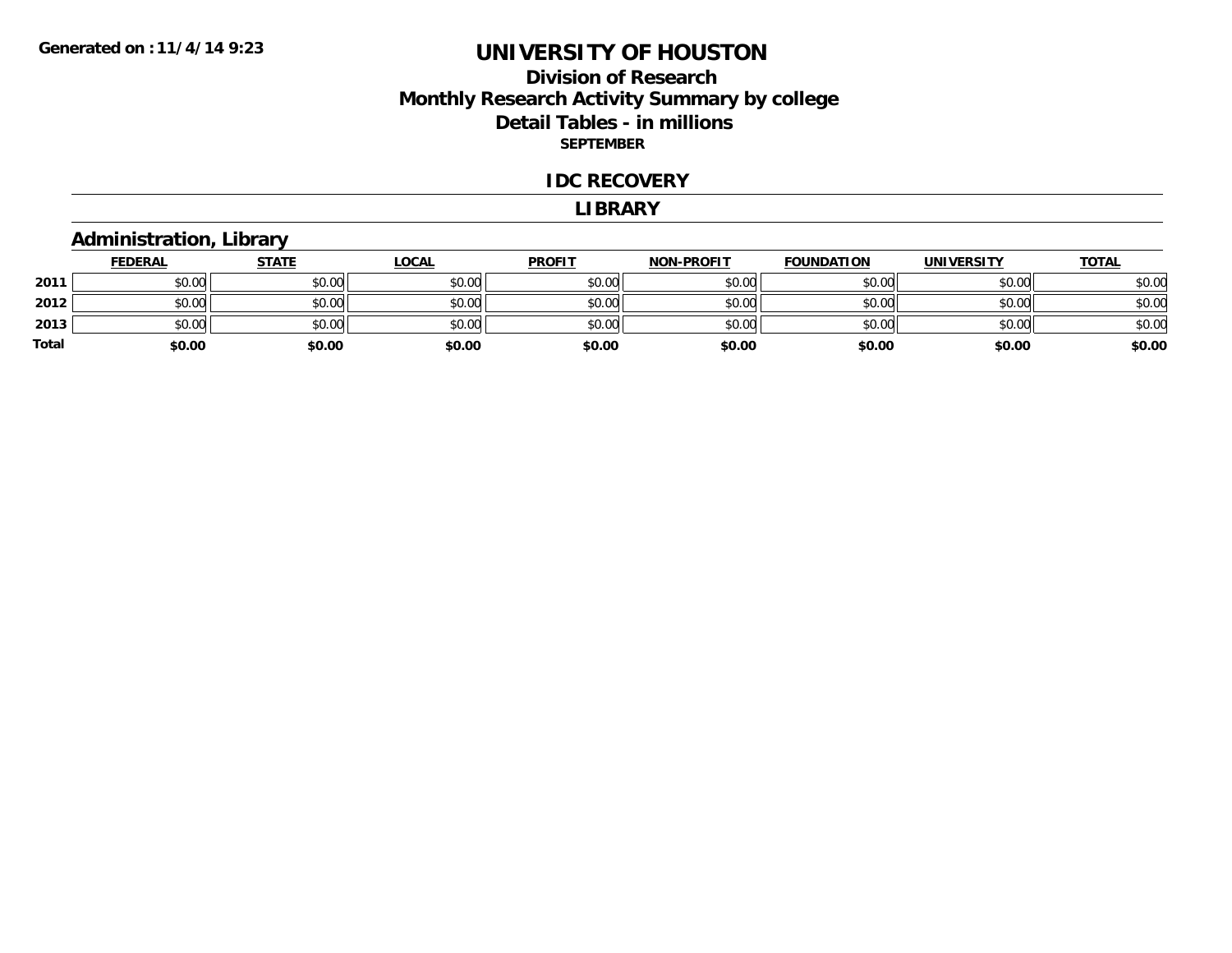# **Division of ResearchMonthly Research Activity Summary by college Detail Tables - in millions SEPTEMBER**

### **IDC RECOVERY**

#### **SENIOR V.P. FOR ACADEMIC AFFAIRS AND PROVOST**

### **Learning Support Services**

|      | <b>FEDERAL</b>     | <b>STATE</b><br>. | .OCAL | <b>PROFIT</b> | <b>I-PROFIT</b><br><b>NIONI</b> | <b>FOUNDATION</b>  | UNIVERSITY    | <b>TOTAL</b>           |
|------|--------------------|-------------------|-------|---------------|---------------------------------|--------------------|---------------|------------------------|
| 2012 | $\sim$ 00<br>vu.uu | 0.00<br>DU.UU     | vu.vu | 0.00<br>JU.UU | \$0.00                          | $\cdots$<br>JU.UU  | 0000<br>PO.OO | $\sim$ $\sim$<br>ง∪.∪บ |
| 2013 | 0.00<br>JU.UU      | 0000<br>JU.UU     | JU.UU | 0.00<br>JU.UU | \$0.00                          | $\sim$ 00<br>JU.UU | 0000<br>JU.UU | $\sim$ $\sim$<br>ง∪.∪บ |

## **Undergraduate Student Success Center**

|              | <b>FEDERAL</b> | <b>STATE</b> | <u>LOCAL</u> | <b>PROFIT</b> | <b>NON-PROFIT</b> | <b>FOUNDATION</b> | <b>UNIVERSITY</b> | <b>TOTAL</b> |
|--------------|----------------|--------------|--------------|---------------|-------------------|-------------------|-------------------|--------------|
| 2011         | \$1,316.87     | \$720.64     | \$0.00       | \$0.00        | \$0.00            | \$0.00            | \$0.00            | \$2,037.51   |
| 2012         | \$1,601.61     | \$209.51     | \$0.00       | \$0.00        | \$0.00            | \$0.00            | \$0.00            | \$1,811.12   |
| 2013         | \$1,549.43     | \$334.89     | \$0.00       | \$0.00        | \$0.00            | \$0.00            | \$0.00            | \$1,884.32   |
| 2014         | \$1,533.22     | \$624.97     | \$0.00       | \$0.00        | \$0.00            | \$0.00            | \$0.00            | \$2,158.19   |
| <b>Total</b> | \$6,001.13     | \$1,890.01   | \$0.00       | \$0.00        | \$0.00            | \$0.00            | \$0.00            | \$7,891.14   |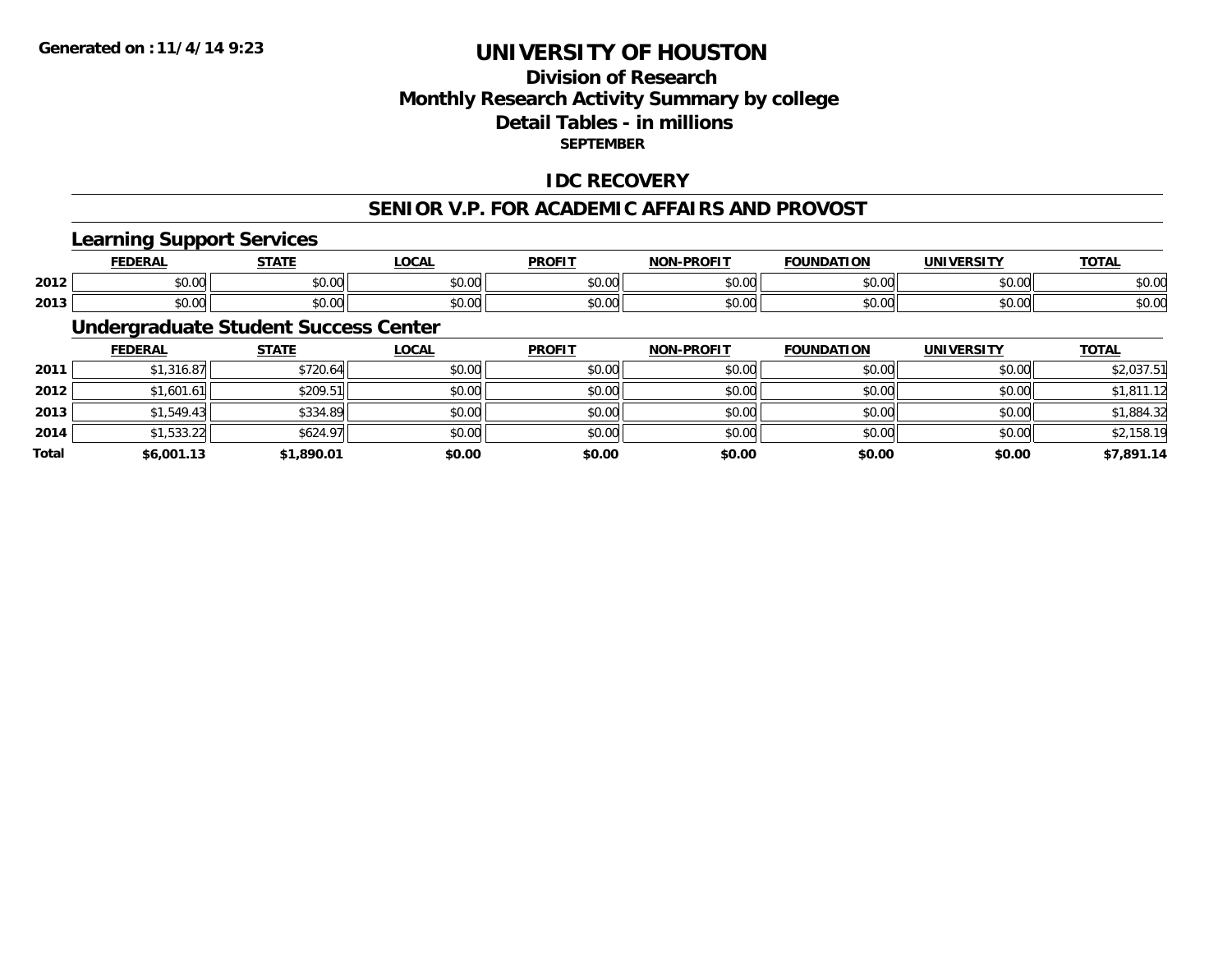# **Division of Research Monthly Research Activity Summary by college Detail Tables - in millions SEPTEMBER**

#### **IDC RECOVERY**

#### **UH LAW CENTER**

|       | Dean, Law      |              |              |               |                   |                   |                   |              |
|-------|----------------|--------------|--------------|---------------|-------------------|-------------------|-------------------|--------------|
|       | <b>FEDERAL</b> | <b>STATE</b> | <b>LOCAL</b> | <b>PROFIT</b> | <b>NON-PROFIT</b> | <b>FOUNDATION</b> | <b>UNIVERSITY</b> | <b>TOTAL</b> |
| 2013  | \$0.00         | \$0.00       | \$0.00       | \$0.00        | \$0.00            | \$0.00            | \$0.00            | \$0.00       |
|       | Law-UH         |              |              |               |                   |                   |                   |              |
|       | <b>FEDERAL</b> | <b>STATE</b> | <b>LOCAL</b> | <b>PROFIT</b> | <b>NON-PROFIT</b> | <b>FOUNDATION</b> | <b>UNIVERSITY</b> | <b>TOTAL</b> |
| 2011  | \$2,883.72     | \$0.00       | \$0.00       | \$0.00        | \$0.00            | \$0.00            | \$0.00            | \$2,883.72   |
| 2012  | \$0.00         | \$0.00       | \$0.00       | \$0.00        | \$0.00            | (\$147.51)        | \$0.00            | (\$147.51)   |
| 2013  | \$9,643.44     | \$0.00       | \$0.00       | \$0.00        | \$0.00            | \$0.00            | \$0.00            | \$9,643.44   |
| Total | \$12,527.16    | \$0.00       | \$0.00       | \$0.00        | \$0.00            | (\$147.51)        | \$0.00            | \$12,379.65  |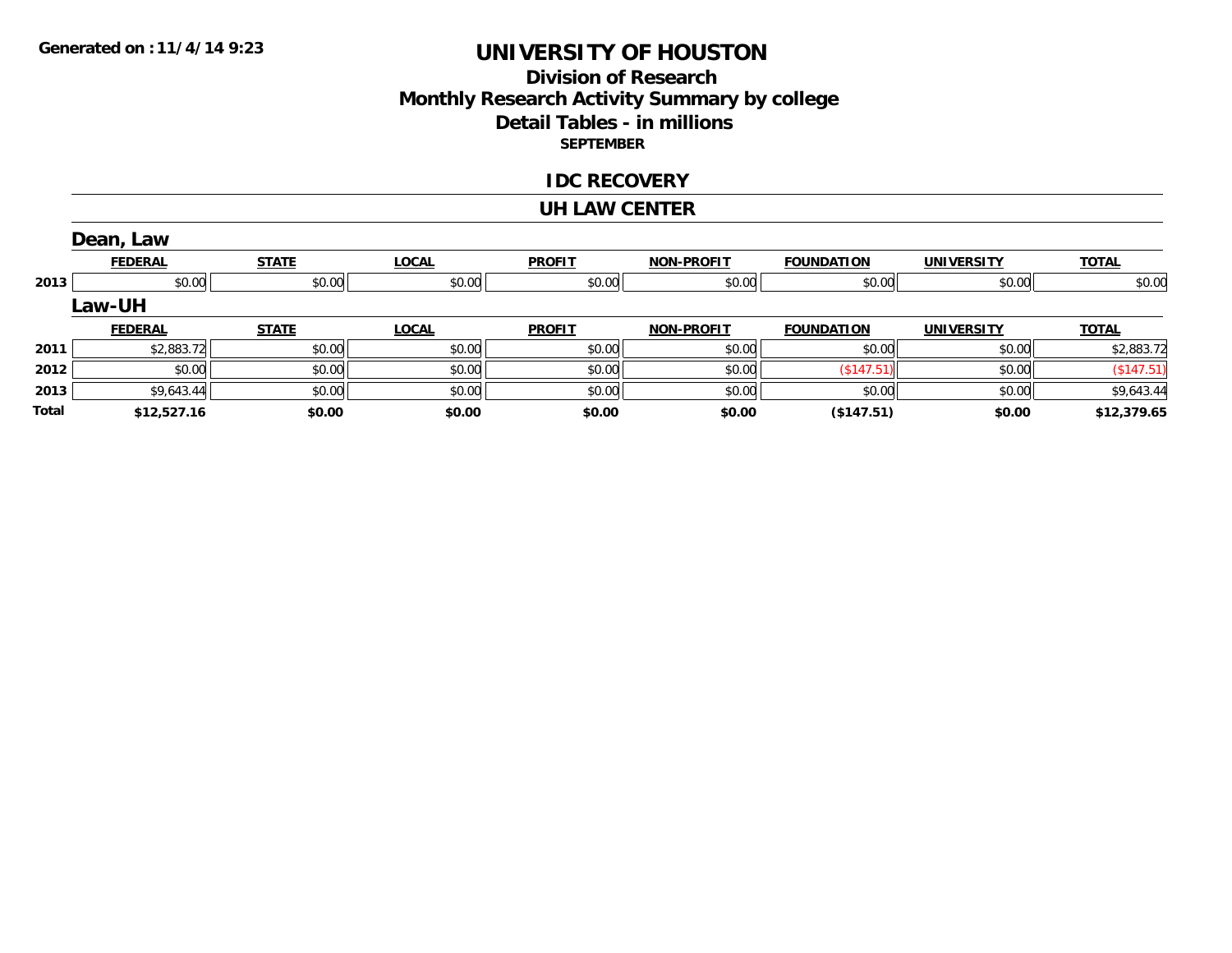## **Division of ResearchMonthly Research Activity Summary by college Detail Tables - in millions SEPTEMBER**

#### **IDC RECOVERY**

#### **UKNOWN COLLEGE**

# **Wrong Department - Please Dont Select It**

|       | <b>FDERA</b> | 27.77           | .OCAI          | <b>PROFIT</b> | <b>DDAEIT</b><br><b>IAON</b> | FOUNDATION         | 1111110001717 | <b>TOTAL</b>    |
|-------|--------------|-----------------|----------------|---------------|------------------------------|--------------------|---------------|-----------------|
| 2014  | \$0.00       | $\sim$<br>JU.UU | 0000<br>וטט.טי | $\sim$ 00     | ስ ሰሰ<br>JU.UU                | $\sim$ 00<br>JU.UU | \$0.00        | $\sim$<br>DU.UU |
| Total | \$0.00       | en nr<br>JU.U   | \$0.00         | \$0.00        | \$0.00                       | \$0.00             | \$0.00        | \$0.00          |